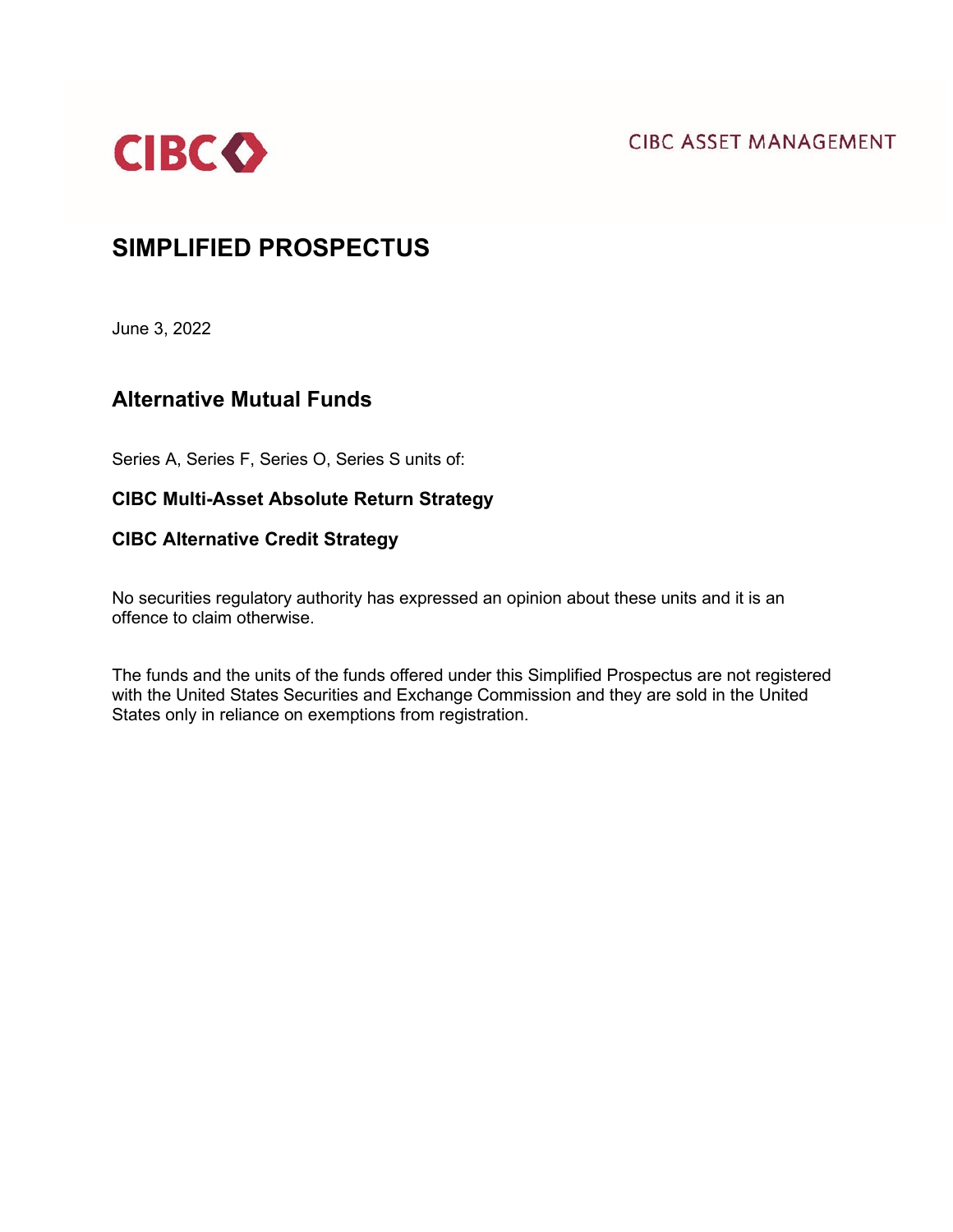# **Table of Contents**

| Specific Information about Each of the Mutual Funds Described in this Document 41 |  |
|-----------------------------------------------------------------------------------|--|
|                                                                                   |  |
|                                                                                   |  |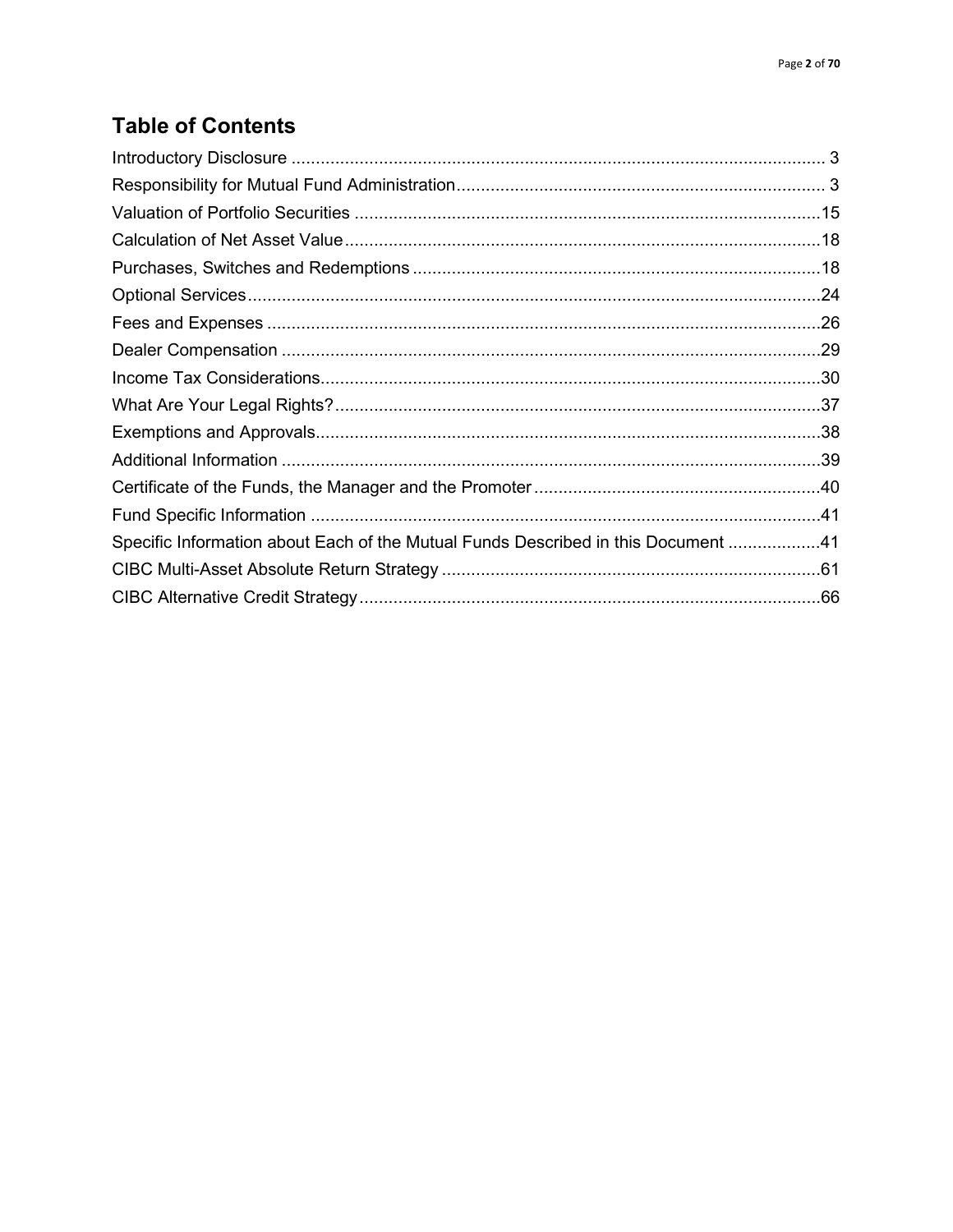# <span id="page-2-0"></span>**Introductory Disclosure**

In this document:

- a *Fund or Funds* refers to any or all of the mutual funds listed on the front cover; and
- a *mutual fund* or *mutual funds* refers to mutual funds in general.

The Funds are "alternative mutual funds" and are subject to National Instrument 81-102 - *Investment Funds* (referred to as "*NI 81-102*").

*We*, *us*, *our*, the *Manager*, the *Trustee* and the *Portfolio Advisor* refer to CIBC Asset Management Inc. (referred to as *CAMI*), which is a wholly-owned subsidiary of Canadian Imperial Bank of Commerce (referred to as *CIBC*).

We are also the manager of other mutual funds and exchange-traded funds which, together with the Funds, are referred to collectively as the *CAMI Funds* or, each individually, as a *CAMI Fund*.

The Funds may invest in units of other mutual funds (including *exchange-traded funds)*, or enter into derivative transactions, the underlying interest of which are mutual funds, including those managed by us or our affiliates, referred to individually as an *Underlying Fund*, and collectively as *Underlying Funds*.

This document contains selected important information to help you make an informed investment decision and understand your rights as an investor in the Funds.

This document is divided into two parts. The first part (pages 3 to 40) contains general information applicable to all of the Funds. The second part (pages 41 to 69) contains specific information about each of the Funds described in this document.

Additional information about each Fund is available in the most recently filed Fund Facts document, the most recently filed audited annual financial statements and any subsequent interim financial reports filed after those annual financial statements, and the most recently filed annual management report of fund performance (referred to as *MRFP*) and any subsequent interim MRFP filed after that annual MRFP. These documents are incorporated by reference into this document, which means that they legally form part of it as if they were printed in this document.

These documents are available at no cost:

- from your dealer:
- by calling us toll-free at [1-888-888-3863;](tel:18888883863)
- by emailing us at [info@cibcassetmanagement.com;](file://tocs2001/wthmips_ds/CAM%20Regulatory/Point%20of%20Sale/_2010-/_2022/20220204_EMD_PIMCO_P_PRO1320NR/1_SP%20AIF/SP/info@cibcassetmanagement.com) or
- by visiting the Funds' designated website at [www.renaissanceinvestments.ca.](file://tocs2001/wthmips_ds/CAM%20Regulatory/Point%20of%20Sale/_2010-/_2022/20220204_EMD_PIMCO_P_PRO1320NR/1_SP%20AIF/SP/www.renaissanceinvestments.ca)

These documents and other information about the Funds are also available at [www.sedar.com.](file://tocs2001/wthmips_ds/CAM%20Regulatory/Point%20of%20Sale/_2010-/_2022/20220204_EMD_PIMCO_P_PRO1320NR/1_SP%20AIF/SP/www.sedar.com)

# <span id="page-2-1"></span>**Responsibility for Mutual Fund Administration**

# **Manager**

We are the Manager of the Funds pursuant to an amended and restated master management agreement between us and the Funds, dated October 5, 2018, as amended (referred to as the "*Master Management Agreement"*). Our registered office is at 81 Bay Street, 20th Floor, CIBC Square, Toronto, Ontario, M5J 0E7. We also have an office at 1500 Robert-Bourassa Boulevard, Suite 800, Montreal, Quebec, H3A 3S6. Our toll-free telephone number is [1-888-888-3863,](mailto:1-888-888-3863) our email address is [info@cibcassetmanagement.com,](file://tocs2001/wthmips_ds/CAM%20Regulatory/Point%20of%20Sale/_2010-/_2022/20220204_EMD_PIMCO_P_PRO1320NR/1_SP%20AIF/SP/info@cibcassetmanagement.com) and our designated website address is [www.renaissanceinvestments.ca.](file://tocs2001/wthmips_ds/CAM%20Regulatory/Point%20of%20Sale/_2010-/_2022/20220204_EMD_PIMCO_P_PRO1320NR/1_SP%20AIF/SP/www.renaissanceinvestments.ca)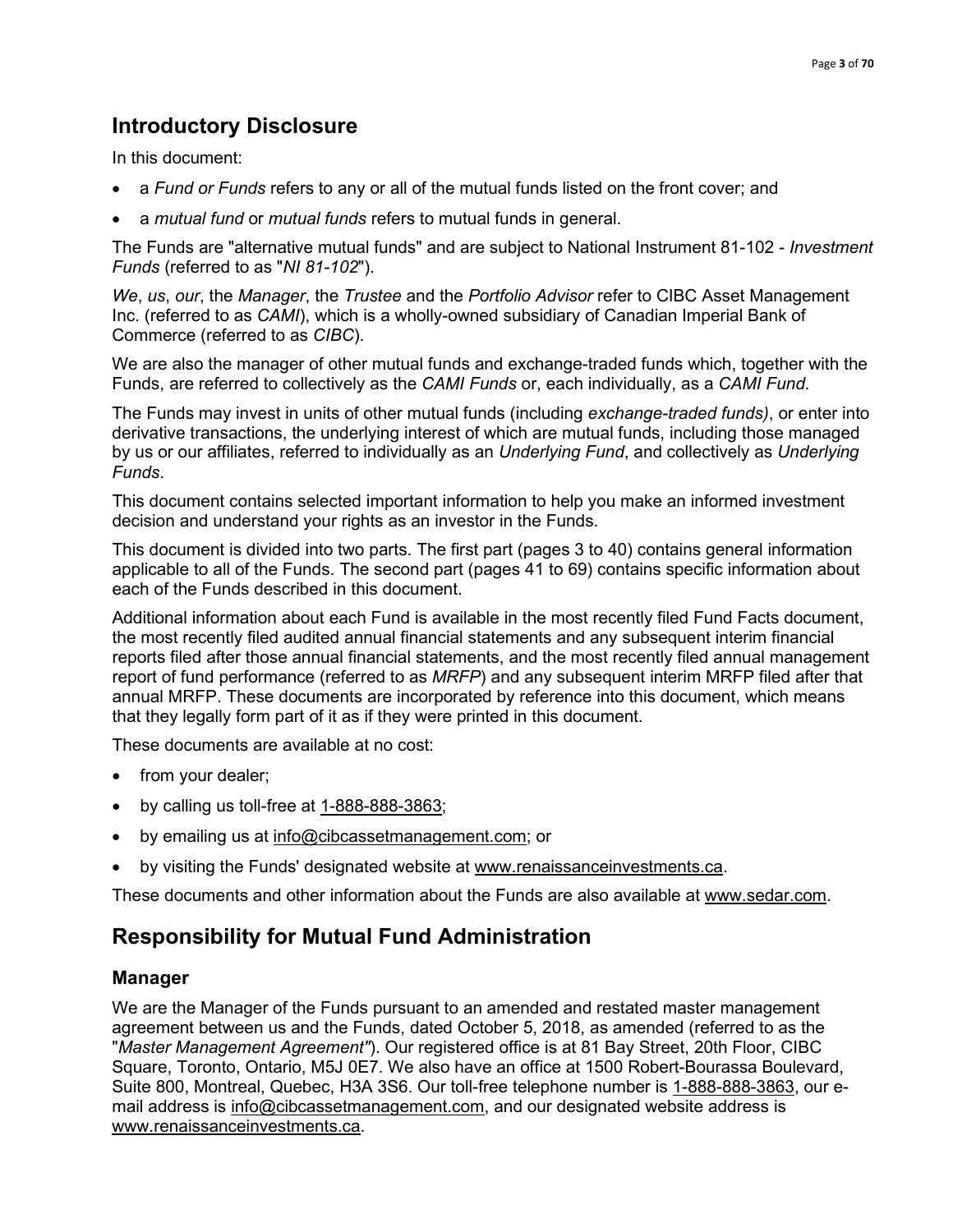As Manager, we are responsible for the Funds' day-to-day administration and operations; calculating, or arranging for the calculation of, net asset values; processing purchases, redemptions, conversions and switches; supervising brokerage arrangements for the purchase and sale of portfolio securities; calculating and paying distributions; and providing, or arranging for the provision of, all other services required by the Funds.

We are also responsible for registrar and transfer agency for the Funds' units, unitholder servicing, and trust accounting functions, as well as oversight of, and establishing control procedures for, custodial and mutual fund accounting functions.

The management services provided by the Manager pursuant to the Master Management Agreement are not exclusive and nothing in the Master Management Agreement prevents the Manager from providing similar services to other investment funds and other clients (whether or not their investment objectives and policies are similar to those of the Funds) or from engaging in other activities.

The Master Management Agreement may be terminated by us with respect to any Fund on providing 90 days' written notice to a Fund. A Fund may terminate the Master Management Agreement with our consent and the approval of a specified majority of unitholders voting at a meeting called to consider the termination.

The Master Management Agreement permits us to delegate all or any part of our duties to be performed pursuant to the terms of this document, and further requires us, and any person retained by us, to discharge any of our responsibilities as Manager honestly, in good faith, and in the best interests of the Funds, and to exercise the degree of care, diligence, and skill that a reasonably prudent person would exercise in the circumstances. We will be liable to each Fund if we or any such person fails to so act, but we will not otherwise be liable to the Fund for any matter.

### **Directors of CAMI**

Name and Municipality of Residence Position(s) and Office Robert Cancelli, Toronto, Ontario **Director** Edward Dodig, Etobicoke, Ontario Executive Vice-President and Head, Private Wealth Management Canada and CIBC Wood Gundy, and Director Stephen Gittens, Oakville, Ontario Senior Vice-President and Chief Financial Officer, Commercial Banking, Wealth Management, and Treasury, and Director Jon Hountalas, Toronto, Ontario Senior Executive Vice-President and Group Head, Commercial Banking and Wealth Management, Canada, Chair of the Board and Director Michael Leroux, Oakville, Ontario Senior Vice-President, Commercial and Wealth Credit Risk, and Director David Scandiffio, Toronto, Ontario President and Chief Executive Officer, Director, and Ultimate Designated Person Frank Vivacqua, Toronto, Ontario Vice-President and Deputy General Counsel, Canada, and Director

The names and municipalities of residence, current position(s) and office held, of each of CAMI's directors are as follows:

# **Executive Officers of CAMI**

The names and municipalities of residence, current position(s) and office held, of each of CAMI's executive officers are as follows: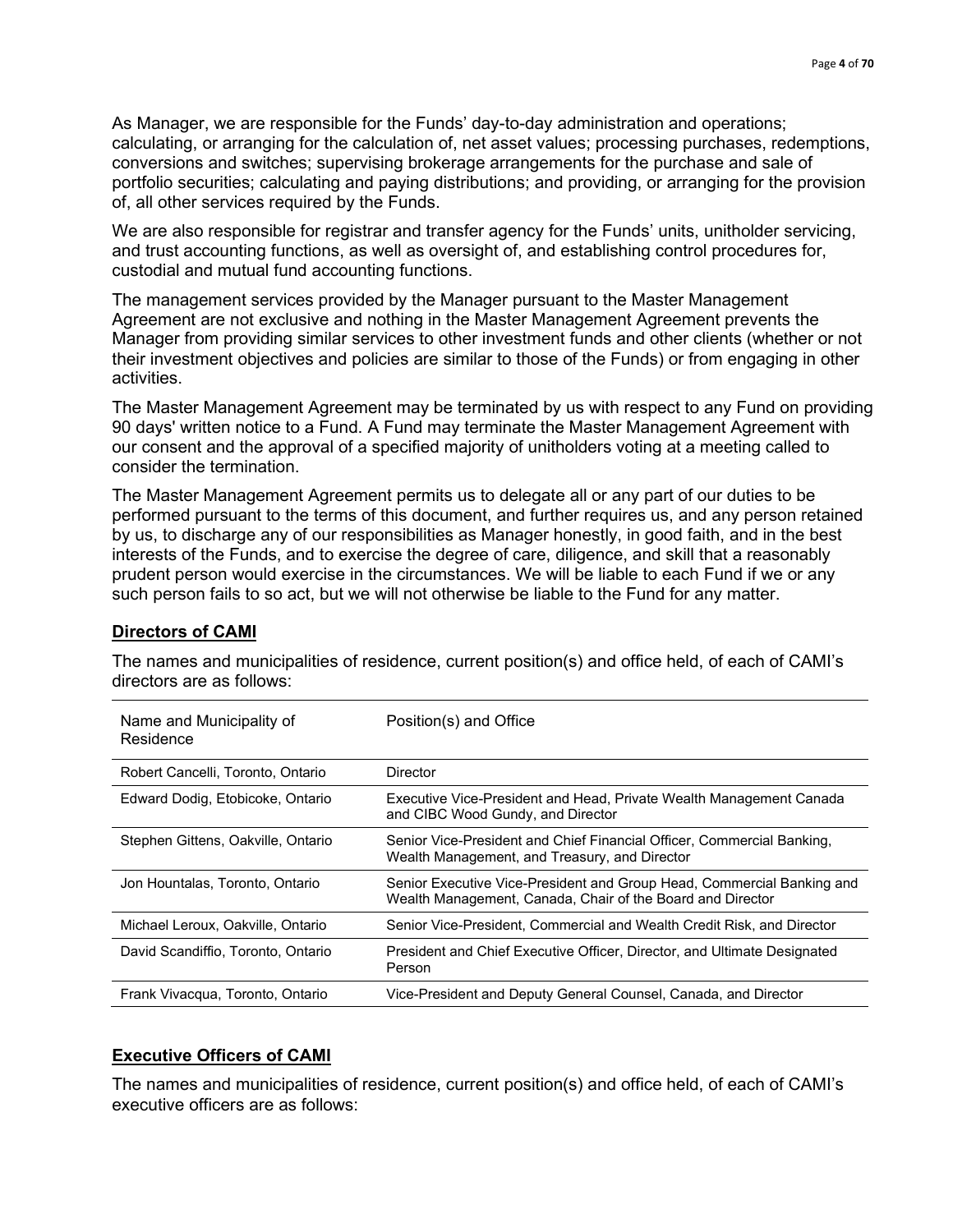| Name and Municipality of Residence      | Position(s) and Office                                            |
|-----------------------------------------|-------------------------------------------------------------------|
| Tracy Chénier, Beaconsfield, Québec     | Managing Director, Product Development and Management             |
| Dominic B. Deane, Toronto, Ontario      | Executive Director, Finance and Chief Financial Officer, Funds    |
| Nicholas Doulas, Laval, Québec          | Executive Director, Business & Investment Services                |
| Saher Kazmi, Oakville, Ontario          | <b>Chief Compliance Officer</b>                                   |
| Douglas MacDonald, Toronto, Ontario     | Senior Vice-President and Global Head of CAM Distribution         |
| Elena Tomasone, Woodbridge, Ontario     | Vice-President, Business Support and Investment Services          |
| Winnie Wakayama, Richmond Hill, Ontario | <b>Chief Financial Officer</b>                                    |
| David Wong, Oakville, Ontario           | Managing Director, Investment Solutioning, Research and Oversight |

# **Fund-of-funds**

The Funds may invest in units of Underlying Fund(s) which may be managed by us, an affiliate, or a third party manufacturer. Unitholders of the Funds have no voting rights of ownership in the units of any Underlying Fund. Where the Underlying Fund is managed by us or an affiliate, if there is a unitholder meeting with respect to the Underlying Fund, we will not vote the proxies in connection with the Fund's holdings of the Underlying Fund. Under certain circumstances, we may arrange to send proxies to unitholders of the Fund so that they can direct the vote on the matters being presented.

# **Portfolio Advisor**

We are the Funds' Portfolio Advisor. We are responsible for providing, or arranging for the provision of, investment advice and portfolio management services to the Funds, pursuant to a Portfolio Advisory Agreement dated as of November 26, 2013, as amended (referred to as the *Portfolio Advisory Agreement*). As compensation for its services, the Portfolio Advisor receives a fee from the Manager. These fees are not charged as an operating expense to the Funds. The Portfolio Advisory Agreement provides that the Manager may require the Portfolio Advisor to resign upon 60 days' prior written notice

The services of the Portfolio Advisor under the Portfolio Advisory Agreement are not exclusive and nothing in such agreement prevents the Portfolio Advisor from providing portfolio management services to other investment funds and other clients (whether or not their investment objectives and policies are similar to those of the Funds) or from engaging in other activities.

The following table shows the names and titles of persons employed by CAMI who are principally responsible for the day-to-day management of the Funds' portfolio or component of the Funds' portfolio, or for implementing their respective investments strategies. Their decisions are subject to the oversight, approval or ratification of the Manager's Investment Controls, Portfolio Risk, Investment Advisory and Management Committees.

| Name of Individual    | Position(s) and Office                                                                                   | Role                     |
|-----------------------|----------------------------------------------------------------------------------------------------------|--------------------------|
| <b>Patrick Bernes</b> | Assistant Vice-President, Multi-Asset<br>and Currency Management                                         | Portfolio Manager        |
| Gauray Dhiman         | Portfolio Manager, Fixed Income                                                                          | Portfolio Manager        |
| Luc de la Durantaye   | Chief Investment Strategist & Chief<br>Investment Officer, Multi-Asset and<br><b>Currency Management</b> | Senior Portfolio Manager |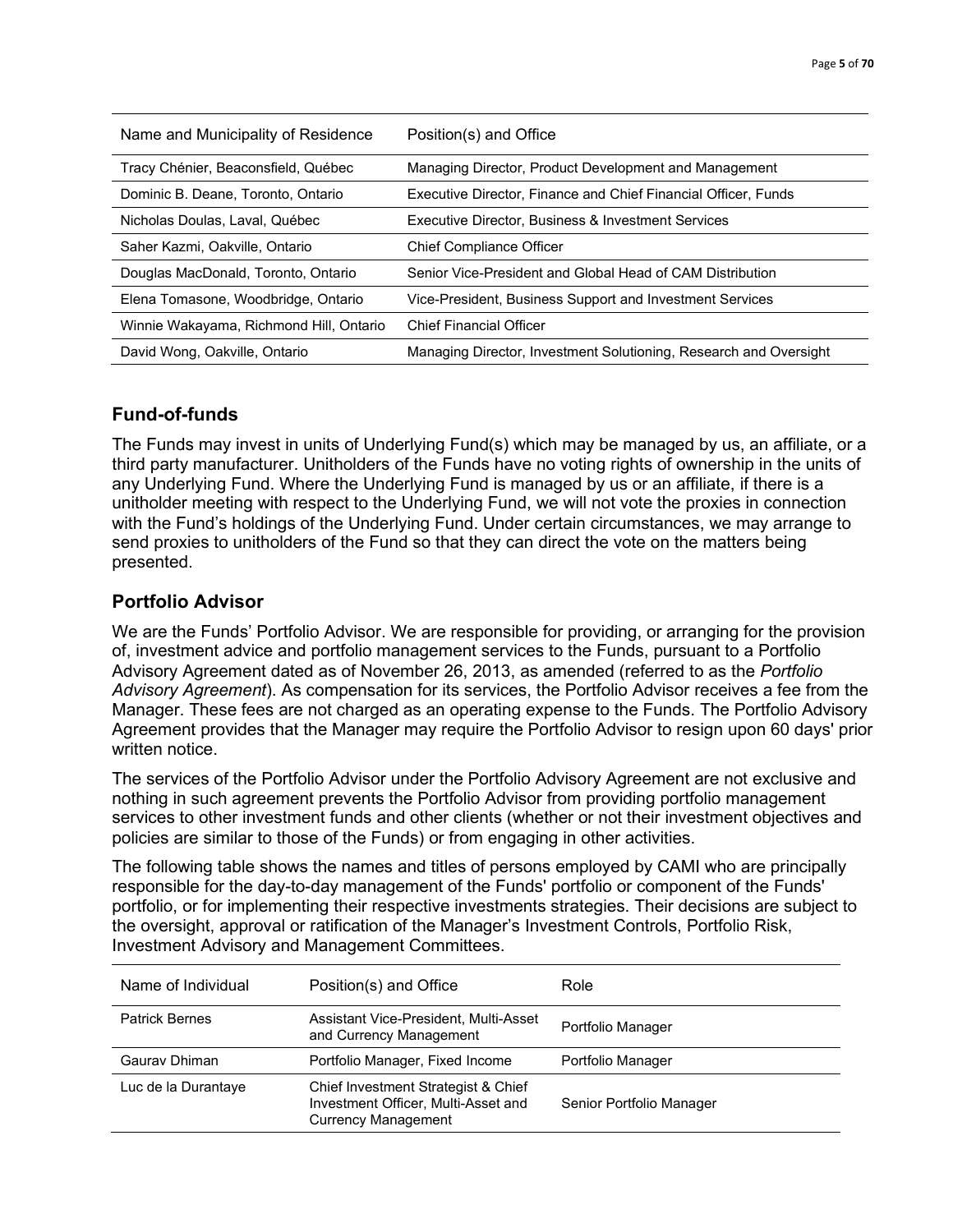| Name of Individual       | Position(s) and Office                                                          | Role                     |
|--------------------------|---------------------------------------------------------------------------------|--------------------------|
| Jean Gauthier            | Managing Director and Chief<br>Investment Officer, Fixed Income and<br>Equities | Senior Portfolio Manager |
| Jacques Prévost          | First Vice President, Fixed Income                                              | Senior Portfolio Manager |
| <b>Francis Thivierge</b> | Vice-President, Multi-Asset and<br><b>Currency Management</b>                   | Senior Portfolio Manager |

### **Brokerage Arrangements**

The Portfolio Advisor makes decisions as to the purchase and sale of portfolio securities and the execution of portfolio transactions for the Funds, including the selection of markets and dealers and the negotiation of commissions. Decisions are made based on elements such as price, speed of execution, certainty of execution, total transaction costs, and other relevant considerations.

Brokerage business may be allocated by the Portfolio Advisor to CIBC World Markets Inc. and CIBC World Markets Corp., each a subsidiary of CIBC. Such purchases and sales will be executed at normal institutional brokerage rates.

In allocating mutual fund brokerage business to a dealer, consideration may be given by the Portfolio Advisor to certain goods and services provided by the dealer or third party, other than order execution. These types of goods and services for which the Portfolio Advisor may direct brokerage commissions are research goods and services (referred to as *research goods and services*) and order execution goods and services (referred to as *order execution goods and services*), and are referred to in the industry as "soft-dollar" arrangements. These arrangements include both transactions with dealers who will provide research goods and services and/or order execution goods and services, and transactions with dealers where a portion of the brokerage commissions will be used to pay for third party research goods and services and/or order execution goods and services.

The research goods and services that may be provided to the Portfolio Advisor under such arrangements may include:

- i) advice relating to the value of a security or the advisability of effecting transactions in securities;
- ii) analyses and reports concerning securities, issuers, industries, portfolio strategy, or economic or political factors and trends that may have an impact on the value of securities;
- iii) company meeting facilitation;
- iv) proxy voting advisory services; and
- v) risk database or software including, but not limited to, quantitative analytical software.

The Portfolio Advisor may also receive order execution goods and services including, but not limited to, data analysis, software applications, data feeds, and order management systems.

The goods and services received through soft dollar arrangements assist the Portfolio Advisor with their investment decision-making services to the Funds, or relate directly to executing portfolio transactions on behalf of the Funds. In certain cases, such goods and services may contain elements that qualify as research goods and services and/or order execution goods and services, and other elements that do not qualify as either of such permitted goods and services. These types of goods and services are considered to be "mixed use" in nature, as certain functions do not assist the investment decision-making or trading process. In such cases, reasonable allocation is made by the Portfolio Advisor based on a good faith estimate of how the good or service is used.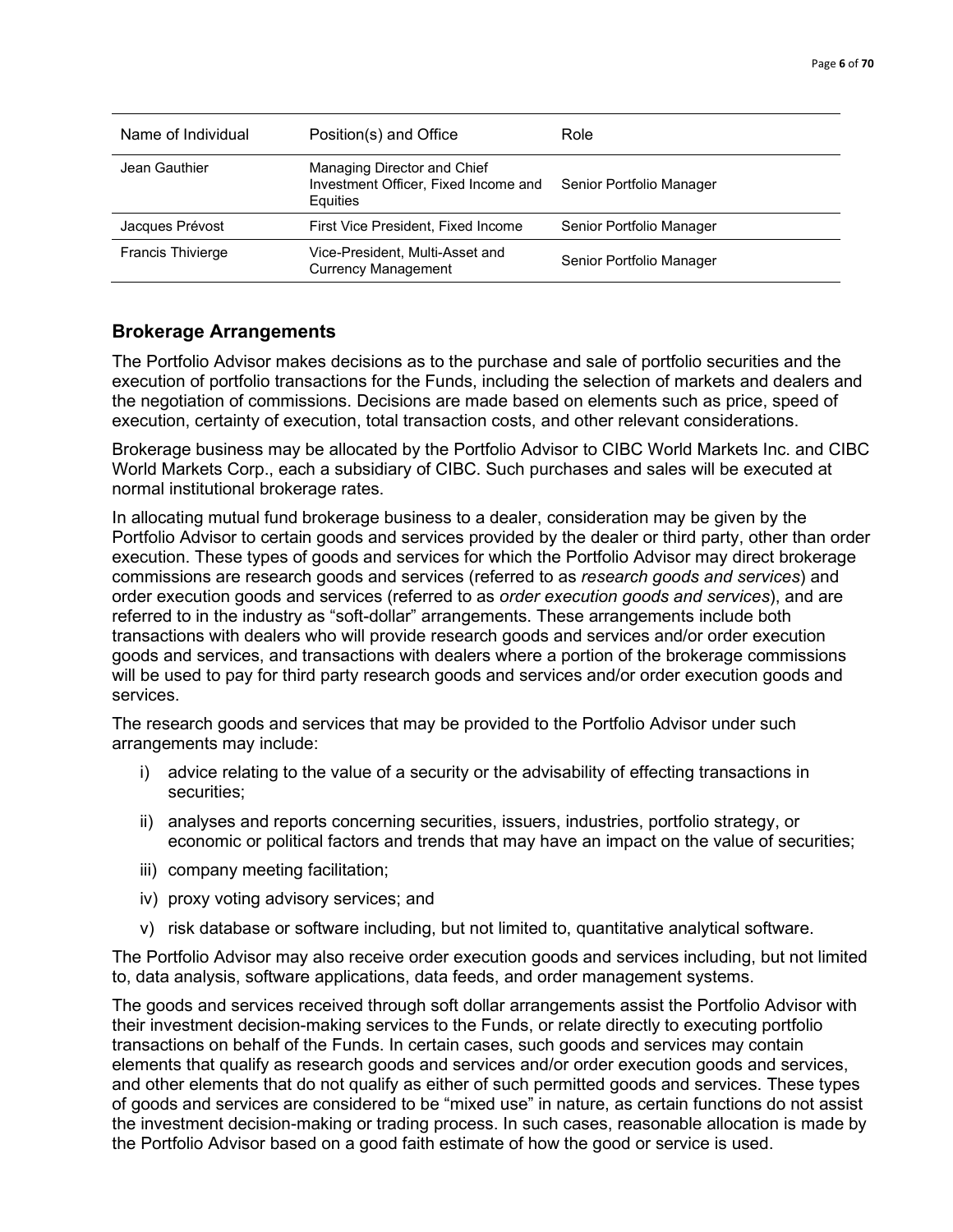As per the terms of the Portfolio Advisory Agreement, such soft-dollar arrangements are in compliance with applicable laws. The Portfolio Advisor is required to make a good faith determination that the relevant Fund(s) receives reasonable benefit considering the use of the goods and services received and the amount of commissions paid. In making such determination, the Portfolio Advisor may consider the benefit received by a Fund from a specific good or service paid for by commissions generated on behalf of the Fund, and/or the benefits a Fund receives over a reasonable period of time from all goods or services obtained through soft dollar arrangements. It is, however, possible that Funds or clients of the Portfolio Advisor, other than those whose trades generated the soft dollar commissions, may benefit from the goods and services obtained through soft dollars.

The Manager may enter into commission recapture arrangements with certain dealers with respect to the Funds. Any commission recaptured will be paid to the relevant Fund.

The names of any other dealer or any third party that provided or paid for the provision of research goods and services or order execution goods or services, or furnished commission rebates to the Manager, the Portfolio Advisor, or the Funds in return for the allocation of portfolio transactions is available on request, at no cost, by calling us toll-free at [1-888-888-3863,](tel:1-888-888-3863) or by writing to 1500 Robert-Bourassa Boulevard, Suite 800, Montreal, QC, H3A 3S6.

# **Directors, Executive Officers and Trustees**

We are the Trustee of each of the Funds pursuant to a master declaration of trust dated October 5, 2018, as amended (referred to as the "*Declaration of Trust*"). The Declaration of Trust permits us to delegate all or any part of our duties to be performed pursuant to the terms of the Declaration of Trust, and further require us, and any person retained by us, to discharge any of our responsibilities as Trustee honestly, in good faith, and in the best interests of the Funds, and to exercise the degree of care, diligence, and skill that a reasonably prudent person would exercise in the circumstances. We will be liable to each Fund if we or any such person fails to so act, but we will not otherwise be liable to the Fund for any matter. The Declaration of Trust may be amended in the manner described under *Description of the Series of Units of the Funds*. We do not receive trustee fees.

A list of the CAMI directors and executive officers can be found under the sub-heading *Manager*, under the heading *Responsibility for Mutual Fund Administration* above.

# **Promoter**

We took the initiative in founding and organizing the Funds and, accordingly, are the Funds' promoter.

# **Custodian**

The Funds' portfolio assets are held under the custodianship of CIBC Mellon Trust Company (referred to as *CMT*) of Toronto, Ontario pursuant to an amended and restated custodial agreement (referred to as the *Custodian Agreement*) dated April 17, 2016, as amended. Under the Custodian Agreement, through CIBC Mellon Global Securities Services Company (referred to as *CIBC G*SS), CMT is responsible for the safekeeping of the Funds' property. The Custodian Agreement may be terminated by either us or CMT upon at least 90 days' written notice to the other, or immediately if:

- the other party becomes insolvent;
- the other party makes an assignment for the benefit of creditors;
- a petition in bankruptcy is filed by or against that party and is not discharged within 30 days; or
- proceedings for the appointment of a receiver for that party are commenced and not discontinued within 30 days.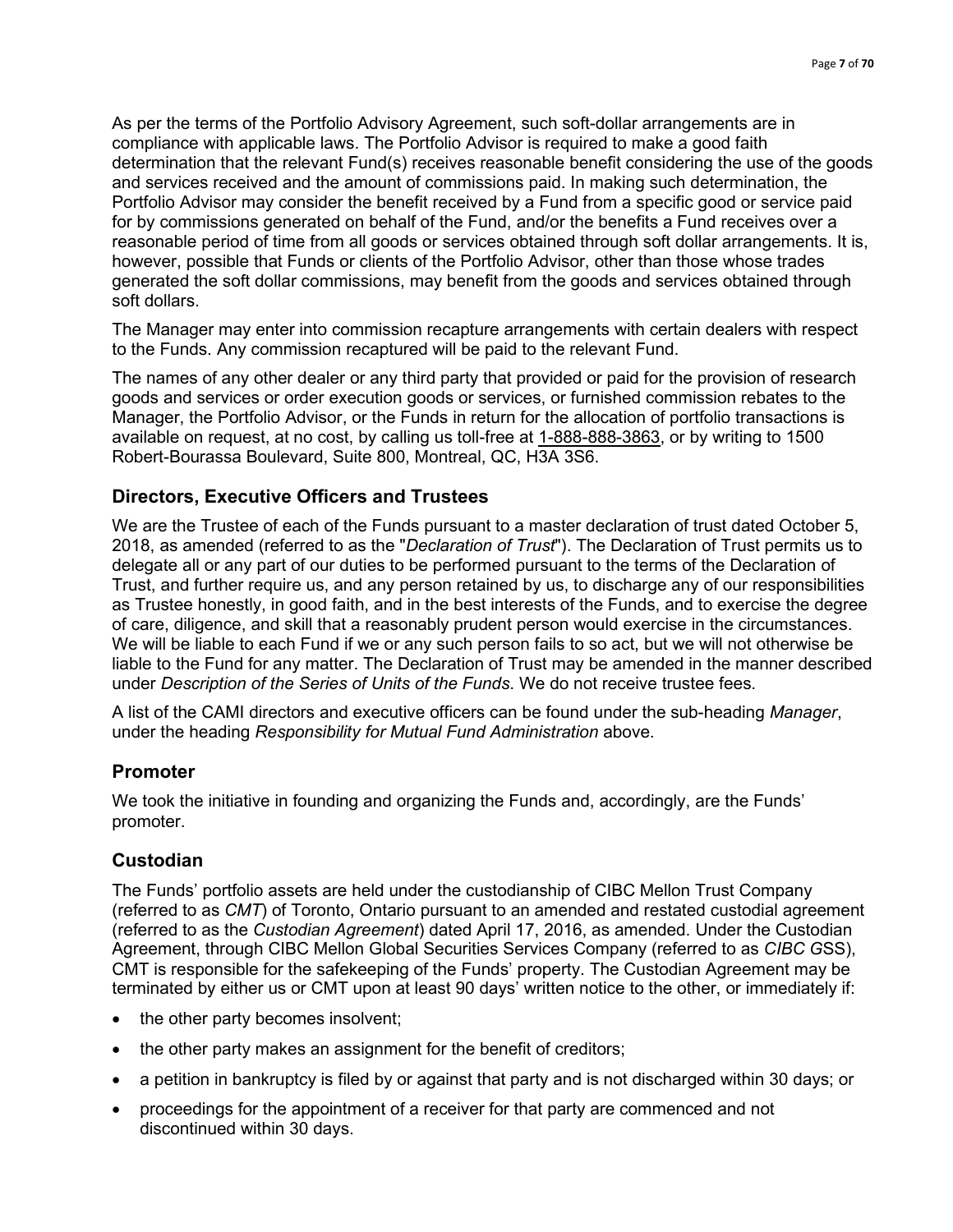The Funds' cash, securities, and other assets will be held by CMT at its principal office or at one or more of its branch offices, or at offices of sub-custodians appointed by CMT in other countries. All fees and expenses payable to CMT will be payable by the Manager.

If a Fund makes use of clearing corporation options, options on futures, or futures contracts, the Fund may deposit portfolio securities or cash as margin in respect of such transactions with a dealer, or in the case of forward contracts, with the other party thereto, in any such case in accordance with the rules of the Canadian securities regulatory authorities and any exemptions therefrom.

### **Auditor**

The Funds' auditor is Ernst & Young LLP, of Toronto, Ontario, who audits the Funds' annual financial statements and provides an opinion on whether they are fairly presented in accordance with International Financial Reporting Standards ("*IFRS*"). Ernst & Young LLP is independent with respect to the Funds in the context of the CPA Code of Professional Conduct of the Chartered Professional Accountants of Ontario.

### **Registrar**

Pursuant to the Master Management Agreement, we are the Funds' registrar and transfer agent. We keep a record of all the Funds' unitholders, process orders, and issue tax slips to unitholders. The register of each Series of units of the Funds is kept at our office in Montreal, Quebec.

# **Securities Lending Agent**

Pursuant to an amended and restated lending authorization, dated October 1, 2007, as amended (referred to as the *Lending Authorization*), the Funds have appointed The Bank of New York Mellon as lending agent (referred to as the *Lending Agent*). The Lending Agent's head office is in New York City, New York. The Lending Authorization provides for the appointment of CIBC GSS as the Funds' agent to facilitate the lending of securities by the Lending Agent. CIBC indirectly owns a 50% interest in CIBC GSS. The Lending Agent is independent of CAMI.

The Lending Authorization requires the provision of collateral that is equal to at least 102% of the market value of the loaned securities. The Lending Authorization includes reciprocal indemnities by (i) each of the Funds and their related parties, and (ii) the Lending Agent, CIBC GSS, and parties related to the Lending Agent, for failure to perform the obligations under the Lending Authorization, inaccuracy of representations in the Lending Authorization or fraud, bad faith, willful misconduct or disregard of duties. The Lending Authorization may be terminated by any party upon at least 30 days' written notice and will terminate automatically upon termination of the Custodian Agreement.

### **Other Service Providers**

As trustee, we have entered into an amended and restated fund administration services agreement dated May 6, 2005, as amended (referred to as the *Fund Administration Services Agreement*), with CIBC GSS, pursuant to which CIBC GSS has agreed to provide certain services to the Funds, including mutual fund accounting and reporting, and portfolio valuation. The Fund Administration Services Agreement may be terminated without any penalty by us or CIBC GSS upon at least 90 days' written notice to the other party. The registered address of CIBC GSS is 320 Bay Street, P.O. Box 1, Ground Floor, Toronto, Ontario M5H 4A6. CIBC indirectly owns a 50% interest in CIBC GSS.

# **Independent Review Committee and Fund Governance**

### **Independent Review Committee**

The Manager established the Independent Review Committee (IRC) as required by NI 81-107. The IRC charter sets out its mandate, responsibilities, and functions (referred to as the *Charter*), and is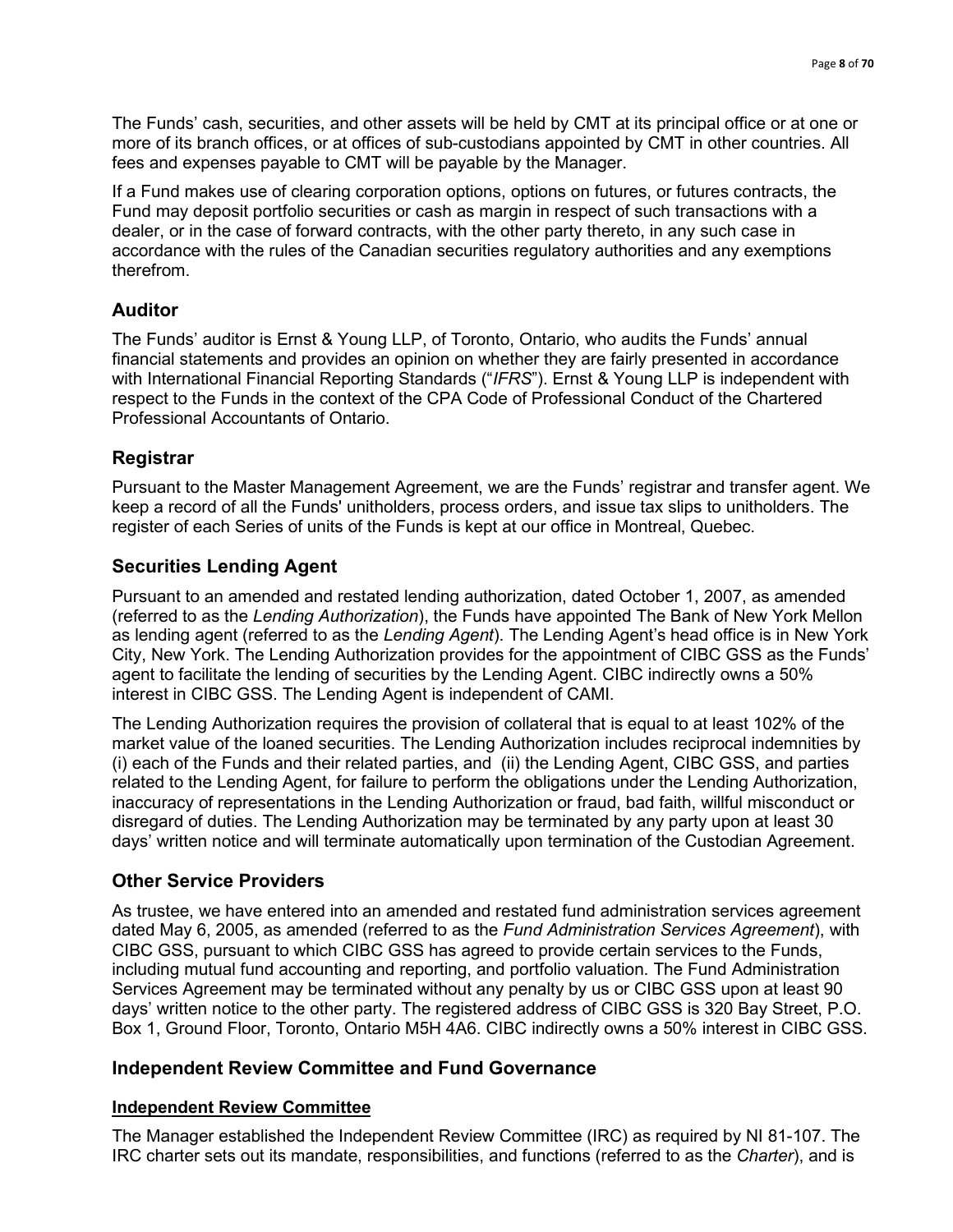posted on our designated website at [www.renaissanceinvestments.ca](file://tocs2001/wthmips_ds/CAM%20Regulatory/Point%20of%20Sale/_2010-/_2022/20220411_MAARS_PP_PRO1320NR%20(USD%20MAARS_AlternativeCredit)/1_SP/www.renaissanceinvestments.ca) under *Reporting and Governance*. Under the Charter, the IRC reviews conflict of interest matters referred by the Manager and provides a recommendation or, where required under NI 81-107 or elsewhere in securities legislation, an approval relating to these matters. Approvals and recommendations by the IRC may also be given in the form of standing instructions. The Charter provides that the IRC has no obligation to identify conflict of interest matters that the Manager brings before it.

The IRC and the Manager may agree that the IRC will perform additional functions.

As at the date of this document, the IRC is comprised of the following members: Marcia Lewis Brown (Chair), David Forster, Bryan Houston, Deborah Leckman, and Barry Pollock. The composition of the IRC may change from time to time.

None of the IRC members are an employee, director, or officer of the Manager, or an associate or affiliate of the Manager.

At least annually, the IRC prepares a report of its activities for unitholders and makes such report available on the Funds' designated website at [renaissanceinvestments.ca](http://www.renaissanceinvestments.ca/) or at the request of a unitholder and at no cost, by contacting us toll-free at [1-888-888-3863.](tel:1-888-888-3863) You may also request the reports by sending an e-mail to [info@cibcassetmanagement.com.](file://tocs2001/wthmips_ds/CAM%20Regulatory/Point%20of%20Sale/_2010-/_2022/20220411_MAARS_PP_PRO1320NR%20(USD%20MAARS_AlternativeCredit)/1_SP/info@cibcassetmanagement.com)

### **Fund Governance**

We have established policies and procedures to ensure compliance with all applicable regulatory requirements and proper management of the Funds, including those relating to conflicts of interest as required by NI 81-107.

We are responsible for the Funds' day-to-day management, administration, operation, and governance. We are assisted by members of the CIBC's Legal, Compliance, Finance, Taxation, Internal Audit, and Risk Management departments. CIBC's Legal and Compliance departments support regulatory compliance, sales practices, and marketing review, as well as other legal and regulatory matters concerning the Funds.

CAMI's employees are required to adhere to a Code of Ethics and Global Code of Conduct that address potential internal conflicts of interest. Employees, including Directors and Officers of the Manager, must obtain prior approval from Wealth Management Compliance in order to engage in any outside business activities, including acting as a director or officer of another company.

### *Personal Trading Policies*

The Manager has implemented personal trading policies that address potential internal conflicts of interest and require certain employees to have certain trades pre-cleared against portfolio transactions.

### *Public Disclosure Documents*

The Manager has implemented procedures for the preparation, review, and approval of all disclosure documents, including Simplified Prospectuses, fund facts, financial statements, and management reports of fund performance.

### *Sales Communications and Sales Practices*

The Manager has implemented policies and procedures with respect to mutual fund marketing and sales practices.

### **Risk Management**

We have established various policies and procedures, which include, notably, a compliance manual, a code of ethics for personal trading, and policies and procedures for investment, portfolio risk management, derivatives review, and policies and procedures for monitoring the trading activities of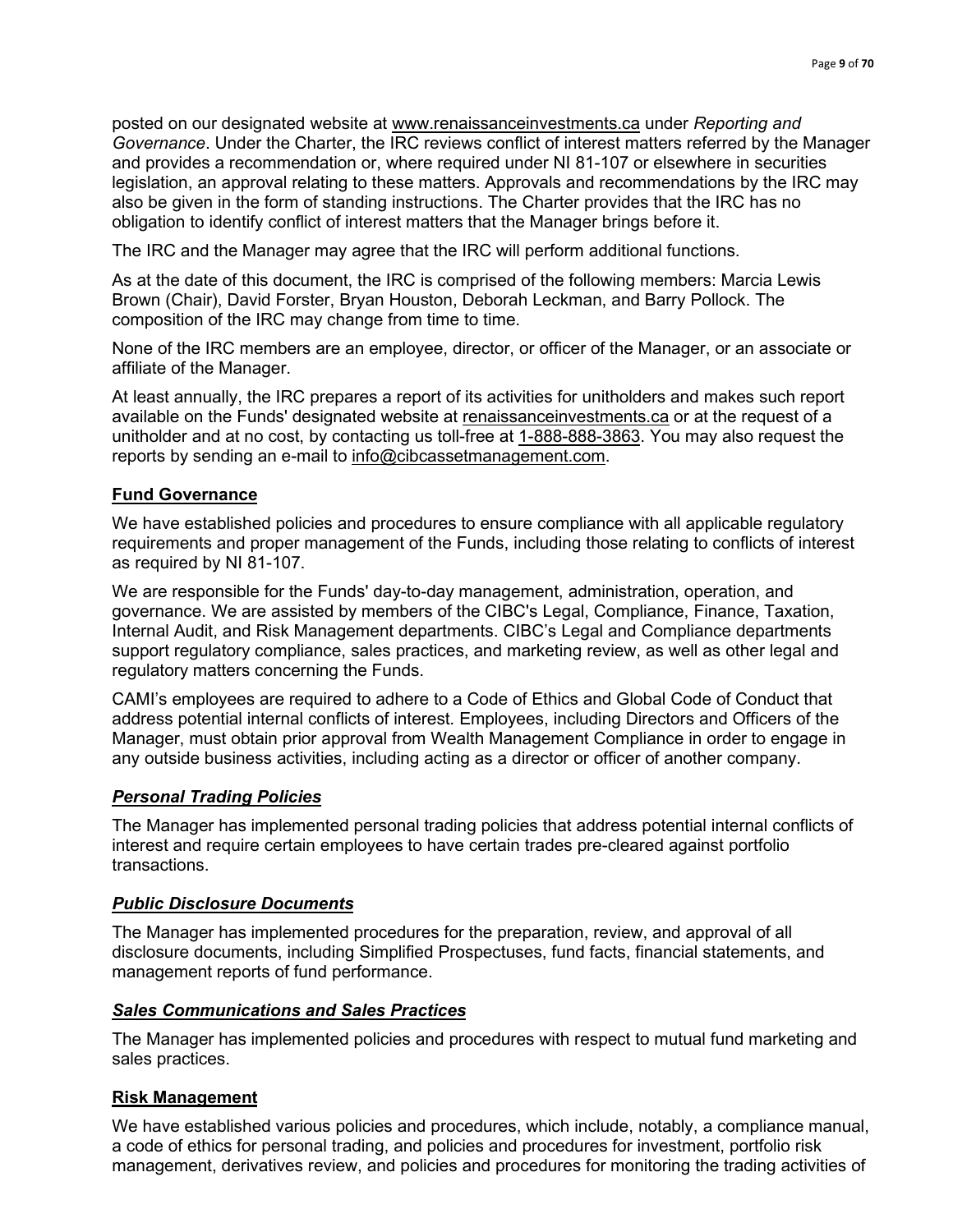the Portfolio Advisor. Our Fund and Distribution Governance group monitors each Fund's adherence to regulatory requirements, fiduciary obligations, and investment policy guidelines, and reports to our Investment Controls Committee. The Investment Controls Committee reports to our board of directors and is supported by CIBC's Legal and Compliance departments. Various measures to assess risk are used, including comparison with benchmarks, portfolio analysis, monitoring against various investment guidelines, and other risk measures. Monitoring of the Funds' portfolios is ongoing. The Funds are priced daily to ensure that performance accurately reflects market movements.

### **Transactions with Related Companies**

From time to time, the Portfolio Advisor may, on the Funds' behalf, enter into transactions with, or invest in securities of, companies related to the Manager. Applicable securities legislation contains mutual fund conflict of interest and self-dealing restrictions and provides the circumstances in which the Funds may enter into transactions with related companies. Companies related to the Manager include CIBC, CIBC Trust Corporation, CIBC World Markets Inc., CIBC World Markets Corp., and any other affiliate or associate of CIBC.

These transactions may involve the purchase and holding of securities of issuers related to the Manager, the purchase or sale of portfolio securities or foreign currencies through or from a related dealer to the Manager or through the Funds' Custodian, the purchase of securities underwritten by a related dealer or related dealers to the Manager, the entering into of derivatives with a related entity to the Manager acting as counterparty, and the purchase or sale of other investment funds managed by the Manager or an affiliate. However, these transactions will only be entered into in accordance with the requirements and conditions set out in applicable securities legislation and in accordance with any exemptive relief granted to the Funds by the Canadian securities regulatory authorities.

The Manager has developed policies and procedures to ensure these transactions are entered into in accordance with applicable legislation and, as the case may be, in accordance with the standing instructions issued by the IRC.

The Portfolio Advisor also has policies and procedures in place to mitigate potential conflicts of interest with any related parties.

CAMI's Business Controls group monitors transactions with related parties and provides details of any breaches of standing instructions to the Manager. At least annually, the Manager will report on these transactions and any breaches of standing instructions to the IRC.

# **Affiliated Entities**

The following table shows the companies that provide services to the Funds or to us in relation to the Funds, and which are affiliated with us. CIBC's ownership percentage of each affiliate is also shown.

| <b>Affiliated Entity</b>                                | Service provided to the Funds and/or Manager                                                         |
|---------------------------------------------------------|------------------------------------------------------------------------------------------------------|
| Canadian Imperial Bank of Commerce                      | Counterparty in transactions involving currencies,<br>currency forwards, and other commodity futures |
| CIBC Asset Management Inc.                              | Manager, Portfolio Advisor, Trustee, and Registrar and<br>Transfer Agent (100% owned by CIBC)        |
| CIBC World Markets Inc. and CIBC World Markets<br>Corp. | Brokerage Services (100% owned by CIBC)                                                              |

The fees, if any, received from the Funds by each company listed above (other than the Portfolio Advisor) will be presented in the Funds' audited annual financial statements.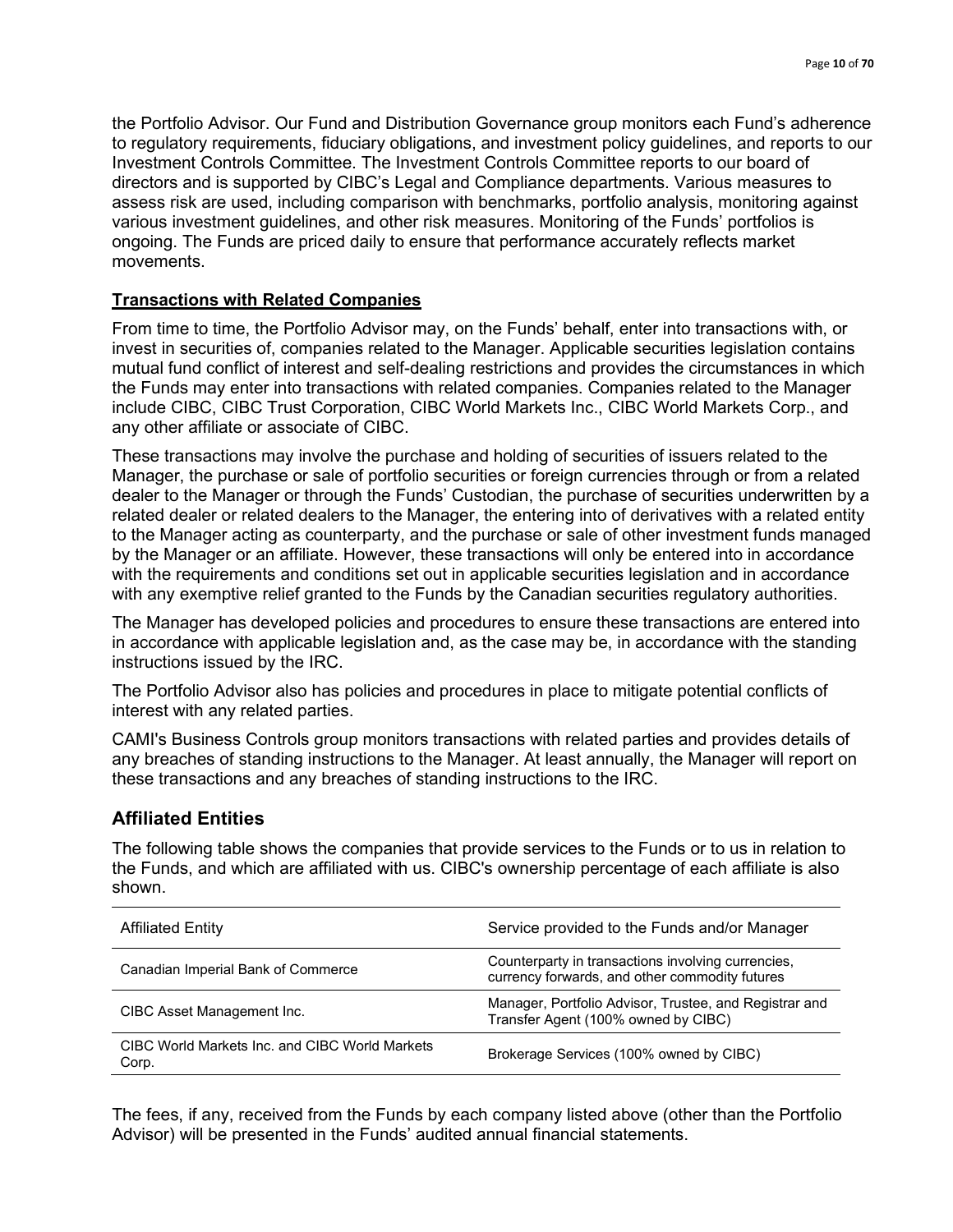While not an affiliate, CIBC currently owns a 50% interest in CMT and indirectly owns a 50% interest in CIBC GSS. CMT and certain of its affiliates are entitled to receive fees from the Manager or the Funds for providing custodial and other services, including currency conversions, to the Funds.

### **Dealer Manager Disclosure**

A mutual fund is a dealer-managed mutual fund if a dealer, or a principal shareholder of a dealer, owns more than 10% of the voting rights of the Portfolio Advisor of the mutual fund.

The Funds are dealer-managed mutual funds because CIBC, the principal shareholder of the dealers CIBC World Markets Inc. and CIBC World Markets Corp. (referred to collectively as CIBC WM), owns more than 10% of the voting rights of CAMI.

Pursuant to the provisions prescribed by NI 81-102, the Funds shall not knowingly make an investment in securities of an issuer where a partner, director, officer or employee of CAMI or their affiliates or associates is a partner, director or officer of the issuer of the securities. In addition, the Funds shall not knowingly make an investment in securities of an issuer during, or for 60 calendar days after, the period in which CAMI and their associates or affiliates acts as an underwriter in the distribution of securities of such issuer.

The Funds have obtained standing instructions from the IRC to allow purchases of securities during the distribution of an offering and the 60 days following the close of the distribution where CIBC World Markets Inc., CIBC World Markets Corp., or an affiliate of CIBC ("Related Dealer(s)") is acting or has acted as an underwriter.

The Manager has implemented policies and procedures relating to these transactions including the distribution of a list of offerings where a Related Dealer is acting as an underwriter, a requirement for CAMI to notify the Manager of any intention to purchase a security where a Related Dealer is acting as an underwriter and a certification from CAMI that each such purchase met the criteria set out in the regulations or by the IRC.

# **Policies and Practices**

### **Policies and Procedures Related to Derivatives**

The derivative contracts the Portfolio Advisor enter into on behalf of the Funds must be undertaken in accordance with the standard investment restrictions and practices and each Fund's investment objectives and strategies.

The Funds' use of derivatives may introduce leverage into the Funds. Leverage occurs when the Fund's notional exposure to underlying assets is greater than the amount invested and is an investment technique that can magnify gains and losses. As a result, any adverse change in the value or level of the underlying asset, rate or index may amplify losses compared to those that would have been incurred if the underlying asset had been held directly by the Fund. Accordingly, adverse changes may result in losses greater than the amount invested in the derivative instrument itself. Leverage may increase volatility, impair the Fund's liquidity and cause the Fund to liquidate positions at unfavourable times.

Each Fund's leverage is calculated using the aggregate notional value of the Fund's derivatives positions excluding any derivatives used for hedging purposes. Each Fund calculates its overall leverage exposure by adding to its calculation of leverage from the use of derivatives, the total amount of any outstanding cash borrowed and the market value of any securities sold short. Using this calculation, the maximum total amount of leverage that the Fund will use, as a multiple of its net assets, is 300% or 3:1. If the Fund's leverage exposure exceeds 300% of its net asset value, the Fund will, as quickly as is commercially reasonable, take all necessary steps to reduce its leverage exposure to 300% of its net asset value or less.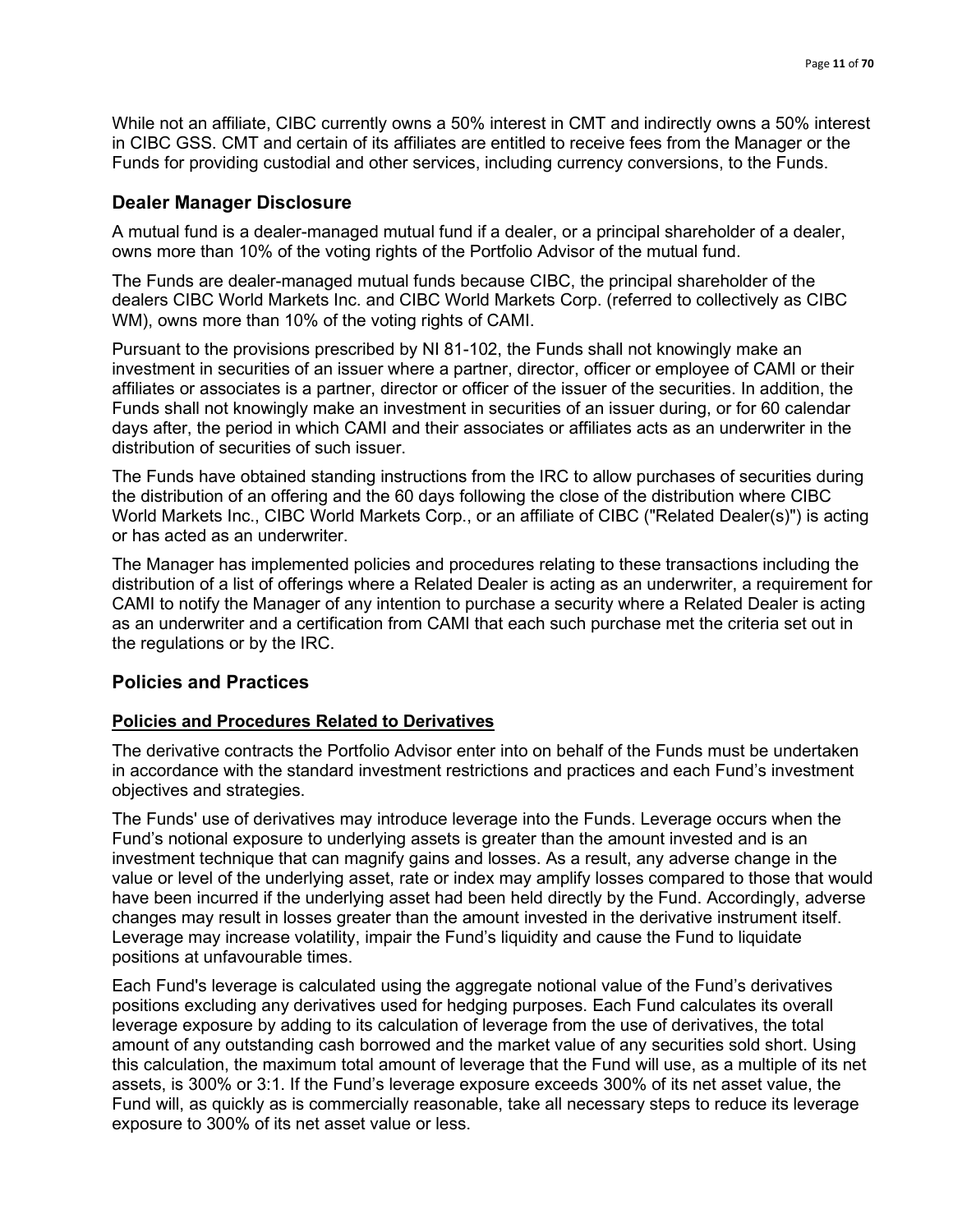The Portfolio Advisor is responsible for managing the risks associated with the use of derivatives. The Portfolio Advisor has adopted written derivatives review procedures that set out the objectives and goals for derivatives trading of the Funds, as well as the risk management procedures applicable to such derivatives trading, to which the Portfolio Advisor is required to adhere. The Portfolio Advisor's Investment Controls Committee is responsible for reviewing adherence to these procedures. In particular, these risk management procedures involve the measuring, monitoring, and reporting of portfolio leverage, third party credit quality, and cash cover requirements, which are all measured, monitored, and reported on a monthly basis to ensure compliance with the standard restrictions and practices and a Fund's investment objectives and strategies. The policies and procedures are reviewed on an as-needed basis and, at a minimum, annually.

### **Policies and Procedures Related to Short Selling**

The Funds may engage in short selling transactions. In a short selling strategy, the Portfolio Advisor identifies securities that they expect will fall in value. A Funds then borrow securities from a custodian or dealer (referred to as the *Borrowing Agent*) and sells them on the open market. The Fund must repurchase the securities at a later date in order to return them to the Borrowing Agent. In the interim, the proceeds from the short sale transaction are deposited with the Borrowing Agent and the Fund pays interest to the Borrowing Agent on the borrowed securities. If the Fund repurchase the securities later at a lower price than the price at which they sold the borrowed securities on the open market, a profit will result. However, if the price of the borrowed securities rises, a loss will result.

Prior to the Funds engaging in such transactions, the Manager will have established written policies and procedures relating to short selling by the Funds, including objectives, goals, and risk management procedures. All such related agreements, policies, and procedures will be reviewed periodically by the Portfolio Advisor. The aggregate market value of all securities sold short by the Funds will not exceed 50% of their total net asset value on a daily mark-to-market basis (of which the combined level of cash borrowing and short selling is limited to 50% in aggregate), except for CIBC Alternative Credit Strategy which has obtained exemptive relief to permit it to sell short Government Securities (as defined under NI 81-102) up to 300% of the Fund's net asset value provided that the Fund implements a series of controls when engaging in these short sale transactions. For additional information refer to "Exemptions and Approvals" in this Simplified Prospectus. The Manager and CAMI's board of directors will also be kept apprised of any short selling policies. The decision to effect any particular short sale will be made by the Portfolio Advisor and reviewed and monitored as part of the Manager's ongoing compliance procedures and risk control measures. Risk measurement procedures or simulations generally are not used to test the Funds' portfolios under stress conditions.

### **Policies and Procedures Related to Securities Lending, Repurchase, or Reverse Repurchase Transactions**

In a securities lending transaction, a Fund will loan securities it holds in its portfolio to a borrower for a fee. In a repurchase transaction, a Fund sells securities it holds in its portfolio at one price, and agrees to buy them back later from the same party with the expectation of a profit. In a reverse repurchase transaction, a Fund buys securities for cash at one price and agrees to sell them back to the same party with the expectation of a profit.

Written procedures have been developed with respect to securities lending monitoring and reporting. Risk management procedures or simulations are generally not used to test the Funds' portfolio under stress conditions.

Pursuant to the Lending Authorization, CAMI has appointed The Bank of New York Mellon, a subcustodian, as the Funds' Lending Agent to enter into securities lending, repurchase, and reverse repurchase transactions on the Funds' behalf. The Lending Authorization provides, and the Lending Agent has developed policies and procedures that provide, that securities lending transactions,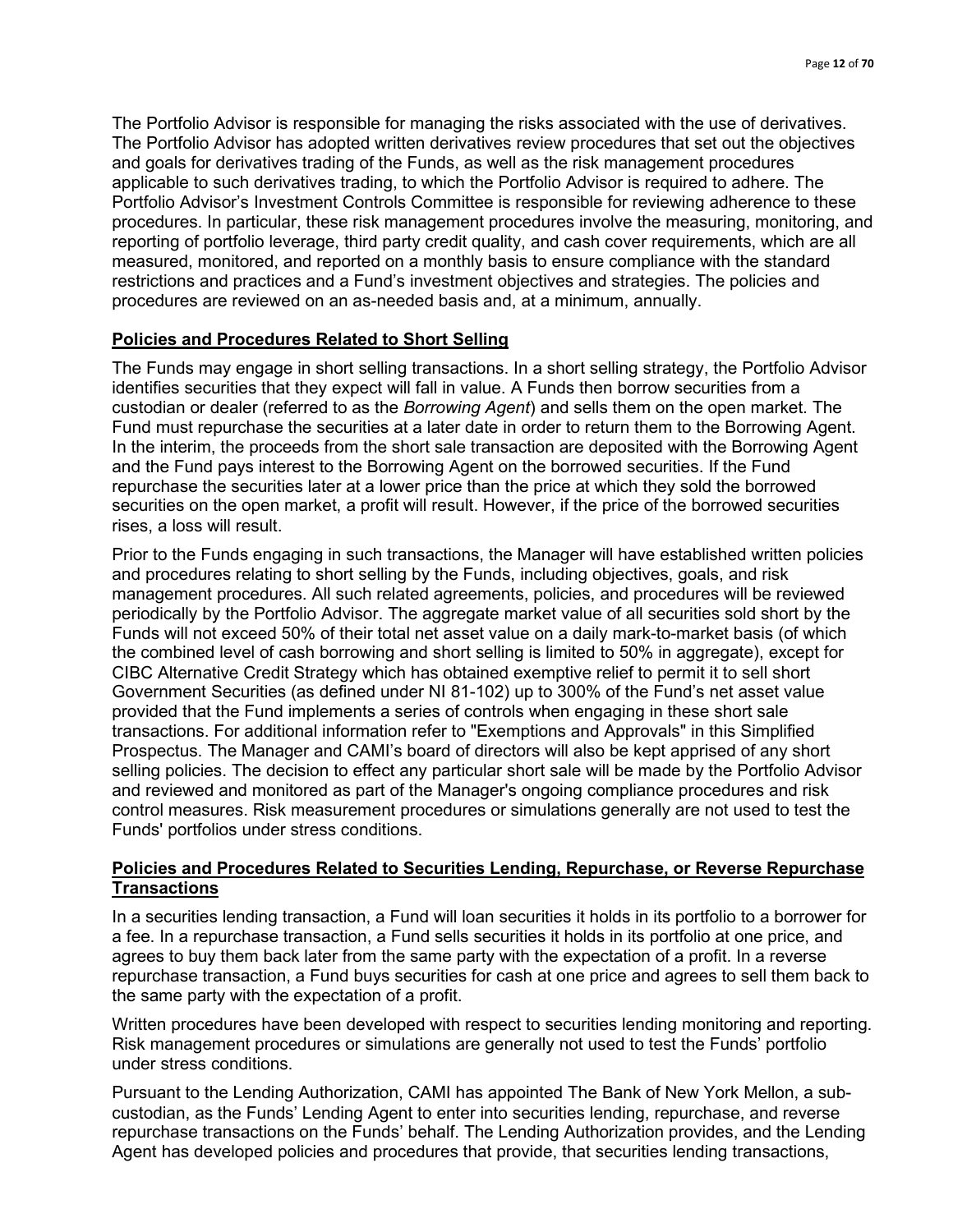repurchase agreements, and reverse repurchase agreements will be entered into in accordance with the standard practices and restrictions and the following requirements:

- must maintain non-cash collateral and cash collateral with a value equal to a minimum of 102% of the value of the securities;
- no more than 50% of a Fund's assets may be invested in securities lending or repurchase transactions at any one time;
- investments in any cash collateral must be in accordance with the investment restrictions specified in the Lending Authorization;
- the value of the securities and collateral will be monitored daily;
- transactions will be subject to collateral requirements, limits on transaction sizes, and a list of approved third parties based on factors such as creditworthiness; and
- securities lending may be terminated at any time and repurchase and reverse repurchase agreements must be completed within 30 days.

Pursuant to the Lending Authorization, the Funds have retained CIBC GSS as agent to provide certain administrative and reporting services in connection with the securities lending and repurchase program. The agent provides to our Fund and Distribution Governance group regular, comprehensive, and timely reports that summarize the transactions involving securities lending, repurchase, and reverse repurchase transactions, as applicable. At least annually, the agent will also confirm that the internal controls, procedures, records, creditworthiness, and collateral diversification standards for borrowers have been followed and will provide the Manager with such information in order to satisfy the Manager's obligations under applicable laws. The Manager will be primarily responsible for reviewing the agency agreement, internal controls, procedures, and records and ensuring compliance with applicable laws.

Each securities lending transaction, repurchase agreement, and reverse repurchase agreement must qualify as a "securities lending arrangement" under section 260 of the Income Tax Act (Canada) (referred to as the *Tax Act*).

# **Policies Related to Proxy Voting**

As Portfolio Advisor, CAMI is responsible for providing investment management services to the Funds, including the exercise of voting rights attached to the Funds' securities or other property.

We have adopted written policies and procedures aimed to ensure all votes in respect of the Funds' securities or other property are made to maximize returns and are in the best interests of the Funds' unitholders.

Pursuant to the proxy-voting policies and procedures, CAMI is responsible for directing how votes in respect of the Funds' securities or other property are to be voted, and has:

- a standing policy for dealing with routine matters on which they may vote;
- a policy that indicates the circumstances under which it will deviate from the standing policy for routine matters;
- a policy and procedures by which it will determine how to vote or refrain from voting on nonroutine matters;
- procedures to ensure that the Funds' portfolio securities are voted in accordance with its instructions; and
- procedures for voting proxies in situations where there may be a conflict of interest between the Portfolio Advisor and a Fund's unitholders.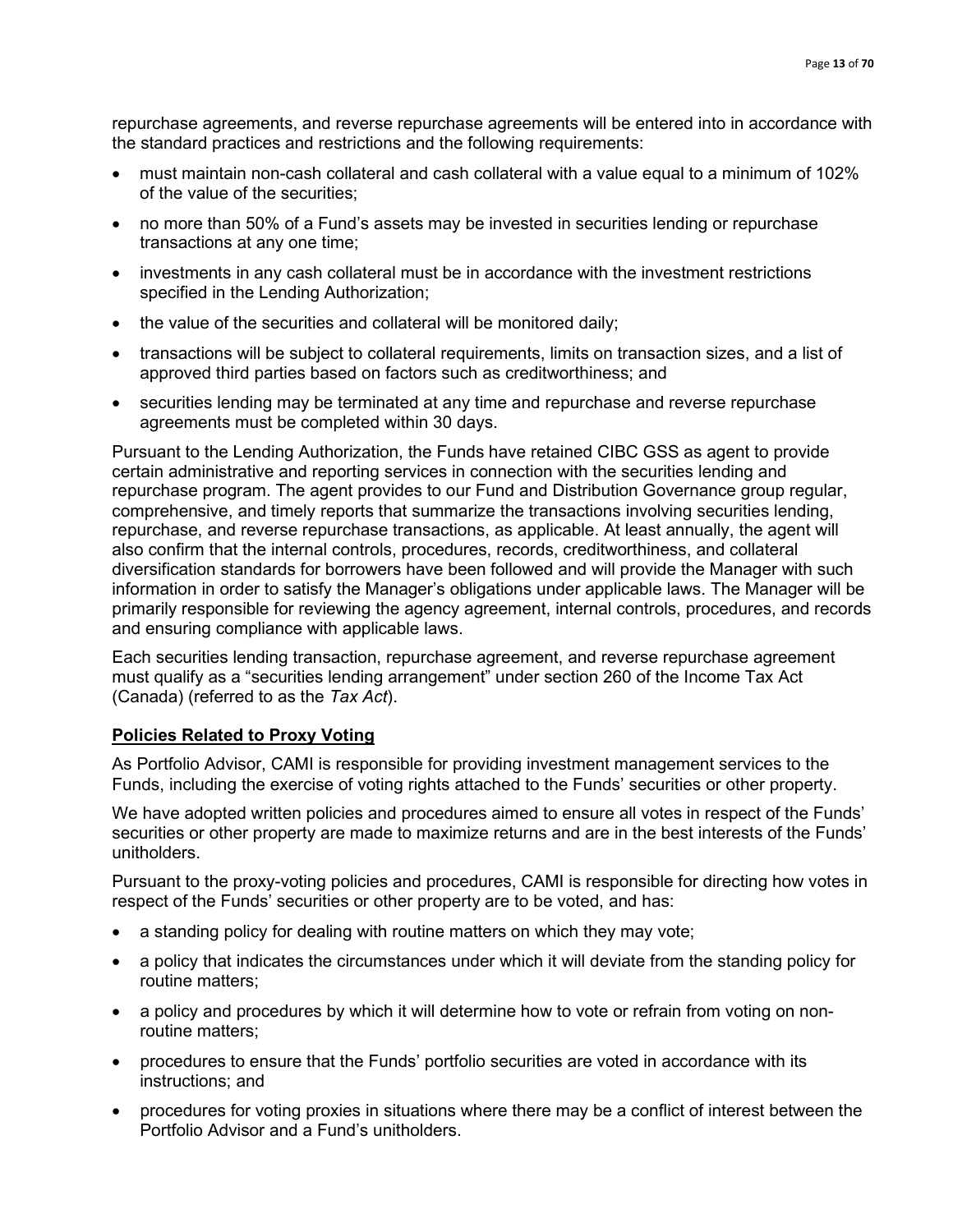CAMI always aims to act in the best interests of unitholders when voting proxies. To address perceived potential conflicts of interest, CAMI relies exclusively on an outside independent proxy advisor when dealing with proxy voting for CIBC and CIBC-related companies. However, CAMI will exercise its judgment to vote proxies in the best interests of unitholders with respect to a company where CIBC or CIBC related companies are providing advice, funding, or underwriting services. In this case, there will be "ethical walls" designed to prevent undue influence between CAMI and CIBC and its CIBC-related companies. Moreover, CAMI will assess annually whether its outside independent proxy advisor remains independent and able to make recommendations for voting proxies in an impartial manner and in the best interest of CAMI's unitholders. Further, CAMI will not vote the units of an Underlying Fund in which the Funds are invested, as discussed under *Fund-offunds* under *Responsibility for Mutual Fund Administration*.

The Funds' policies and procedures related to voting rights are available on request, and at no cost, by calling us toll-free at [1-888-888-3863,](tel:1-888-888-3863) or by writing to us at 81 Bay Street, 20th Floor, CIBC Square, Toronto, Ontario, M5J 0E7.

Each Fund's proxy voting record for the most recent annual period ended June 30 is available on request, and at no cost, after August 31 of each year by calling us toll-free at [1-888-888-3863,](tel:1-888-888-3863) or by visiting our website at [www.renaissanceinvestments.ca.](file://tocs2001/wthmips_ds/CAM%20Regulatory/Point%20of%20Sale/_2010-/_2022/20220204_EMD_PIMCO_P_PRO1320NR/1_SP%20AIF/SP/www.renaissanceinvestments.ca)

### **Policies and Procedures Related to Net Asset Value (NAV) Errors**

We have policies and procedures in place with respect to correcting any material errors in the calculation of each Fund's NAV, or any errors in the processing of related transactions. Such policies and procedures were developed with consideration given to industry standards. Generally, material errors are considered errors of 0.50% or greater of a Fund's NAV. A unitholder will typically receive compensation only for material errors where the unitholder's loss is \$25 or more. If a single error is protracted over a number of successive days, these thresholds will be considered for each day and not accumulated.

# **Remuneration of Directors, Officers and Trustees**

The Funds do not have directors or officers. The Funds' Trustee is not entitled to any remuneration. The Funds pay fees to members of the IRC. Refer to *Independent Review Committee* under *Independent Review Committee and Fund Governance* for more information on the IRC.

As at the date of this document, each IRC member receives an annual retainer of \$60,000 (\$85,000 for the Chair) and \$1,500, plus expenses, for each IRC meeting that a member attends. The annual retainer is pro-rated based on an individual's length of tenure if he or she has not been in their position for the full period. IRC remuneration is allocated among CIBC's families of investment funds, including the Funds, managed by us (or an affiliate), in a manner that is considered by us to be fair and reasonable. The IRC compensation may change from time to time.

For its most recently completed financial year ended August 31, 2021, CIBC Multi-Asset Absolute Return Strategy paid aggregate compensation of \$8,990 to the IRC members.

Since CIBC Alternative Credit Strategy is new, no compensation has been paid to members of the IRC in respect of this Fund.

### **Material Contracts**

Except for the contracts set out below, no Fund has entered into any material contract. Contracts entered into the ordinary course of business are not considered material. The Funds' material contracts are as follows:

- Declaration of Trust referred to under *Directors, Executive Officers and Trustees*
- Master Management Agreement referred to under *Manager*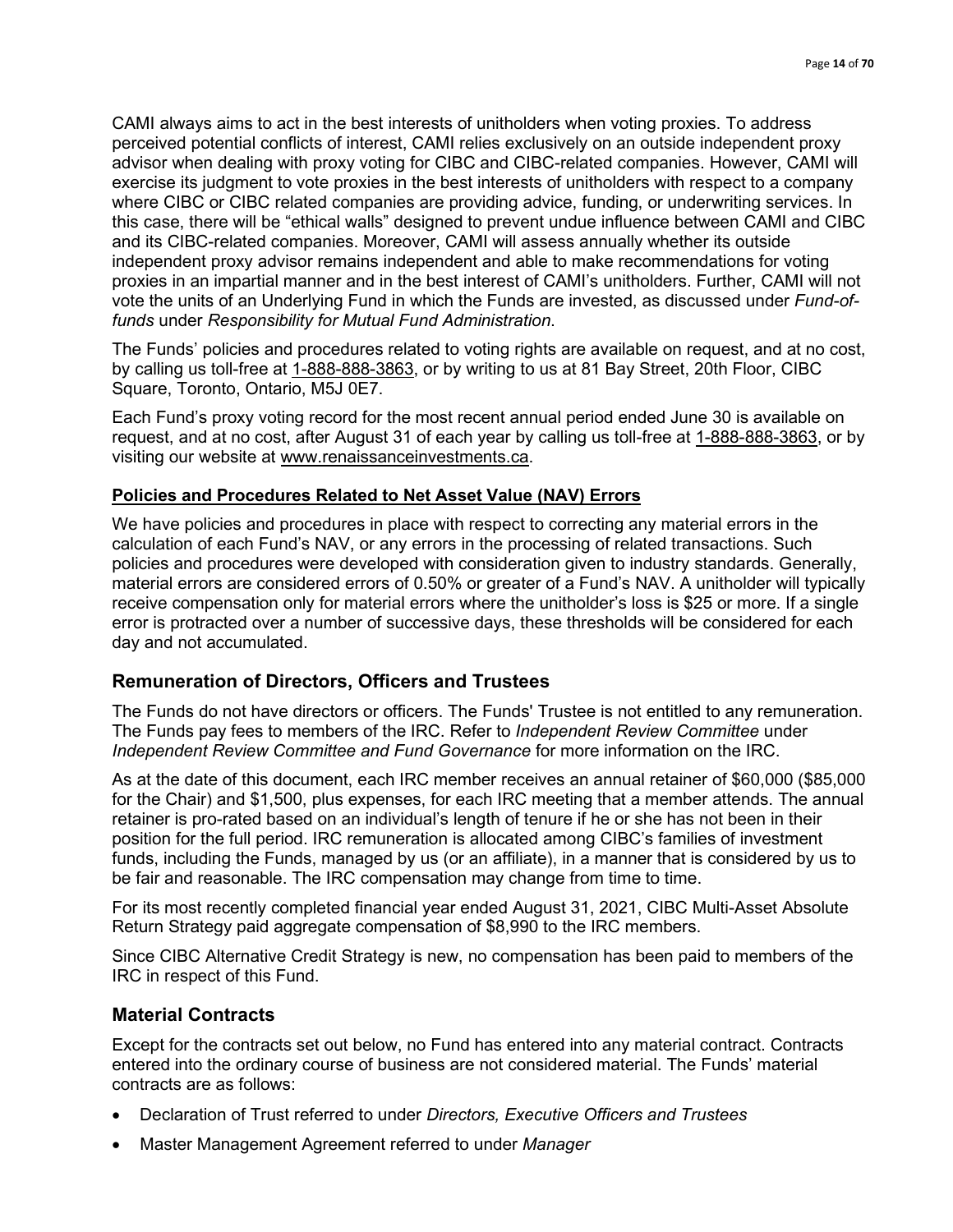- Portfolio Advisory Agreement referred to under *Portfolio Advisor*
- Custodian Agreement referred to under *Custodian*

Copies of the material contracts are available at [www.sedar.com](file://tocs2001/wthmips_ds/CAM%20Regulatory/Point%20of%20Sale/_2010-/_2022/20220204_EMD_PIMCO_P_PRO1320NR/1_SP%20AIF/SP/www.sedar.com) or can be obtained by contacting us toll-free at [1-888-888-3863.](tel:1-888-888-3863)

# **Legal Proceedings**

In August 2020, a proposed series action was commenced in the Supreme Court of British Columbia against CIBC, CIBC Trust Corporation and CIBC Asset Management Inc. A contested certification hearing was held on August 3-6, 2021.

# **Class Actions**

The Manager pursues applicable series actions on behalf of the Funds. However, no distribution of proceeds arising as a result of a series action will be made directly to the Funds' unitholders as series action settlement proceeds are considered the Funds' assets. Unitholders who redeem units prior to the receipt of settlement proceeds will not derive a benefit from any series action settlement, as proceeds are only considered as a Fund's asset once they are actually received.

# **Designated Website**

A mutual fund is required to post certain regulatory disclosure documents on a designated website. The Funds' designated website is [www.renaissanceinvestments.ca.](file://tocs2001/wthmips_ds/CAM%20Regulatory/Point%20of%20Sale/_2010-/_2022/20220204_EMD_PIMCO_P_PRO1320NR/1_SP%20AIF/SP/www.renaissanceinvestments.ca)

# <span id="page-14-0"></span>**Valuation of Portfolio Securities**

The Series NAV per Unit (as defined below under Calculation of Net Asset Value) of a Fund, for all purposes other than financial statements, is calculated using the valuation principles below. For financial reporting purposes, the Funds apply IFRS as issued by the International Accounting Standards Board to prepare their annual and interim financial statements. The valuation principles used to determine the NAV for purchases and redemptions by unitholders may differ in some respects from the requirements of IFRS. As a result, the Series NAV per Unit presented in the financial statements may differ from the Series NAV per Unit for the purpose of purchases and redemptions of units of the Funds.

The following principles are applied in the valuation of the Funds' assets:

- the value of any cash or its equivalent on hand or on deposit or on call, bills and notes, accounts receivable, prepaid expenses, cash dividends declared or distributions received (or to be received and declared to each unitholder of record on a date before the date as of which the NAV of a Fund is determined), and interest accrued and not yet received shall be deemed to be the full face amount thereof unless the Manager determines that any such asset is not worth the face amount thereof, in which case the value shall be as the Manager shall deem to be the fair value thereof;
- short-term investments, including money market instruments, shall be valued at fair value;
- the value of any bonds, debentures, and other debt obligations shall be valued by taking the average of the bid and ask prices provided by a recognized vendor upon the close of trading on a valuation date;
- the value of any security that is listed or dealt with on a securities exchange shall be the closing sale price (unless it is determined by the Manager that this is inappropriate as a basis for valuation) or, if there is no closing sale price on the exchange, and in the case of securities traded on the over-the-counter (referred to as *OTC*) market, at the average of the closing ask price and the closing bid price as determined by the Manager. If there are no bid or ask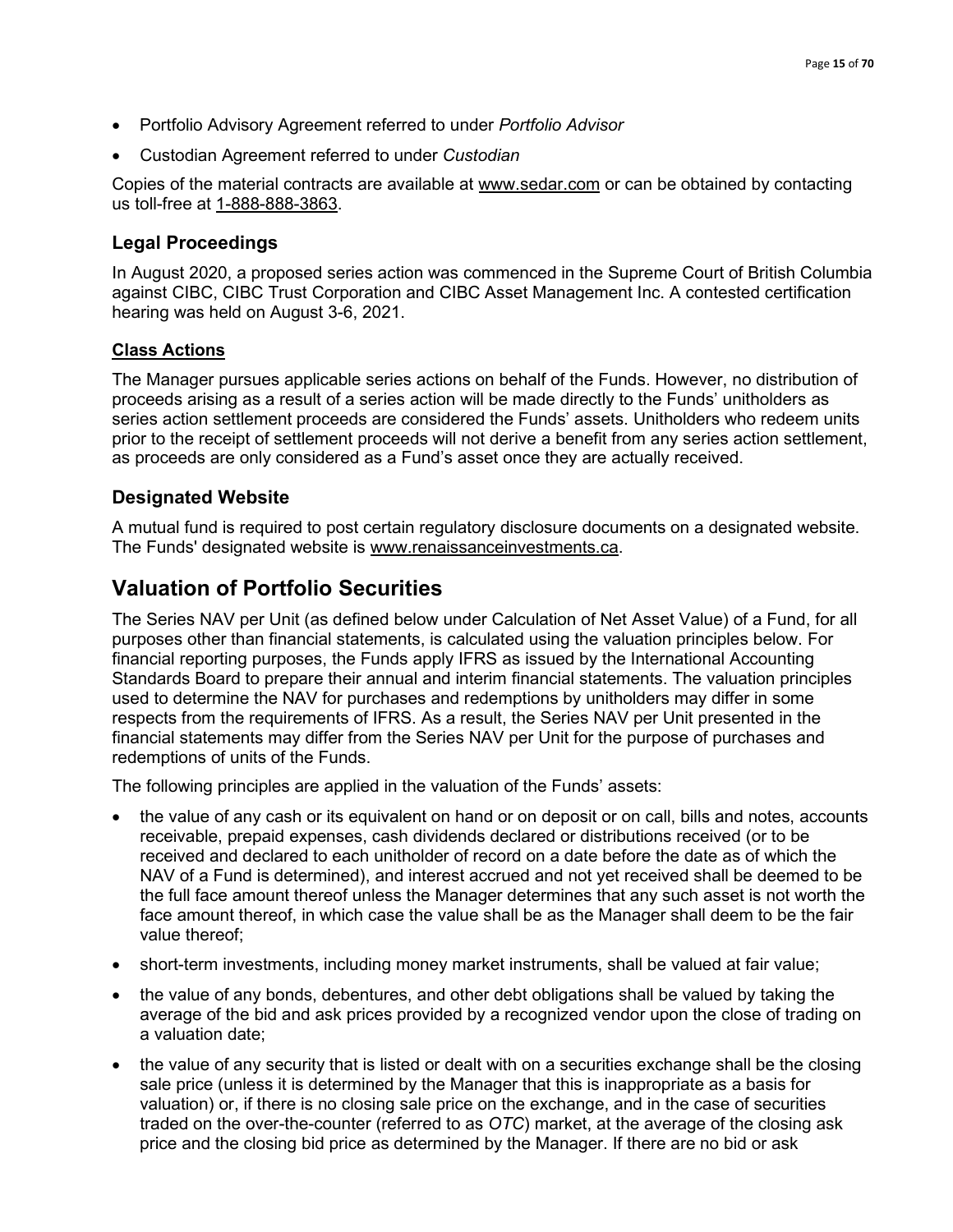quotations in respect of securities listed on the securities exchange or traded on the OTC market, then a fair valuation will be made;

- units of each Underlying Fund will be valued at their most recent NAV quoted by the trustee or manager of each Underlying Fund on the valuation date;
- unlisted securities are valued at the average of the most recent bid and ask quotations by recognized dealers in such unlisted securities or such price as the Manager may, from time to time, determine more accurately reflects the fair value of these securities;
- restricted securities purchased by a Fund shall be valued in a manner that the Manager reasonably determines to represent their fair value;
- long positions in clearing corporation options, options on futures, OTC options, debt like securities, and listed warrants shall be at the current market value thereof;
- where a covered clearing corporation option, option on futures, or OTC option is written by a Fund, the premium received by the Fund will be reflected as a liability that will be valued at an amount equal to the current market value of the clearing corporation option, option on futures, or OTC option that would have the effect of closing the position. Any difference resulting from revaluation shall be treated as an unrealized gain or loss on investment; the liability shall be deducted in arriving at the Fund's NAV or any Series NAV per Unit. The securities, if any, that are the subject of a written covered clearing corporation option or OTC option will be valued in the manner described above for listed securities;
- the value of a futures contract, forward contract, or swap will be the gain or loss, if any, that would be realized if, on the valuation date, the position in the futures contract, forward contract, or swap, as the case may be, were to be closed out, unless daily limits are in effect, in which case fair value, based on the current market value of the underlying interest, will be determined by the Manager;
- notwithstanding the foregoing, if securities are inter-listed or traded on more than one exchange or market, the Manager shall use the last sale price or the closing bid price, as the case may be, reported on the exchange or market determined by the Manager to be the principal exchange or market for such securities;
- margin paid or deposited in respect of futures contracts and forward contracts will be reflected as an account receivable and margin consisting of assets other than cash will be noted as held as margin;
- other derivatives and margin shall be valued in a manner that the Manager reasonably determines to represent their fair market value;
- all other assets of the Funds will be valued in accordance with the laws of the Canadian securities regulatory authorities and in a manner that, in the opinion of the Manager, most accurately reflects their fair value;
- for the purpose of all necessary conversion of Funds from another currency to Canadian currency, the customary sources of information for currency conversion rates used from time to time by the Funds will be applied on a consistent basis; and
- the value of any security or other property of a Fund for which a market quotation is not readily available or to which, in the opinion of the Manager, the above principles cannot be applied or the market quotations do not properly reflect the fair value of such securities, will be determined by the Manager by valuing the securities at such prices as appear to the Manager to most closely reflect the fair value of the securities.

The Manager may fair value securities in the following circumstances:

• when there is a halt trade on a security that is normally traded on an exchange;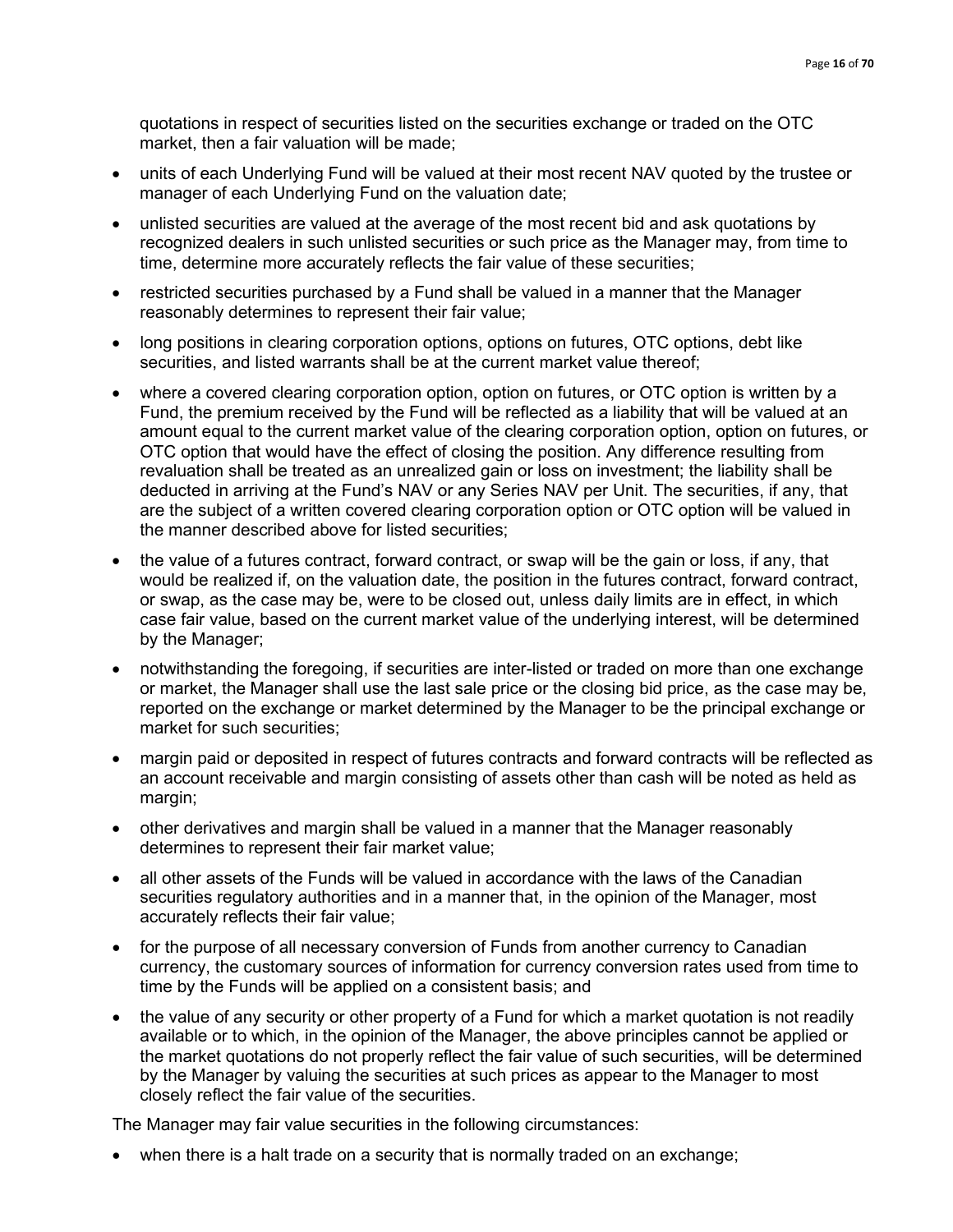- when a significant decrease in value is experienced on exchanges globally;
- on securities that trade on markets that have closed or where trading has been suspended prior to the time of calculation of the Fund's NAV and for which there is sufficient evidence that the closing price on that market is not the most appropriate value at the time of valuation; and
- when there are investment or currency restrictions imposed by a country that affect a Fund's ability to liquidate the assets held in that market.

An example of when the closing market price of a security may not be appropriate would be when exchanges are closed by a local government or regulator and the securities involved are a relatively small portion of a Fund's total portfolio. In such cases, the Manager may look at the available evidence of value of these securities in North American markets and make an adjustment where appropriate.

Since the inception date of CIBC Multi-Asset Absolute Return Strategy, fair valuation of securities was utilized by the Manager on February 27, 2020 due to the early closing of the Canadian equity markets, which was caused by technical issues on the securities exchange. The Canadian equity securities markets did not re-open until February 28, 2020. At that time, in comparison, the U.S. equity markets were trading at substantially lower values, indicating a need to review the valuation of Canadian equity securities and adjust their early close value to a representative fair value.

On February 28, 2022, due to the conflict between the Russian Federation and Ukraine, NATO, the EU, and G7 member countries, including Canada, imposed severe and coordinated sanctions against Russia. Trading of Russian debt and equity securities were halted and were deemed to be illiquid, resulting in the Manager implementing fair valuation techniques.

Fair value pricing is designed to avoid stale prices and to provide a more accurate NAV, and may assist in the deterrence of harmful short-term or excessive trading in the Funds. When securities listed or traded on markets or exchanges that close prior to North American markets or exchanges are valued by a Fund at their fair market value, instead of using quoted or published prices, the prices of such securities used to calculate the Fund's NAV may differ from quoted or published prices of such securities.

Fair value pricing may be used to value assets of any of the Funds, as determined to be appropriate from time to time, where practical, to value certain foreign securities after the close of their primary markets or exchanges. An independent third party valuation agent provides fair value prices of foreign securities in the Funds, where applicable.

A Fund's liabilities can include:

- all bills and accounts payable;
- all fees and administrative expenses payable and/or accrued;
- all contractual obligations for the payment of money or property, including the amount of any declared but unpaid distribution, and all other amounts recorded or credited to unitholders on or before the day as of which a Fund's NAV, or Series NAV per Unit, are being determined;
- all allowances authorized or approved by the Manager for taxes or contingencies; and
- all other liabilities of a Fund, of whatever kind and nature, except liabilities represented by outstanding units of a Fund;

provided that any Fund expenses payable by a unitholder, as determined by the Manager, shall not be included as expenses of a Fund.

For more information, including significant accounting policies for financial reporting purposes, see the Funds' financial statements.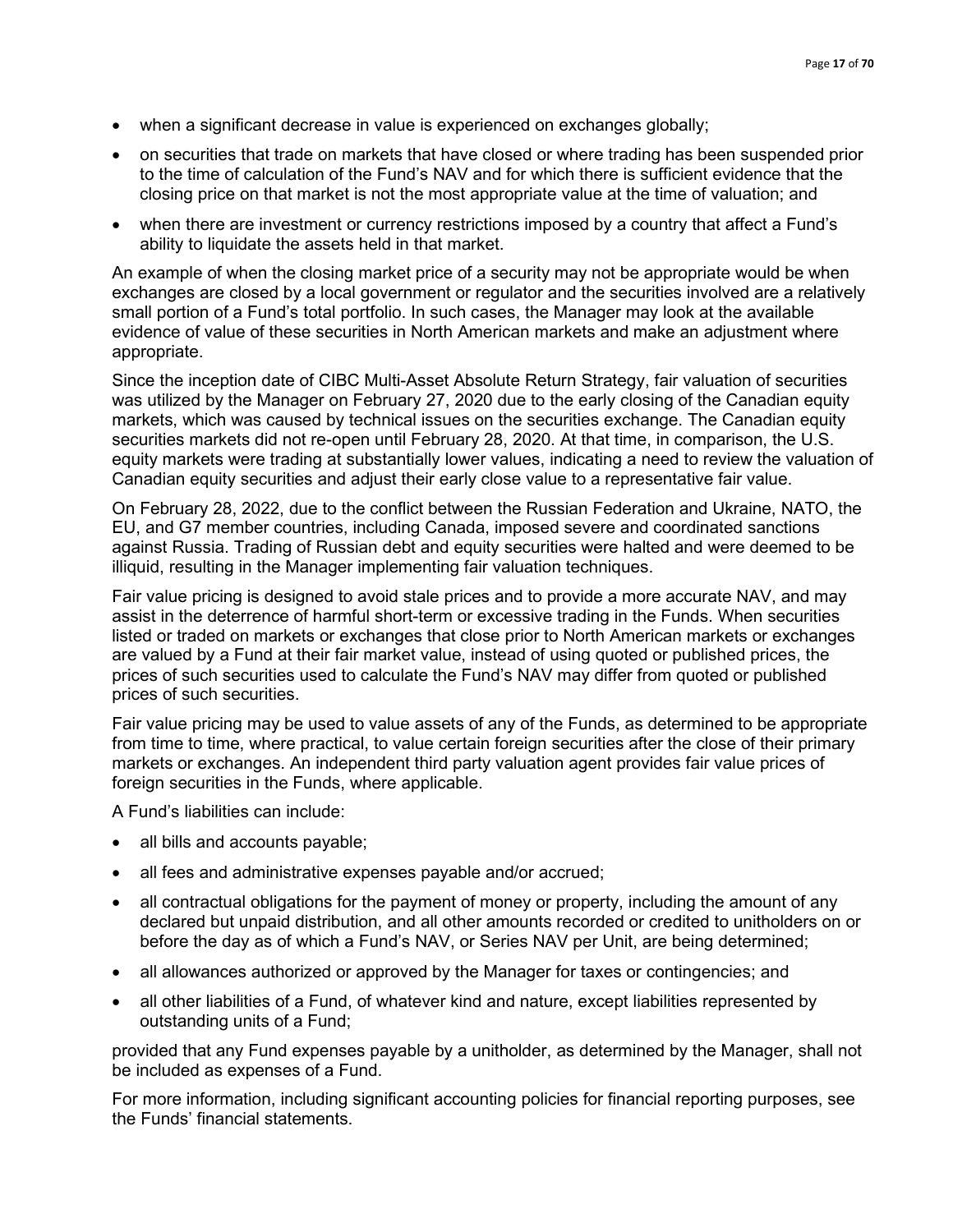Each transaction of purchase or sale of a portfolio asset effected by a Fund shall be reflected in a computation of NAV made no later than the first computation of NAV made after the date on which the transaction becomes binding upon the Fund.

The issuance or redemption of units of a Fund shall be reflected in the next computation of the Series NAV that is made after the time when the Series NAV per Unit is determined for the purpose of issuance or redemption of units of such Fund.

# <span id="page-17-0"></span>**Calculation of Net Asset Value**

The NAV per unit of each series (referred to as Series NAV per Unit) is calculated by taking the total series' proportionate share of the value of the Fund's assets less the series' liabilities and its proportionate share of the common Fund liabilities. This gives the NAV for the Series. We divide this amount by the total number of outstanding units of the series to determine the Series NAV per Unit.

The Series NAV per Unit is determined in Canadian and U.S. dollars for CIBC Multi-Asset Absolute Return Strategy, and in Canadian dollars only for CIBC Alternative Credit Strategy, on each Valuation Date (as defined below) after the Toronto Stock Exchange closes, usually 4:00 p.m. Eastern Time (referred to as ET), or such other time that we determine (referred to as the Valuation Time). The Series NAV per Unit can change daily. The Fund's valuation date is any day when our head office in Toronto is open for business or any other day on which the Manager determines the NAV is required to be calculated (referred to as a Valuation Date).

To determine what your investment in a Fund is worth, for each series invested in, multiply the applicable Series NAV per unit by the number of units you own of that series.

In the case of Series O units, we pay the operating expenses that are allocated to Series O units (other than Fund Costs, as defined under *Fees and Expenses* under *Fees and Expenses Payable by the Funds*). As a result, such expenses will not reduce the Series O NAV per unit.

Although the purchase, switch, conversion, and redemption of units are recorded on a Series NAV per Unit basis, the assets attributable to all of the units of a Fund are aggregated to create one portfolio for investment purposes.

The NAV and the Series NAV per Unit of the Funds are available on online at [www.renaissanceinvestments.ca.](file://tocs2001/wthmips_ds/CAM%20Regulatory/Point%20of%20Sale/_2010-/_2022/20220411_MAARS_PP_PRO1320NR%20(USD%20MAARS_AlternativeCredit)/1_SP/www.renaissanceinvestments.ca)

# <span id="page-17-1"></span>**Purchases, Switches and Redemptions**

The Series NAV per Unit of a Fund is the price used for all purchases (including those made on the reinvestment of distributions), switches, conversions and redemptions of units. The price at which units of a series are purchased, switched, converted, or redeemed is based on the next NAV per unit determined after the receipt of the purchase, switch, conversion, or redemption order. All transactions are based on the NAV per unit of each series of a Fund.

# **How to Purchase, Switch, Convert or Redeem Units**

Your investment advisor is the person from whom you usually purchase units of the Funds. Your dealer is the firm for which your investment advisor works. You may purchase, switch, convert or redeem units of the Funds (except as described below) through your dealer. Your dealer is retained by you and is not our agent or an agent of the Funds. On the same day your dealer receives your order from you, your dealer must send your order to our office in Montreal. If we receive your order from your dealer by 4:00 p.m. ET, you will pay or receive that day's NAV per unit of the relevant series. If we receive your order from your dealer after 4:00 p.m. ET, you will pay or receive the NAV per unit of the relevant series calculated on the next business day. If we determine that the NAV per unit will be calculated at a time other than after the usual valuation time, the NAV per unit paid or received will be determined relative to that time. Your dealer may establish an earlier cut-off time for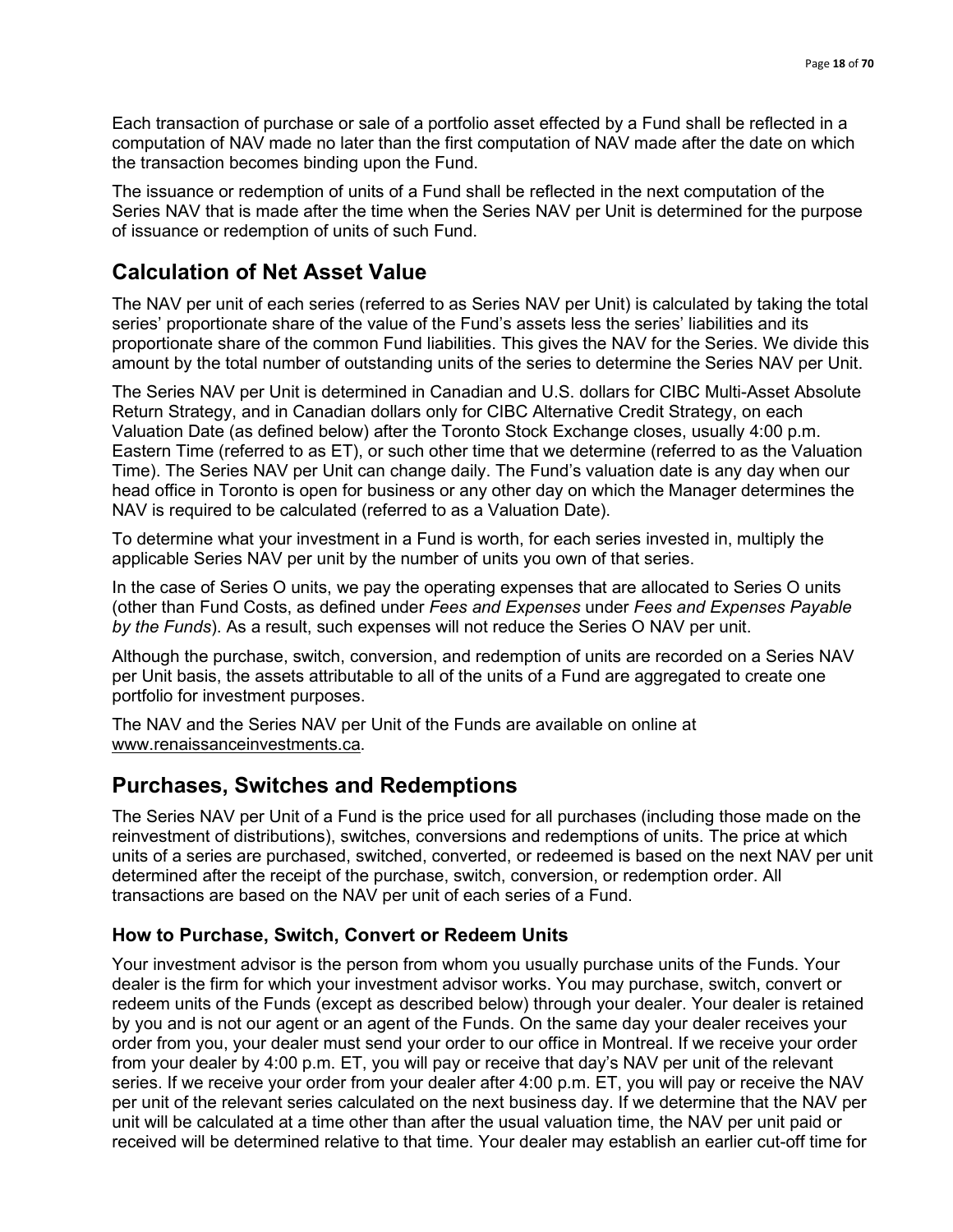receiving orders so they can transmit orders to us by 4:00 p.m. ET; check with your dealer for details.

All orders settle by the second business day after the day the purchase price for the series of units is determined. If we do not receive payment in full, we will cancel your order and redeem the units. If we redeem the units for more than the value for which they were issued, the difference will go to the Fund. If we redeem the units for less than the value for which they were issued, we will pay the difference to the Fund and collect this amount, plus the cost of doing so, from your dealer. Your dealer may require you to reimburse the amount paid if your dealer suffers a loss as a result.

We have the right to refuse, in whole or in part, any order to purchase units of the Funds. We must do so within one business day from the time we receive the order. If we do so, we will return all money received to you or your dealer, without interest, once the payment clears.

We may, at our discretion and without notice, vary or waive any minimum investment or account balance criteria that applies to purchases, redemptions and certain optional services currently offered by us.

# **Purchases**

You can purchase units:

- in either U.S. or Canadian dollars for CIBC Multi-Asset Absolute Return Strategy; and
- in Canadian dollars only for CIBC Alternative Credit Strategy.

# **U.S. Dollar Purchase Option**

The U.S. dollar purchase option is a way to use U.S. dollars to purchase series of units of CIBC Multi-Asset Absolute Return Strategy that has a base currency in Canadian dollars.

If you purchase units of CIBC Multi-Asset Absolute Return Strategy using the U.S. dollar purchase option:

- we will process your trade based on the U.S. dollar NAV by taking the Canadian dollar NAV and converting it to a U.S. dollar amount using the prevailing exchange rate on the day your order is received.
- any cash distributions that are paid to you will be paid in U.S. dollars. We will calculate the amount of each of these payments by taking the Canadian dollar amount that you would have received (had you not chosen the U.S. dollar purchase option) and converting it to a U.S. dollar amount using the prevailing exchange rate on the day the distribution is paid.
- if you choose to redeem units, you will receive your redemption proceeds in U.S. dollars. We will calculate these proceeds based on the U.S. dollar NAV, by taking the Canadian dollar NAV and converting it to a U.S. dollar amount using the prevailing exchange rate on the redemption trade date.

The U.S. dollar purchase option is offered as a convenience only to allow investors to purchase units of CIBC Multi-Asset Absolute Return Strategy in U.S. dollars. The Fund's overall performance will be the same regardless of whether you purchase units in Canadian or U.S. dollars; however, the performance of your investment in the series purchased in U.S. dollars may differ from that of the same series of units purchased in Canadian dollars due to fluctuations in the Canadian dollar and U.S. dollar exchange rate.

Purchasing a series of units of CIBC Multi-Asset Absolute Return Strategy in U.S. dollars does not hedge or protect against losses caused by fluctuations in the exchange rate between the Canadian dollar and U.S. dollar.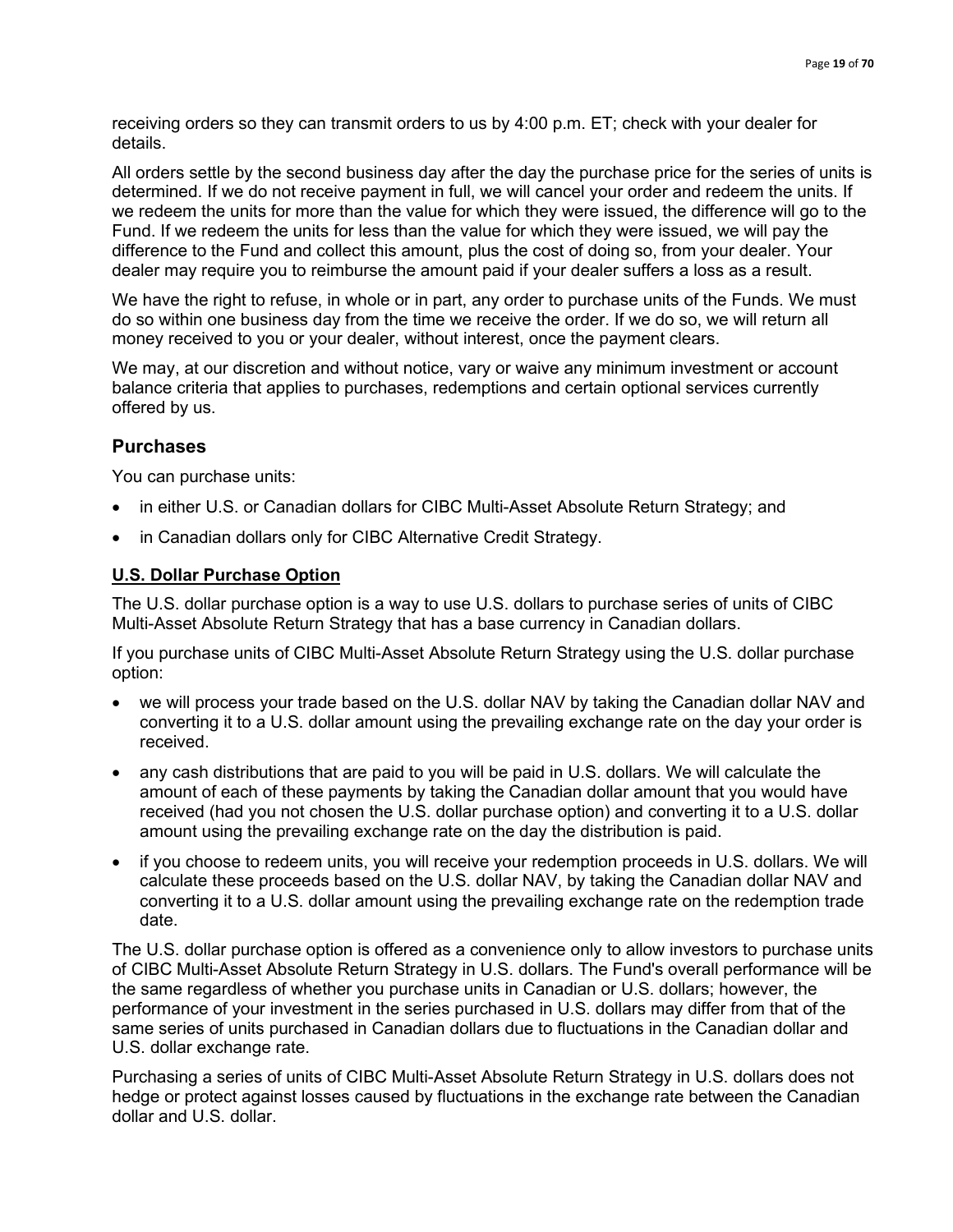# **About the Series of Units We Offer**

Each series is intended for different types of investors. When considering which series of units to purchase, you should consider the eligibility factors pertaining to each series of units (including the minimum investment amount, as applicable) and any other factors.

| Series of Units | Sales Charge                                                                                                                                                                                                                                                                                                                                                                     |
|-----------------|----------------------------------------------------------------------------------------------------------------------------------------------------------------------------------------------------------------------------------------------------------------------------------------------------------------------------------------------------------------------------------|
| Series A units  | Series A units are available for purchase under the front-end load option, under<br>which you pay an upfront sales charge of between 0% to 5% that you negotiate<br>with your dealer when you purchase units. The charge is calculated as a<br>percentage of the amount invested, and is deducted from the amount you invest<br>and remitted by us to the dealer on your behalf. |
| Series F units  | You do not pay a sales charge when you purchase Series F units. Instead, you<br>may pay fees to your dealer or discount broker for their services.                                                                                                                                                                                                                               |
| Series O units  | You do not pay a sales charge when you purchase Series O units. Instead, a<br>negotiated management fee is charged by us directly to, or as directed by, Series<br>O unitholders or dealers or discretionary managers on behalf of unitholders.                                                                                                                                  |
| Series S units  | There is no sales charge payable on the purchase of Series S units.                                                                                                                                                                                                                                                                                                              |

# **Minimum Investments**

The table below shows the minimum initial and additional investment amounts, and the minimum regular investment amount under a Pre-Authorized Chequing Plan (referred to as a *PAC Plan*), for each series. The amounts below are in the currency in which the units are being purchased.

|                             | Minimum Initial<br>Investment | <b>Minimum</b><br>Additional<br>Investment | Minimum<br>Regular<br>Investment<br>for a<br>PAC Plan |
|-----------------------------|-------------------------------|--------------------------------------------|-------------------------------------------------------|
| Series A and Series F units | \$500                         | \$100                                      | \$50                                                  |

For Series S and Series O units, we reserve the right to fix a minimum amount for initial investments and additional purchases at any time and, from time to time, as part of the criteria for approval.

# **Switches**

### *Before proceeding with any switch, it is important that you discuss the proposed switch with your dealer as well as your tax advisor so that you are fully aware of all the implications of making the switch.*

Except as outlined below, you may redeem units of a Fund to purchase certain classes or series of units of another CAMI Fund. This is referred to as a *switch*. We may allow switches from a Fund to other mutual funds managed by us or our affiliates.

Switches are subject to the minimum initial investment requirement governing each series of units.

You cannot switch directly from units of the Funds purchased in one currency to units of another CAMI Fund purchased in a different currency.

Units of a Fund cannot be switched during any period when redemptions have been suspended – refer to *When You May Not Be Allowed to Redeem Your Units* under *Redemptions* for more information.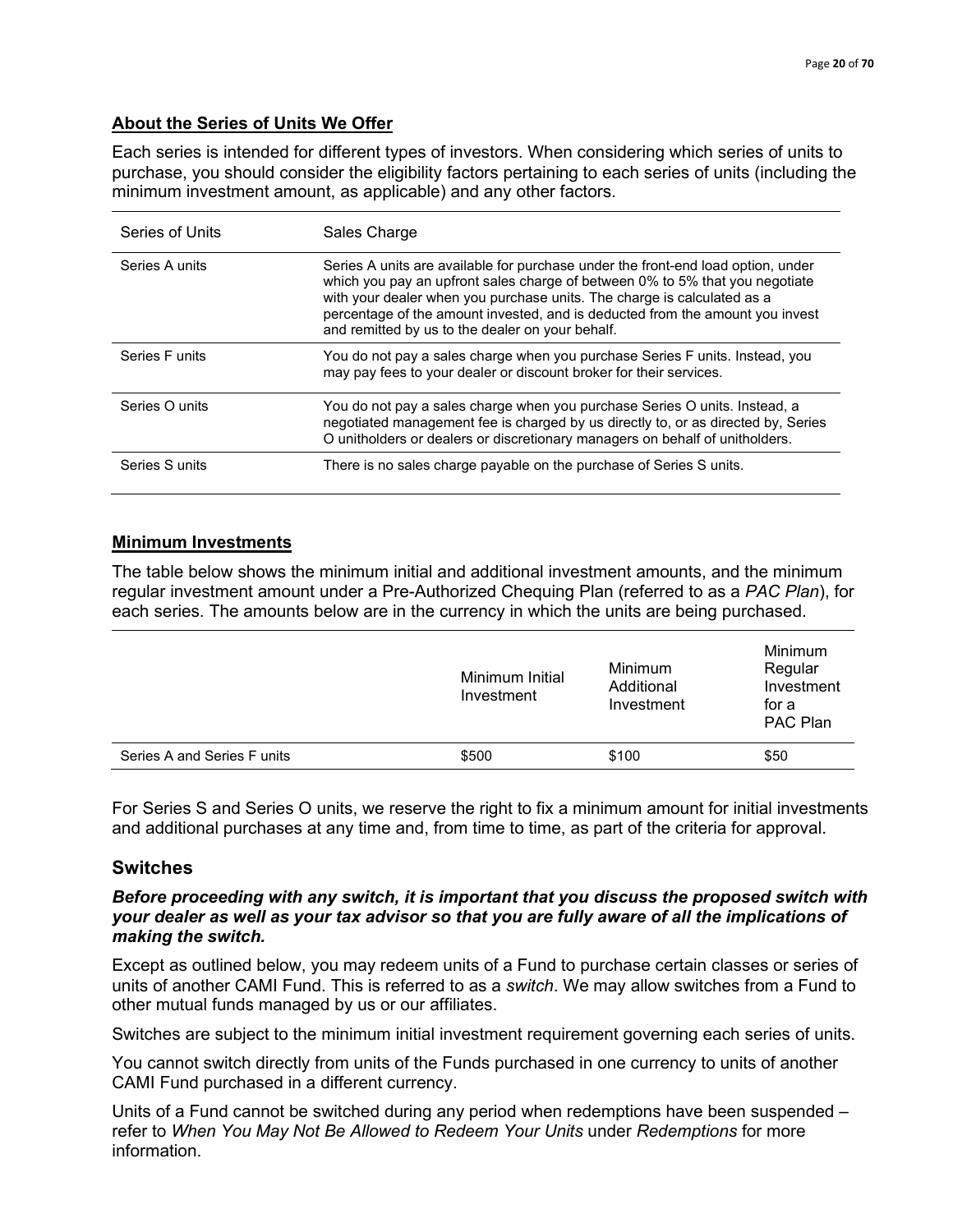You may place an order to switch through your dealer. When we receive your order to switch, we will redeem your units in the original Fund and use the proceeds to purchase units of the other CAMI Fund to which you are switching. You may have to pay your dealer a switch fee of up to 2% of the value of your units. If you switch units of a Fund within 30 days of purchasing them, a short-term trading fee may also be payable – refer to *Switch Fee and Short-Term Trading Fees* under *Fees and Expenses* for more information.

If, as a result of a switch, you fail to maintain the required minimum balance amount per series of a Fund, we may require you to increase your investment in that series to the minimum balance amount, or to redeem your remaining investment in the series after giving you 30 days' prior written notice to that effect.

A switch into Series O units of a Fund from another CAMI Fund is only allowed if you already have a Series O unit account agreement in place with us, as previously described.

A switch results in a disposition for tax purposes and may result in a capital gain or capital loss, which will be taxable if the units are held outside of a registered plan. Refer to *Income Tax Considerations - Income Tax Considerations for Investors* for more information.

# **Conversions**

### *Before proceeding with any conversion, it is important that you discuss the proposed conversion with your dealer as well as your tax advisor so that you are fully aware of all the implications of making the conversion.*

Except as outlined below, you may convert from one series to another series of the same Fund if you are an eligible investor for such other series of units. This is referred to as a *conversion*. Refer to *Description of the Series of Units of the Funds* for more information about eligibility factors.

Conversions are subject to the minimum initial investment requirement governing each Fund.

Units of a Fund cannot be converted during any period when redemptions have been suspended – refer to *When You May Not Be Allowed to Redeem Your Units* under *Redemptions* for more information.

You may have to pay your dealer a conversion fee of up to 2% of the value of your units. Refer to *Conversion Fee* under *Fees and Expenses* for more information.

You cannot convert directly from a series of units purchased in one currency to another series of units purchased in a different currency.

Based, in part, on the administrative practice of the Canada Revenue Agency (referred to as the "*CRA*"), a conversion from one series of units to another series of units of the same Fund does not generally result in a disposition for tax purposes and, consequently, does not result in a capital gain or capital loss to a converting unitholder. However, any redemption of units to pay any applicable conversion fee will result in a disposition for tax purposes and may result in a capital gain or loss, which will be taxable if the units are held outside of a registered plan. Refer to *Income Tax Considerations - Income Tax Considerations for Investors* for more information.

You can convert from Series O units of a Fund to Series A and Series F units of the same Fund if you are an eligible investor for such other series of units. You may convert to Series O units from Series A and Series F units of the same Fund, if you have a Series O unit account agreement with us, as previously described.

If you no longer meet the requirements to hold Series O units, or if the amount of the investment you hold in Series O units is too small relative to the administrative costs of your participation in Series O units, we may, at our sole discretion and after giving you 30 days' prior notice of our intention to do so, require that you redeem or convert your Series O units to Series A or Series F units of the same Fund. If you no longer meet the requirements to hold Series O units, within the 30-day notice period described above, you may also request that your Series O units be converted to Series A or Series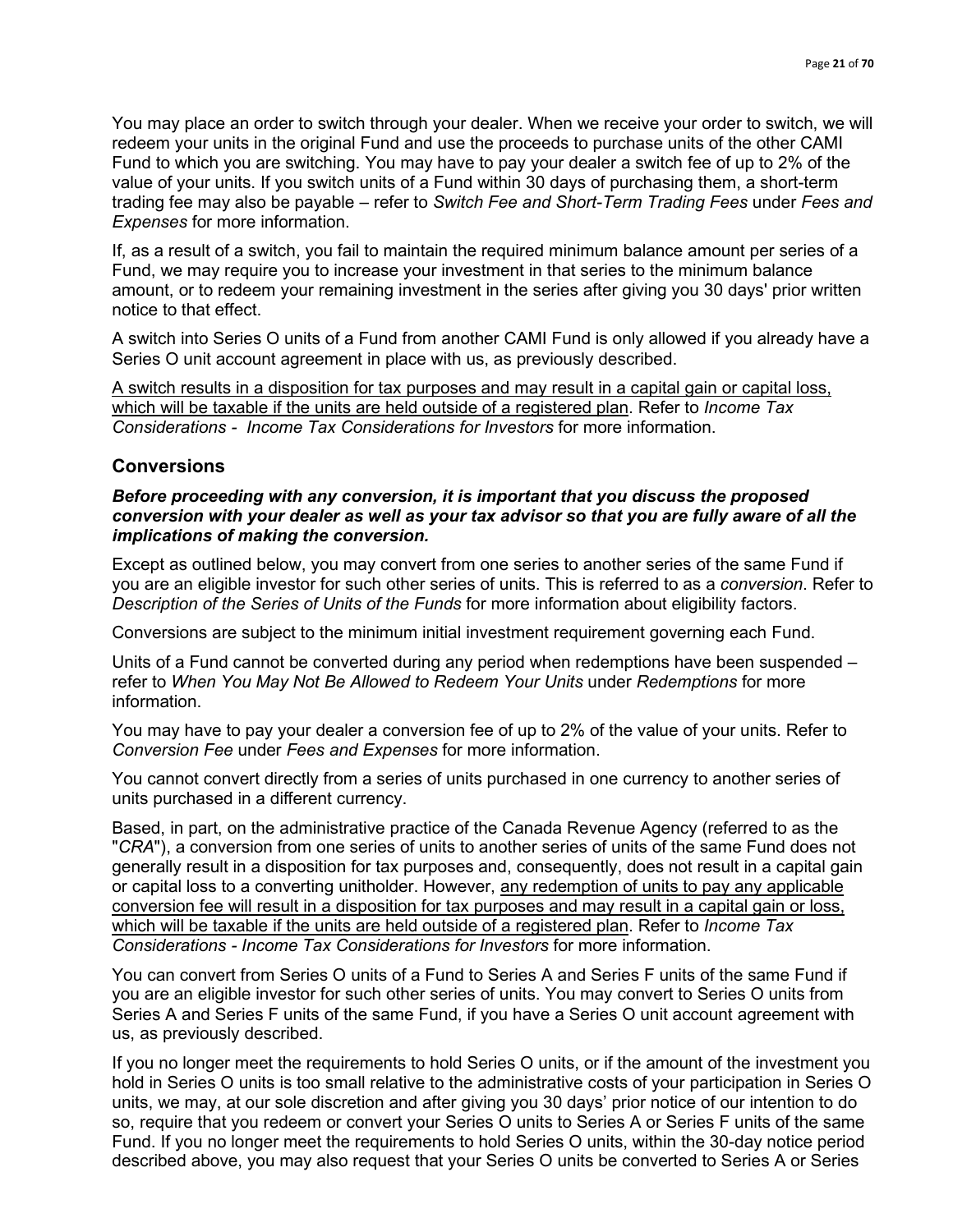F units of the same Fund, provided we consent to the conversion and you meet the minimum investment requirements for the other series of units. You may have to pay a conversion fee to your dealer.

### **Redemptions**

### *Before proceeding with any redemption, it is important that you discuss the proposed redemption with your dealer as well as your tax advisor so that you are fully aware of all the implications of making the redemption.*

You may sell all or a portion of your units at any time, other than during a period of suspension of redemptions (refer to *When You May Not Be Allowed to Redeem Your Units*), subject to any applicable minimum balance requirements. This is referred to as a *redemption*.

Amounts below are in U.S. dollars for units of CIBC Multi-Asset Absolute Return Strategy purchased with the U.S. dollar purchase option.

With the exception of Series O units, redemptions under our Systematic Withdrawal Plan (referred to as a *SW Plan*) must be for units of at least \$50 in value – and are subject to the minimum balance requirement per series. Minimum balance requirements are based on the currency in which the series was purchased.

For Series A and Series F units, if, as a result of a redemption, you fail to maintain the minimum balance requirement of \$500 for each series, we may ask you to increase your investment in the series to the minimum balance amount or to redeem your remaining investment in the series.

For Series O units, we reserve the right to fix a minimum balance amount at any time and, from time to time, as part of the criteria for approval. If, as a result of a redemption, the amount of the investment you hold in Series O units is too small relative to the administrative costs of your participation in Series O units, we may at our sole discretion, and after giving you 30 days' prior notice of our intention to do so, require that you redeem or convert your Series O units to Series A or Series F units of the same Fund. You may have to pay a conversion fee to your dealer.

Investors who hold more than 10% of a Fund's NAV are considered "large investors" and may be subject to additional redemption notification requirements to minimize the potential impact their trading activities may have on a Fund's other unitholders. Refer to *Large Investor Risk* under *What is a Mutual Fund and What are the Risks of Investing in a Mutual Fund?* for more information.

We will transfer or mail the redemption proceeds to you or your dealer within two business days of receiving a complete redemption request. If we have not received all of the documentation necessary to settle your redemption request within 10 business days, we are required under securities legislation to repurchase your units. If the redemption proceeds are less than the repurchase amount, we will pay the Fund the difference and seek reimbursement from you or your dealer, together with any banking cost charged to the Fund. Your dealer may be entitled to recover any losses from you in connection with a failed settlement of a purchase caused by you or if you fail to satisfy the Fund's requirements or securities legislation for the redemption. If the redemption proceeds are greater than the repurchase amount, the Fund will keep the difference.

If you purchase units of CIBC Multi-Asset Absolute Return Strategy using the U.S. dollar purchase option, you will receive your redemption proceeds in U.S. dollars. We will take the Canadian dollar NAV and convert it to a U.S. dollar amount using the prevailing exchange rate on the redemption trade date. We will calculate your proceeds based on this amount.

A short-term trading fee may be payable. Refer to *Short-Term Trading Fee* under *Fees and Expenses* for more information.

At any time, we may redeem all units that you own in a Fund if we determine, at our discretion, that:

• you engage in short-term or excessive trading;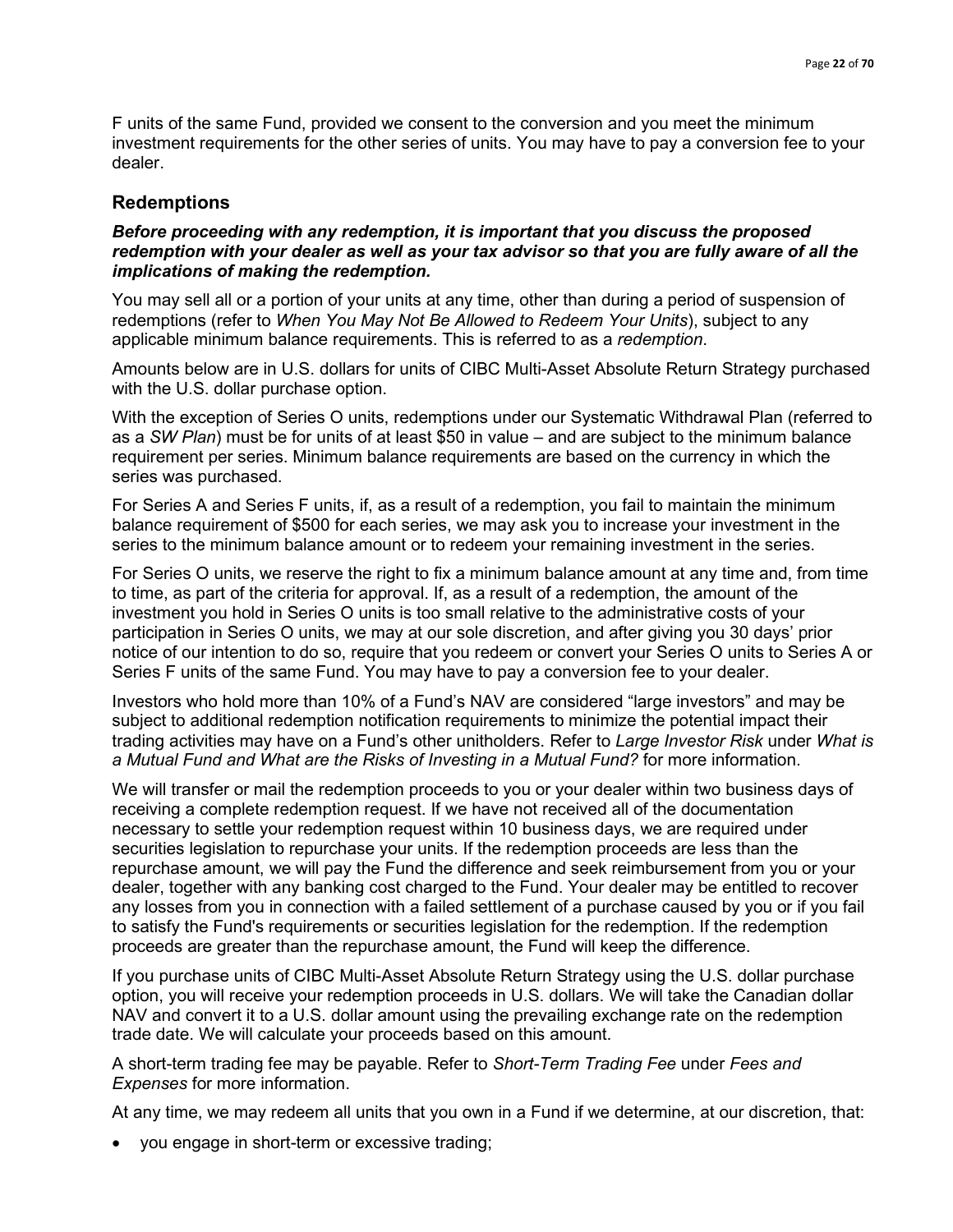- it has negative effects on the Fund to have units continue to be held by you, including for legal, regulatory or tax reasons, upon providing five business days' prior notice to you;
- the criteria we establish for eligibility to hold units, either specified in the Fund's relevant disclosure documents, or in respect of which notice has been given to you, are not met; or
- it would be in the Fund's best interest to do so.

You will be responsible for all the tax consequences, costs, and losses, if any, associated with the redemption of units of a Fund in the event that we exercise our right to redeem.

A redemption of units is a disposition for tax purposes and may result in a capital gain or capital loss, which will be taxable if units are held outside a registered plan. Refer to *Income Tax Considerations - Income Tax Considerations for Investors* for more information.

# **When You May Not be Allowed to Redeem Your Units**

The Manager may suspend your right to redeem units in any of the following circumstances:

- if normal trading is suspended on a stock, options, or futures exchange within or outside Canada on which securities are listed or posted for trading, or on which specified derivatives are traded that represent more than 50% by value of, or by underlying market exposure to, the total assets of that Fund, not including the Fund's liabilities, and if those securities or specified derivatives are not traded on any other exchange that represents a reasonably practical alternative for the Fund; or
- with the consent of the Canadian securities regulatory authorities.

During any period of suspension, no calculation of a Fund's NAV per unit will be made, and the Funds will not be permitted to issue further units, redeem, exchange, switch, or convert any previously issued units. If your right to redeem units is suspended, and you do not withdraw your request for redemption of units, we will redeem your units at their Series NAV per Unit determined after the suspension ends.

# **Short-Term Trading**

The Funds have policies and procedures to monitor, detect, and deter short-term or excessive trading, and mitigate undue administrative costs for the Funds. Short-term or excessive trading can increase administrative costs to all investors. Mutual funds are typically intended as long-term investments. Trading activities in the Funds are monitored by us (or an affiliate). If you redeem or switch Series units of the Funds within 30 days of purchasing them, you may be charged a shortterm trading fee of up to 2% of the value of your units. This fee is paid to the Fund and not to us. Where a Fund invests in units of an Underlying Fund, this fee may be passed on by the Fund to its Underlying Fund unless the Fund also invests in other securities. Refer to *Short-Term Trading Fee* under *Fees and Expenses* for more information.

We have the right to refuse purchase or switch orders for any reason, including as a result of shortterm or excessive trading. In addition, we may at any time redeem all units that a unitholder owns in a Fund if we determine, at our discretion, that such unitholder engages in short-term or excessive trading.

The Manager reviews its policies and procedures related to short-term or excessive trading periodically and may establish criteria for the determination of short-term transactions at any time at its discretion. If appropriate, changes to the policy and procedures may be brought to CIBC Compliance, CIBC Legal, or the IRC prior to implementation.

The short-term trading fee does not apply to units you may receive from reinvested distributions or Management Fee Distributions (as defined below under Management Fee Distributions), or at the time of conversion, to units converted to different units of the same Fund.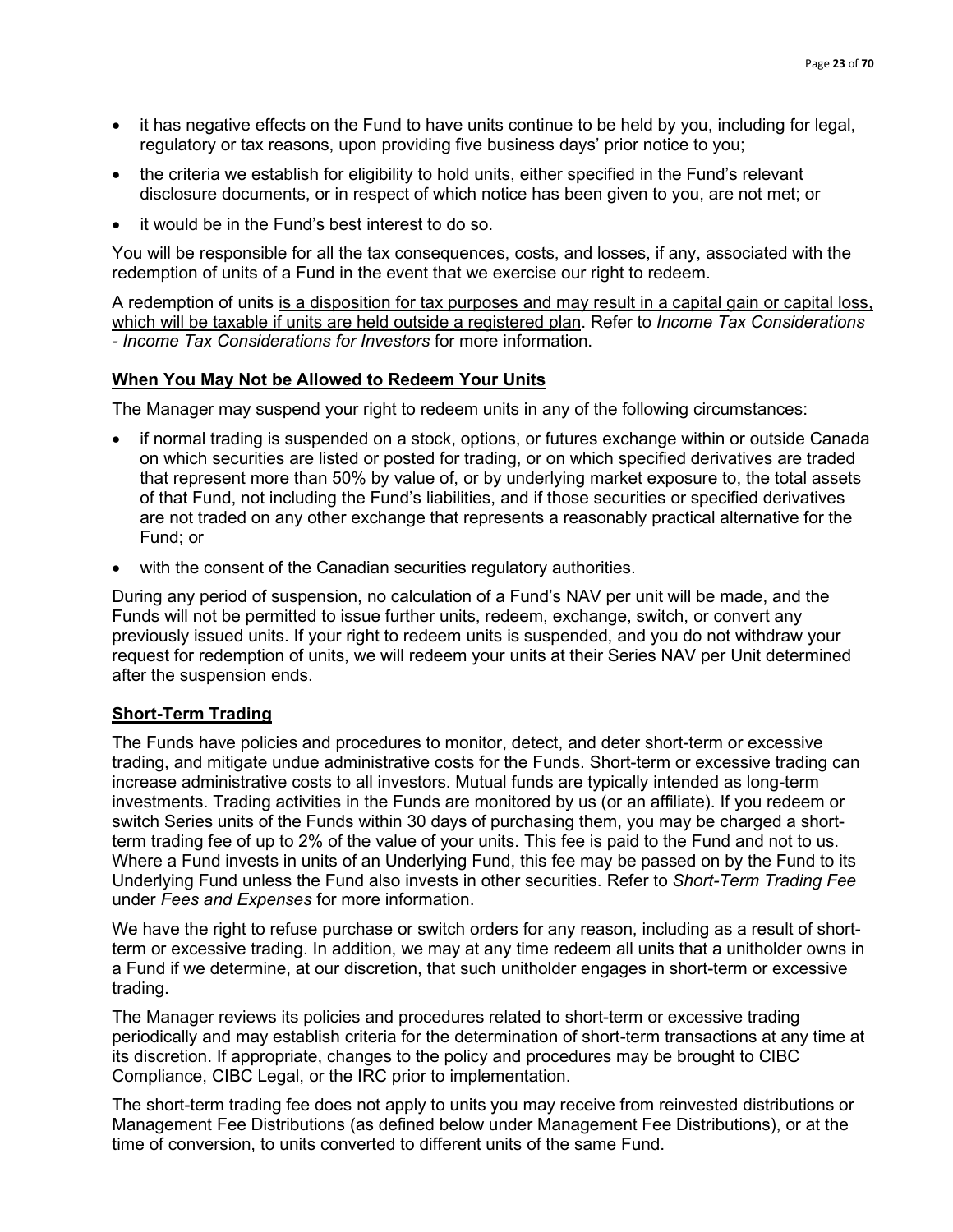In some cases, an investment vehicle can be used as a conduit for investors to get exposure to the investments of one or more mutual funds (e.g. fund-of-funds), asset allocation services or discretionary managed accounts (e.g. portfolio rebalancing services), insurance products (e.g. segregated funds), or notes issued by financial institutions (including CIBC or CAMI) or governmental agencies (e.g. structured notes). These investment vehicles may purchase and redeem units of a Fund on a short-term basis, but as they are typically acting on behalf of numerous investors, the investment vehicle itself is generally considered to not be engaging in harmful shortterm trading for the purposes of the Fund's policies and procedures.

Other investment vehicles may also be used as a conduit for investors to get exposure to one or more of the Funds. Such investment vehicles may include Series O unit investors who have entered into a Series O unit account agreement with us and pay us a negotiated management fee, such as segregated funds, fund-of-funds managed by CAMI or its affiliates, or CIBC or CAMI funds-linked deposit notes and Series S unit investors. Although these investment vehicles may purchase and redeem units of a Fund on a short-term basis, they are typically acting on behalf of numerous investors, such that the investment vehicle itself is not generally considered to be engaged in harmful short-term or excessive trading for the purposes of the Underlying Funds, or the Funds' policies and procedures.

If the investment vehicle is managed by CAMI or an affiliate, short-term or excessive trading in securities of the investment vehicle will be monitored by CAMI or an affiliate, as the case may be, and may be subject to policies and procedures similar to those noted above, including the imposition of fees if determined appropriate. In such circumstances, the investment vehicle may pass the fees to the Funds. To the extent practicable, we will monitor trades in the Funds by investment vehicles managed by third parties to detect and prevent trading activities that are harmful to the Funds. As new investment vehicles are developed, we will monitor their impact on the Funds and apply the policies and procedures noted above, as determined appropriate.

# <span id="page-23-0"></span>**Optional Services**

This section tells you about the optional services we offer to investors in units of the Funds.

# **Pre-Authorized Chequing Plan**

If you want to invest in units of the Funds on a regular basis, you can open a Pre-Authorized Chequing Plan (referred to as a *PAC Plan*) by completing an application that is available from your dealer. You must meet the minimum investment requirements for the series of units you are investing in before you are eligible to start a PAC Plan. Refer to *Minimum Investments* under *Purchases, Switches and Redemptions* for more information.

A PAC Plan may not be opened with a U.S. dollar bank account; therefore, you cannot make purchases under a PAC Plan in respect of units of a Fund purchased using U.S. dollars.

A PAC Plan works as follows:

- for Series A and Series F units, the regular minimum investment amount is \$50;
- for Series O units we reserve the right to fix a regular minimum investment amount;
- you can choose to invest weekly, bi-weekly, semi-monthly, monthly, bi-monthly, quarterly, semiannually, or annually;
- we will automatically transfer money from your bank account and purchase units of the Fund(s) you choose;
- you can change the dollar amount or frequency, suspend, or cancel a PAC Plan at any time by contacting your dealer. We require 10 days' written notice before making the change. We may also accept and act upon such instructions to suspend or cancel a PAC Plan placed by telephone from your dealer provided that you have signed a limited trading authorization form, or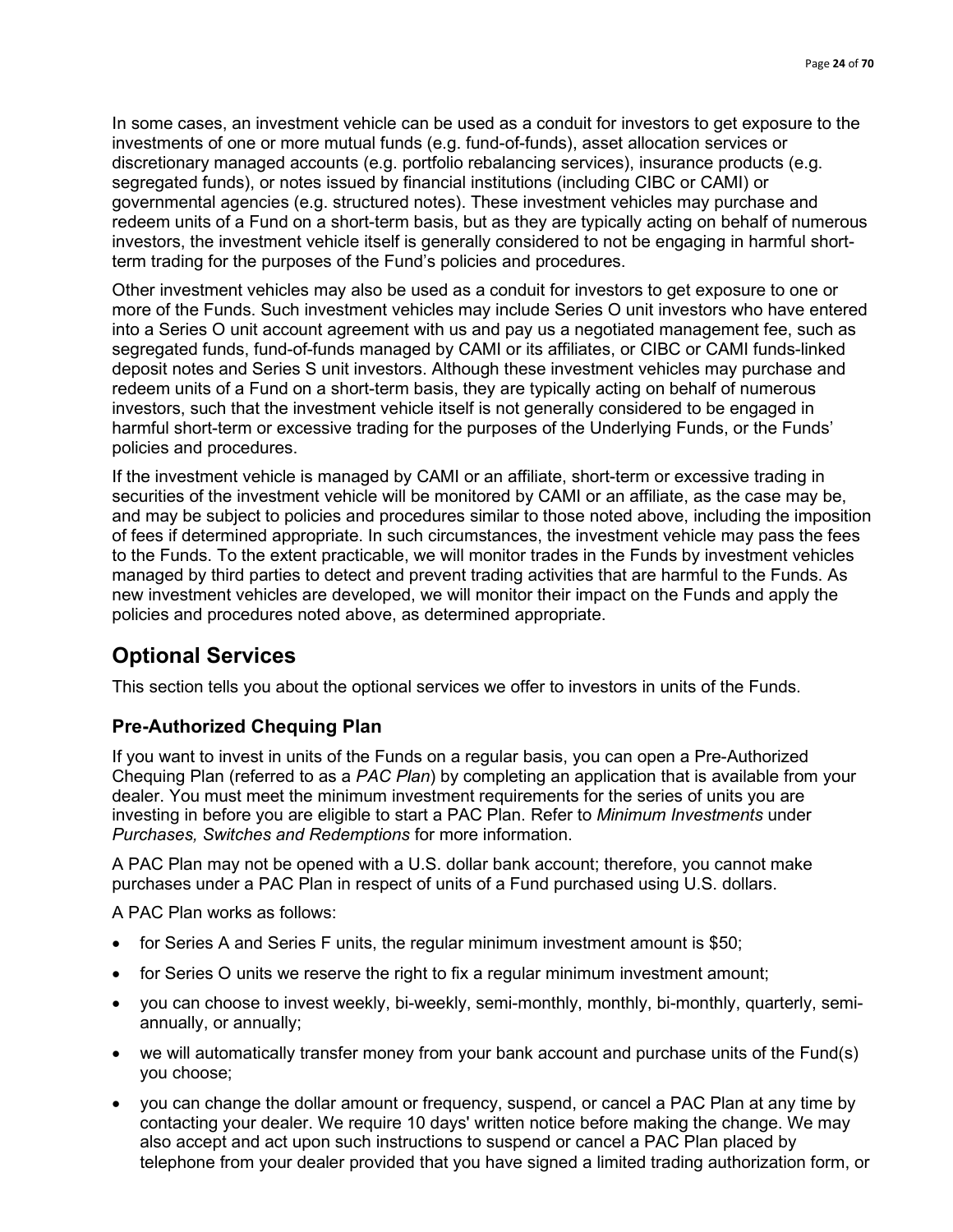power of attorney in favour of your dealer, and that no change is made to your current banking information. Nonetheless, there is no obligation on us to accept or act upon instructions given by telephone, including if there is doubt that the instructions are accurate, or if they are not understood. To change the dollar amount or frequency of a PAC Plan, we require written instructions;

- we may cancel your PAC Plan if your payment is returned because there are insufficient funds in your bank account; and
- we may change the terms of, or cancel, a PAC Plan at any time.

If you purchase units of a Fund through a PAC Plan, you will receive the current Fund Facts of each applicable units of the Fund from your dealer when you establish a PAC Plan; however, you will not receive the Fund Facts when you subsequently purchase the same units of the same Fund under a PAC Plan unless you requested the Fund Facts at the time you initially invested in a PAC Plan, or if you subsequently requested the Fund Facts by calling your dealer or by calling us toll-free at [1-888-](tel:18888883863) [888-3863.](tel:18888883863) Fund Facts are also available on SEDAR at [www.sedar.com](file://tocs2001/wthmips_ds/CAM%20Regulatory/Point%20of%20Sale/_2010-/_2022/20220204_EMD_PIMCO_P_PRO1320NR/1_SP%20AIF/SP/www.sedar.com) and on our website at [www.renaissanceinvestments.ca.](file://tocs2001/wthmips_ds/CAM%20Regulatory/Point%20of%20Sale/_2010-/_2022/20220204_EMD_PIMCO_P_PRO1320NR/1_SP%20AIF/SP/www.renaissanceinvestments.ca)

If you do not request to subsequently receive the Fund Facts under the PAC Plan, you will:

- not have a right of withdrawal under securities legislation for subsequent purchases of units of a Fund under a PAC Plan (other than in respect of your initial purchase); and
- continue to have a right of action if there is a misrepresentation in the Simplified Prospectus or any documents incorporated by reference into the Simplified Prospectus.

# **Systematic Withdrawal Plan**

If you want to make regular withdrawals from your non-registered investment in units a Fund, you can open a Systematic Withdrawal Plan (referred to as a *SW Plan*) by completing an application that is available from your dealer. A SW Plan may not be opened with a U.S. dollar bank account nor applied to any Fund purchased using U.S. dollars.

It is important to remember that if you withdraw more than your investment is earning, you will reduce and eventually use up your original investment. A systematic withdrawal is considered a redemption. You are responsible for tracking and reporting any capital gains or capital losses you incur on redeemed units.

A SW Plan works as follows:

- you can choose to withdraw weekly, bi-weekly, semi-monthly, monthly, bi-monthly, quarterly, semi-annually, or annually.
- the proceeds will be sent directly to your dealer, or we will deposit the money directly to your Canadian dollar bank account or send you a cheque;
- you can change the dollar amount or frequency, suspend or cancel a SW Plan at any time by contacting your dealer. We require 10 days' written notice before making the change. We may also accept and act upon such instructions to suspend or cancel a SW Plan placed by telephone from your dealer provided that you have signed a limited trading authorization form or a power of attorney in favour of your dealer, and that no change is made to your current banking information. Nonetheless, there is no obligation to accept or act upon instructions given by telephone, including if there is doubt that the instructions are accurate, or if they are not understood. To change the dollar amount or frequency of a SW Plan, we require written instructions; and
- we may change the terms of, or cancel, a SW Plan at any time.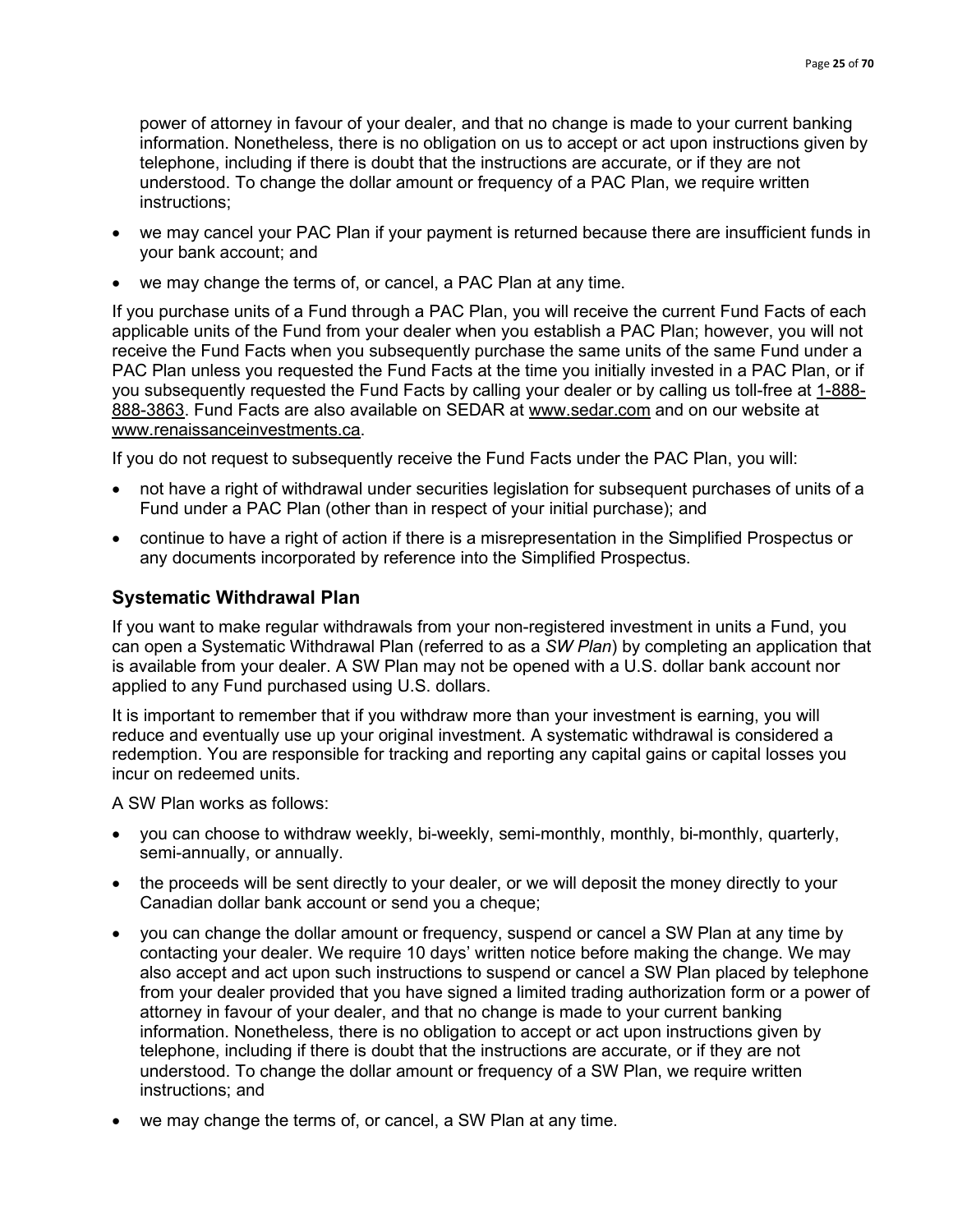# **Series A and Series F Units**

- you must hold a minimum balance amount of \$500 per series per Fund to set-up and maintain a SW Plan; and
- the minimum regular withdrawal amount is \$50;

# **Series O Units**

We reserve the right to fix a minimum balance amount at any time and, from time-to-time, as part of the criteria for approval.

# <span id="page-25-0"></span>**Fees and Expenses**

The Funds are required to pay goods and services tax ("*GST*") and harmonized sales tax ("*HST*") on management fees, the fixed administration fee, and most operating expenses. The applicable GST/HST rate for each series of a Fund is calculated as a weighted average based on the value of units held by all unitholders residing in each Canadian province and territory.

For the fees and expenses payable directly by unitholders, the rate of GST or HST, as applicable, is determined based on the unitholder's province or territory of residence. Management fees paid directly by a unitholder are generally not deductible for tax purposes. You should consult your tax advisor regarding the deductibility of any fees paid directly by you in your particular circumstances.

Although your prior approval will not be sought, you will be given at least 60 days' written notice before the introduction, or any changes made to the basis of the calculation, of a fee or expense that could result in an increase in charges to a Fund or to its unitholders by a party at arm's length to the Fund.

Also, since no sales charges and no redemption fees apply to Series F, Series O, and Series S units of the Funds, a meeting of unitholders of these series is not required to be held to approve the introduction, or any changes made to the basis of the calculation, of a fee or expense that could result in an increase in charges to those series or their unitholders. Any such changes will only be made if notice is mailed to the applicable unitholders at least 60 days prior to the valuation date on which the increase is to take effect.

When a Fund invests in an Underlying Fund, there are fees and expenses payable by the Underlying Fund in addition to the fees and expenses payable by the Fund. The fees and expenses of the Underlying Fund will have an impact on the Fund's MER because the Fund is required to take into account the fees and expenses it has incurred that are attributable to its investment in the Underlying Fund. However, a Fund will not pay any management fees or incentive fees on the portion of its assets that it invests in the Underlying Fund that, to a reasonable person, would duplicate a fee payable by the Underlying Fund for the same service. In addition, a Fund will not pay any sales charges or redemption fees with respect to the purchase or redemption by it of units of the Underlying Fund if we (or our affiliates) are also the Manager of the Underlying Fund, or that, to a reasonable person, would duplicate a fee payable by an investor in the Underlying Fund.

The table below lists the fees and expenses that you may have to pay if you invest in the units of the Funds. You may have to pay some of these fees and expenses directly. The Funds may have to pay some of these fees and expenses, which will reduce the value of your investment in the Funds.

# **Fees and Expenses Payable by the Funds**

| Type of Fees<br>and Expenses     | Description                                                                                                                                                                                                                                                                      |
|----------------------------------|----------------------------------------------------------------------------------------------------------------------------------------------------------------------------------------------------------------------------------------------------------------------------------|
| <b>Management</b><br><b>Fees</b> | Each Fund pays an annual management fee to us in respect of Series A, Series F, and Series<br>S units. Management fees, plus applicable GST/HST, are based on a Fund's NAV, and are<br>calculated daily and paid monthly, and are paid to us for providing, or arranging for the |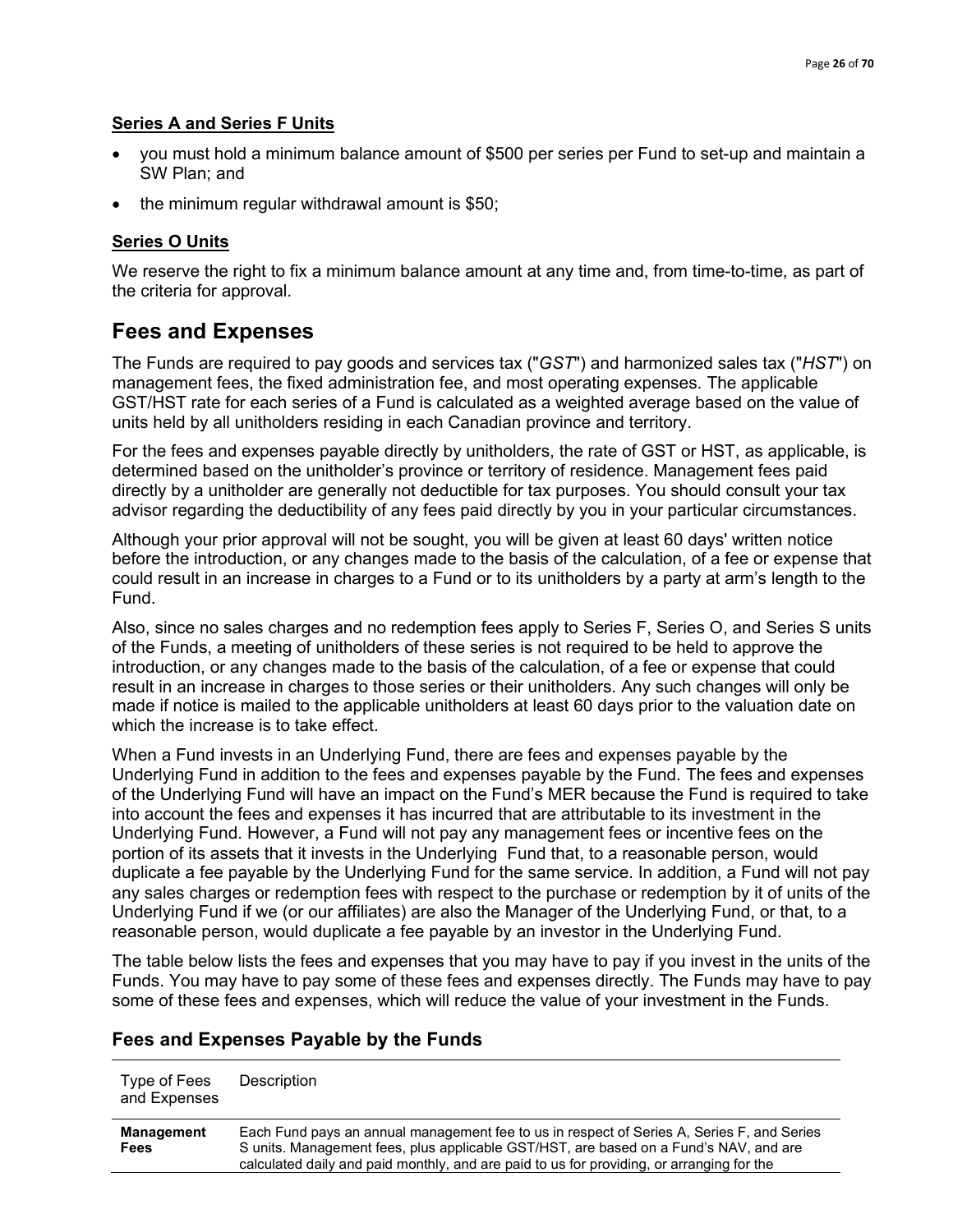| Type of Fees<br>and Expenses        | Description                                                                                                                                                                                                                                                                                                                                                                                                                                                                         |
|-------------------------------------|-------------------------------------------------------------------------------------------------------------------------------------------------------------------------------------------------------------------------------------------------------------------------------------------------------------------------------------------------------------------------------------------------------------------------------------------------------------------------------------|
|                                     | provision of, management, distribution, and portfolio advisory services. Advertising, promotional<br>and office overhead expenses related to our activities, and trailing commissions are paid by us<br>out of the management fee received from the Fund.                                                                                                                                                                                                                           |
|                                     | Refer to the <i>Fund Details</i> table for each Fund in Part B of this document for the annual<br>management fee rate for Series A, Series F, and Series S units of each Fund.                                                                                                                                                                                                                                                                                                      |
|                                     | We may, in some cases, waive all or a portion of a Fund's management fee. The decision to<br>waive management fees is at our discretion and may continue indefinitely or be terminated at<br>any time without notice to unitholders.                                                                                                                                                                                                                                                |
|                                     | Refer to Series O Management Fee under Fees and Expenses Payable Directly by You for<br>more information on the management fee payable for Series O units.                                                                                                                                                                                                                                                                                                                          |
| <b>Operating</b><br><b>Expenses</b> | Each Fund pays the Fund Costs (referred to as Fund Costs) and Transaction Costs (referred to<br>as Transaction Costs), as defined below, allocated to each series of units they offer.                                                                                                                                                                                                                                                                                              |
|                                     | <b>Fund Costs</b>                                                                                                                                                                                                                                                                                                                                                                                                                                                                   |
|                                     | Fund Costs means:                                                                                                                                                                                                                                                                                                                                                                                                                                                                   |
|                                     | any fees, costs and expenses associated with borrowing and interest;                                                                                                                                                                                                                                                                                                                                                                                                                |
|                                     | any fees, costs and expenses associated with litigation or brought to pursue rights on<br>$\bullet$<br>behalf of the Funds;                                                                                                                                                                                                                                                                                                                                                         |
|                                     | all taxes (including but not limited to, GST/HST);                                                                                                                                                                                                                                                                                                                                                                                                                                  |
|                                     | any new types of costs, expenses or fees, including those arising from new government or<br>regulatory requirements relating to the operating expenses or related to external services<br>that were not commonly charged in the Canadian mutual fund industry as of the Funds'<br>inception;                                                                                                                                                                                        |
|                                     | any material changes to existing costs, expenses or fees, including arising from<br>government or regulatory requirements relating to the operating expenses imposed on or<br>after the Funds' inception; and                                                                                                                                                                                                                                                                       |
|                                     | fees and expenses of the IRC or IRC members.                                                                                                                                                                                                                                                                                                                                                                                                                                        |
|                                     | We may, in some cases, absorb all or a portion of the Fund Costs paid by a Fund in respect of<br>Series A, Series F, Series O, or Series S units. The decision to absorb some or all of the Fund<br>Costs is at our discretion and may continue indefinitely or may be terminated at any time<br>without notice to unitholders. Operating expenses payable by the Manager or by a Fund as part<br>of the Fund Costs may include services provided by the Manager or its affiliates. |
|                                     | <b>Transaction Costs</b>                                                                                                                                                                                                                                                                                                                                                                                                                                                            |
|                                     | Transaction Costs include brokerage fees, spreads, commissions and all other securities<br>transaction fees, as well as the costs of derivatives and foreign exchange transactions, as<br>applicable. Transaction Costs are not considered to be operating expenses and are not part of<br>the MER of a series of a Fund.                                                                                                                                                           |
|                                     | <b>Fixed Administration Fee</b>                                                                                                                                                                                                                                                                                                                                                                                                                                                     |
|                                     | <b>Series A, Series F, and Series S units</b>                                                                                                                                                                                                                                                                                                                                                                                                                                       |
|                                     | We pay the Funds' operating expenses that are not Fund Costs, as defined above, allocated to<br>Series A, Series F, and Series S units of the Funds in exchange for each of the Funds paying a<br>fixed administration fee (referred to as the Fixed Administration Fee) with respect to those<br>series of units.                                                                                                                                                                  |
|                                     | Operating expenses may include, but are not limited to:                                                                                                                                                                                                                                                                                                                                                                                                                             |
|                                     | operating and administrative costs (other than advertising and promotional expenses,<br>which are the responsibility of the Manager);                                                                                                                                                                                                                                                                                                                                               |

- regulatory fees (including the portion of the regulatory fees paid by the Manager that are attributable to the Funds);
- audit and legal fees and expenses;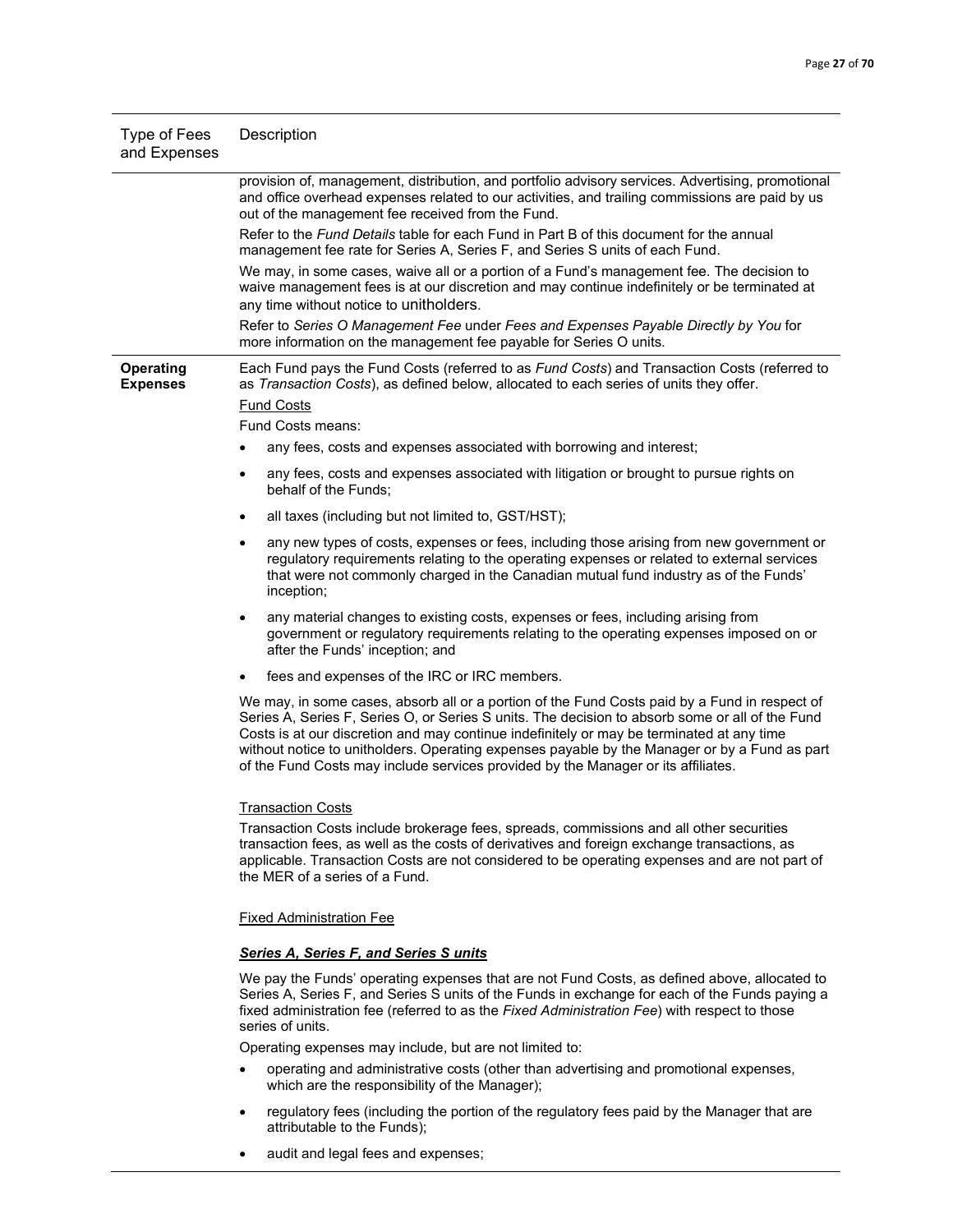| Type of Fees<br>and Expenses | Description                                                                                                                                                                                                                                                                                                                                                                                                                                                                                                                                                                                                  |
|------------------------------|--------------------------------------------------------------------------------------------------------------------------------------------------------------------------------------------------------------------------------------------------------------------------------------------------------------------------------------------------------------------------------------------------------------------------------------------------------------------------------------------------------------------------------------------------------------------------------------------------------------|
|                              | trustee, safekeeping, custodial, and any agency fees; and<br>٠                                                                                                                                                                                                                                                                                                                                                                                                                                                                                                                                               |
|                              | investor servicing costs including unitholder reports, prospectuses, Fund Facts and other<br>$\bullet$<br>reports.                                                                                                                                                                                                                                                                                                                                                                                                                                                                                           |
|                              | Each of the Funds pays a Fixed Administration Fee to us in respect of Series A, Series F, and<br>Series S units, based on the NAV of each series. The annual Fixed Administration Fee rate for<br>each of these series' can be found in the <i>Fund Details</i> table for each Fund in Part B of this<br>document.                                                                                                                                                                                                                                                                                           |
|                              | Fixed Administration Fees, plus applicable GST/HST, are calculated and accrued daily and<br>paid monthly, and may, in any particular period, be higher or lower than the expenses we<br>actually incur in providing such services to the Funds. We may, in some cases, waive all or a<br>portion of the Fixed Administration Fee in respect of Series A, Series F, and Series S units. The<br>decision to waive some or all of the Fixed Administration Fee in respect of any units is at our<br>discretion and may continue indefinitely or may be terminated at any time without notice to<br>unitholders. |
|                              | In addition to the Fixed Administration Fee, Series A, Series F, and Series S units also pay<br>Fund Costs and Transaction Costs allocated to their respective series as described above.                                                                                                                                                                                                                                                                                                                                                                                                                    |
|                              | Series O Units                                                                                                                                                                                                                                                                                                                                                                                                                                                                                                                                                                                               |
|                              | The Funds do not pay a Fixed Administration Fee in respect of Series O units. We pay each                                                                                                                                                                                                                                                                                                                                                                                                                                                                                                                    |

Fund's operating expenses that are not Fund Costs allocated to Series O units of each Fund.

# **Fees and Expenses Payable Directly by You**

| Type of Fees<br>and Expenses             | Description                                                                                                                                                                                                                                                                                                                                                                                                                                                                                                           |
|------------------------------------------|-----------------------------------------------------------------------------------------------------------------------------------------------------------------------------------------------------------------------------------------------------------------------------------------------------------------------------------------------------------------------------------------------------------------------------------------------------------------------------------------------------------------------|
| Series O<br><b>Management</b><br>Fee     | The management fee for Series O units is negotiated with and paid directly to us, or as directed<br>by, unitholders or dealers and discretionary managers on behalf of unitholders, and will not<br>exceed the annual management fee rate for Series F units of each Fund. Management fees paid<br>directly by unitholders are generally not deductible for tax purposes. You should consult your tax<br>advisor regarding the deductibility of any fees paid directly by you in your particular<br>circumstances.    |
| <b>Sales Charges</b>                     | When you purchase Series A units of a Fund, you may pay a front-end load sales charge of up<br>to 5% of the purchase price, which is negotiated between you and your dealer. We deduct the<br>sales charge that you owe your dealer from the amount you invest and remit it to your dealer as<br>a sales commission.                                                                                                                                                                                                  |
|                                          | There is no sales charge payable on any other series of units of the Funds.                                                                                                                                                                                                                                                                                                                                                                                                                                           |
| <b>Switch Fee</b>                        | You may have to pay a switch fee of up to 2% of the value of your units to your dealer when you<br>switch your units of a Fund to units of another CAMI Fund or, if permitted, to another mutual fund<br>managed by one of our affiliates. You negotiate the fee with your dealer, and we deduct the fee<br>from the value of the units you switch and remit it to your dealer. Refer to Switches under<br>Purchases, Switches and Redemptions for more information. A short-term trading fee may also<br>be payable. |
| <b>Conversion</b><br>Fee                 | You may have to pay a conversion fee of up to 2% of the value of your units to your dealer when<br>you convert your units of a Fund to units of the same Fund. You negotiate the fee with your<br>dealer. We deduct the fee from the value of the units you convert and remit it to your dealer.<br>Refer to Conversions under Purchases, Switches and Redemptions for more information.                                                                                                                              |
| <b>Short-Term</b><br><b>Trading Fees</b> | If you redeem or switch units of a Fund in the 30-day period following their purchase, we may<br>charge you a short-term trading fee of up to 2% of the value of the units.<br>Short-term trading fees are paid to the Fund and are in addition to any sales charge or switch<br>fee that may be payable by you. At our discretion, the fee is deducted from the amount you                                                                                                                                           |
|                                          | redeem or switch or it is charged to your account. In either case it is retained by the Fund and                                                                                                                                                                                                                                                                                                                                                                                                                      |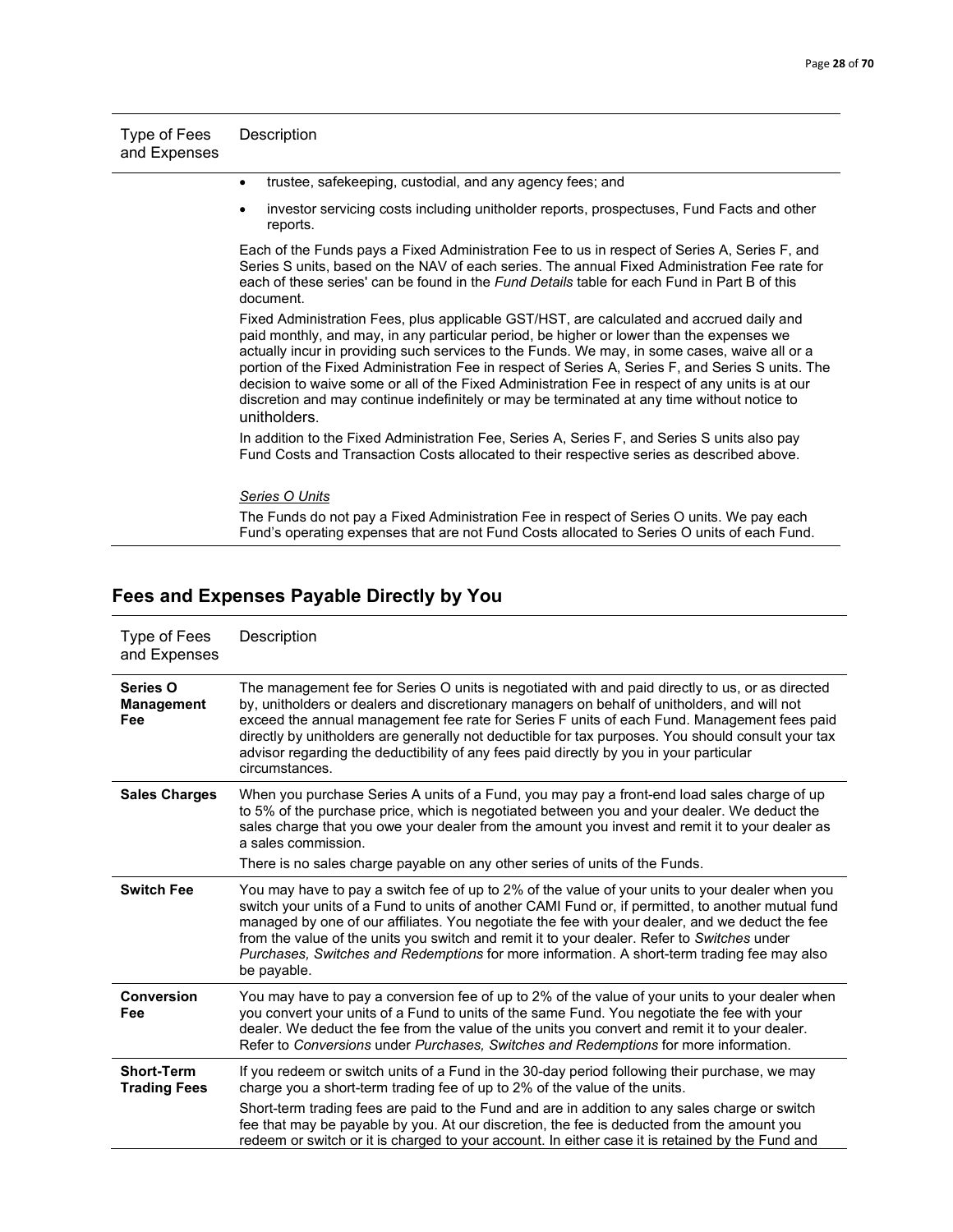| Type of Fees<br>and Expenses            | Description                                                                                                                                                                                                                                                                                                                                                                                                                                                                                                                                                                                                                                                                        |
|-----------------------------------------|------------------------------------------------------------------------------------------------------------------------------------------------------------------------------------------------------------------------------------------------------------------------------------------------------------------------------------------------------------------------------------------------------------------------------------------------------------------------------------------------------------------------------------------------------------------------------------------------------------------------------------------------------------------------------------|
|                                         | may be passed on to its Underlying Fund(s) if applicable. The short-term trading fee does not<br>apply:<br>to units you receive from reinvested distributions;                                                                                                                                                                                                                                                                                                                                                                                                                                                                                                                     |
|                                         | to units you receive from Management Fee Distributions; or                                                                                                                                                                                                                                                                                                                                                                                                                                                                                                                                                                                                                         |
|                                         | at the time of conversion, to units you are converting to another Series of units of the same<br>Fund.                                                                                                                                                                                                                                                                                                                                                                                                                                                                                                                                                                             |
| <b>Insufficient</b><br><b>Funds Fee</b> | If you pay for your units by cheque or an electronic funds transfer, and there are insufficient<br>funds in your bank account, we will cancel your order and redeem the units; a \$25.00 fee will<br>apply for each occurrence. If we redeem the units for more than the value for which they were<br>issued, the difference will go to the Fund. If we redeem the units for less than the value for which<br>they were issued, we will pay the difference and deduct this amount, plus the cost of doing so,<br>from your dealer. Your dealer may require you to reimburse the amount paid if your dealer<br>suffers a loss as a result. We may waive this fee at our discretion. |

We may waive any or all of the above fees at our discretion.

# **Management Fee Distributions**

In some cases, we may charge a reduced management fee to a Fund in respect of certain investors. An amount equal to the difference between the management fee otherwise chargeable and the reduced fee payable will be distributed by the Fund to applicable investors. This is referred to as a Management Fee Distribution. Management Fee Distributions are automatically reinvested in additional units of the same series of the applicable Fund.

A Fund's payment of a Management Fee Distribution to a unitholder is fully negotiable between us, as agent for the Funds, and the unitholder's investment advisor and/or dealer, and is primarily based on the size of the investment in the Fund, the expected level of account activity, and the investor's total investments with us.

Management Fee Distributions are calculated and accrued daily, and payments are made at least monthly to eligible investors. Management Fee Distributions are paid first out of net income and net realized capital gains, and thereafter, out of capital. The income tax consequences of a Management Fee Distribution will generally be borne by the unitholder who receives the distribution.

You should discuss Management Fee Distributions with your tax advisor so that you are fully aware of the tax implications for your particular situation. Refer to *Income Tax Considerations - Income Tax Considerations for Investors* for more information. We may at any time change the amount of Management Fee Distributions, or cease to offer them entirely.

# <span id="page-28-0"></span>**Dealer Compensation**

You may purchase units of the Funds through your dealer.

CIBC World Markets Inc. and CIBC Investor Services Inc., which are wholly-owned subsidiaries of CIBC and our affiliates, are some of the dealers through which units of the Funds may be purchased. Your dealer is retained by you and is not our or the Funds' agent.

# **Trailing Commissions**

When you purchase Series A units of the Funds, we pay your dealer an annual trailing commission based upon a percentage of the average daily value of Series A units of each Fund held by your dealer's clients. The maximum annual trailing commission payable for Series A units of CIBC Multi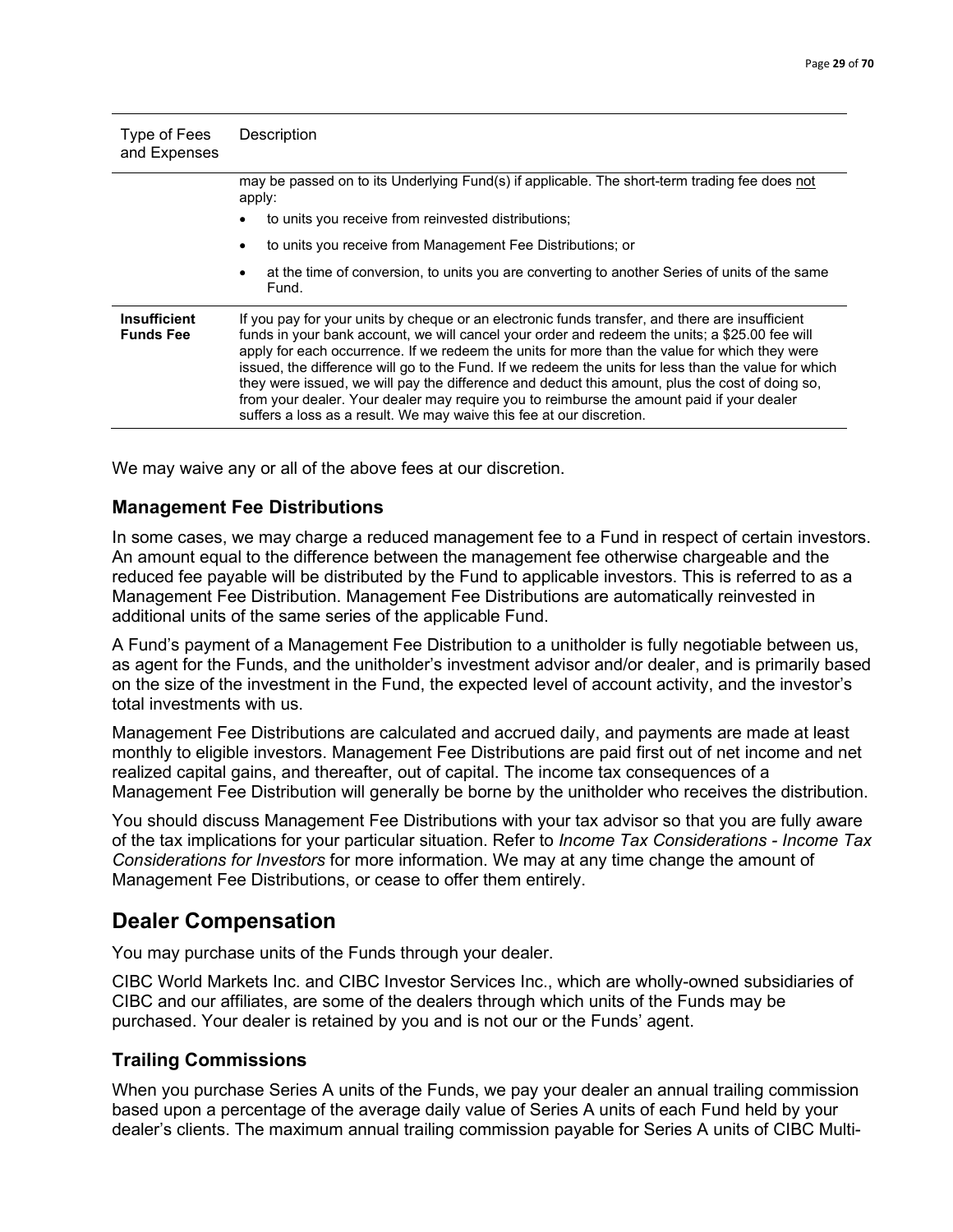Asset Absolute Return Strategy and CIBC Alternative Credit Strategy are 1.00% and 0.50%, respectively. The trailing commission is paid either monthly or quarterly, at the election of the dealer.

On September 17, 2020, the Canadian Securities Administrators published amendments that, effective June 1, 2022, will prohibit the payment of trailing commissions to order execution only ("OEO") dealers, which includes discount brokers and other dealers that do not make a suitability determination, in connection with an investor's purchase and ongoing ownership of Series A units of the Funds in an OEO dealer account (referred to as the "OEO Trailer Ban").

As a result, effective on or about June 1, 2022, Series A units will no longer be available to investors who hold these units in an account with a discount broker. To ensure compliance with the new rule, starting on or about March 25, 2022, we or your dealer may convert your Series A units into Series F units of CIBC Multi-Asset Absolute Return Strategy where the only difference for Series F units is a lower management fee.

On March 18, 2022, the Canadian Securities Administrators have announced temporary exemptions to the OEO Trailer Ban, such that during the period from June 1, 2022 to November 30, 2023, OEO dealers and fund organizations are exempted from the OEO Trailer Ban for investors who transfer Series A units of a Fund to an OEO dealer account on or after June 1, 2022 provided that the dealer implements a rebate equal to the amount of the trailing commission paid by us. For more information, please contact your dealer.

We may change or cancel the terms and/or payment frequency of the trailing commissions at any time.

We do not pay your dealer a trailing commission if you buy Series F, Series O, or Series S units of the Funds.

# **Other Forms of Dealer Compensation**

We may provide a broad range of marketing and support programs (including brochures, reports, and market commentaries) to assist dealers in business promotional activities relating to the sale of the Funds, all in accordance with securities legislation. We may also participate in co-operative marketing and advertising programs with dealers to promote the Funds, and may use part of the management fee to pay up to 50% of the cost of these marketing and advertising programs.

We may also pay up to 10% of the costs of some dealers to hold seminars or conferences for their representatives, the primary purpose being the provision of educational information about, among other things, the mutual fund industry, mutual funds and financial planning. The dealer makes all decisions about where and when the conference is held and who can attend.

# <span id="page-29-0"></span>**Income Tax Considerations**

In the opinion of Borden Ladner Gervais LLP, tax counsel to the Manager, the following is a summary of the principal Canadian federal income tax considerations under the Tax Act, as at the date of this document, with respect to the acquisition, ownership and disposition of units of a Fund generally applicable to you if you are an individual (other than a trust) who, for the purposes of the Tax Act and at all relevant times, is or is deemed to be resident in Canada, holds units of the Fund directly as capital property or in a registered plan, is not affiliated with the Fund and deals at arm's length with the Fund.

This summary is based on certain information provided to counsel by senior officers of the Manager, the facts set out in this document, the current provisions of the Tax Act and the regulations thereunder (referred to as Regulations) and counsel's understanding of the current published administrative policies and assessing practices of the CRA. This summary also takes into account all specific proposals to amend the Tax Act and the Regulations publicly announced by, or on behalf of, the Minister of Finance (Canada) prior to the date hereof (referred to as the Proposed Amendments). However, there can be no assurance that the Proposed Amendments will be enacted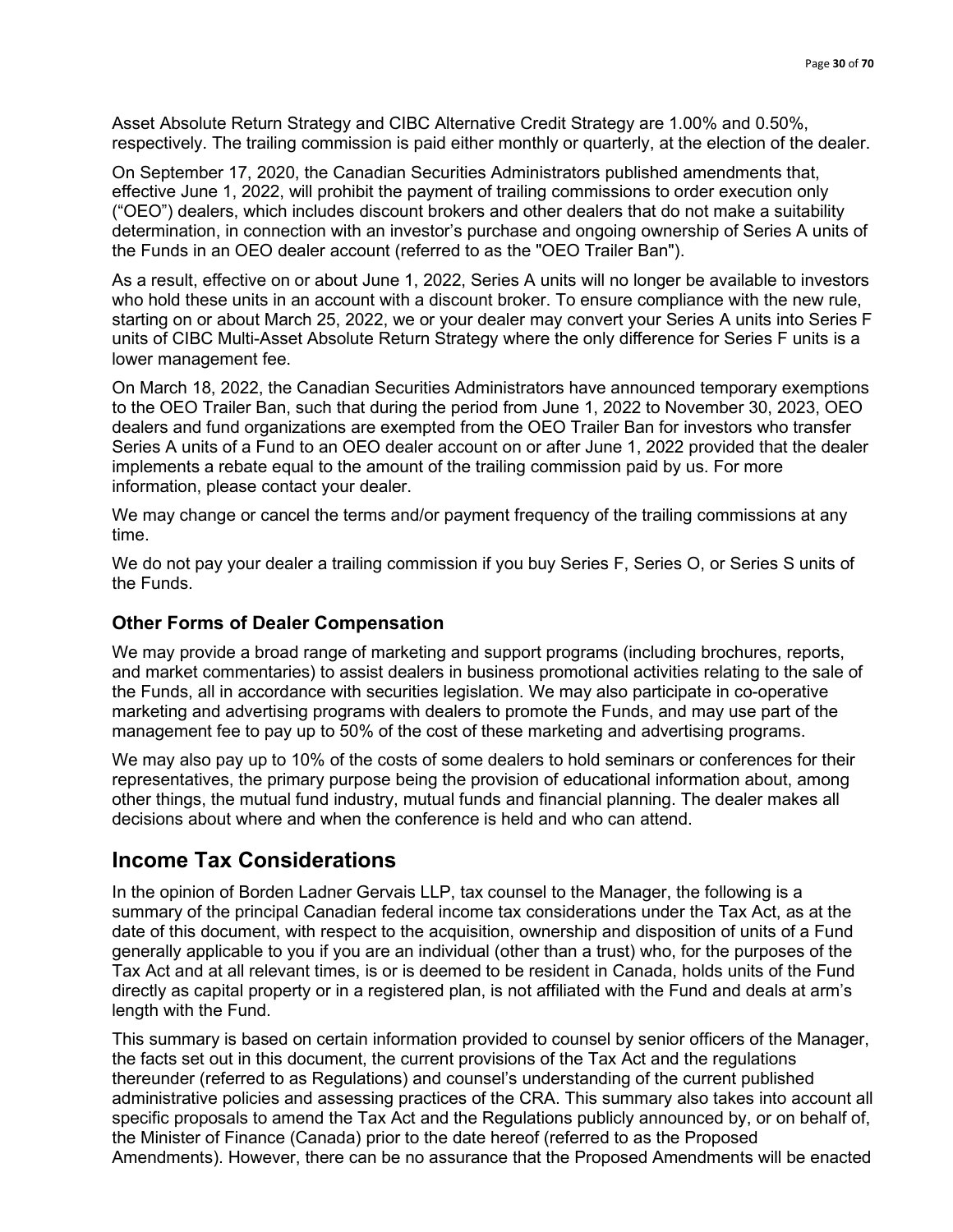in their current form, or at all. Except for the Proposed Amendments, this summary does not take into account or anticipate any changes in law or administrative practice, whether by legislative, regulatory, administrative, or judicial action. Furthermore, this summary is not exhaustive of all possible income tax considerations and, in particular, does not take into account provincial, territorial, or foreign income tax legislation or considerations.

The income and other tax consequences of acquiring, holding, or disposing of units of a Fund, including the tax treatment of any fees or other expenses incurred by you, vary according to your status, the province(s) or territory(ies) in which you reside or carry on business, and, generally, your own particular circumstances.

The following description of income tax matters is, therefore, of a general nature only and is not intended to constitute advice to you. You should seek independent advice regarding the tax consequences of investing in units of a Fund, based upon your own particular circumstances.

This summary is based on the assumption that each of the Funds qualifies or will be deemed to qualify as a mutual fund trust within the meaning of the Tax Act at all material times. If a Fund were to fail to qualify as a mutual fund trust at any time, the income tax consequences would differ materially and adversely in some respects from those described below.

# **Income Tax Considerations for the Mutual Funds**

Each Fund is subject to tax under Part I of the Tax Act in each taxation year on the amount of its income for the year, including net realized taxable capital gains, less the portion thereof that it deducts in respect of an amount that is, or is deemed to be, paid or payable to unitholders in the year.

Where a Fund has been a mutual fund trust under the Tax Act throughout a taxation year, the Fund will be allowed for such year to reduce its liability, if any, for tax on its net realized taxable capital gains, including by way of Management Fee Distributions, by an amount determined under the Tax Act based on various factors, including the redemptions of its units during the year (referred to as the capital gains refund).

Each Fund intends to distribute to unitholders in each taxation year a sufficient amount of its net income and net realized taxable capital gains so that it will not be liable for tax in any year under Part I of the Tax Act (after taking into account applicable losses and capital gains tax refunds, if any).

Each Fund is required to compute its net income and net realized taxable capital gains in Canadian dollars for the purposes of the Tax Act and may, as a consequence, realize foreign exchange gains or losses that will be taken into account in computing its income or capital gains for tax purposes. Also, where a Fund accepts subscriptions or makes payments for redemptions or distributions in U.S. dollars, it may experience a foreign exchange gain or loss as a result of changes in the value of the U.S. dollar, relative to the Canadian dollar between the date the order is accepted or the distribution is calculated and the date the Fund receives or makes payment.

All of a Fund's deductible expenses, including expenses common to all series of units of the Fund, management fees, fixed administration fee, and other expenses specific to a particular series of units of the Fund, will be taken into account in determining the income or loss of the Fund as a whole and applicable taxes payable by the Fund as a whole. However, the deductibility of interest and financing expenses incurred by a Fund may be subject to limitations in certain circumstances pursuant to Proposed Amendments.

Provided that appropriate designations are made by the issuer, taxable dividends and/or eligible dividends from taxable Canadian corporations paid by the issuer to the Fund will effectively retain their character in the hands of the Fund for the purpose of computing its income.

Capital or income losses realized by a Fund cannot be allocated to you but, subject to certain limitations, may be deducted by the Fund from capital gains or net income realized in other years. In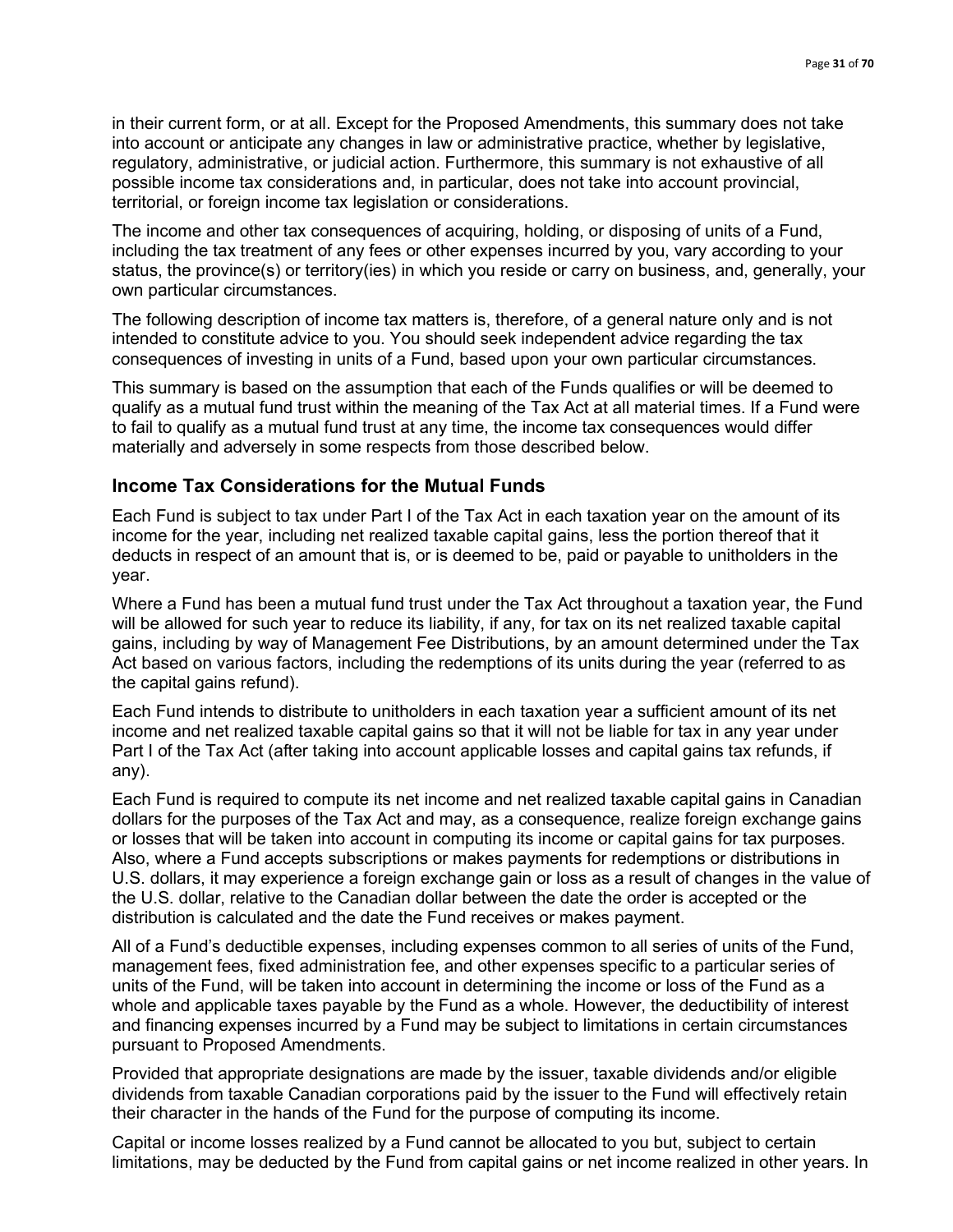certain circumstances, the "suspended loss" rules in the Tax Act may prevent a Fund from immediately recognizing a capital loss realized by it on a disposition of capital property, which may increase the amount of net realized taxable capital gains of the Fund that will be distributed to unitholders.

As income and capital gains of a Fund (or an Underlying Fund) may be derived from investments in countries other than Canada, the Fund (or the Underlying Fund) may be liable to pay, income or profits tax to such countries. To the extent that such foreign tax paid by a Fund (or an Underlying Fund) exceeds 15% of the foreign income (excluding capital gains), such excess may generally be deducted by the Fund (or the Underlying Fund) in computing its income for purposes of the Tax Act. To the extent that such foreign tax paid does not exceed 15% and has not been deducted in computing the income of a Fund (or the Underlying Fund), the Fund (or the Underlying Fund) may designate a portion of its foreign source income in respect of your units (or the Fund's units in the case of the Underlying Fund), so that such income and a portion of the foreign tax paid by the Fund (or the Underlying Fund) may be regarded as foreign source income of, and foreign tax paid by you (or the Fund in the case of the Underlying Fund) for the purposes of the foreign tax credit provisions of the Tax Act.

Upon the actual or deemed disposition of a security in its portfolio which is not the subject of a short sale, a Fund will realize a capital gain (or capital loss) to the extent the proceeds of disposition net of any costs of disposition exceed (or are less than) the adjusted cost base of such security unless the Fund were considered to be trading or dealing in securities or otherwise carrying on a business of buying and selling securities or the Fund has acquired the security in a transaction or transactions considered to be an adventure or concern in the nature of trade. In such circumstances, the Fund will realize ordinary income (or losses). The Manager has advised counsel that each Fund will purchase securities (other than derivative instruments and securities purchased as part of a short sale) with the objective of earning income thereon and will take the position that gains and losses realized on the disposition of those securities are capital gains and capital losses. The Manager has also advised counsel that each Fund has elected or will elect in accordance with the Tax Act to have each of its "Canadian securities" as defined in the Tax Act treated as capital property.

Generally, a Fund will include gains and deduct losses on income account in connection with investments made through certain derivatives, such as cash-settled options, futures contracts, forward contracts, total return swaps and other derivative instruments, except where such derivatives are used to hedge investments of the Fund that are capital property and there is sufficient linkage. Pursuant to certain rules in the Tax Act, CIBC Multi-Asset Absolute Return Strategy has made an election to realize gains and losses on "eligible derivatives" on an annual mark-to-market basis. The Manager has advised counsel that it will assess whether making such an election would be advantageous for CIBC Alternative Credit Strategy. In the absence of such an election, a

Fund will generally recognize gains or losses under a derivative contract when it is realized by the Fund upon partial settlement or upon maturity. This may result in significant gains being realized by a Fund at such times and such gains may be taxed as ordinary income. In general, a gain or loss from short selling is treated as income rather than as a capital gain or loss; however, a gain or loss from short selling "Canadian securities" as defined in the Tax Act will be treated as a capital gain or loss.

In addition, a Fund may invest in Underlying Funds that, in turn, invest in derivatives. These Underlying Funds generally treat gains and losses arising in connection with derivatives, other than derivatives used for certain hedging purposes, on income account rather than on capital account.

Where a Fund uses derivatives to closely hedge gains or losses on underlying capital investments held by the Fund, the Fund intends to treat these gains or losses on capital account. The derivative forward agreement rules in the Tax Act (the "*DFA Rules*") target certain financial arrangements that seek to reduce tax by converting, through the use of derivative contracts, the return on investments that would have the character of ordinary income to capital gains. The DFA Rules will generally not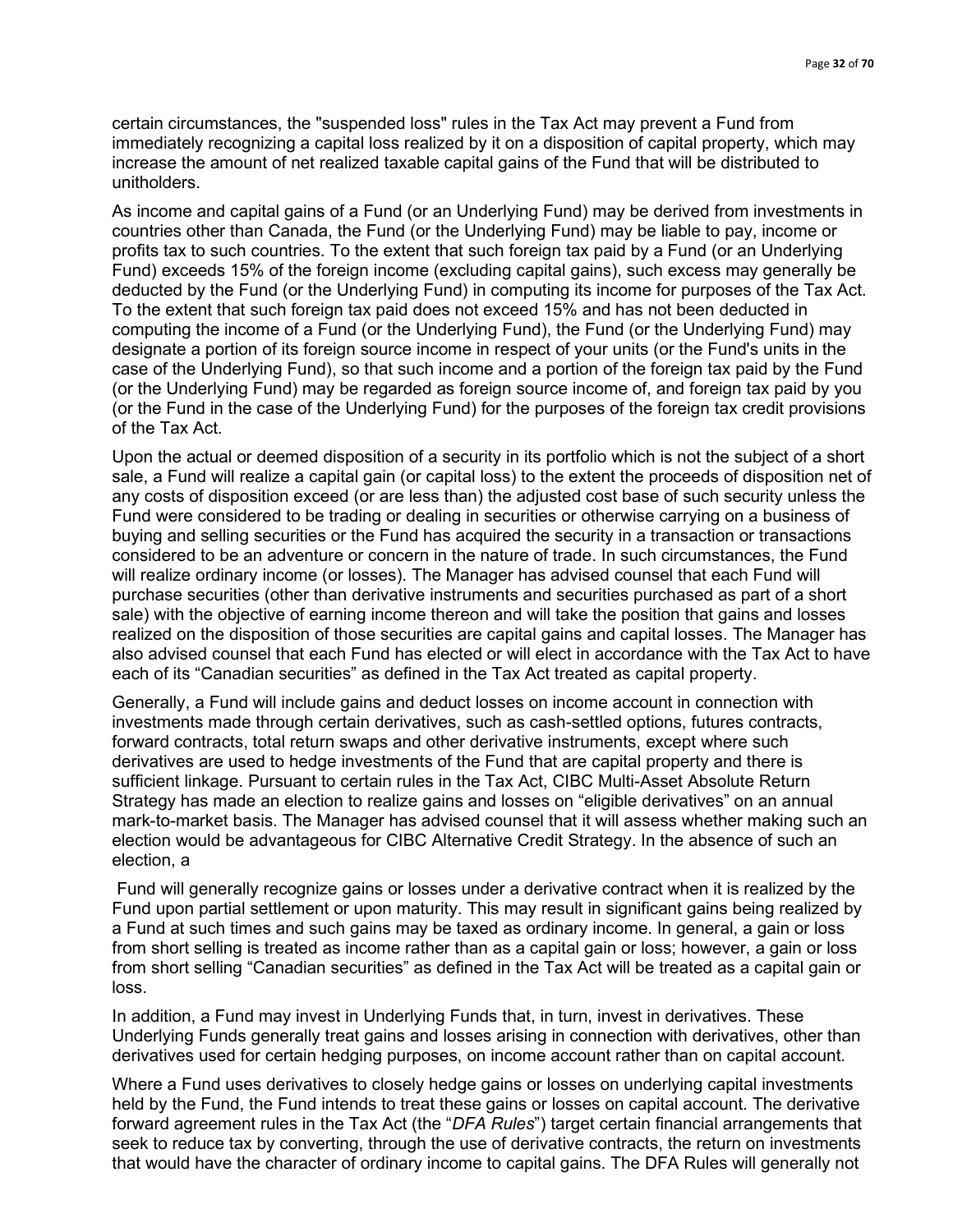apply to derivatives used to hedge gains or losses due to currency fluctuations on underlying capital investments of a Fund, provided there is sufficient linkage. Hedging, other than currency hedging on underlying capital investments, which reduces tax by converting the return on investments that would have the character of ordinary income to capital gains through the use of derivative contracts, will be treated by the DFA Rules as on income account.

A Fund may be subject to section 94.1 of the Tax Act if it holds or has an interest in an "offshore investment fund property". In order for section 94.1 of the Tax Act to apply to a Fund, the value of the interests must reasonably be considered to be derived, directly or indirectly, primarily from portfolio investments of the offshore investment fund property. If applicable, these rules can result in a Fund including an amount in its income based on the cost to the Fund of the offshore investment fund property multiplied by a prescribed interest rate. These rules would apply in a taxation year to the Fund if it could reasonably be concluded, having regard to all the circumstances, that one of the main reasons for the Fund acquiring, holding or having the investment in the entity that is an offshore investment fund property, was to benefit from the portfolio investments of the entity in such a manner that the taxes on the income, profits and gains therefrom for any particular year, were significantly less than the tax that would have been applicable if such income, profits and gains had been earned directly by the Fund. The Manager has advised counsel that none of the reasons for a Fund acquiring an interest in "offshore investment fund property" may reasonably be considered to be as stated above. As a result, section 94.1 should not apply to the Funds.

A Fund may, subject to regulatory and other approvals, be permitted, from time to time, to enter into securities lending arrangements with qualified counterparties. Provided that the securities lending arrangement qualifies as a "securities lending arrangement" under section 260 of the Tax Act (referred to as a Securities Lending Arrangement), the entering into and performance of its obligations under the Securities Lending Arrangement will not generally result in a disposition by the Fund of the "qualified securities" that are the subject of the Securities Lending Arrangement and such "qualified securities" shall be deemed to continue to be property of the Fund while they are subject to the Securities Lending Arrangement. Moreover, any compensation payment received by the Fund as compensation for a taxable dividend on a share of a public corporation (or received as compensation for an eligible dividend within the meaning of the Tax Act on a share of a public corporation) will be treated as a taxable dividend (or an eligible dividend, as the case may be) to the Fund.

### **Income Tax Considerations for Investors**

#### **How Your Investment Can Make Money**

Your investment in units of a Fund can earn income from:

- any earnings a Fund makes or realizes on its investments which are allocated to you in the form of distributions; and
- any capital gains that you realize when you switch or redeem your units of the Fund at a profit.

The tax you pay depends on whether you hold the units in a registered plan or in a non-registered account.

### **Units Held in a Registered Plan**

The units of a Fund will be a qualified investment for registered plans at any time that the Fund qualifies or is deemed to qualify as a mutual fund trust under the Tax Act. The Manager anticipates that the Funds will satisfy this requirement at all material times.

If you hold units of a Fund in a registered plan, such as a registered retirement savings plan (referred to as a RRSP), registered a retirement income fund (referred to as a RRIF), tax-free savings account (referred to as a TFSA), registered disability savings plan (referred to as a RDSP), or registered education savings plan (referred to as a RESP), you will not pay tax on any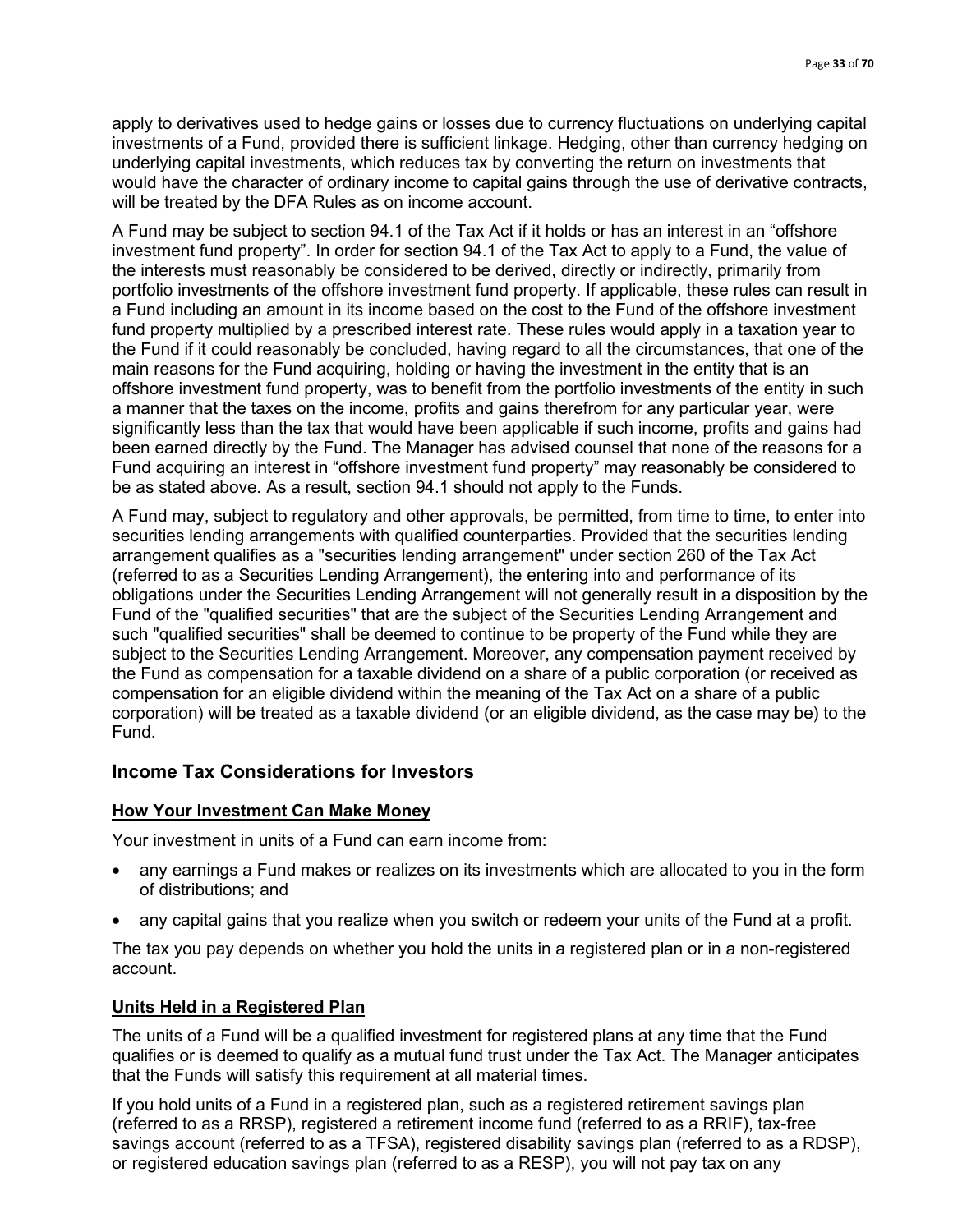distributions paid or payable to the registered plan by a Fund in a particular year. Your dealer can advise us that your distributions should be paid in cash to the account you hold with your dealer, which is treated as a withdrawal from your registered plan to you. There may be adverse tax consequences associated with withdrawing cash from a registered plan.

In addition, you will not pay tax on any capital gains realized by the registered plan from redeeming or otherwise disposing of these units, including upon a switch of units to another Fund managed by us or our affiliates, while the proceeds of disposition remain in the registered plan. However, most withdrawals from such registered plans (other than a withdrawal from a TFSA and certain permitted withdrawals from RESPs and RDSPs) are generally taxable. You should consult your tax advisor regarding the impact of TFSA withdrawals on your TFSA contribution room.

You will be subject to adverse tax consequences if units of a Fund are a "prohibited investment" within the meaning of the Tax Act for an RRSP or RRIF under which you are the annuitant, for a TFSA or RDSP of which you are the holder, or for a RESP of which you are the subscriber (referred to each as a Plan Holder). Generally, units of a Fund would be a "prohibited investment" for a registered plan if the Plan Holder (i) does not deal at arm's length with the Fund for purposes of the Tax Act, or (ii) alone or together with persons and partnerships with whom the Plan Holder does not deal at arm's length, holds 10% or more of the value of all units of the Fund. Units of a Fund will not be a "prohibited investment" for a Plan if the units are "excluded property" as defined in the Tax Act for the purposes of the prohibited investment rules.

Prospective investors who intend to purchase units of a Fund through a registered plan should consult their own tax advisors regarding the tax treatment of contributions to, and acquisitions of property by, such registered plan.

### **Units Held Outside of a Registered Plan**

Distributions, including Management Fee Distributions, are generally taxable other than the portion of a distribution that consists of a return of capital. In general, you must take into account the following in calculating your income for each taxation year:

- any net income and the taxable portion of the net realized capital gains paid or payable to you by a Fund in the year, whether you receive such amounts in cash or you reinvest them in units of the Fund; and
- the taxable portion of any capital gains you realize from redeeming or switching your units.

Although each Fund indicates the intended character and frequency of distributions in this document, the character of the distributions for Canadian income tax purposes will not be finalized until the end of each taxation year. Depending on the Fund's investment activities throughout the course of its taxation year, the character of distributions may differ from that originally intended and outlined in the Fund's Distribution Policy. Distributions made to unitholders in the course of a Fund's taxation year may be comprised of ordinary income, or net realized capital gains, or may constitute a return of capital, depending on the Fund's or Underlying Fund's investment activities. Net taxable capital gains realized by a Fund and distributed to you will preserve their character as taxable capital gains.

Distributions that are designated as "taxable dividends" from "taxable Canadian corporations" (each as defined in the Tax Act) are eligible for the dividend tax credit. An enhanced gross-up and dividend tax credit mechanism is available for dividends designated as "eligible dividends" within the meaning of the Tax Act received from taxable Canadian corporations. To the extent permitted under the Tax Act and CRA's administrative practice, a Fund will designate any eligible dividends received by the Fund as eligible dividends to the extent such eligible dividends are included in distributions to unitholders.

Distributions of interest and other ordinary income, including foreign income, are fully taxable. Provided that appropriate designations are made by a Fund, such portion of the Fund's foreign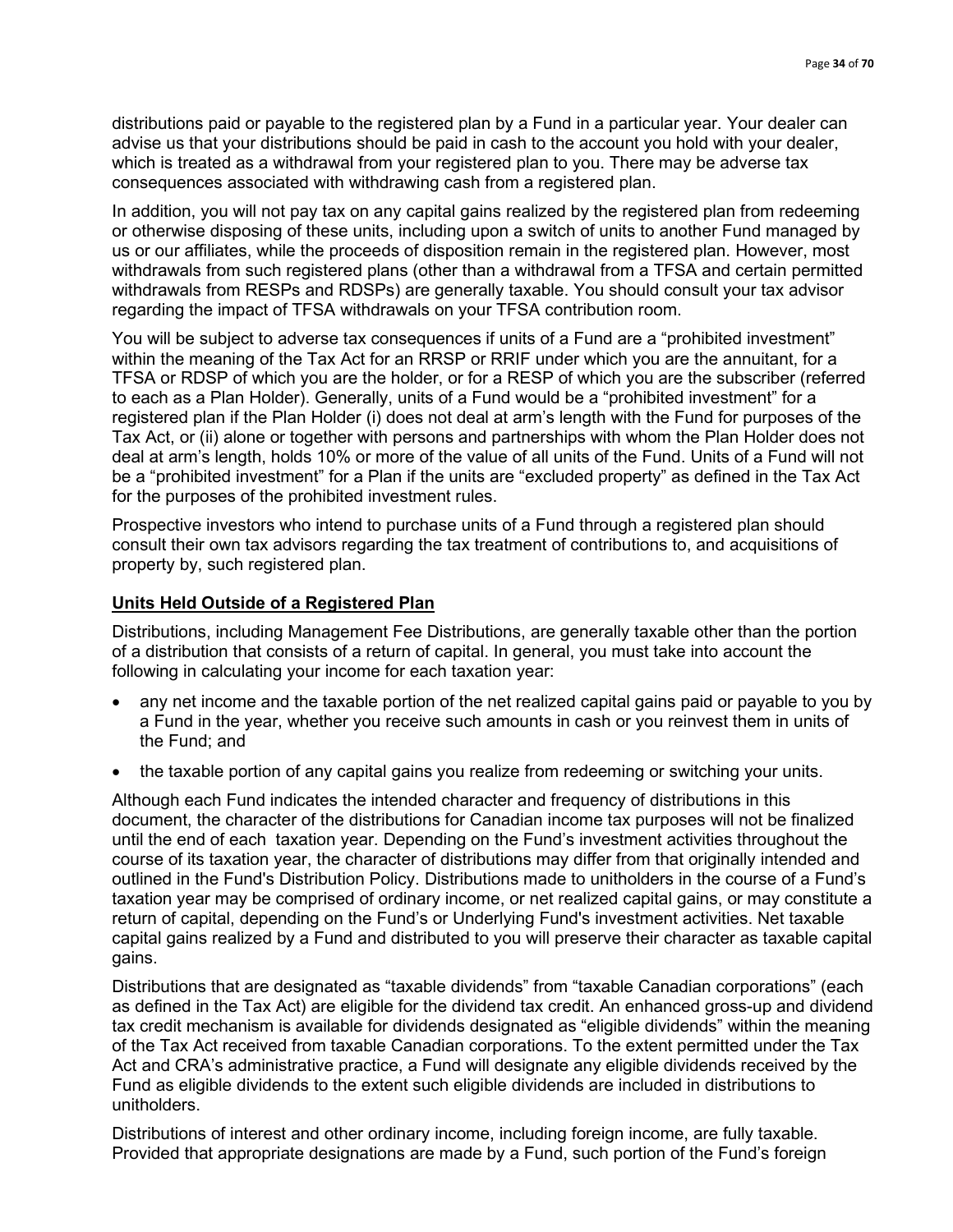source income and foreign taxes eligible for the foreign tax credit, as is paid or payable to you, will effectively retain their character and be treated as such in your hands for purposes of the Tax Act.

The use of derivative strategies by a Fund may have a tax impact. Gains from investments made through derivative instruments, other than certain derivatives used for certain hedging purposes, will generally be treated as income, rather than as capital gains. A Fund will generally recognize gains or losses under a derivative contract when it is realized by the Fund upon partial settlement or upon maturity. This may result in significant gains being realized at such times, and distributions of these gains may be taxed as ordinary income to you. A Fund may invest in Underlying Funds that, in turn, invest in derivatives. These Underlying Funds will also generally treat gains and losses arising in connection with derivatives, other than certain derivatives used for certain hedging purposes, on income account rather than on capital account.

Net taxable capital gains realized by a Fund and distributed to you will preserve their character as taxable capital gains. The non-taxable portion of the Fund's net realized capital gains that is distributed to you will not be included in your income nor will it reduce the adjusted cost base (referred to as *ACB*) of your units. Losses realized by a Fund cannot be allocated to you but may, subject to certain limitations, be deducted by the Fund from capital gains or net income realized by the Fund in other years.

You do not have to pay tax on distributions that are returns of capital (generally, distributions in excess of a Fund's net income and net realized capital gains), but these distributions will reduce the ACB of your units of the Fund, and may therefore result in you realizing a greater taxable gain (or smaller capital loss) on a future disposition of your units. Further, if the ACB of a unit of a Fund held by you would otherwise be less than zero as a result of you receiving a distribution on your units that is a return of capital, the negative amount will be deemed to be a capital gain realized by you from the disposition of the units and the ACB of the units will be increased by the amount of the deemed capital gain to zero.

In certain situations, where a unitholder redeems units of a Fund, the Fund may distribute realized capital gains of the Fund to the unitholder as part of the redemption price of the units (the Redeemer's Gain). The taxable portion of the Redeemer's Gain must be included in the unitholder's income as described above but the full amount of the Redeemer's Gain will be deducted from the unitholder's proceeds of disposition of the units redeemed. Recent amendments to the Tax Act will restrict the ability of the Funds to distribute realized capital gains as part of the redemption

price of units to an amount not exceeding the unitholder's accrued gain on the units redeemed.

You are responsible for tracking and reporting any income you earn or capital gain or capital loss that you realize. Generally, if you dispose of your units of a Fund, including on a redemption of units or a switch of units of one Fund for units of another Fund, you will realize a capital gain (or capital loss), to the extent that your proceeds of disposition (excluding any amount payable by the Fund that represents an amount that must otherwise be included in your income as described above), net of any disposition costs, exceed (or are exceeded by) the ACB of the units at that time. You will be required to include one-half of any such capital gain (referred to as a *taxable capital gain*) in your income, and deduct one-half of any such capital loss (referred to as an *allowable capital loss*) against your taxable capital gains in the year. Allowable capital losses in excess of taxable capital gains for the year may generally be carried back up to three years or forward indefinitely and deducted against taxable capital gains in those other years to the extent and under the circumstances provided for in the Tax Act. Refer to *Calculating the ACB of Your Investment* (below) for more details.

A conversion of units from one series to another series of the same Fund does not generally result in a disposition for tax purposes and, consequently, you will not realize a capital gain or capital loss as a result of such conversion. However, any redemption of series units to pay any applicable conversion fee will be considered a disposition for tax purposes and you may be required to pay tax on any capital gain you realize from the redemption.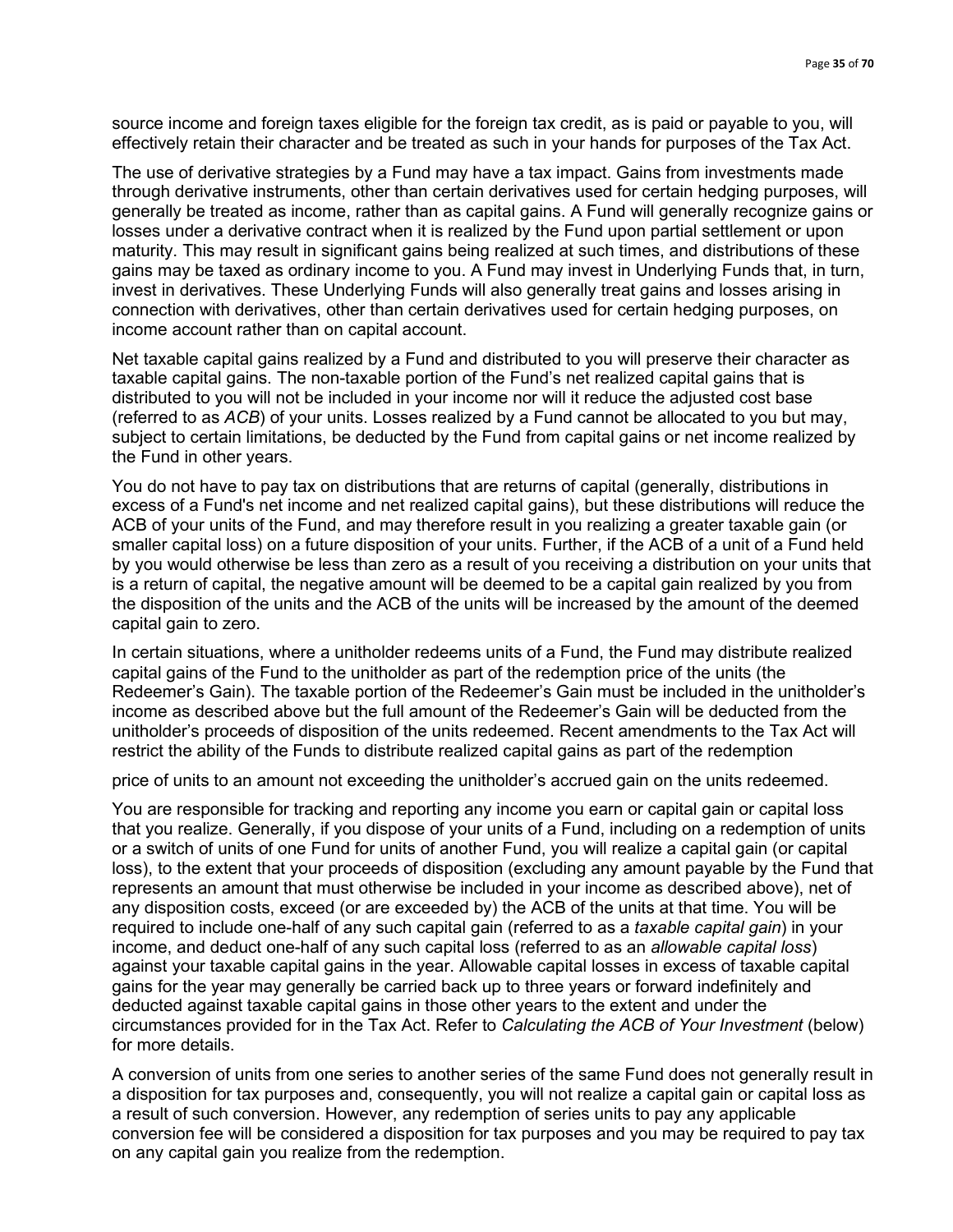In certain situations, if you dispose of units of a Fund and would otherwise realize a capital loss, the loss will be denied. This may occur, for example, if you or your spouse or a person with whom you are affiliated (including a corporation you control) has acquired units of the same Fund within 30 days before or after the original unitholder disposed of the units, which are considered to be "substituted property" (as defined in the Tax Act) and such person owns the units 30 days after the original disposition. In these circumstances, the capital loss may be deemed to be a "superficial loss" and denied. The amount of the denied capital loss will be added to the ACB of the units which are substituted property.

Management fees paid directly by a unitholder are generally not deductible for tax purposes. You should consult your tax advisor regarding the deductibility of any fees paid directly by you in your particular circumstances.

### **Buying Units Close to a Distribution Date**

At the time you acquire units of a Fund, the Fund's NAV per unit will reflect any income and gains that have accrued or been realized but have not been made payable. In particular, this may be the case when the units are acquired late in the year, or on or before the date on which a distribution is paid. If you buy units of a Fund just before it makes a distribution, you will be taxed on the entire distribution even though the Fund may have earned the income or realized the gain giving rise to the distribution before you owned units of the Fund. That means you may have to pay tax on your proportionate share of the net income or net realized capital gains earned by the Fund before you owned units of the Fund.

### **Portfolio Turnover Rates**

A Fund's portfolio turnover rate indicates how actively its Portfolio Advisor managed the portfolio investments. A portfolio turnover rate of 100% is equivalent to a Fund buying and selling all of the securities in its portfolio one time in the course of a year. The higher a Fund's portfolio turnover rate in a year, the greater the trading costs payable by the Fund, and the greater the chance that you will receive a taxable distribution from the Fund in that year. A higher portfolio turnover rate should not be considered as indicative of a Fund's historical or future performance.

### **Calculating the ACB of Your Investment**

Your ACB must be determined separately for each series of units you own of each Fund. The total ACB of your units of a series of a Fund is calculated as follows:

Your initial investment in such units:

- + the cost of any additional purchases
- + reinvested distributions (including returns of capital and Management Fee Distributions)

 $\mathcal{L}_\text{max}$  , and the set of the set of the set of the set of the set of the set of the set of the set of the set of the set of the set of the set of the set of the set of the set of the set of the set of the set of the

- distributions that are returns of capital (if any)
- the ACB of units you previously switched, converted or redeemed

### $=$  ACB

The ACB of a unit is simply the ACB of your total investment in units of a series of a Fund divided by the total number of such units of the Fund held by you.

You are responsible for keeping a record of the ACB of your investment for the purpose of calculating any capital gain or capital loss you may realize when you redeem, or otherwise dispose of, your units. You should keep track of the original cost of your units for each Fund, including new units you receive when distributions are reinvested. If you buy units of a Fund in U.S. dollars, you must convert U.S. dollars to Canadian dollars using the appropriate exchange rate, determined in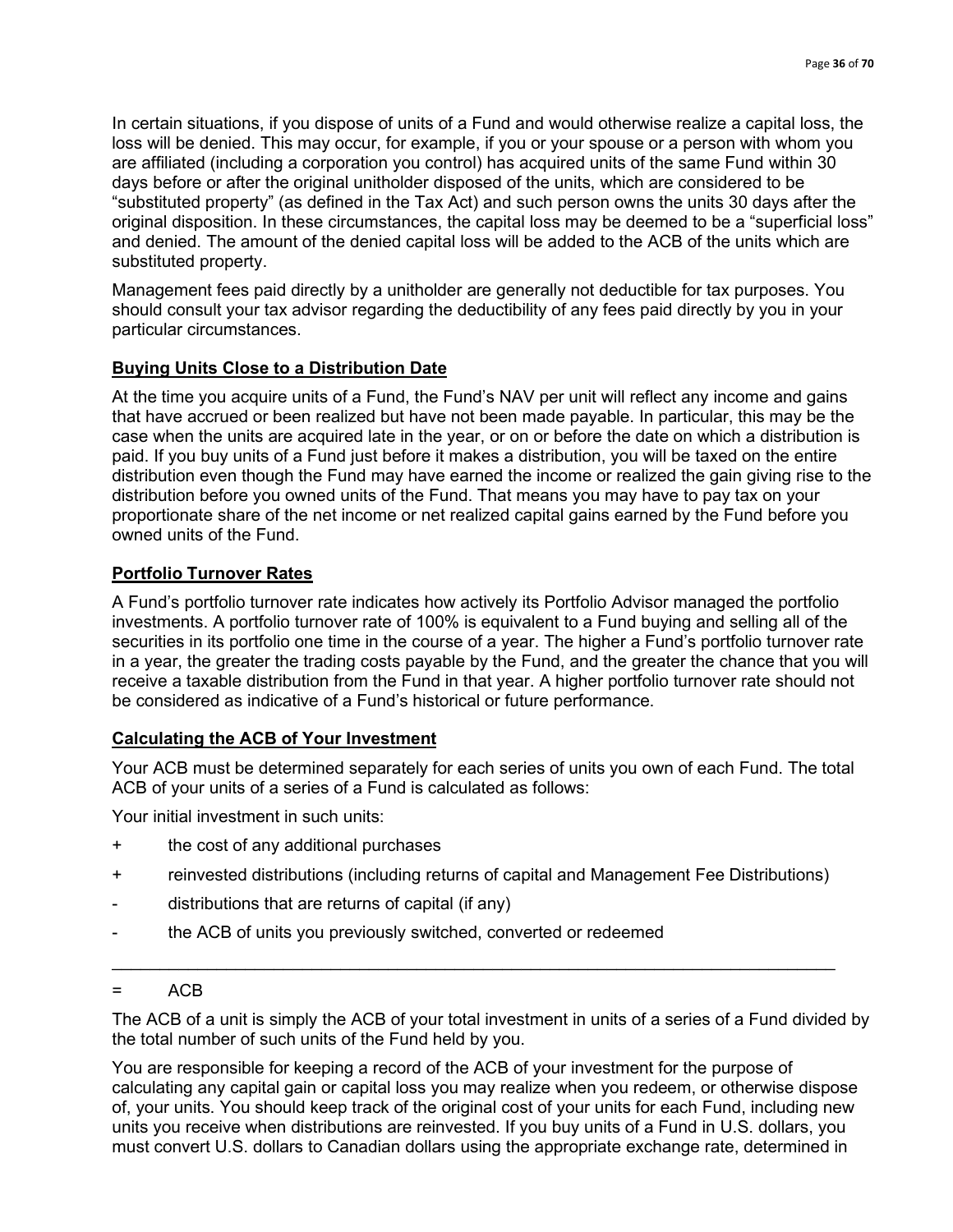accordance with the detailed rules in the Tax Act in that regard, for the purposes of calculating the ACB of your units. Similarly, you must convert the proceeds of a redemption you receive in respect of such units into Canadian dollars at the time of redemption for the purpose of calculating your proceeds of disposition. As a consequence, you may realize a gain or loss as a result of fluctuations in the Canadian/U.S. dollar exchange rate between the date of purchase and disposition of the units.

### **Reporting to You**

Each year, the Funds will provide you with income tax information necessary to allow you to complete your income tax return. You should keep records of the original cost of your units, including new units received on the reinvestment of distributions, so that any capital gain or loss on redemption or other disposition can be accurately determined for tax purposes.

If you hold units of Funds denominated in U.S. dollars, you should keep records of the Canadian/U.S. dollar exchange rates published by the Bank of Canada on each of the dates you purchase units (including new units you receive when distributions are reinvested) and dispose of such units.

# **Enhanced Tax Information Reporting**

Each of the Funds has due diligence and reporting obligations under the Foreign Account Tax Compliance Act (as implemented in Canada by the Canada-United States Enhanced Tax Information Exchange Agreement and Part XVIII of the Tax Act, collectively referred to as *FATCA*) and the OECD's Common Reporting Standard (as implemented in Canada by Part XIX of the Tax Act, referred to as *CRS*). Generally, unitholders (or in the case of certain unitholders that are entities, the "controlling persons" thereof) will be required by law to provide their advisor or dealer with information related to their citizenship and tax residence, including their taxpayer identification number(s). If a unitholder (or, if applicable, any of its controlling persons), (i) is identified as a U.S. Person (including a U.S. resident or a U.S. citizen); (ii) is identified as a tax resident of a country other than Canada or the U.S.; or (iii) does not provide the required information and indicia of U.S. or non-Canadian status is present, information about the unitholder (or, if applicable, its controlling persons) and their investment in the Fund(s) will generally be reported to the CRA unless the units are held within a registered plan. The CRA will provide that information to, in the case of FATCA, the U.S. Internal Revenue Service, and, in the case of CRS, the relevant tax authority of any country that is a signatory of the Multilateral Competent Authority Agreement on Automatic Exchange of Financial Account Information, or that has otherwise agreed to a bilateral information exchange with Canada under CRS.

# <span id="page-36-0"></span>**What Are Your Legal Rights?**

Under securities law in some provinces and territories, you have the right to withdraw from an agreement to buy mutual funds within two business days of receiving the Simplified Prospectus or Fund Facts document, or to cancel your purchase within 48 hours of receiving confirmation of your purchase. For a PAC Plan, if you have not requested to receive subsequent Fund Facts document, you will have the right to withdraw from an agreement to purchase units of a Fund only in respect of your first purchase. Refer to *Pre-Authorized Chequing Plan* under *Optional Services* for more information.

In some provinces and territories, you also have the right to cancel a purchase, or in some jurisdictions, claim damages, if the Simplified Prospectus, Fund Facts document, or financial statements contain a misrepresentation. You must act within the time limits set by law in the applicable province or territory.

For more information, refer to the securities law of your province or territory, or consult your lawyer.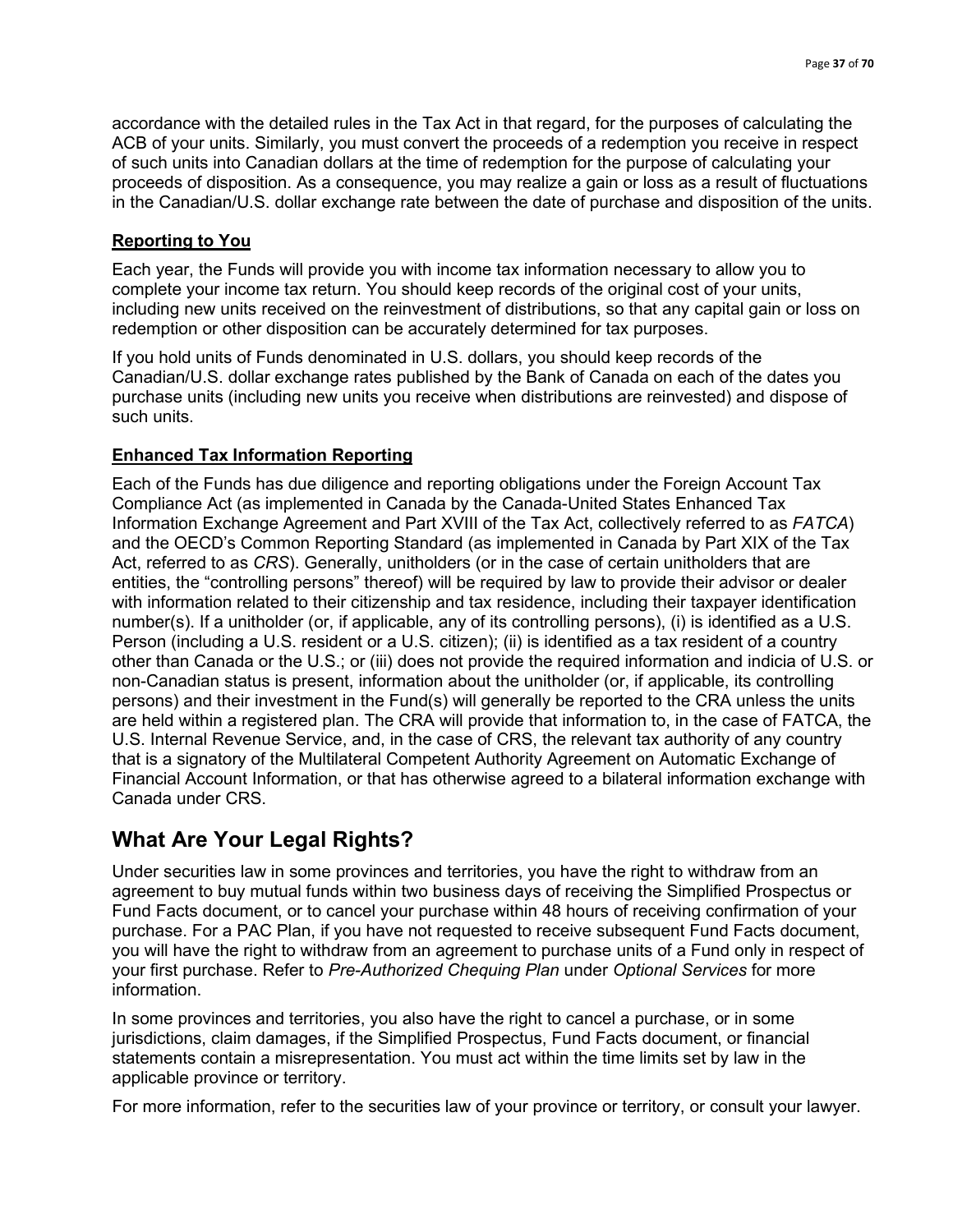# <span id="page-37-0"></span>**Exemptions and Approvals**

# **Short Selling Relief**

CIBC Alternative Credit Strategy has obtained exemptive relief to permit it to sell short evidences of indebtedness issued, or fully and unconditionally guaranteed as to principal and interest, by any of the government of Canada, the government of a Canadian jurisdiction or the government of the United States of America ("Government Securities") up to 300% of the Fund's net asset value.

The Fund has obtained exemptive relief from the following provisions of NI 81-102:

- a) subparagraph  $2.6.1(1)(c)(v)$  of NI 81-102, which restricts a Fund from selling a security short if, at the time, the aggregate market value of the securities sold short by the Fund exceeds 50% of the Fund's NAV; and
- b) section 2.6.2 of NI 81-102, which states that a Fund may not borrow cash or sell securities short if, immediately after entering into a cash borrowing or short selling transactions, the aggregate value of cash borrowed combined with the aggregate market value of the securities sold short by the Funds would exceed 50% of the Fund's NAV.

The Fund's aggregate exposure to short selling, cash borrowing and specified derivatives transactions will not exceed 300% of the Fund's NAV.

# **Transactions with Related Parties**

In accordance with the requirements of NI 81-102 and NI 81-107, exemptive relief orders granted by the Canadian securities regulatory authorities, and/or the approval or a recommendation of the IRC, as applicable, the Funds may enter into one or more of the following transactions:

- invest in or hold equity securities of CIBC or issuers related to the Portfolio Advisor;
- invest in or hold non-exchange-traded debt securities of CIBC or an issuer related to CIBC, with terms-to-maturity of 365 days or more, issued in a primary offering and in the secondary market;
- make an investment in the securities of an issuer where for which CIBC World Markets Inc., CIBC World Markets Corp., or any affiliate of CIBC (referred to as a *Related Dealer* or the *Related Dealers*) acts as an underwriter during the offering of the securities or at any time during the 60-day period following the completion of the offering of such securities (in the case of a "private placement" offering, in accordance with the Private Placement Relief Order described below and the policies and procedures relating to such investment);
- purchase equity or debt securities from, or sell them to, a Related Dealer, where it is acting as principal;
- undertake currency and currency derivative transactions where a related party is the counterparty;
- purchase securities from or sell securities to another investment fund or a managed account managed by the Manager or an affiliate of the Manager (referred to as *inter-fund trades* or *crosstrades*); and
- engage in in-specie transfers by receiving portfolio securities from, or delivering portfolio securities to, a managed account or another investment fund managed by the Manager or an affiliate, in respect of a purchase or redemption of units of the Funds, subject to certain conditions.

The Funds have also obtained an exemptive relief order from the Canadian securities regulatory authorities to purchase equity securities of a reporting issuer during the period of distribution of the issuer's securities pursuant to a "private placement" offering (an offering under exemptions from the prospectus requirements) and for the 60-day period following the completion of the offering,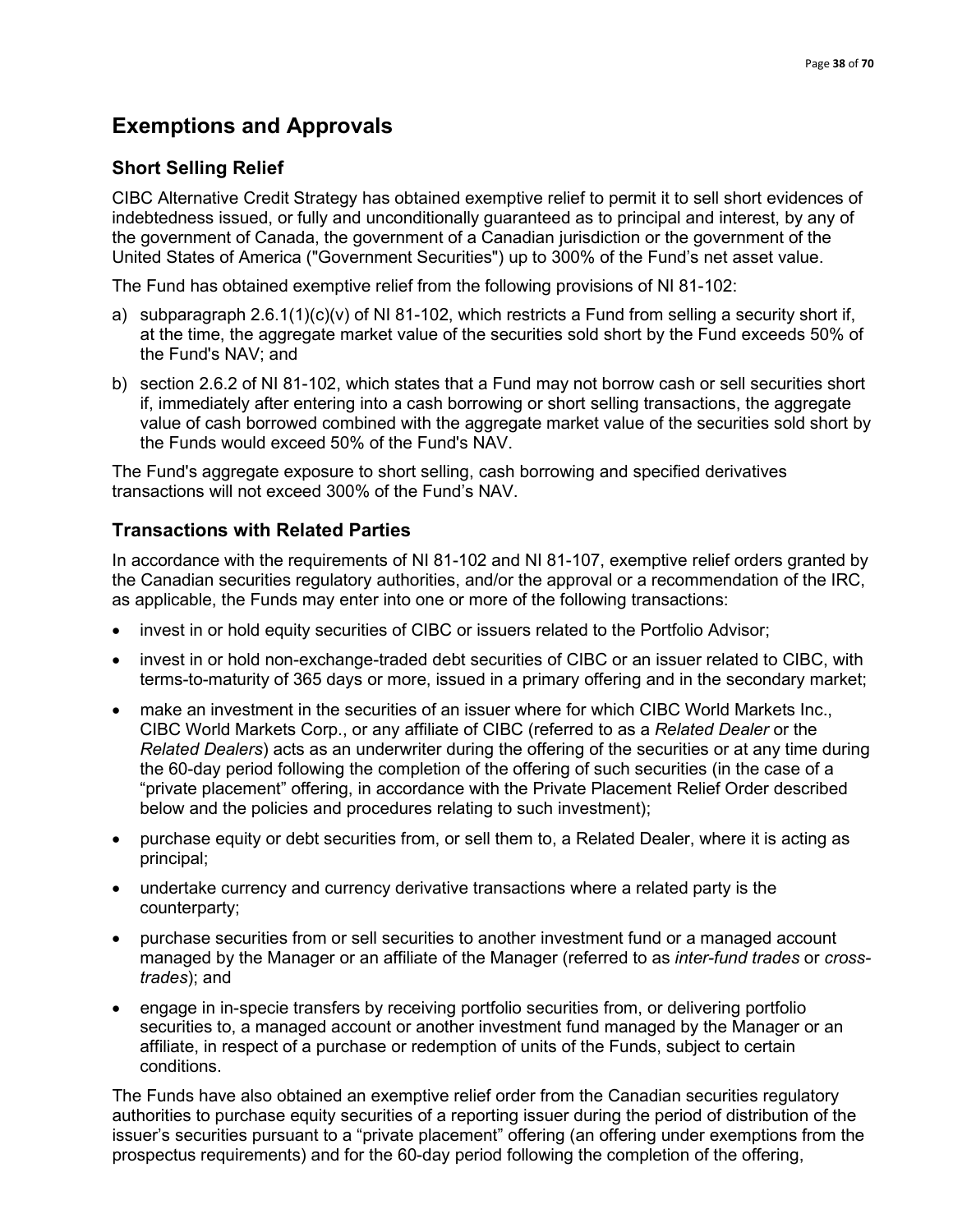notwithstanding that a Related Dealer is acting or has acted as underwriter in connection with the offering of the same class of such securities (referred to as the *Private Placement Relief Order*).

The IRC has issued standing instructions in respect of each of the transactions noted above (referred to as *Related Party Transactions*). At least annually, the IRC reviews the Related Party Transactions for which they have provided standing instructions.

When the Manager refers or reports a matter to the IRC, the IRC is required to advise the Canadian securities regulatory authorities if it determines that an investment decision was not made in accordance with a condition imposed by securities legislation or the IRC in any Related Party Transaction requiring its approval.

# <span id="page-38-0"></span>**Additional Information**

# **Data Produced by a Third Party**

Information regarding the Funds may be provided to third-party service providers who use this data in order to produce their own information regarding the Funds. Such third-party service provider information may be made available to the public. CAMI and its affiliates bear no responsibility for the use or accuracy of such data by third-party service providers.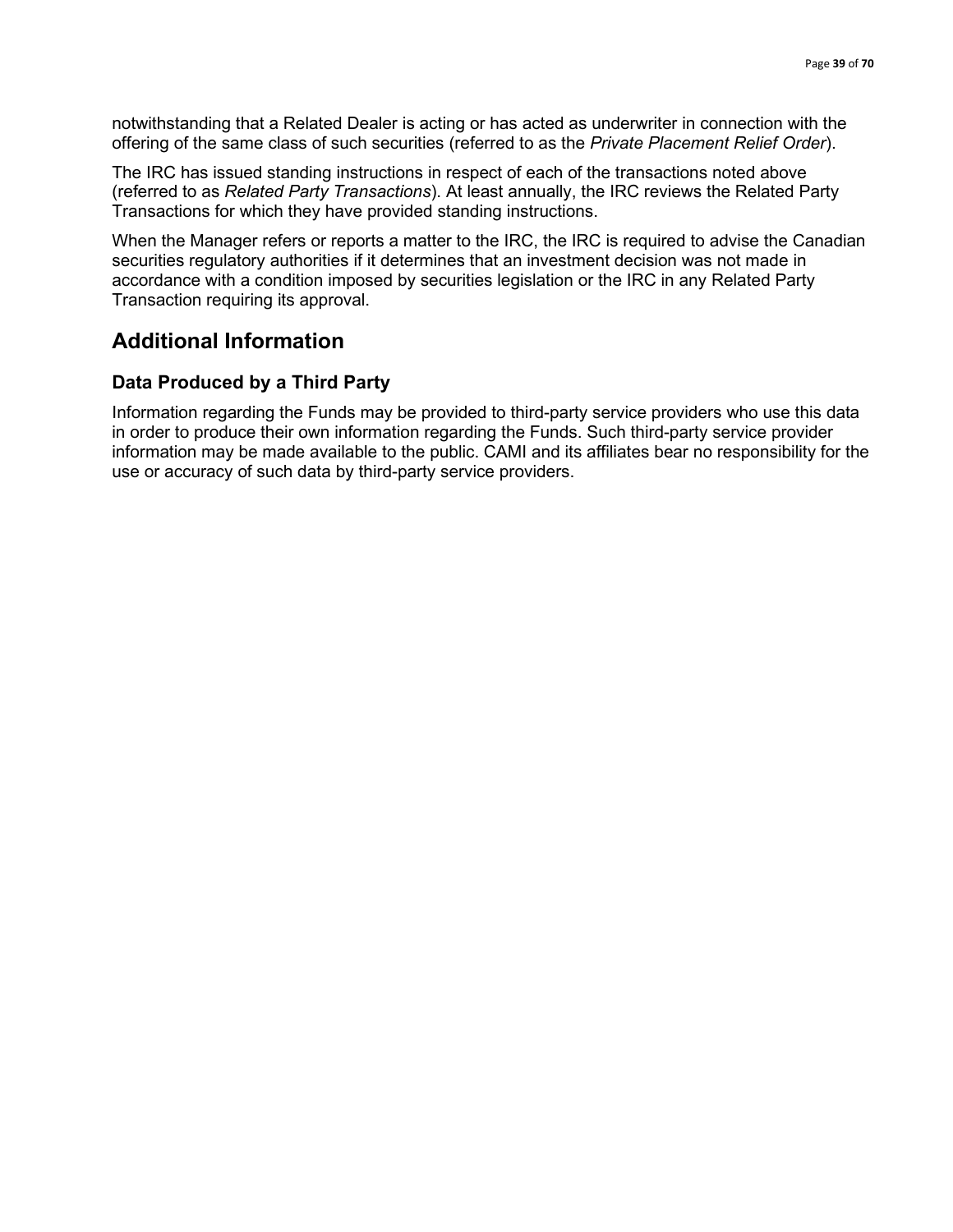# <span id="page-39-0"></span>**Certificate of the Funds, the Manager and the Promoter**

CIBC Multi-Asset Absolute Return Strategy CIBC Alternative Credit Strategy (collectively the "Funds")

Dated June 3, 2022

This Simplified Prospectus and the documents incorporated by reference into the Simplified Prospectus, constitute full, true and plain disclosure of all material facts relating to the securities offered by the Simplified Prospectus, as required by the securities legislation of each of the provinces and territories of Canada, and do not contain any misrepresentations.

Signed "*David Scandiffio*" David Scandiffio President and Chief Executive Officer CIBC Asset Management Inc.

Signed "*Winnie Wakayama*" Winnie Wakayama

Chief Financial Officer CIBC Asset Management Inc.

On behalf of the Board of Directors of CIBC Asset Management Inc. as Trustee, Manager and Promoter of the Funds

Signed "*Jon Hountalas*" Jon Hountalas **Director** 

Signed "Stephen Gittens"

Stephen Gittens **Director**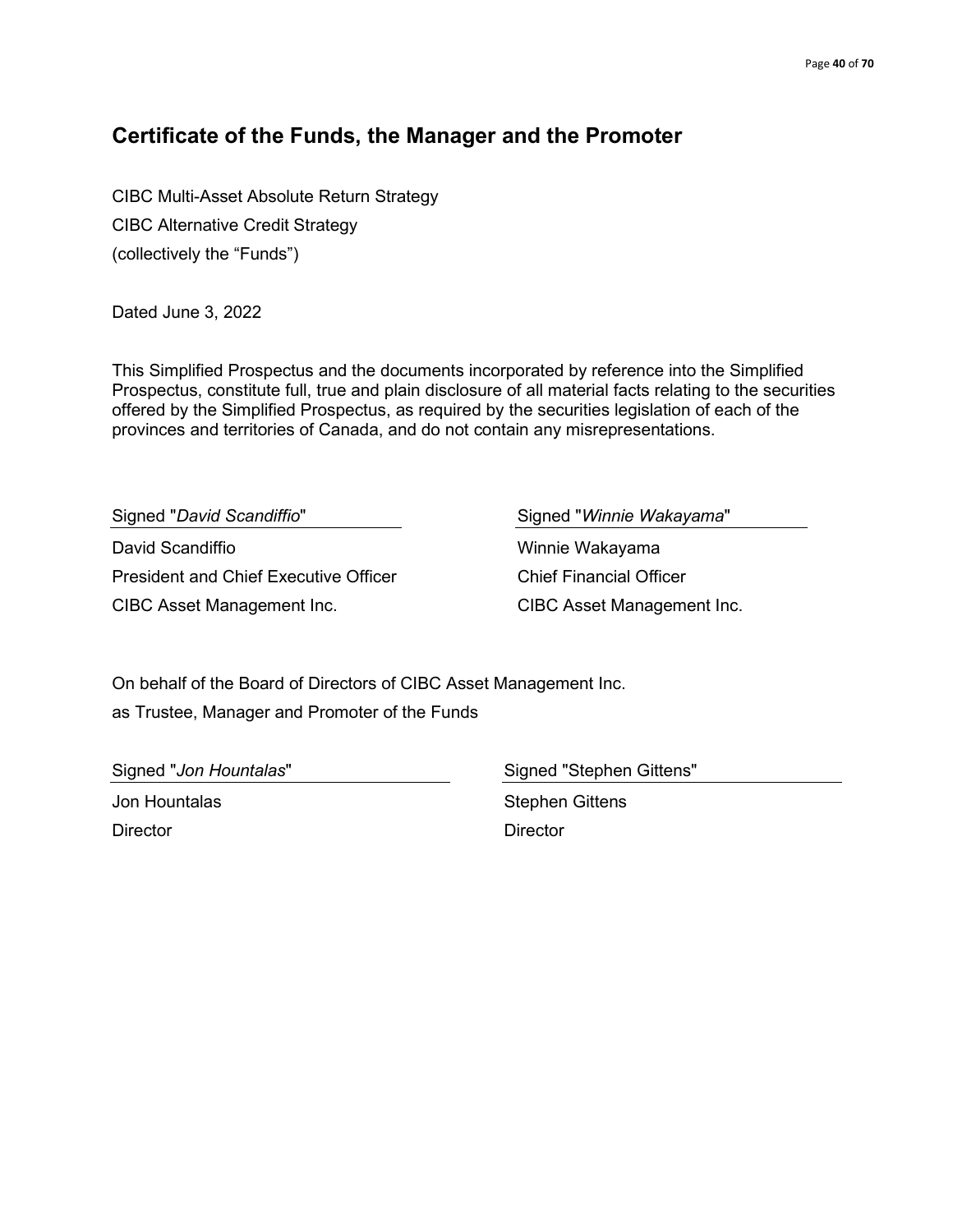# <span id="page-40-0"></span>**Fund Specific Information**

# <span id="page-40-1"></span>**Specific Information about Each of the Mutual Funds Described in this Document**

# **What is a Mutual Fund and What are the Risks of Investing in a Mutual Fund?**

A mutual fund is a pool of investments managed by professional money managers. People with similar investment goals contribute money to the mutual fund to become a unitholder of the mutual fund and share in its income, expenses, gains, and losses in proportion to their interests in the mutual fund. The benefits of investing in mutual funds include the following:

- *Convenience:* Various types of portfolios with different investment objectives requiring only a minimum amount of capital investment are available to satisfy the needs of investors.
- *Professional Management:* Experts with the requisite knowledge and resources are engaged to manage the portfolios of the mutual funds.
- *Diversification:* Mutual funds invest in a wide variety of securities and industries and sometimes in different countries. This leads to reduced risk exposure and helps in the effort to achieve capital appreciation.
- *Liquidity:* Investors are generally able to redeem their investments at any time.
- *Administration:* Recordkeeping, custody of assets, reporting to investors, income tax information, and the reinvestment of distributions are among the administrative matters that are handled, or arranged for, by the investment fund manager.

Mutual funds own different types of investments, depending on their investment objectives. The value of the investments a mutual fund owns will vary from day to day, notably reflecting changes in interest rates, economic conditions, and market and company news. As a result, the value of a mutual fund's units may go up and down, and the value of your investment in a mutual fund may be more or less when you redeem it than when you purchased it.

Your investment in a mutual fund is not guaranteed. Unlike bank accounts or guaranteed investment certificates (referred to as *GICs*), mutual fund units are not covered by the Canada Deposit Insurance Corporation or any other government deposit insurer. Under exceptional circumstances, a mutual fund may suspend redemptions. We describe these circumstances under *Redemptions – When You May Not be Allowed to Redeem Your Units*.

Different investments have different types and levels of risk. Mutual funds also have different types and levels of risk, depending on the nature of the securities they own.

As an "alternative mutual fund" according to NI 81-102 *Investment Funds*, each Fund is permitted to invest in certain assets and employ alternative investment strategies generally prohibited by conventional mutual funds, including to invest up to 20% of its net asset value (referred to as NAV) in securities of a single issuer; to invest in physical commodities either directly or indirectly through the use of specified derivatives; to introduce leverage, which includes, but is not limited to, the use of derivatives, to an aggregate exposure limit of 300% of its NAV; to borrow cash, up to 50% of its NAV, for investment purposes; and to sell securities short up to 50% of its NAV (the combined level of cash borrowing and short selling is limited to 50% in aggregate). CIBC Alternative Credit Strategy has obtained an exemptive relief to permit it to sell short Government Securities (as defined under NI 81-102) up to 300% of the Fund's net asset value. For additional information refer to "Exemptions and Approvals" in Part A of this Simplified Prospectus. Also refer to *Commodity Risk*, *Concentration Risk*, *Derivatives Risk*, *Leverage Risk* and *Short Selling Risk* respectively, and to *Fund Specific Information* for more information.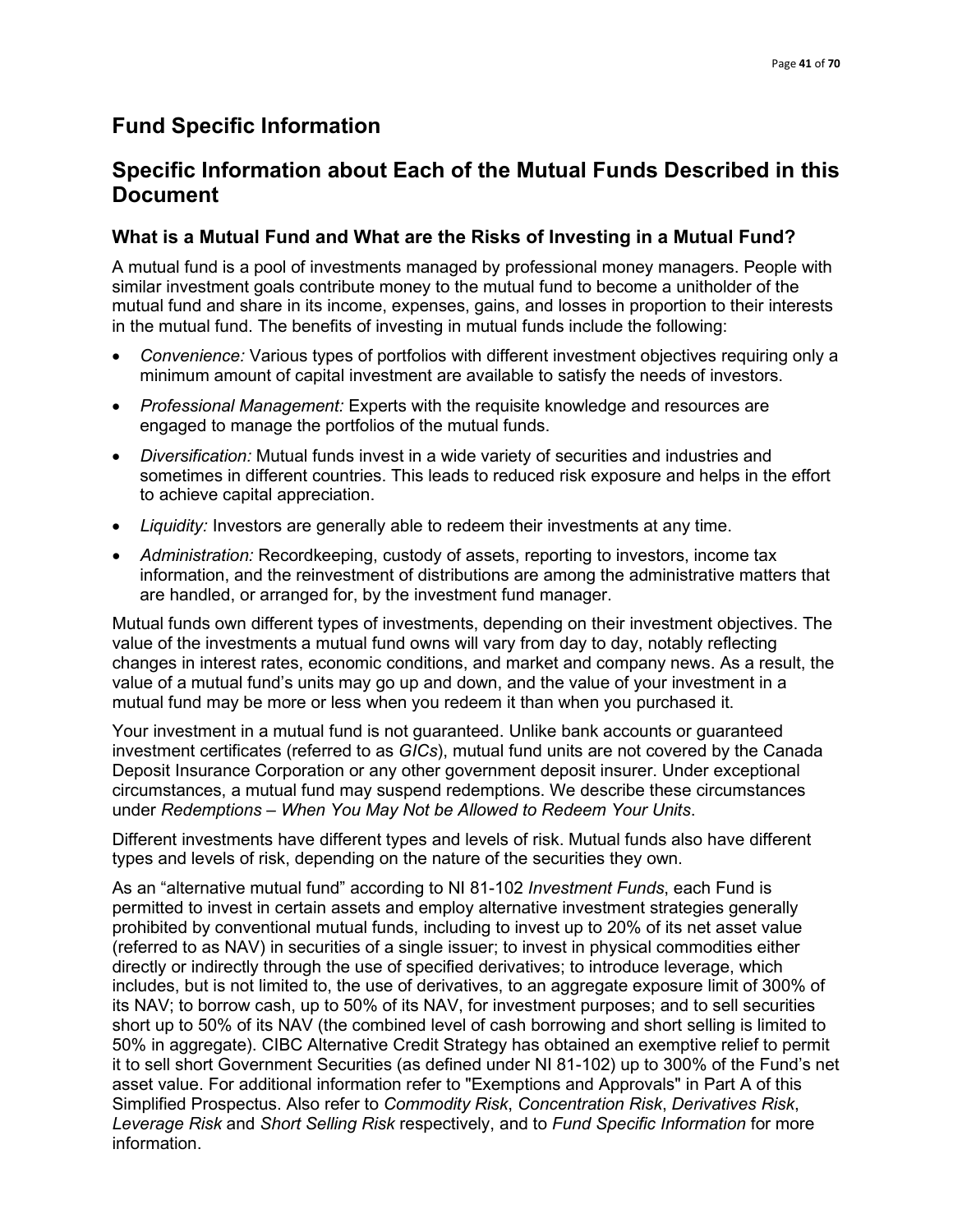Risk tolerance will differ among individuals. You need to take into account your own comfort level with risk and the amount of risk suitable for your personal circumstances and investment goals. You should decide whether or not to invest in any of the Funds after careful consideration with your advisor as to the suitability of any of the Funds given their investment objectives and the information set out in this Simplified Prospectus. The Manager does not make any recommendation as to the suitability of the Funds for investment for an investor.

# **Types of Investment Risks**

The most common risks that can affect the value of your investment in the Funds are described below. Refer to What are the Risks of Investing in the Fund? under Fund Details for a list of the principal risks associated with the Funds, as at the date of this Simplified Prospectus. The Funds will also be subject to the risks of the Underlying Fund(s); depending on the nature of their investments, these risks may also apply to the Underlying Fund(s).

# *Asset-Backed and Mortgage-Backed Securities Risk*

Asset-backed securities are debt obligations that are based on a pool of underlying assets. These asset pools can be made of any type of receivable such as consumer, student, or business loans, credit card payments, or residential mortgages. Asset-backed securities are primarily serviced by the cash flows of the pool of underlying assets that, by their terms, convert into cash within a finite period. Some asset-backed securities are short-term debt obligations with maturities of one year or less, called asset-backed commercial paper (referred to as *ABCP*). Mortgage-backed securities (referred to as *MBS*) are a type of asset-backed security that is based on a pool of mortgages on commercial or residential real estate.

If there are changes in the market perception of the issuers of these types of securities, or in the creditworthiness of the parties involved, or if the market value of the underlying assets is reduced, the value of the securities may be affected. In addition, there is a risk that there may be a mismatch in timing between the cash flow of the underlying assets backing the securities and the repayment obligation of the security upon maturity.

Concerns about the ABCP market may also cause investors who are risk averse to seek other short-term, cash-equivalent investments. This means that the issuers will not be able to sell new ABCP upon the maturity of existing ABCP ("roll" their ABCP) as they will have no investors to buy their new issues. This may result in the issuer being unable to pay the interest and principal of the ABCP when due.

In the case of MBS, there is also a risk that there may be a drop in the interest rate charged on the mortgages, a mortgagor may default on its obligation under a mortgage, or there may be a drop in the value of the commercial or residential real estate secured by the mortgage.

### *Capital Depreciation Risk*

Some mutual funds aim to generate or maximize income while attempting to preserve capital. In certain situations, such as periods of declining markets or changes in interest rates, a mutual fund's net asset value (referred to as NAV) could be reduced such that it's unable to preserve capital. In these circumstances, a mutual fund's distributions may include a return of capital, and the total amount of any returns of capital made by a mutual fund in any year may exceed the amount of the net unrealized appreciation in a mutual fund's assets for the year, and any return of capital received by the mutual fund from the underlying investments. This may reduce a mutual fund's NAV and its ability to generate future income.

### *Commodity Risk*

Some of the Funds may invest in commodities (e.g. silver and gold) or in securities, the underlying value of which depends on the price of commodities, such as natural resource and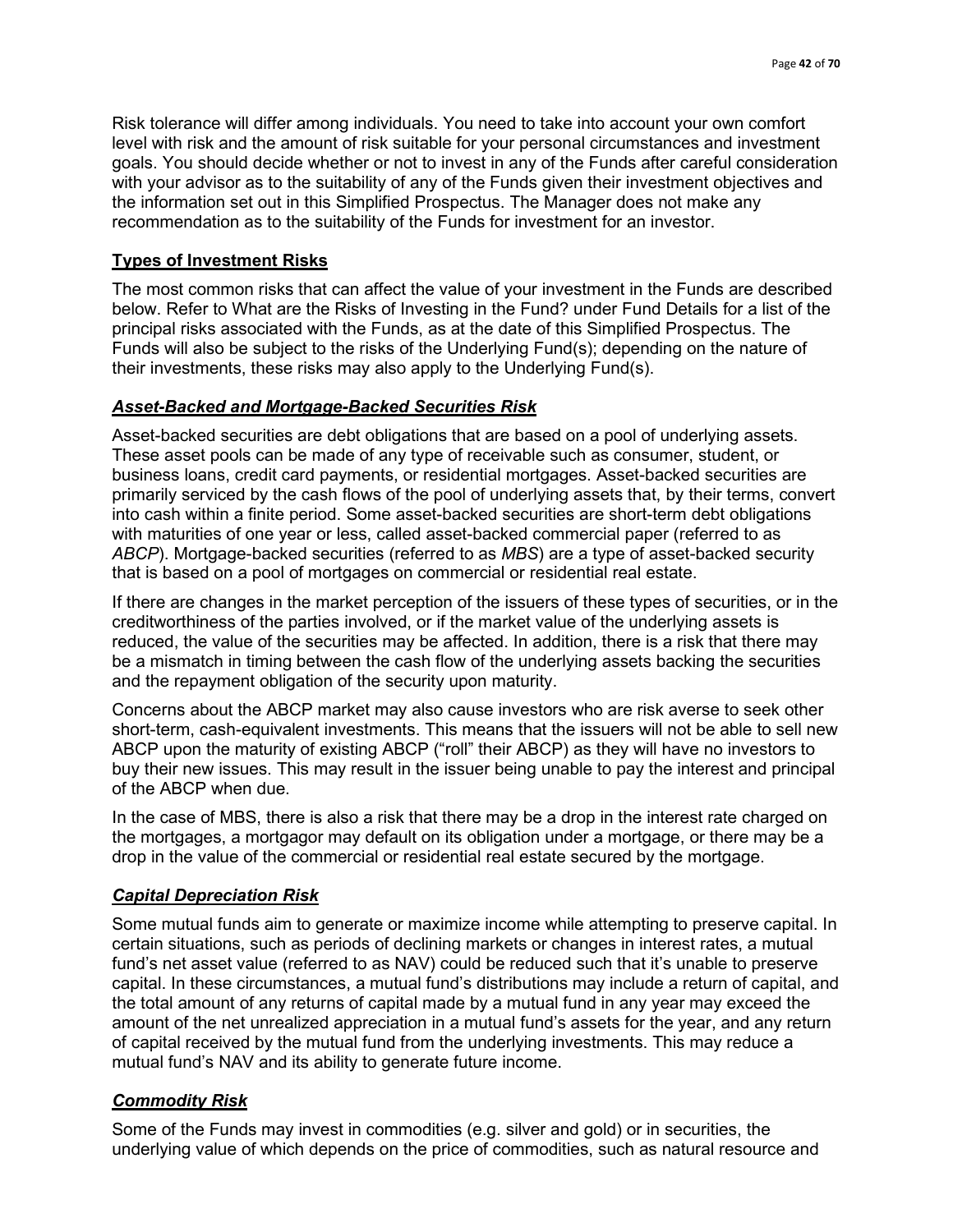agricultural issuers, and some Funds may obtain exposure to commodities using derivatives. A Fund's value will be influenced by changes in the price of the commodities, which tend to be cyclical and can move dramatically in a short period of time. In addition, new discoveries or changes in government regulations can affect the price of commodities.

### *Concentration Risk*

A mutual fund that invests or holds a higher concentration of assets in, or exposure to, a single issuer (including government and government-guaranteed issuers), offers less diversification, which could have an adverse effect on its returns. By concentrating investments on fewer issuers or securities, there may be increased volatility in a mutual fund's unit price and there may be a decrease in its liquidity. Generally, a mutual fund will not invest more than 10% of its NAV in any one issuer unless otherwise permitted by securities legislation.

### *Cybersecurity Risk*

With the prevalence of technologies such as the Internet to conduct business, mutual funds and managers of mutual funds are susceptible to operational, information security, and related risks. In general, cyber incidents can result from deliberate attacks or unintentional events. Cyberattacks include, but are not limited to, gaining unauthorized access to digital systems (e.g. through "hacking" or malicious software coding) for purposes of misappropriating assets or sensitive information, corrupting data, or causing operational disruption. Cyber-attacks may also be carried out in a manner that does not require gaining unauthorized access, such as causing denial-of-service attacks on websites (i.e. efforts to make network services unavailable to intended users).

Cyber incidents affecting a mutual fund, its manager, and its service providers (including, but not limited to any custodian and sub-custodians) have the ability to cause disruptions and impact each of their respective business operations, potentially resulting in financial losses, interference with the ability to calculate the mutual fund's NAV, impediments to trading, the inability of unitholders to transact business with the mutual fund, and the inability of the mutual fund to process transactions including redemptions. Similar adverse consequences could result from cyber incidents affecting the issuers of securities in which the mutual fund invests and counterparties with which the mutual fund engages in transactions.

Cybersecurity breaches could cause the mutual fund and/or the manager of the mutual fund to be in violation of applicable privacy and other laws, and to incur regulatory fines, penalties, reputational damage, additional compliance costs associated with the implementation of any corrective measures, and/or financial loss. In addition, substantial costs may be incurred to prevent any cyber incidents in the future.

While the Manager has established business continuity plans in the event of, and risk management systems to prevent, such cyber incidents, inherent limitations exist in such plans and systems including the possibility that certain risks have not been identified. Furthermore, although the Manager has vendor oversight policies and procedures, the Manager cannot control the cybersecurity plans and systems of the Funds' service providers, the issuers of securities in which the Funds invest or any other third parties whose operations may affect the Funds or their unitholders. As a result, the Funds and their unitholders could be negatively affected.

# *Deflation Risk*

Deflation risk occurs when the general level of prices falls. In the event deflation occurs, the interest payments on real return bonds would shrink and the principal of a Fund's real return bonds would be adjusted downward.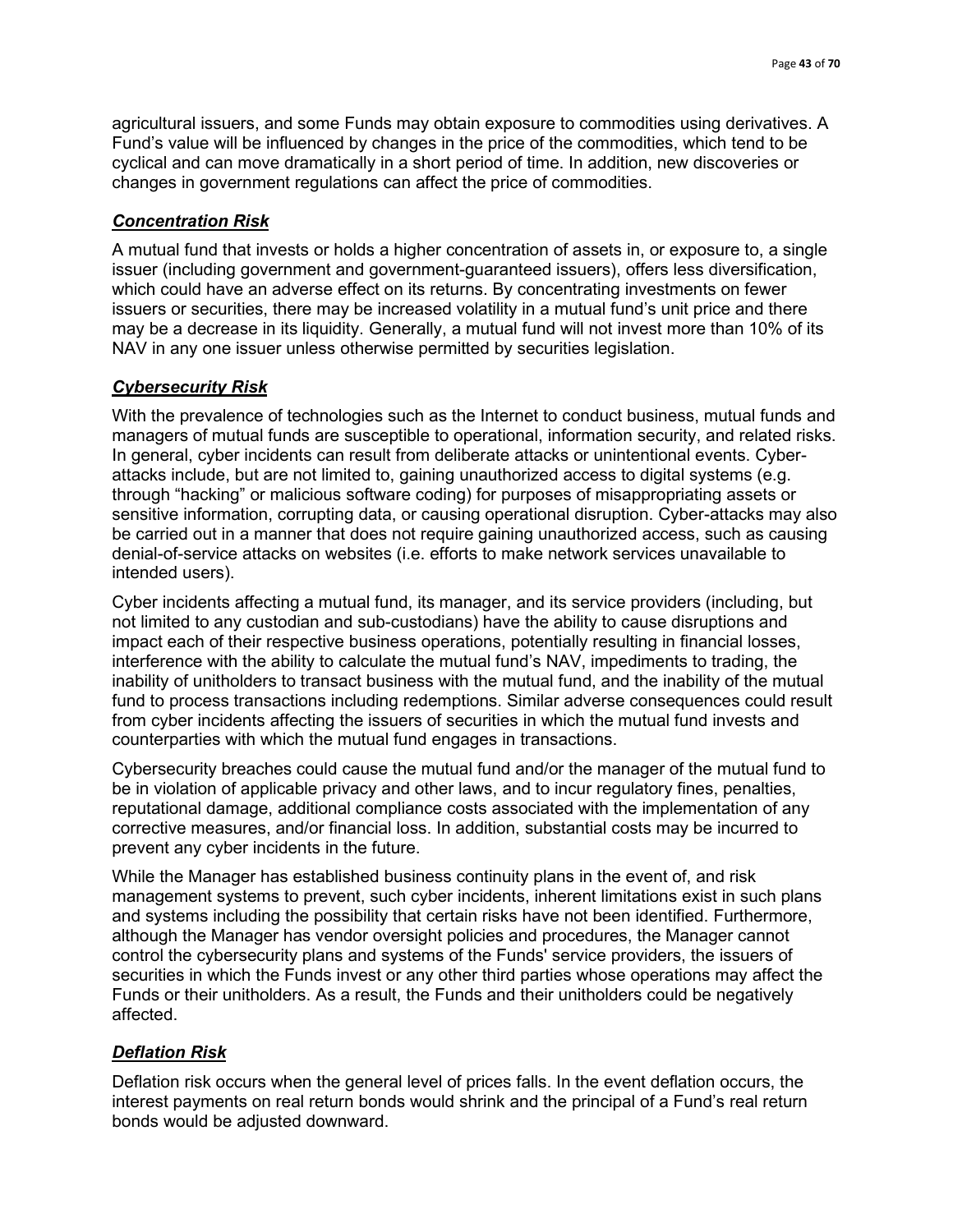# *Derivatives Risk*

A derivative is a financial instrument whose value is derived from the value of an underlying variable, usually in the form of a security or asset. Derivatives can be traded on exchanges or over-the-counter with other financial institutions, known as counterparties. There are many different kinds of derivatives, but derivatives usually take the form of an agreement between two parties to buy or sell an asset, such as a basket of stocks or a bond, at a future time for an agreed upon price.

Some common types of derivatives mutual funds may use include:

*Futures contracts:* an exchange-traded contract involving the obligation of the seller to deliver, and the buyer to receive, certain assets (or a money payment based on the change in value of certain assets or an index) at a specified time.

*Forward contracts:* a private (i.e. over-the-counter) contract involving the obligation of the seller to deliver, and the buyer to receive, certain assets (or a money payment based on the change in value of certain assets or an index) at a specified time.

**Options:** an exchange-traded or private (i.e. over-the-counter) contract involving the right of a holder to sell (referred to as a put) or buy (referred to as a call) certain assets (or a money payment based on the change in value of certain assets or an index) from another party at a specified price within a specified time period.

**Swaps:** a private (i.e. over-the-counter) contract between two parties used to exchange periodic payments in the future based on a formula to which the parties have agreed. Swaps are generally equivalent to a series of forward contracts packaged together.

Mutual funds may use derivatives for two purposes: hedging and effective exposure (nonhedging).

### *Hedging*

Hedging means protecting against changes in the level of security prices, currency exchange rates, or interest rates that negatively affect the price of securities held in a mutual fund. There are costs associated with hedging as well as risks, as outlined below.

### *Effective Exposure (Non-Hedging)*

Effective exposure means using derivatives, such as futures, forwards, options, swaps, or similar instruments, instead of investing in the actual underlying investment. A mutual fund might do this because the derivative may be cheaper, it may be sold more quickly and easily, it may have lower transaction and custodial costs, or because it can make the portfolio more diversified. However, effective exposure does not guarantee that a mutual fund will make money.

The use of derivatives carries numerous risks, including:

- there is no guarantee the hedging or non-hedging strategy will be effective and achieve the intended effect;
- derivatives entered for hedging purposes may expose a mutual fund to losses if the derivative does not correlate with the underlying security or asset they were designed to hedge. Hedging may also reduce the opportunity for gains if the value of the hedged investment rises, because the derivative could incur an offsetting loss. Hedging may also be costly or difficult to implement;
- there is no guarantee that a mutual fund will be able to find an acceptable counterparty willing to enter into a derivative contract;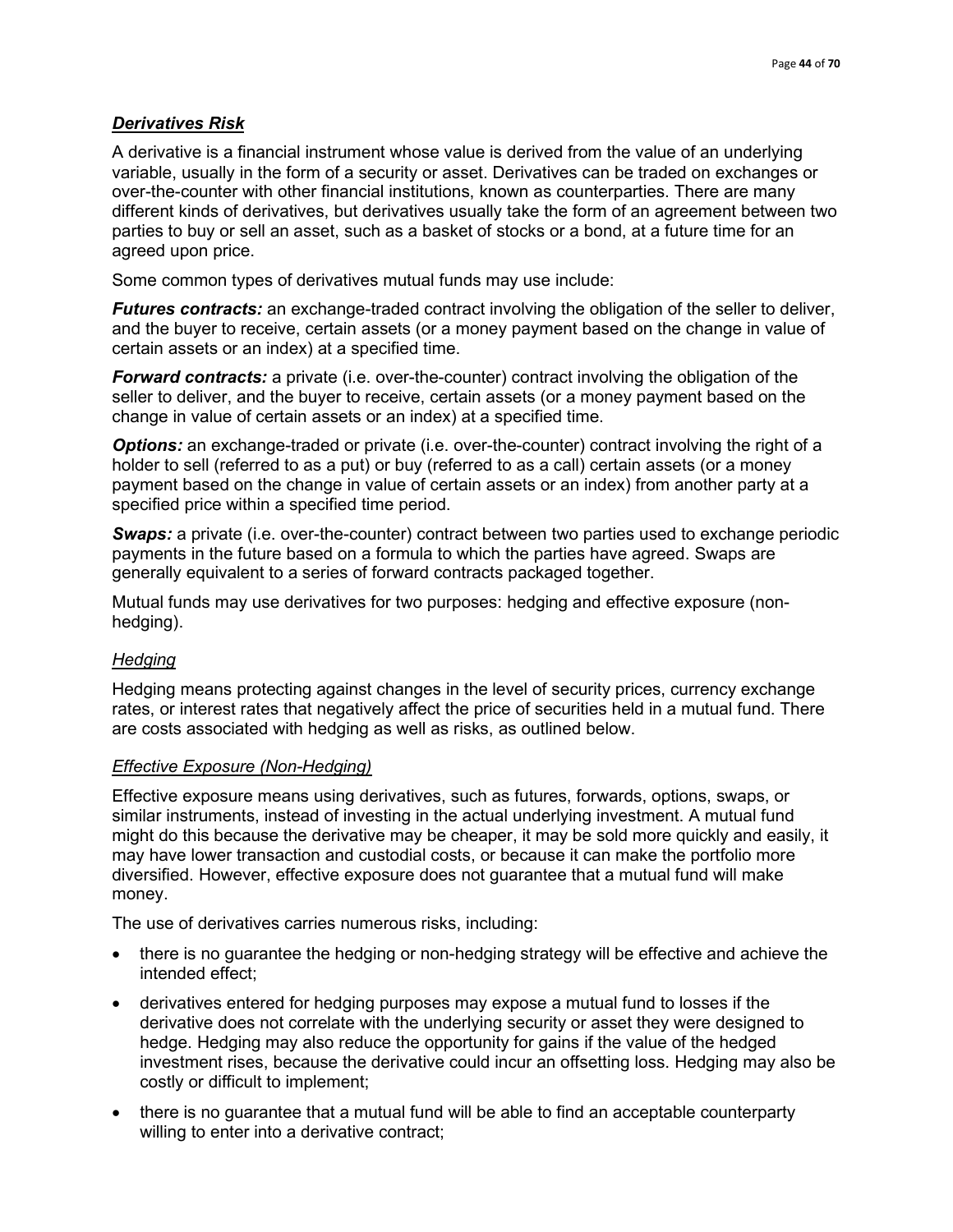- certain derivatives traded over-the-counter are contracted between a mutual fund and a counterparty. It is possible that the other party in a derivative contract (referred to as the counterparty) may not be able to fulfill a promise to buy or sell the derivative, or settle the transaction, which could result in a loss to a mutual fund. Also, many counterparties are financial institutions such as banks and broker-dealers and their creditworthiness (and ability to pay or perform) may be negatively impacted by factors affecting financial institutions generally. In addition, a mutual fund may engage in cleared specified derivatives with certain counterparties that do not have a "designated rating" under NI 81-102, which may increase the risk that such counterparty may fail to perform its obligations, resulting in a loss to a mutual fund;
- when entering into a derivative contract, a mutual fund may be required to provide margin or collateral to the counterparty, which exposes a mutual fund to the credit risk of the counterparty. If the counterparty becomes insolvent, a mutual fund could lose its margin or its collateral or incur expenses to recover;
- the use of futures or other derivatives can amplify a gain, but can also amplify a loss, which can be substantially more than the initial margin of collateral deposited by a mutual fund;
- many derivatives, particularly those that are privately negotiated, are complex and often valued subjectively. Improper valuations can result in increased cash payment requirements to counterparties or a loss of value to a mutual fund;
- derivatives can drop in value just as other investments can drop in value;
- the price of the derivative may change more than the price of the underlying security or asset;
- derivative prices can be affected by factors other than the price of the underlying security or asset; for example, some investors may speculate in the derivative, driving the price up or down;
- if trading in a substantial number of stocks in an index is interrupted or stopped, or if the composition of the index changes, it could adversely affect derivatives based on that index;
- it may be difficult to unwind a futures, forward, or option position because the futures or options exchange has imposed a temporary trading limit, or because a government authority has imposed restrictions on certain transactions;
- there is no assurance that a liquid market will always exist when a mutual fund wants to buy or sell. This risk may restrict a mutual fund's ability to realize its profits or limit its losses;
- derivatives traded on certain foreign markets may be harder to price and/or close out than those traded in Canada;
- where the derivatives contract is a commodity futures contract, a mutual fund will endeavor to settle the contract with cash or an offsetting contract. There is no guarantee a mutual fund will be able to do so. This could result in a mutual fund having to make or take delivery of the commodity;
- the regulation of derivatives is a rapidly changing area of law and is subject to modification by government and judicial action. The effect of any future regulatory changes may make it more difficult, or impossible, for a mutual fund to use certain derivatives; and
- the Tax Act, or its interpretation, may change in respect of the tax treatment of derivatives.

Certain types of derivatives (e.g. certain swaps) are required to be cleared through a central counterparty. Central clearing is designed to reduce counterparty credit risk and increase liquidity compared to over-the-counter swaps, but it does not eliminate those risks completely. With cleared swaps, there is also a risk of notional loss by a mutual fund of its initial and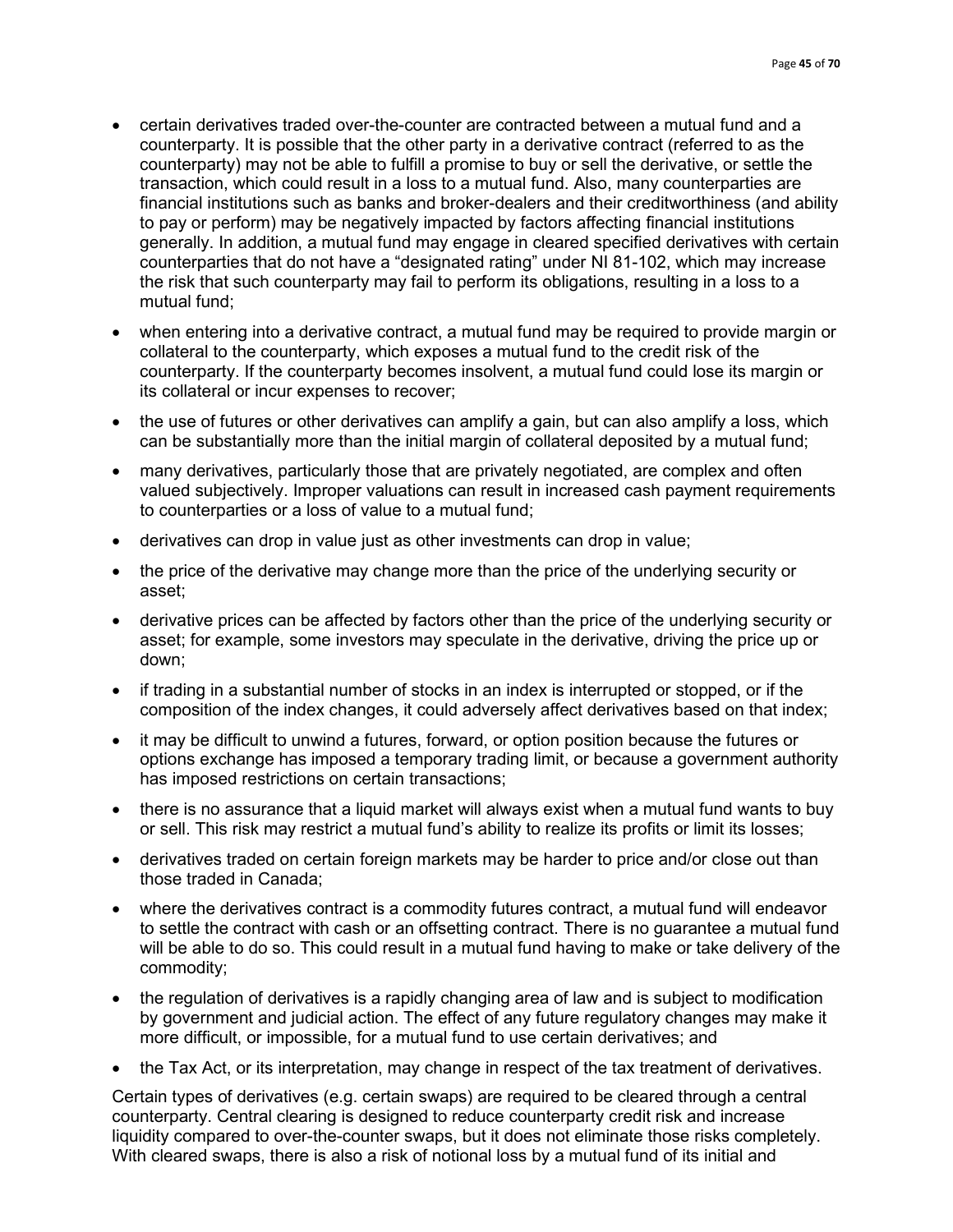variation margin deposits in the event of bankruptcy of the futures commission merchant, an individual or organization that both (i) solicits or accepts offers to buy or sell futures contracts, options on futures, off exchange foreign exchange contracts or swaps and (ii) accepts money or other assets from customers to support such orders with which a mutual fund has a notional open position in a swap contract. With cleared swaps, a mutual fund may not be able to obtain as favourable terms as it would be able to negotiate for a bilateral, uncleared swap. In addition, central counterparties and futures commission merchants generally can require termination of existing cleared swap transactions at any time, and can also require increases in margin above the margin that is required at the initiation of the swap agreement.

The use of derivatives strategies by the Funds may also have a tax impact on the Funds. The timing and character of income, gains or losses from these strategies could impair the ability of a portfolio advisor to use derivatives when it wishes to do so.

### *Emerging Markets Risk*

The risks of foreign investments are usually greater in emerging markets. An emerging market includes any country that is defined as emerging or developing by the World Bank, the International Finance Corporation, or the United Nations, or any country that is included in the MSCI Emerging Markets Index. The risks of investing in an emerging market are greater because such markets tend to be less developed.

Many emerging markets have histories of, and continue to present the risk of, hyper-inflation and currency devaluations versus the dollar, which adversely affect returns to Canadian investors. In addition, the securities markets in many of these countries have far lower trading volumes and less liquidity than those in developed markets. Because these markets are so small, investments in them may suffer sharper and more frequent price changes or long-term price depression due to adverse publicity, investor perceptions, or the actions of a few large investors. In addition, traditional measures of investment value used in Canada, such as priceto-earnings ratios, may not apply to certain small markets.

A number of emerging markets have histories of instability and upheaval in internal politics that could increase the chances that their governments would take actions that are hostile or detrimental to private enterprise or foreign investment. Certain emerging markets may also face other significant internal or external risks, including the risk of war or civil conflicts. Governments in many emerging market countries participate to a significant degree in their economies and securities markets, which may impair investment and economic growth.

# *Equity Risk*

Equity securities, such as common stock, and equity-related securities, such as convertible securities and warrants, rise and fall with the financial well-being of the companies that issue them. The price of a share is also influenced by general economic, industry, and market trends. When the economy is strong, the outlook for many companies will be positive and share prices will generally rise, as will the value of the Funds that own these shares. On the other hand, share prices usually decline with a general economic or industry downturn. There is the chance that a Fund may select stocks that underperform the markets or that underperform another mutual fund or other investment products with similar investment objectives and investment strategies.

### *Exchange-Traded Fund Risk*

The Fund may invest in a mutual fund whose securities are listed for trading on an exchange, known as an *exchange-traded fund (referred to as an exchange-traded fund or ETF)*. The investments of ETFs may include stocks, bonds, commodities, and other financial instruments. Some ETFs, known as index participation units (referred to as *IPUs*), attempt to replicate the performance of a widely-quoted market index. Not all ETFs are IPUs. ETFs and their underlying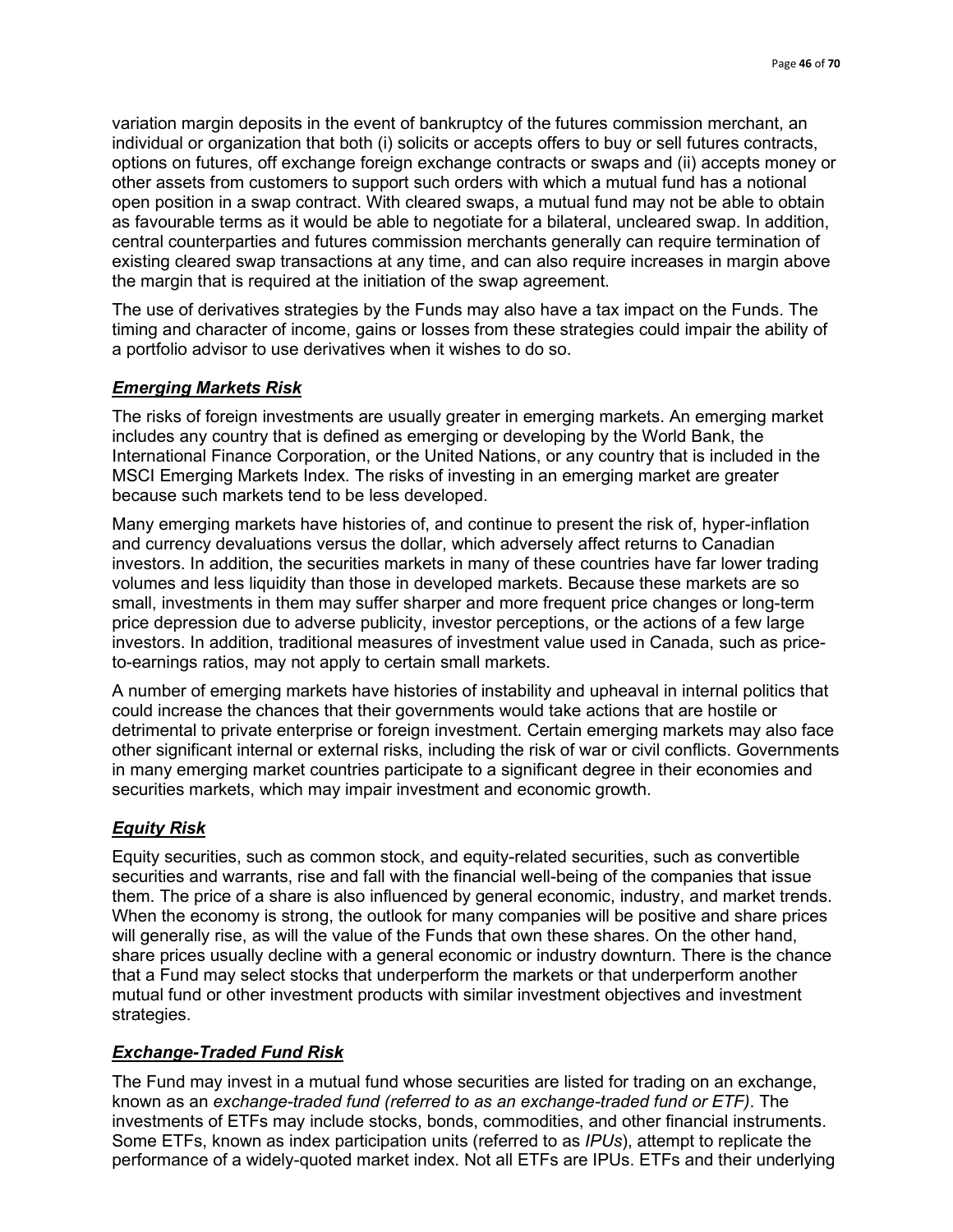investments are subject to the same general types of investment risks as mutual funds, including the Fund. The risk of each ETF will be dependent on the ETF's structure and underlying investments. ETF units may trade below, at, or above their respective NAV per unit. The trading price of ETF units may fluctuate in accordance with changes in the ETF's NAV per unit, as well as the market supply and demand on the respective stock exchanges on which they trade.

# *Fixed Income Risk*

One risk of investing in fixed income securities, such as bonds, is that the issuer of the security could have its credit risk downgraded or that it could default by failing to make a scheduled interest and/or principal payment when due. This is generally referred to as "credit risk". The degree of credit risk will depend not only on the issuer's financial condition, but also on the terms of the bonds in question. Securities issued by issuers that have a low credit rating are considered to have a higher credit risk than securities issued by issuers with a higher credit rating. A mutual fund may reduce credit risk by investing in senior bonds, those that have a claim prior to junior obligations and equity securities on the issuer's assets in the event of bankruptcy. Credit risk may also be minimized by investing in bonds that have specific assets pledged to the lender during the term of the debt.

Prices of fixed income securities generally increase when interest rates decline and decrease when interest rates rise. This risk is known as "interest rate risk". Prices of longer-term fixed income securities generally fluctuate more in response to interest rate changes than do shorterterm securities.

Mutual funds that invest in convertible securities also carry interest rate risk. These securities provide a fixed income stream, so their value varies inversely with interest rates, just like bond prices. Convertible securities are generally less affected by interest rate fluctuations than bonds because they can be converted into common shares.

# *Floating Rate Loan Risk*

The following risks are associated with investments in floating rate loans:

### *Illiquidity*

The liquidity of floating rate loans, including the volume and frequency of secondary market trading in such loans, varies significantly over time and among individual floating rate loans and trading in floating rate loans may exhibit wide bid/ask spreads and extended trade settlement periods. For example, if the credit quality of a floating rate loan declines unexpectedly and significantly, secondary market trading in that floating rate loan can also decline for a period of time. During periods of infrequent trading, valuing a floating rate loan can be difficult, and buying and selling a floating rate loan at an acceptable price can be difficult and may take more time. A loss can result if a floating rate loan cannot be sold at the time, or at the price, that the mutual fund would prefer.

### *Insufficient Collateral*

Floating rate loans are often secured by specific collateral of the borrower. The value of the collateral can decline, be insufficient to meet the obligations of the borrower or be difficult to liquidate. As a result, a floating rate loan may not be fully collateralized and can decline significantly in value. In the event of the bankruptcy of a borrower, a Fund could experience delays or limitation with respect to its ability to realize benefits of any collateral securing the loan.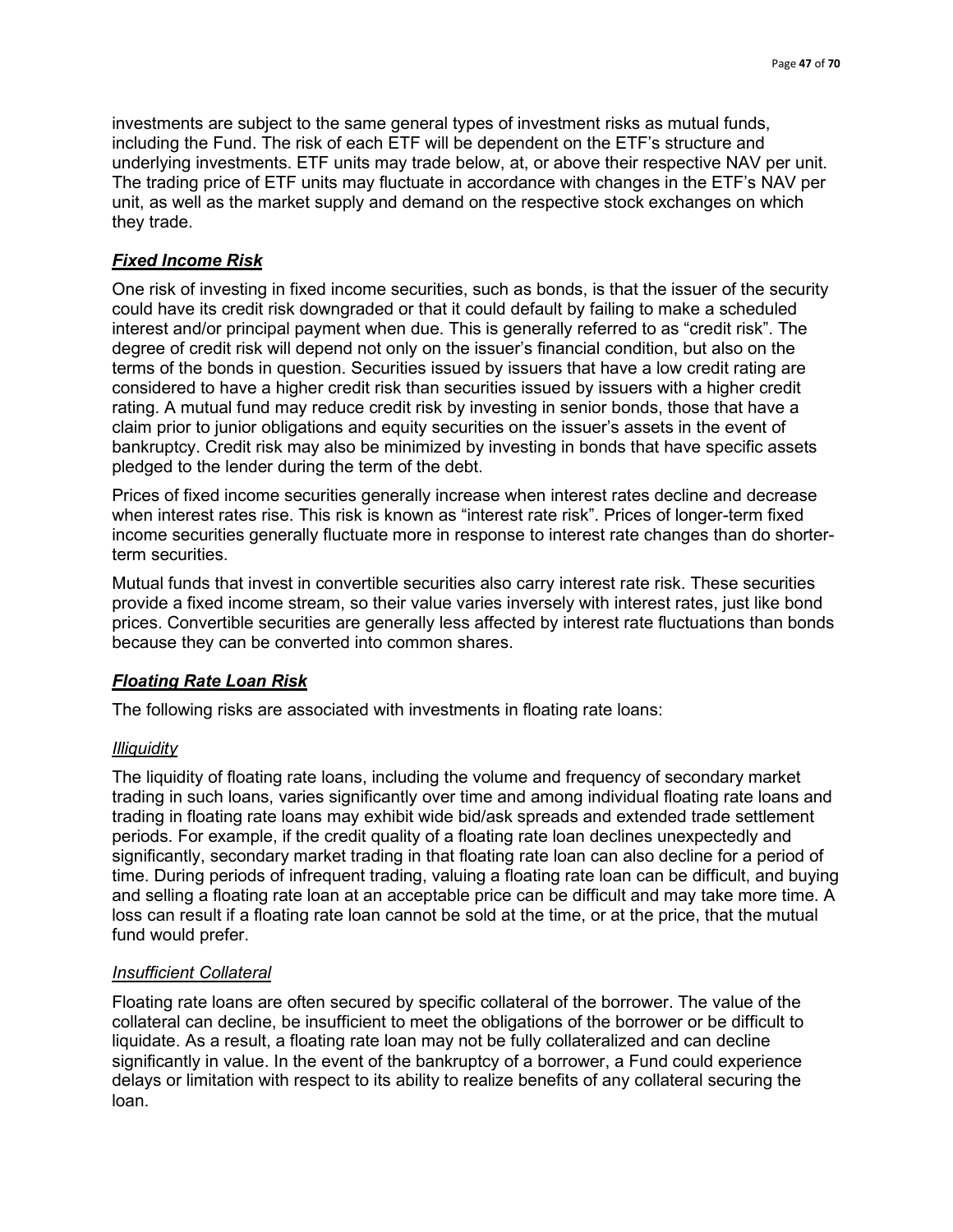### *Legal and Other Expenses*

In order to enforce its rights in the event of default, bankruptcy or similar situation, a Fund may be required to retain legal or similar counsel. In addition, a Fund may be required to retain legal counsel to acquire or dispose of a loan. This may increase a Fund's operating expenses and adversely affect its NAV.

### *Limitations on Assignment*

Floating rate loans are generally structured and administered by a financial institution that acts as the agent of the lenders participating in the floating rate loan. Floating rate loans may be acquired directly through the agent, as an assignment from another lender who holds a direct interest in the floating rate loan, or as a participation interest in another lender's portion of the floating rate loan. Assignments typically require the consent of the borrower and the agent. If consent is withheld, a Fund will be unable to dispose of a loan which could result in a loss or lower return for a Fund. A participation interest may be acquired without consent of any third parties.

### *Lower Credit Quality*

Floating rate loans typically are below investment-grade quality and have below investmentgrade credit ratings generally associated with assets having high risk and speculative characteristics. The credit ratings of loans may be lowered if the financial condition of the borrower changes. Credit ratings assigned by rating agencies are based on a number of factors and may not reflect the issuer's current financial condition or the volatility or liquidity of the loan. In addition, the value of lower rated loans can be more volatile due to increased sensitivity to adverse borrower, political, regulatory, market, or economic developments. An economic downturn generally leads to a higher non-payment rate, and a loan may lose significant value before default occurs.

### *Ranking*

Floating rate loans may be made on a subordinated and/or unsecured basis. Due to their lower standing in the borrower's capital structure, these loans can involve a higher degree of overall risk than senior loans of the same borrower.

# *Foreign Currency Risk*

Some mutual funds may have exposure to securities denominated or traded in currencies other than the Canadian dollar. The value of these securities will be affected by changes in foreign currency exchange rates. Generally, when the Canadian dollar rises in value against a foreign currency, your investment is worth fewer Canadian dollars. Conversely, when the Canadian dollar decreases in value against a foreign currency, your investment is worth more Canadian dollars. Thus, foreign currency risk gives rise to the possibility that a stronger Canadian dollar will reduce returns for Canadians investing outside of Canada, and that a weaker Canadian dollar will increase returns for Canadians investing outside of Canada.

# *Foreign Currency Hedging Risk*

Certain Funds may use derivative instruments to hedge their foreign currency exposure back to the Canadian dollar. The use of hedging strategies may substantially limit unitholders from benefiting if non-Canadian currencies rise against the Canadian dollar and there can be no assurance that the currency hedging technique employed by a Fund will be successful. While it is not any Fund's intention, over-hedged or under-hedged positions may arise due to factors outside the applicable Fund's control.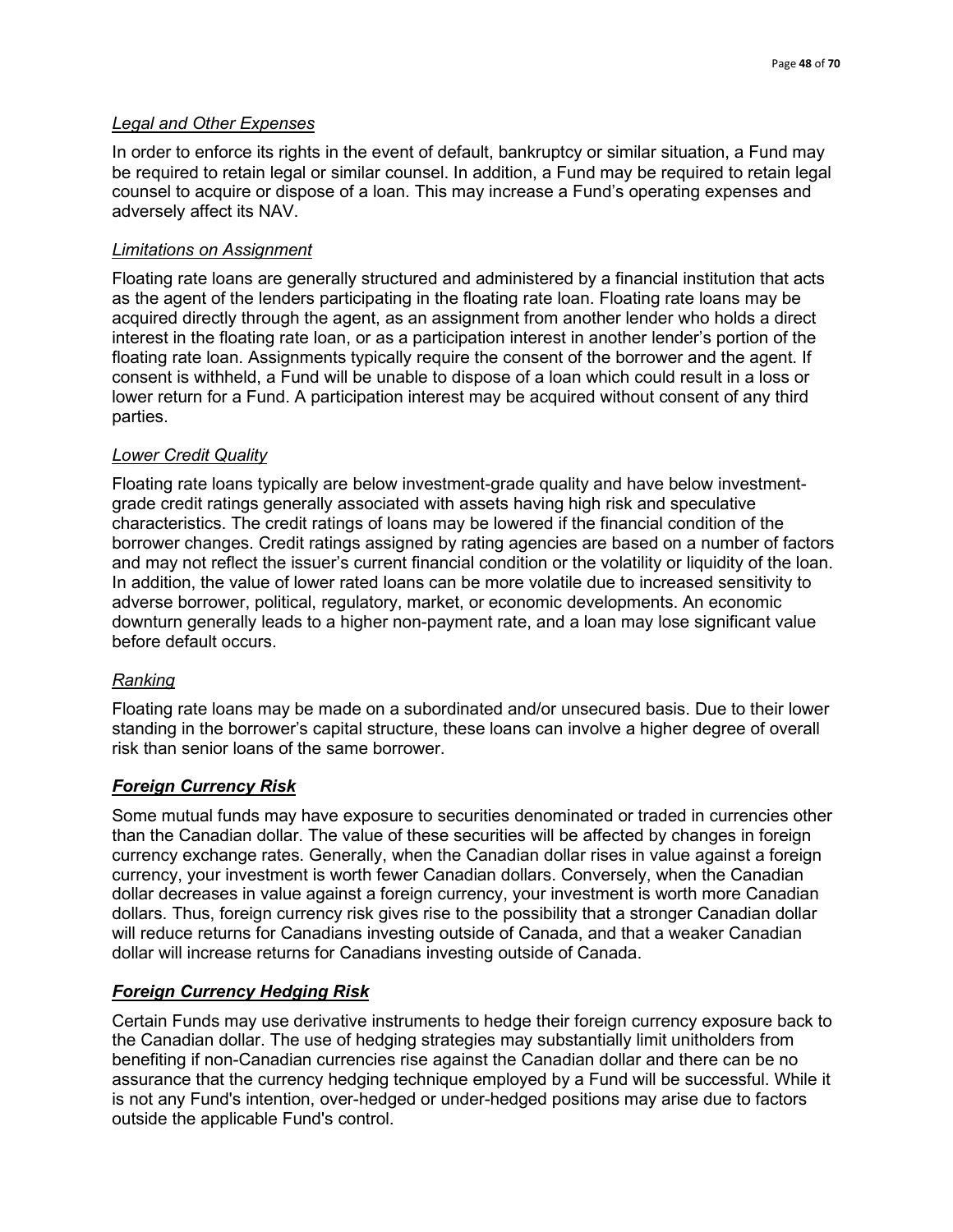# *Foreign Market Risk*

Some mutual funds may take advantage of investment opportunities available in other countries.

Foreign market securities offer broader diversification than an investment made only in Canada since the price movement of securities traded on foreign markets tends to have a low correlation with the price movement of securities traded in Canada. Foreign investments, however, may involve special risks not applicable to Canadian and U.S. investments that may increase the chance that a mutual fund will lose money.

The economies of certain foreign markets may rely heavily on particular industries or foreign capital, and may be more vulnerable to diplomatic developments, the imposition of economic sanctions against a particular country or countries, changes in international trading patterns, trade barriers, and other protectionist or retaliatory measures.

Investments in foreign markets may be adversely affected by governmental actions, such as the imposition of capital controls, nationalization of companies or industries, expropriation of assets, or the imposition of punitive taxes. Like other investment companies and business organizations, a mutual fund could be adversely affected if a participating country withdraws from, or other countries join, economic or currency unions.

The governments of certain countries may prohibit or impose substantial restrictions on foreign investment in their capital markets or in certain industries. Any of these actions could severely affect security prices, impair a mutual fund's ability to purchase or sell foreign securities or transfer its assets or income back into Canada, or otherwise adversely affect its operations.

Other foreign market risks include foreign exchange fluctuations and controls, difficulties in pricing securities, defaults on foreign government securities, difficulties in enforcing favourable legal judgments in foreign courts, different accounting standards, and political and social instability. Governance and legal frameworks available to investors in certain foreign countries may be less extensive than those available to investors in Canada or other foreign countries.

Since there may be fewer investors and a smaller number of shares traded each day on some foreign exchanges, it may be difficult for a mutual fund to buy and sell securities on certain exchanges. In addition, prices of foreign securities may fluctuate more than prices of securities traded in Canada.

# *General Market Risk*

General market risk is the risk that markets will go down in value, including the possibility that markets will go down sharply and unpredictably. Several factors can influence market trends, such as economic developments, changes in interest rates, political changes, and catastrophic events, such as pandemics or disasters which occur naturally or are exacerbated by climate change. The spread of the coronavirus disease (referred to as COVID-19) has caused a significant slowdown in the global economy and volatility in global financial markets. COVID-19 or any other disease outbreak may adversely affect global markets and the Fund's performance.

### *Russian Federation-Ukraine Conflict*

The escalating conflict between the Russian Federation and Ukraine has resulted in significant volatility and uncertainty in financial markets. NATO, EU and G7 member countries, including Canada, have imposed severe and coordinated sanctions against Russia. Restrictive measures have also been imposed by Russia. These actions have resulted in significant disruptions to investing activities and businesses with operations in Russia and certain securities have become illiquid and/or have materially declined in value. The longer-term impact to geopolitical norms, supply chains and investment valuations is uncertain.

The Funds, like all investments, are subject to general market risk.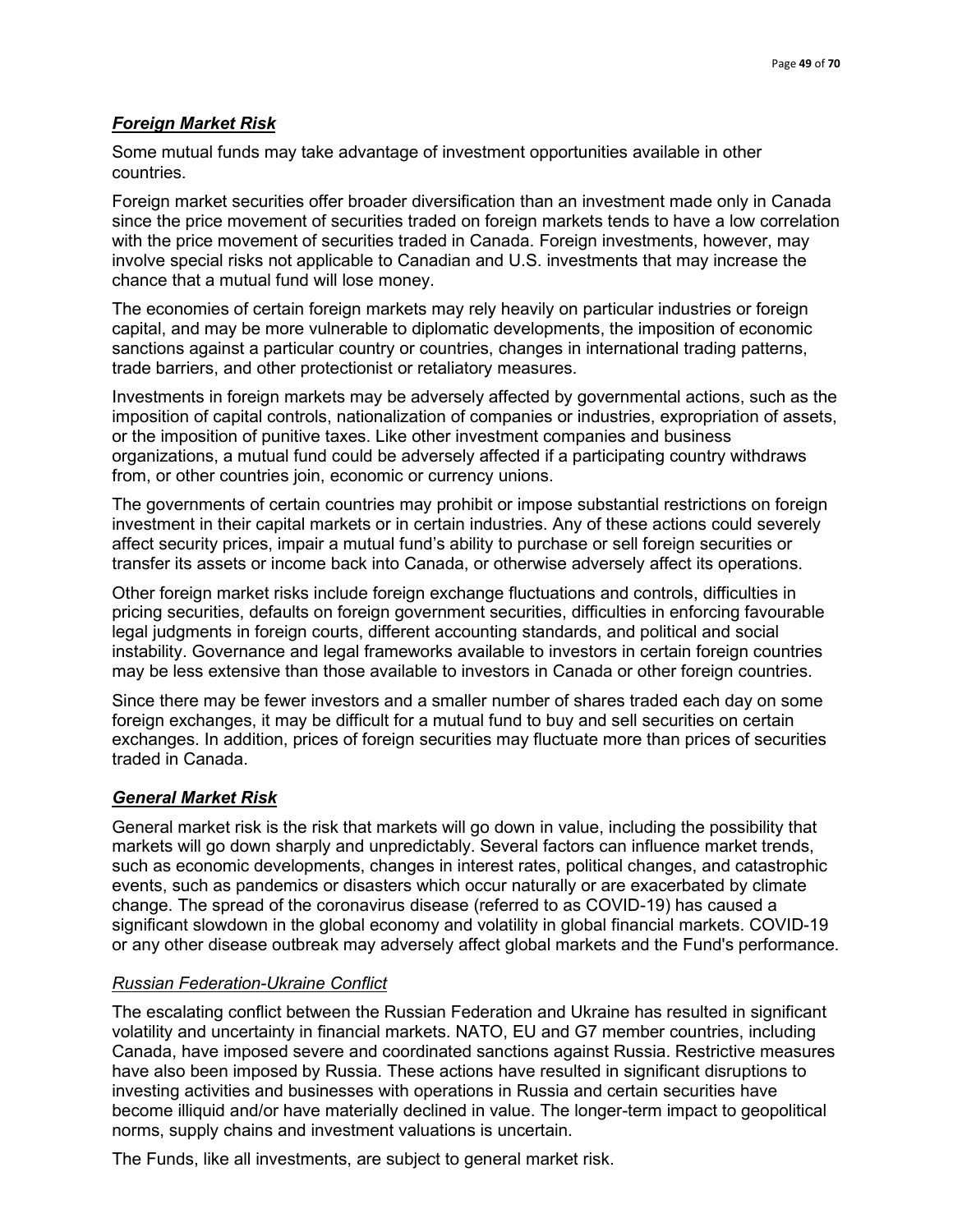# *Implied Volatility Risk*

A Fund may employ volatility strategies across asset classes such as equities, fixed income, foreign exchange and commodities. Implied volatility signals the estimated volatility for the underlying asset class in the future, but is not an estimation of the direction in which the asset class is headed. It is determined by using option prices currently existing in the market rather than historical price returns of the underlying asset. Generally, implied volatilities tend to be higher than realized volatilities. As market events unfold and expectations change, the implied volatilities of the underlying asset classes may increase or decrease, which potentially influences the value of a Fund.

# *Large Investor Risk*

Mutual funds may be purchased and redeemed in significant amounts by a unitholder. In circumstances where a unitholder with significant holdings redeems a large number of units at one time, the mutual fund may be forced to sell its investments at the prevailing market price (whether or not the price is favourable) in order to execute such a request. This could result in significant price fluctuations to the mutual fund's NAV, and may potentially reduce its returns. The risk can occur due to a variety of reasons, including if the mutual fund is relatively small or is purchased by (a) a financial institution, including CIBC or an affiliate, to hedge its obligations relating to a guaranteed investment product or other similar products whose performance is linked to the performance of a mutual fund, (b) another mutual fund, or (c) an investment manager as part of a discretionary managed account or an asset allocation service.

# *Leverage Risk*

Leverage occurs when the Fund's notional exposure to underlying assets is greater than the amount invested. It is an investment technique that can magnify gains and losses. The Fund's use of leverage creates the opportunity for increased returns but also creates risks for the Fund. Any adverse change in the value or level of the underlying asset, rate or index may amplify losses compared to those that would have been incurred if the underlying asset had been directly held by the Fund and may result in losses greater than the amount invested in the derivative itself. Leverage may increase volatility, may impair the Fund's liquidity and may cause the Fund to liquidate positions at unfavourable times. To the extent used, there is no assurance that the Fund's leveraging strategies will be successful. Leveraging is a speculative technique that may expose the Fund to greater risk and increased costs. The Fund is subject to an aggregate leverage exposure limit of 300% of its NAV. If the Fund's exposure exceeds 300% of its NAV, the Fund will, as quickly as is commercially reasonable, take all necessary steps to reduce its exposure to 300% of its NAV or less.

# *Liquidity Risk*

Liquidity is the ability to sell an asset for cash easily and at a fair price. Some securities are illiquid due to legal restrictions on their resale, the nature of the investment, or simply a lack of interested buyers for a particular security or security type. Certain securities may become less liquid due to changes in market conditions, such as interest rate changes or market volatility, which could impair a mutual fund's ability to sell such securities quickly or at a fair price. Difficulty in selling securities could result in a loss or a lower return for a mutual fund.

# *Lower-Rated Bond Risk*

Some mutual funds may invest in lower-rated bonds, also known as high-yield bonds, or unrated bonds that are comparable to lower-rated bonds. The issuers of lower-rated bonds are often less financially secure, so there is a greater chance of the bond issuer defaulting on the payment of interest or principal. Lower-rated bonds may be difficult or impossible to sell at the time and at the price that the mutual fund would prefer. In addition, the value of lower-rated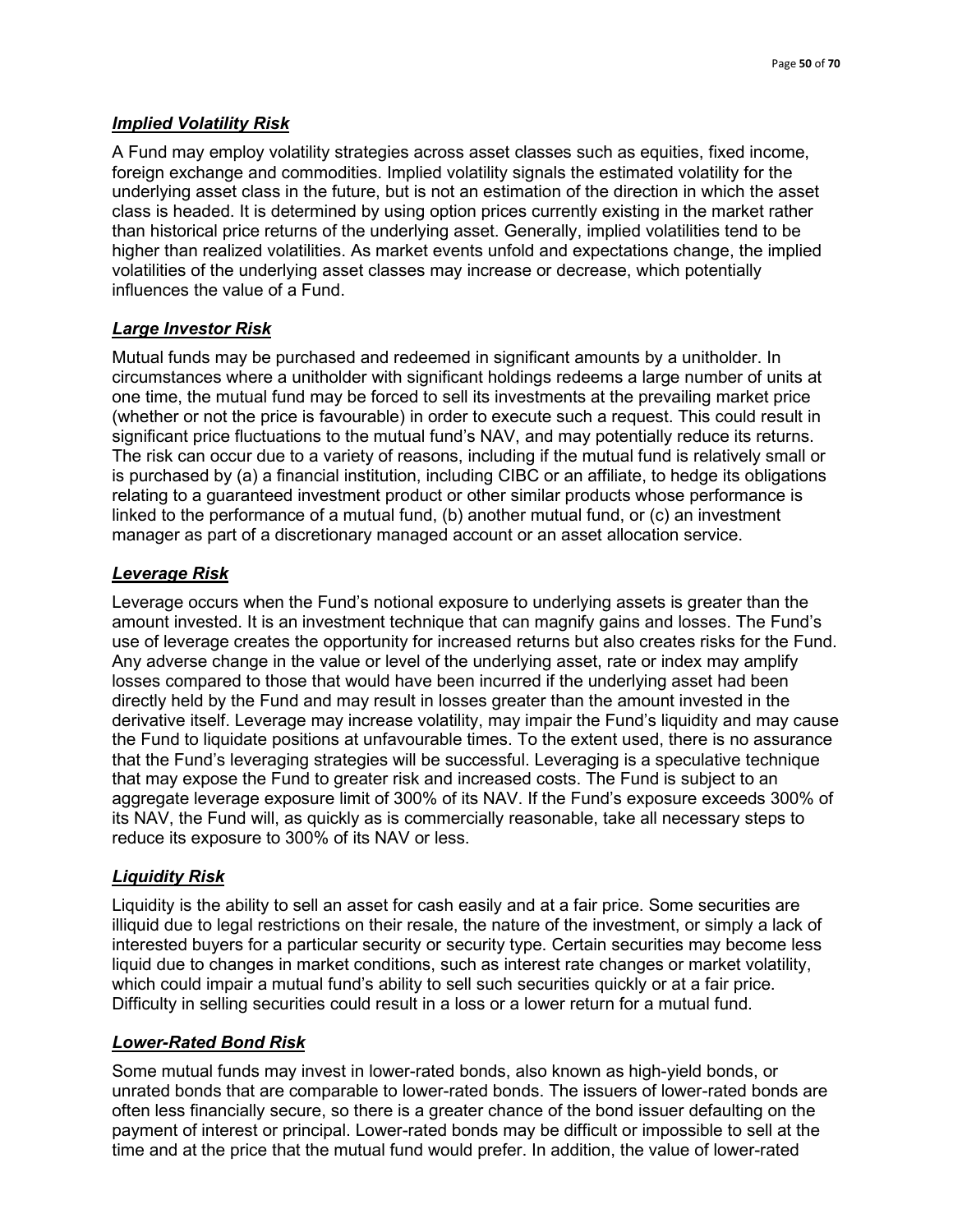bonds may be more sensitive than higher-rated bonds to a downturn in the economy or to developments in the company issuing the bond.

#### *Prepayment Risk*

Certain fixed income securities, including floating rate loans, may be subject to the repayment of principal by their issuer before the security's maturity. If a prepayment is unexpected or if it occurs faster than predicted, the fixed income security may pay less income and its value may decrease.

### *Regulatory Risk*

There can be no assurance that certain laws applicable to mutual funds, such as income tax and securities laws, and the administrative policies and practices of the applicable regulatory authorities, will not be changed in a manner that adversely affects mutual funds or their investors.

#### *Securities Lending, Repurchase, and Reverse Repurchase Transactions Risk*

Some mutual funds may enter into securities lending transactions, repurchase transactions, and reverse repurchase transactions to earn additional income. There are risks associated with securities lending, repurchase, and reverse repurchase transactions. Over time, the value of the securities loaned under a securities lending transaction or sold under a repurchase transaction might exceed the value of the cash or other collateral held by a mutual fund. If the third party defaults on its obligation to repay or resell the securities to the mutual fund, the cash or other collateral may be insufficient to enable the mutual fund to purchase replacement securities, and the mutual fund may suffer a loss for the difference. Likewise, over time, the value of the securities purchased by a mutual fund under a reverse repurchase transaction may decline below the amount of cash paid by the mutual fund to the third party. If the third party defaults on its obligation to repurchase the securities from the mutual fund, it may need to sell the securities for a lower price and suffer a loss for the difference.

### *Series Risk*

Each Fund offers multiple series of units. Each series of units has its own fees and expenses, which the Fund tracks separately. However, if a series of units is unable to pay all of its fees and expenses using its proportionate share of the Fund's assets, the Fund's other series are legally responsible for making up the difference. This could lower the other series' investment returns.

### *Short Selling Risk*

The Funds may engage in short selling transactions. In a short selling strategy, the Portfolio Advisor identifies securities that it expects to fall in value. A short sale is where the Fund borrows securities from a lender and sells them on the open market. The Fund must repurchase the securities at a later date in order to return them to the lender. In the interim, the proceeds from the short sale transaction are deposited with the lender and the Fund pays interest to the lender on the borrowed securities. If the Fund repurchases the securities later at a lower price than the price at which it sold the borrowed securities on the open market, a profit will result. However, if the price of the borrowed securities rises, a loss will result. There are risks associated with short selling, namely that the borrowed securities will rise in value or not decline enough in value to cover the Fund's costs, or that market conditions will cause difficulties in the sale or repurchase of the securities. In addition, the lender from whom the Fund has borrowed securities may become bankrupt before the transaction is complete, causing the borrowing Fund to forfeit the collateral it deposited when it borrowed the securities.

The Funds are permitted to sell securities short up to a maximum of 50% of its NAV, including up to 20% of its NAV in the securities of one issuer except CIBC Alternative Credit Strategy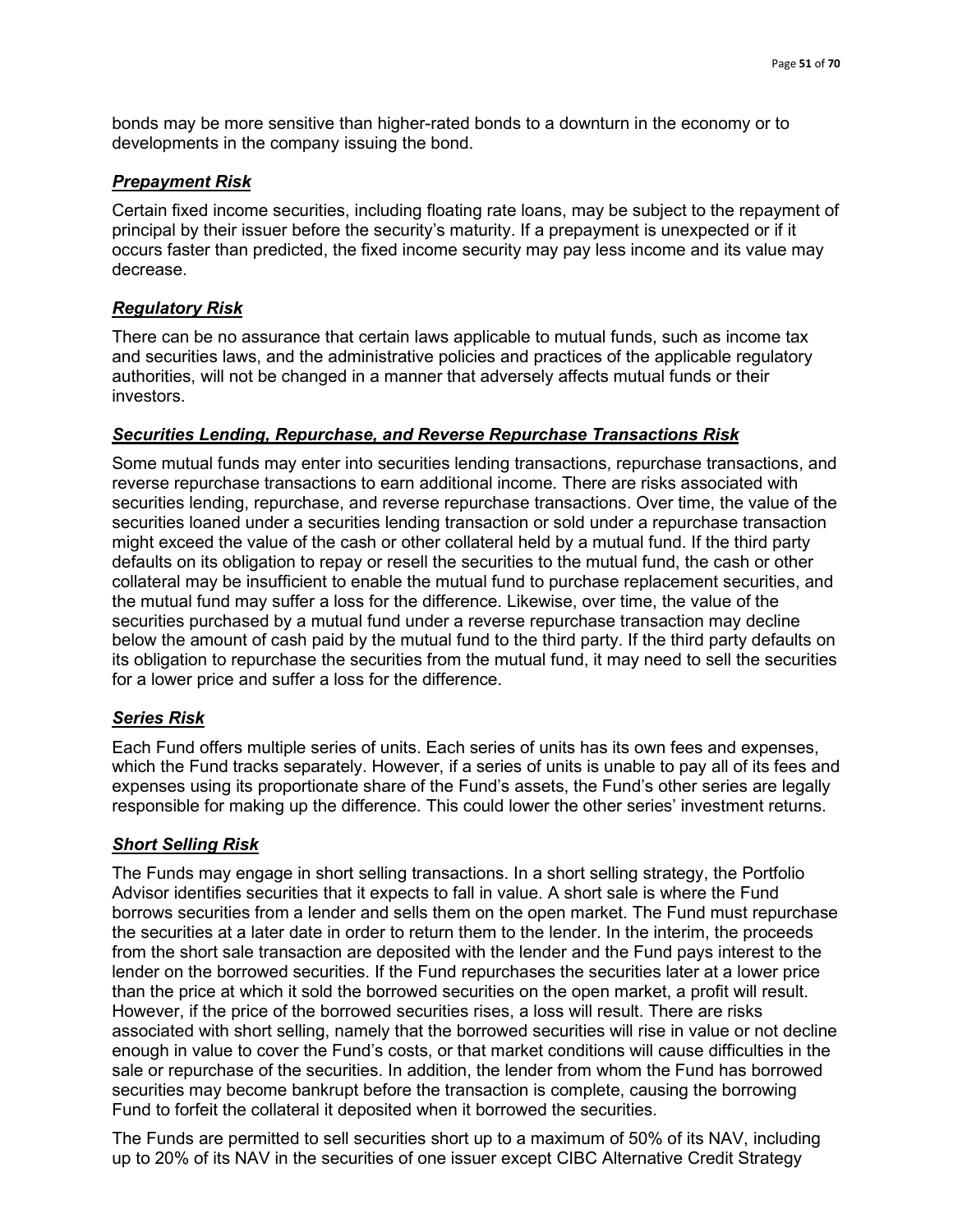which has obtained an exemptive relief to permit it to sell short Government Securities (as defined under NI 81-102) up to 300% of the Fund's net asset value. For additional information refer to "Exemptions and Approvals" section in Part A of this Simplified Prospectus.

### *Smaller Companies Risk*

The share prices of smaller companies can be more volatile than those of larger, more established companies. Smaller companies may be developing new products that have not yet been tested in the marketplace or their products may quickly become obsolete. They may have limited resources, including limited access to capital and other financing sources, or an unproven management team. Their shares may trade less frequently and in smaller volumes than shares of larger companies. Smaller companies may have fewer shares outstanding, so a sale or purchase of shares will have a greater impact on the share price. Consequently, the value of mutual funds that invest in smaller companies may rise and fall substantially.

### *Sovereign Debt Risk*

Some mutual funds may invest in sovereign debt securities which are issued or guaranteed by foreign government entities. Investments in sovereign debt are subject to the risk that a government entity may delay or refuse to pay interest or repay principal on its sovereign debt. Some of the reasons for this may include cash flow problems, insufficient foreign currency reserves, political considerations, the size of its debt position relative to its economy, or failure to put in place economic reforms required by the International Monetary Fund or other agencies. If a government entity defaults, it may ask the lender for more time to pay, a reduction in the interest rate, or for further loans. There is no legal process for collecting sovereign debts that a government does not pay or bankruptcy proceeding by which all or part of sovereign debt that a government entity has not repaid may be collected.

### *Structured Notes Risk*

Structured notes, such as credit-linked notes, equity-linked notes and similar notes, involve a counterparty structuring a note whose value is intended to move in line with the underlying security specified in the note. Unlike financial derivative instruments, cash is transferred from the buyer to the seller of the note. Investment in these instruments may cause a loss if the value of the underlying security decreases. There is also a risk that the note issuer will default. Additional risks result from the fact that the documentation of such notes programs tends to be highly customized. The liquidity of a structured note can be less than that for the underlying security, a regular bond or debt instrument and this may adversely affect either the ability to sell the position or the price at which such a sale is transacted.

# *Target Return and Volatility Risk*

There is no guarantee that a Fund will achieve its return and volatility targets. All investment performance is inherently subject to significant uncertainties and contingencies, many of which are beyond the control of the Manager. In considering the return and volatility targets, prospective investors should bear in mind that such targeted performance and volatility is not a guarantee, projection or prediction, and is not indicative of future results of the Fund. Actual gross returns in any given year may be lower than the return target, and actual volatility may be higher than the volatility target. Even if the return target is met, actual returns to investors will be lower due to expenses, taxes and other factors.

In addition, the return and volatility targets may be adjusted at the discretion of the Manager without notice to investors in light of available investment opportunities and/or changing market conditions.

The Manager believes that the return and volatility targets for a Fund are reasonable based on a combination of factors, including the Fund's investment team's general experience and its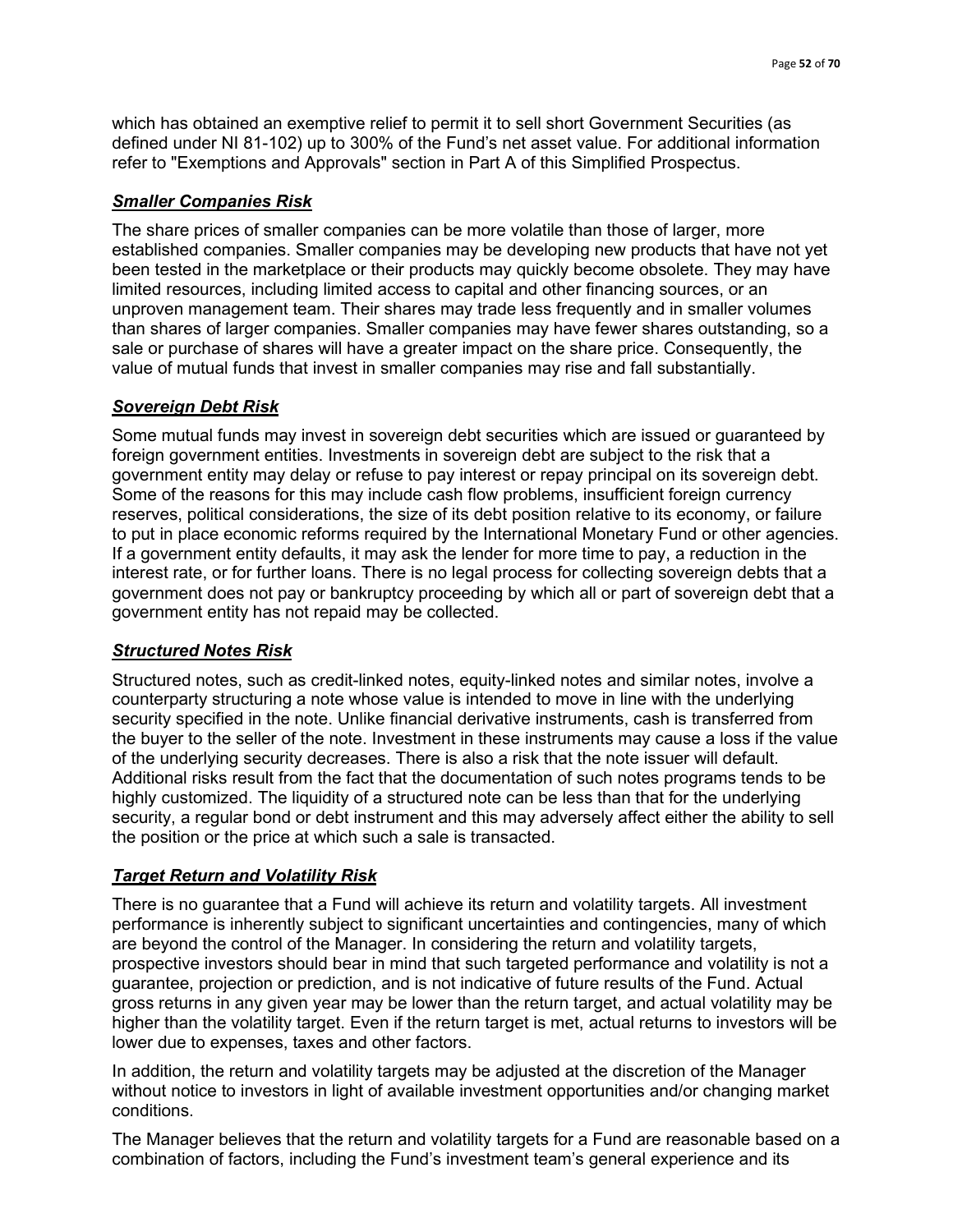assessment of prevailing market conditions and investment opportunities. There are, however, numerous assumptions that factor into the return and volatility targets that may not be consistent with future market conditions and that may significantly affect actual investment results. Such assumptions include, but are not limited to (i) the Portfolio Advisor's ability to adequately assess the risk and return potential of investments; (ii) the availability of suitable investment opportunities in various asset classes; and (iii) various measurements and parameters relating to the Portfolio Advisor's expected outlook for certain global and local economies and markets. No representation or warranty is made as to the reasonableness of the assumptions made or that all assumptions used in calculating the return and volatility targets have been stated or fully considered. Prospective investors reviewing the return and volatility targets contained in this document must make their own determination as to the reasonableness of the assumptions and the reliability of the return and volatility targets. Actual results and events may differ significantly from the assumptions and estimates on which the return and volatility targets are based.

### *Taxation Risk*

If a Fund does not qualify as a "mutual fund trust" for tax purposes or were to cease to so qualify, the income tax considerations as described under "Income Tax Considerations for Investors" herein could be materially and adversely different in respect of the Fund. For example, if a Fund fails to or ceases to qualify as a mutual fund trust, units of the Fund will no longer be qualified investments for registered plans under the Tax Act. The Tax Act imposes penalties on the annuitant of a RRSP or RRIF, the holder of a TFSA or a RDSP, or the subscriber of a RESP for the acquisition or holding of non-qualified investments.

The use of derivative strategies may also have a tax impact on a Fund. In general, gains and losses realized by a Fund from derivative transactions will be on income account, except where such derivatives are used to hedge portfolio securities held on capital account and provided there is sufficient linkage. A Fund will generally recognize gains or losses under a derivative contract when it is realized by the Fund upon partial settlement or upon maturity. This may result in significant gains being realized by the Fund at such times and such gains may be taxed as ordinary income. To the extent such income is not offset by any available deductions, it would be distributed to applicable unitholders in the taxation year in which it is realized and included in such unitholder's income for the year.

There can be no assurance that the CRA will agree with the tax treatment adopted by a Fund in filing its tax returns. The CRA could reassess a Fund on a basis that results in an increase in the taxable component of distributions considered to have been paid to unitholders. A reassessment by the CRA may result in a Fund being liable for unremitted withholding taxes on prior distributions to non-resident unitholders. Such liability may reduce the NAV and Series NAV per Unit of the Fund.

In certain circumstances, a Fund may experience a "loss restriction event" for tax purposes, which generally will occur each time any person, together with other persons with whom that person is affiliated within the meaning of the Tax Act, or any group of persons acting in concert, acquires units of a Fund having a fair market value that is greater than 50% of the fair market value of all of the units of the Fund. The Tax Act provides relief in the application of the "loss restriction event" rules for funds that are "investment funds" as defined therein. A Fund will be considered an "investment fund" for this purpose if it meets certain conditions, including complying with certain asset diversification requirements (or where a Fund invests in an Underlying Fund, the Underlying Fund complies with certain asset diversification requirements). There can be no assurance that a Fund will qualify as an "investment fund" for these purposes. If a Fund (or Underlying Fund) does not meet or fails to meet these requirements, the Fund (or Underlying Fund) may be deemed to have a year-end for tax purposes upon the occurrence of a "loss restriction event". Where such a deemed year end occurs, unitholders may receive unscheduled distributions of income and capital gains from the Fund. For units held in non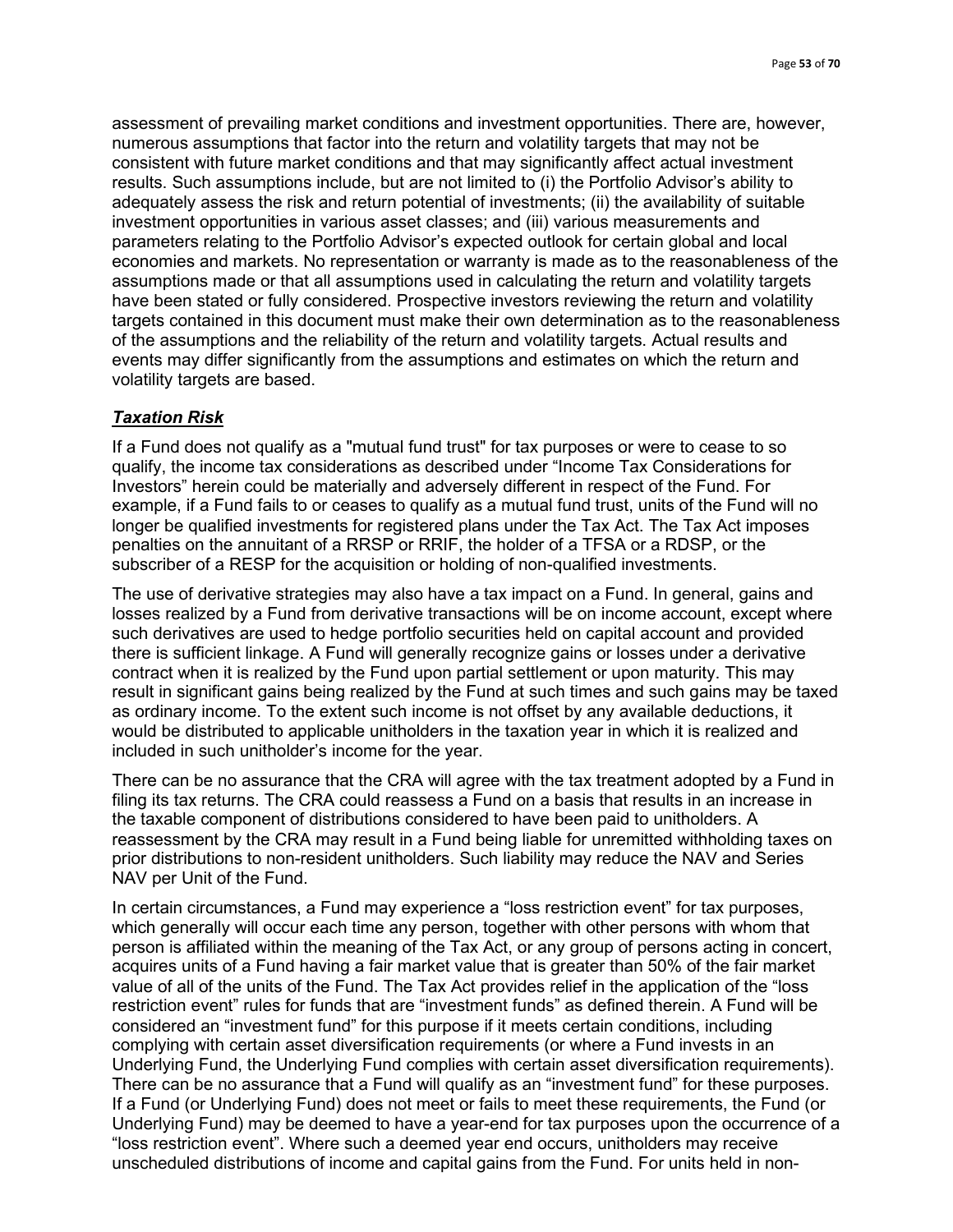registered accounts, these distributions must be included in the calculation of the unitholder's income for tax purposes. Future distribution amounts in respect of a Fund may also be impacted by the expiry of certain losses at the deemed year end.

# **Description of the Series of Units of the Funds**

Each Fund is permitted to have an unlimited number of classes of units, each of which is issuable in an unlimited number of series. Each Fund is permitted to issue an unlimited number of units of each series, each of which is divided into units of participation of equal value. In the future, the offering of any series of units of a Fund may be terminated, or additional series of units may be offered under separate Simplified Prospectuses, confidential offering memorandum, or otherwise.

On December 16, 2004, the Trust Beneficiaries' Liability Act 2004 (Ontario) came into force. This statute provides that holders of units of a trust are not, as beneficiaries, liable for any default, obligation or liability of the trust if, when the default occurs or the liability arises: (i) the trust is a reporting issuer under the Securities Act (Ontario); and (ii) the trust is governed by the laws of Ontario. Each Fund is a reporting issuer under the Securities Act (Ontario) and is governed by the laws of Ontario by virtue of the provisions of the Declaration of Trust.

To help you choose the series of units that is the most suitable for you, a description of each of the series we offer is provided in the table below. It is up to you and your investment advisor to determine which series is most suitable for you. Refer to *Purchases*, including *Minimum Investments*, for more information.

| Series                | Description                                                                                                                                                                                                                                                                                                                                                                                                                                                                                                                                                                                                                                                                                   |
|-----------------------|-----------------------------------------------------------------------------------------------------------------------------------------------------------------------------------------------------------------------------------------------------------------------------------------------------------------------------------------------------------------------------------------------------------------------------------------------------------------------------------------------------------------------------------------------------------------------------------------------------------------------------------------------------------------------------------------------|
| <b>Series A units</b> | Series A units are available to all investors, subject to certain minimum investment<br>requirements.                                                                                                                                                                                                                                                                                                                                                                                                                                                                                                                                                                                         |
| <b>Series F units</b> | Series F units are available, subject to certain minimum investment requirements, to<br>investors participating in programs, such as clients of "fee-for-service" investment<br>advisors, dealer-sponsored "wrap accounts", and others who pay an annual fee to<br>their dealer, and to investors who have accounts with a discount broker (provided the<br>discount broker offers Series F units on its platform). Instead of paying a sales charge,<br>investors purchasing Series F units may pay fees to their dealer or discount broker for<br>their services. We do not pay a trailing commission in respect of series F units,<br>allowing us to charge a lower annual management fee. |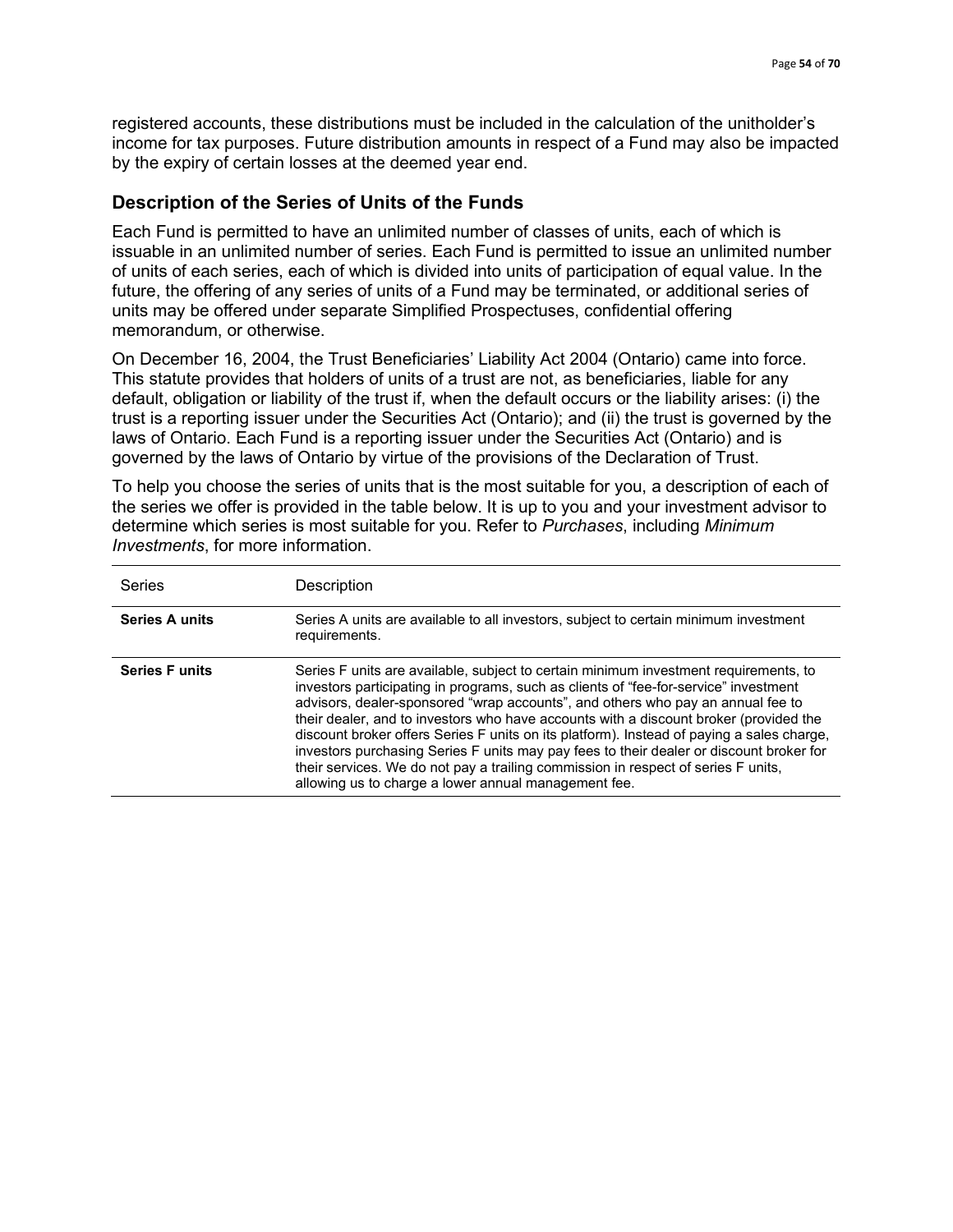| Series                | Description                                                                                                                                                                                                                                                                                                                                                                                                                                                                                                                                                                                                                                                                                                                                                                                                                                                        |
|-----------------------|--------------------------------------------------------------------------------------------------------------------------------------------------------------------------------------------------------------------------------------------------------------------------------------------------------------------------------------------------------------------------------------------------------------------------------------------------------------------------------------------------------------------------------------------------------------------------------------------------------------------------------------------------------------------------------------------------------------------------------------------------------------------------------------------------------------------------------------------------------------------|
| Series O units        | Series O units are available to certain investors, at our discretion, including<br>institutional investors or segregated funds that use a fund-of-fund structure, other<br>qualified investors who have entered into a Series O unit account agreement with us,<br>investors whose dealer or discretionary manager offers separately managed accounts<br>or similar programs and whose dealer or discretionary manager has entered into a<br>Series O unit account agreement with us, and mutual funds managed by us or an<br>affiliate that use a fund-of-fund structure.                                                                                                                                                                                                                                                                                         |
|                       | We reserve the right to fix a minimum initial and subsequent investment amount for<br>purchases of Series O units at any time and, from time to time, as part of the criteria<br>for approval. In addition, if the amount of the investment by the investor is too small<br>relative to the administrative costs of the investor's participation in Series O units, we<br>may require that the Series O units be redeemed or converted into another units of the<br>Fund.                                                                                                                                                                                                                                                                                                                                                                                          |
|                       | No management fees are charged in respect of Series O units; instead, a negotiated<br>management fee is charged by us directly to, or as directed by, Series O unitholders.<br>For dealers or discretionary managers who offer separately managed accounts or<br>similar programs, the dealer or discretionary manager may negotiate a separate fee<br>applicable to all dealers or discretionary manager accounts under such program. Any<br>such aggregated fee, or fee determined on another basis, would be paid directly to us<br>by the dealer or discretionary manager. If the agreement between CAMI and the<br>dealer or discretionary manager is terminated, or if an investor chooses to withdraw<br>from the dealer's program, the Series O units held by the investor may be either<br>redeemed or converted into another eligible units of the Fund. |
|                       | For fees and expenses payable directly by investors, the rate of GST or HST, as<br>applicable, will be determined based on the investor's place of residence.<br>Management fees paid directly by a unitholder are generally not deductible for tax<br>purposes. You should consult your tax advisor regarding the deductibility of any fees<br>paid directly by you in your particular circumstances.                                                                                                                                                                                                                                                                                                                                                                                                                                                             |
| <b>Series S units</b> | Series S units are only available for purchase by mutual funds, asset allocation<br>services or discretionary managed accounts offered by the Manager or its affiliates.                                                                                                                                                                                                                                                                                                                                                                                                                                                                                                                                                                                                                                                                                           |

All units of each series of a Fund have equal rights and privileges. There is no fixed issue price for units of any series of any Fund, and no unit of any series of a Fund has any preference or priority over another unit of the same series of a Fund.

A Fund's unitholders have no rights of ownership of any particular asset of a Fund, including units or the assets of any Underlying Fund. Unitholders have only those rights mentioned in this Simplified Prospectus, the Fund Facts, and the Declaration of Trust. The trustee may modify, alter, or add to the Declaration of Trust without notice to unitholders, unless notice or approval of the unitholders is required under applicable law or under the Declaration of Trust.

Units of each series of each Fund have the following attributes:

- proportional participation in any distributions (except in respect of Management Fee Distributions, as described under *Management Fee Distributions,* expense distributions, and distributions that are return of capital paid to particular unitholders);
- no voting rights except as required by NI 81-102, and as the Funds are trusts, there are no annual unitholder meetings;
- on the Fund's termination, after the satisfaction of all liabilities, the Fund's assets will be distributed to unitholders and all series of units of the Fund will proportionately share in the Fund's remaining value;
- redemption rights, except if the right to redeem units is suspended under extraordinary circumstances. Refer to *When You May Not Be Allowed to Redeem Your Units* under *Redemptions*;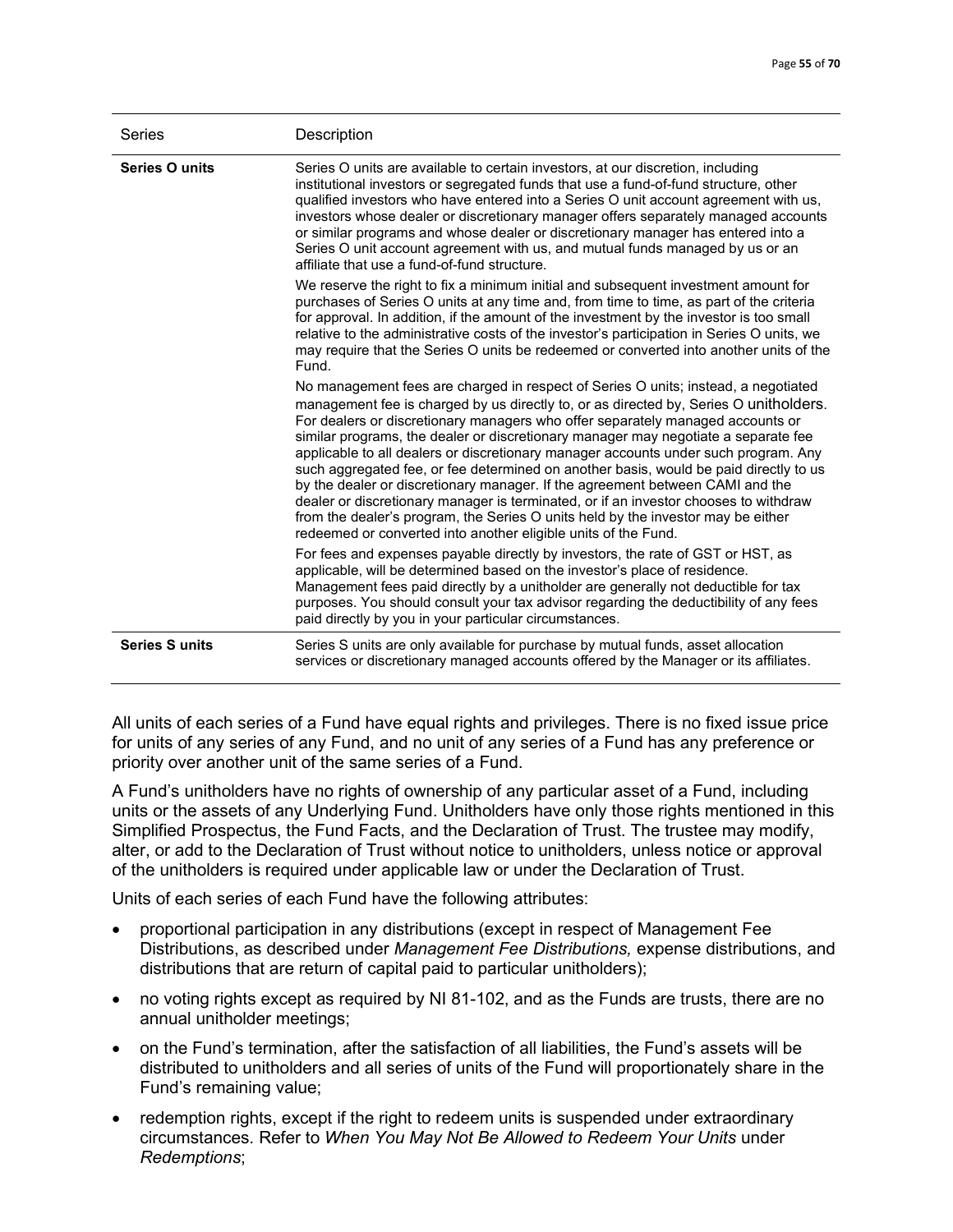- subject to requirements determined from time to time by the Trustee, units of a particular series may be reclassified into units of another series;
- units may not be transferred except in limited circumstances; and
- may be sub-divided or consolidated by the Trustee.

NI 81-102 provides that, subject to certain exceptions, the following changes cannot be made to a Fund without the approval of unitholders by a majority of votes cast at a meeting of the Fund's unitholders for that purpose:

- the introduction of, or a change in the basis of the calculation of, a fee or expense that is charged to a Fund or its unitholders by a Fund or the Manager in connection with the holding of units of a Fund, in a way that could result in an increase in charges to the Fund or its unitholders, unless the Fund is at arm's length to the entity charging the fee or expense, or in the case of Series F, Series O, and Series S units, the Fund is at non-arm's length to the entity charging the fee or expense, and in either case, unitholders will be given at least 60 days' notice before the effective date of the change;
- a change in a Fund's manager unless the new manager is our affiliate;
- a change in a Fund's fundamental investment objectives;
- a decrease in the frequency of calculating a Fund's NAV per unit;
- in certain cases, if a Fund undertakes a reorganization with, or transfer of its assets to, another mutual fund, or if it acquires the assets of another mutual fund; or
- if a Fund undertakes a restructuring into a non-redeemable investment fund, or into an issuer that is not an investment fund.

At any meeting of a Fund's unitholders, or a series of units of a Fund, each unitholder will be entitled to one vote for each whole unit registered in the unitholder's name, except meetings at which the holders of another series of units are entitled to vote separately as a series. Fractions of units may be issued that have the rights, restrictions, conditions, and limitations applying to whole units in the proportion they bear to a whole unit, except that a fraction of a unit does not carry the right to vote.

Although your prior approval will not be sought, you will be given at least 60 days' written notice before any changes are made to the Funds' auditor, or before any reorganization with, or transfers of assets to, another mutual fund managed by CAMI or an affiliate are made by a Fund, provided that the IRC has approved such changes and, in the latter case, the reorganizations or transfers comply with certain criteria described in the applicable securities legislation. Refer to *Independent Review Committee* under *Independent Review Committee* and *Fund Governance* for more information about the IRC.

A Fund may be terminated by us at any time upon at least 60 days' written notice to unitholders. Upon such termination, the Manager will, to the extent possible, liquidate the Fund's assets. After paying or providing for all the Fund's liabilities and obligations and any termination-related expenses payable by the Fund, the Fund's net assets, comprised of any portfolio securities still held by the Fund, cash and any other assets, shall be distributed pro rata among the Fund's unitholders.

Subject to the Management Fee Distributions, expense distributions, and distributions that are a return of capital paid to particular unitholders, all units of each class of a Fund are treated equally on any termination or winding-up based on the relative class NAV. The rights of unitholders to redeem units, as described under Redemptions, will cease as and from the Fund's termination date. There is no predetermined level of class NAV per unit at which a Fund will be wound up.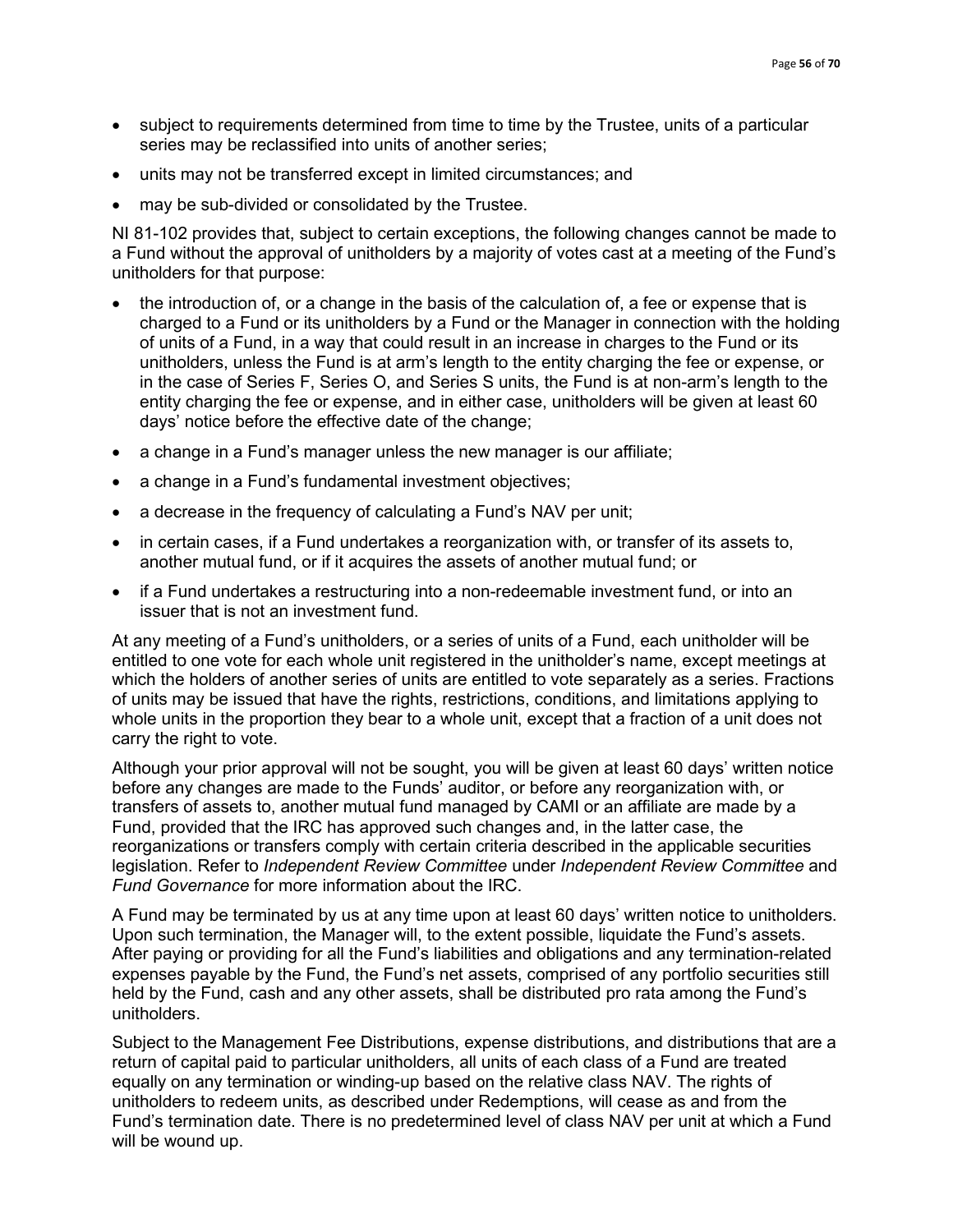# **Name, Formation and History of the Funds**

The Funds are open-end investment trusts organized under the laws of Ontario and governed by a master Declaration of Trust.

CAMI's head office and the Funds' office is at 81 Bay Street, 20th Floor, CIBC Square, Toronto, Ontario, M5J 0E7, and has an office at 1500 Robert-Bourassa Boulevard, Suite 800, Montreal, Quebec H3A 3S6.

The following sets out details about each Fund's formation and history:

- CIBC Multi-Asset Absolute Return Strategy October 5, 2018
- CIBC Alternative Credit Strategy June 3, 2022

The *Fund Specific Information* includes a profile of each Fund, which includes the following information:

# **Fund Details**

The Fund Details table for each Fund provides a brief overview of each Fund. We indicate the type of mutual fund using the standardized investment fund categories as defined by the Canadian Investment Funds Standards Committee (referred to as *CIFSC*). The fund type may change from time to time based on changes made to the CIFSC categories. For more information, visit the CIFSC website at [www.cifsc.org.](file://tocs2001/wthmips_ds/CAM%20Regulatory/Point%20of%20Sale/_2010-/_2022/20220204_EMD_PIMCO_P_PRO1320NR/1_SP%20AIF/SP/www.cifsc.org)

We also indicate if the Fund is a qualified investment for registered plans; the series of units offered; and the annual rate of the management fee and the fixed administration fee for each series of units.

# **What Does the Fund Invest In?**

This section outlines the investment objectives and the principal investment strategies that the Portfolio Advisor uses to achieve the Fund's investment objectives.

We cannot change a Fund's fundamental investment objectives unless we obtain approval from a majority of unitholders who vote at a meeting. Investment strategies may be changed, from time to time, without notice to, or consent of, unitholders.

# **Investment Objectives and Strategies**

The investment strategies are utilized with the aim of meeting the Funds' investment objectives, according to NI 81-102. The Funds are permitted to invest in certain assets and employ alternative investment strategies generally prohibited by conventional mutual funds.

Each Fund may hold all or a portion of its assets in cash, cash equivalents, or fixed income securities issued or guaranteed by the Canadian or U.S. governments, a government agency, or a company in anticipation of, or in response to, a market downturn, for defensive purposes, for cash management, or for the purpose of a merger or other transaction. As a result, a Fund may not be fully invested in accordance with its investment objectives at all times.

# **Investment Restrictions**

The Funds are subject to, and are managed in accordance with, certain restrictions and requirements contained in securities legislation, including National Instrument 81-102 Investment Funds, that are designed in part to ensure that the investments of the mutual fund are diversified and relatively liquid and to ensure the proper administration of the mutual fund.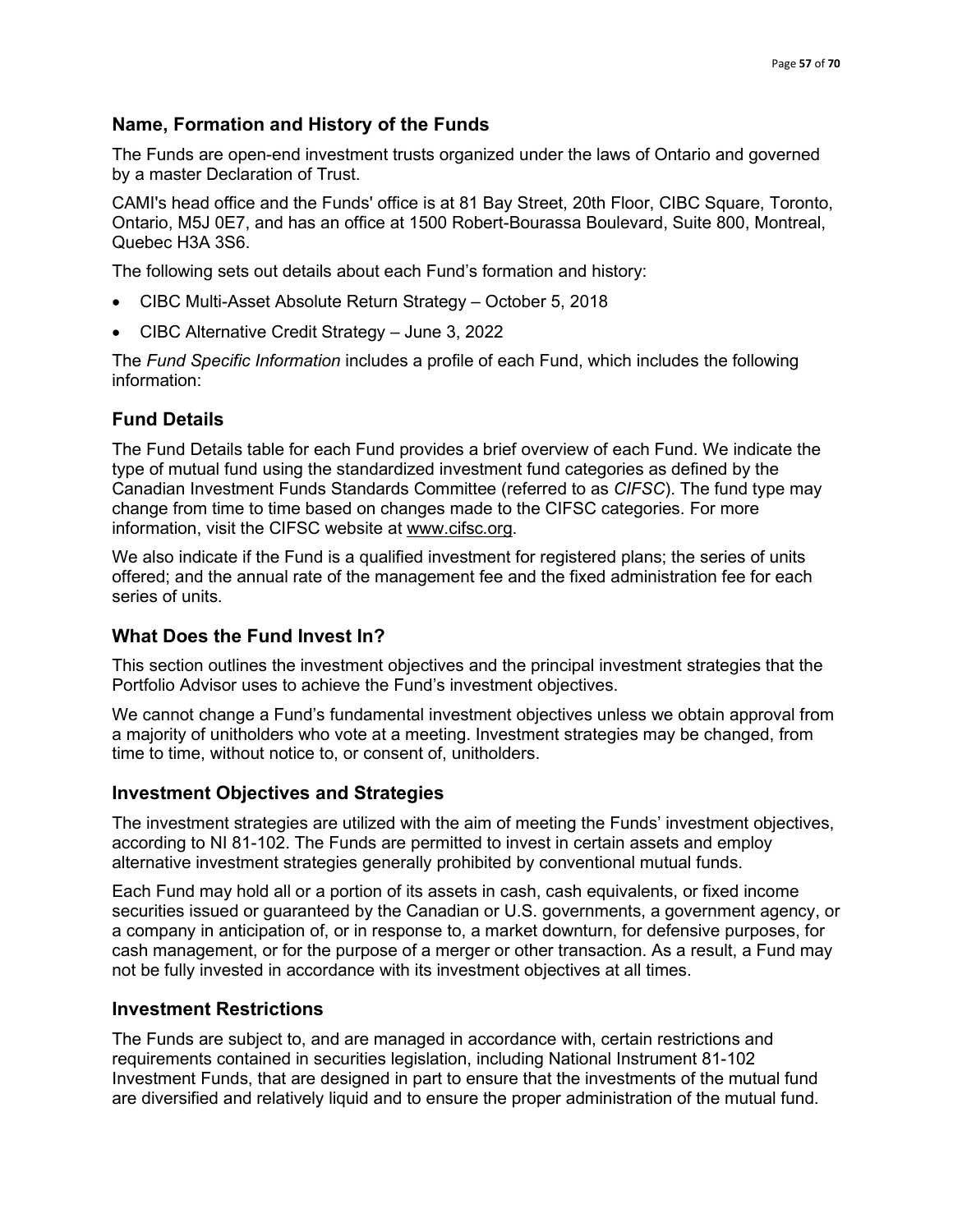Each Fund follows the standard investment restrictions and practices mandated by the Canadian securities regulatory authorities, except in connection with any exemptions the Funds may have received.

The Funds are permitted to invest in certain assets and employ alternative investment strategies generally prohibited by conventional mutual funds, including to invest up to 20% of its net asset value in securities of a single issuer; to invest in physical commodities either directly or indirectly through the use of specified derivatives; to introduce leverage, which includes, but is not limited to, the use of derivatives, to an aggregate exposure limit of 300% of its net asset value; to borrow cash, up to 50% of its net asset value, for investment purposes; and to sell securities short up to 50% of its net asset value (the combined level of cash borrowing and short selling is limited to 50% in aggregate). CIBC Alternative Credit Strategy has obtained an exemptive relief to permit it to sell short Government Securities (as defined under NI 81-102) up to 300% of the Fund's net asset value, as described in further detail under "Exemptions and Approvals" in Part A of this Simplified Prospectus.

None of the Funds has or will engage in any undertaking other than the investment of its fund property for purposes of the Tax Act.

# **Use of Derivatives**

The Funds may use derivatives. A Fund can only use derivatives to the full extent permitted by the Canadian securities regulatory authorities and only if the use of derivatives is consistent with the Fund's investment objectives.

A derivative is a financial instrument whose value is derived from the value of an underlying variable, usually in the form of a security or asset. There are many different kinds of derivatives, but derivatives usually take the form of an agreement between two parties to buy or sell an asset, such as a basket of stocks or a bond, at a future date for an agreed upon price. The most common kinds of derivatives are futures contracts, forward contracts, options, and swaps. A Fund can use derivatives for either hedging or effective exposure (non-hedging) purposes. Derivatives may also be used to, among other things, provide exposure to securities, indices, or currencies without investing in them directly, or to manage risk.

Refer also to *Derivatives Risk* under *What is a Mutual Fund and What are the Risks of Investing in a Mutual Fund?* for more information.

# **Securities Lending, Repurchase, and Reverse Repurchase Transactions**

A securities lending transaction is an agreement whereby a Fund lends securities through an authorized agent in exchange for a fee and a form of acceptable collateral. Under a repurchase transaction, a Fund agrees to sell securities for cash while, at the same time, assuming an obligation to repurchase the same securities for cash at a later date (and usually at a lower price). Under a reverse repurchase transaction, a Fund buys securities for cash while, at the same time, agreeing to resell the same securities for cash at a later date (and usually at a higher price).

To increase returns, a Fund may enter into securities lending, repurchase, and reverse repurchase transactions consistent with its investment objectives and as permitted by the Canadian securities regulatory authorities. The Fund must receive acceptable collateral worth at least 102% of:

- the market value of the security loaned for a securities lending transaction;
- the market value of the security sold for a repurchase transaction; or
- the cash loaned for a reverse repurchase transaction.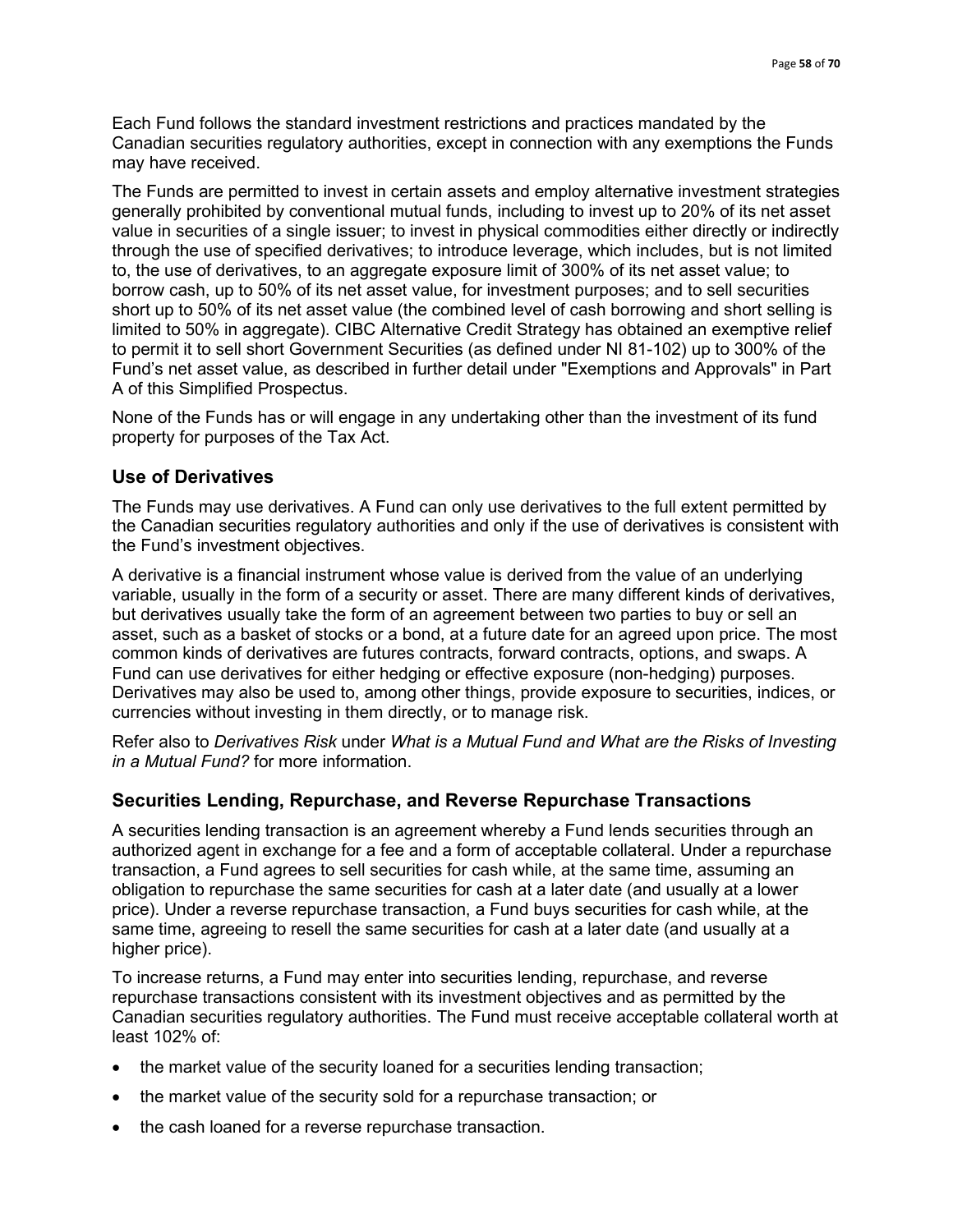Repurchase transactions and securities lending transactions are limited to 50% of a Fund's NAV, immediately after the Fund enters into such a transaction, not including collateral or cash held. Refer to *Securities Lending, Repurchase, and Reverse Repurchase Transactions Risk* under *What is a Mutual Fund and What are the Risks of Investing in a Mutual Fund?* for more information.

# **What are the Risks of Investing in the Fund?**

Understanding risk and your comfort with risk is an important part of investing. This section lists the specific risks that each Fund may be exposed to. General information about the risks of investing and descriptions of each specific risk are provided under *What is a Mutual Fund and What are the Risks of Investing in a Mutual Fund?* 

# **Investment Risk Classification Methodology**

We assign an investment risk level to each Fund to help you decide whether a Fund is suitable for your risk tolerance. We will review each Fund's risk level at least annually, or whenever we determine the investment risk level is no longer appropriate; for example, as a result of a fundamental change to a Fund.

Each Fund's investment risk level is determined in accordance with a standardized risk classification methodology, which is based on the Fund's historical volatility as measured by the 10-year standard deviation of its returns, i.e. the dispersion in a Fund's returns from its mean over a 10-year period.

We will calculate each Fund's standard deviation using the monthly returns of the series of the Fund that first became available to the public (typically Series A units) and apply the same standard deviation to the Fund's other series.

If a Fund has less than 10 years of performance history, we will calculate its standard deviation by imputing, for the remainder of the 10 years, the return of a reference index, or a composite of several indices, that reasonably approximates, or for a newly established Fund, is expected to reasonably approximate, the Fund's standard deviation.

The range within which a Fund's standard deviation can fall, and the corresponding investment risk level which is assigned, are shown in the table below:

| <b>Standard Deviation Range</b><br>(% ) | Risk Level     |  |
|-----------------------------------------|----------------|--|
| $0$ to less than $6$                    | l ow           |  |
| 6 to less than 11                       | Low to Medium  |  |
| 11 to less than 16                      | Medium         |  |
| 16 to less than 20                      | Medium to High |  |
| 20 or greater                           | High           |  |

A Fund with a "low" standard deviation is considered as less risky; conversely, a Fund with "high" standard deviation is considered as more risky. It is important to note that a Fund's historical volatility may not be indicative of its future volatility.

If we believe that the results produced using this methodology do not appropriately reflect a Fund's risk, we may assign a higher risk level to the Fund by taking into account other qualitative factors, including, but not limited to, the type of investments made by the Fund and the liquidity of those investments.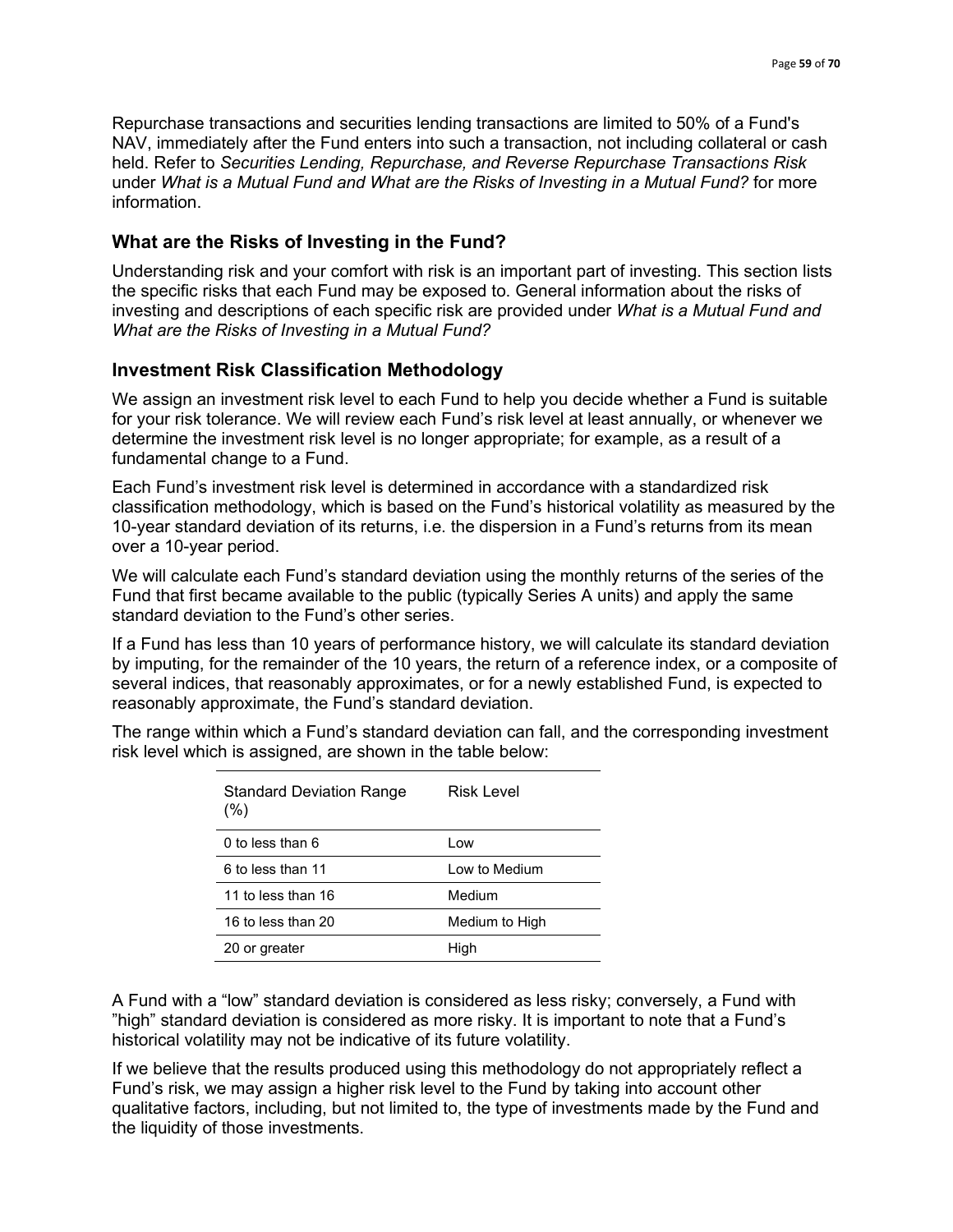The Fund's risk rating does not necessarily correspond to an investor's risk tolerance assessment. Investors are advised to consult their investment advisor for advice regarding an individual investor's personal circumstances. When looking at the Fund's risk level, you should also consider how it would work with your other investment holdings.

A more detailed description of the risk classification methodology we use to identify each Fund's investment risk level is available on request, at no cost, by calling us at [1-888-888-3863,](tel:18888883863) or by writing to us at CIBC, 81 Bay Street, 20th Floor, CIBC Square, Toronto, Ontario, M5J 0E7.

# **Distributions**

Distributions of units will be automatically reinvested in additional units of the same series of units of the Fund unless you instruct your dealer otherwise. If you hold units of a Fund in a nonregistered account, you can choose to have distributions paid in cash to the account you hold with your dealer or paid directly into your bank account at any financial institution in Canada. Any reinvestment of distributions will occur at the applicable Series NAV thereof and without the payment of sales charges. The automatic reinvestment of distributions does not relieve unitholders of any income tax applicable to the distributions. The Funds may make distributions monthly and/or annually, but we may, without notice, elect to declare distributions more or less frequently if this is deemed to be in the best interests of a Fund and its unitholders. The amount and frequency of distributions that will be paid for any series of units are not guaranteed and may change from time to time without notice to unitholders.

Refer to *Income Tax Considerations for Investors* for more information on the tax treatment to unitholders of distributions.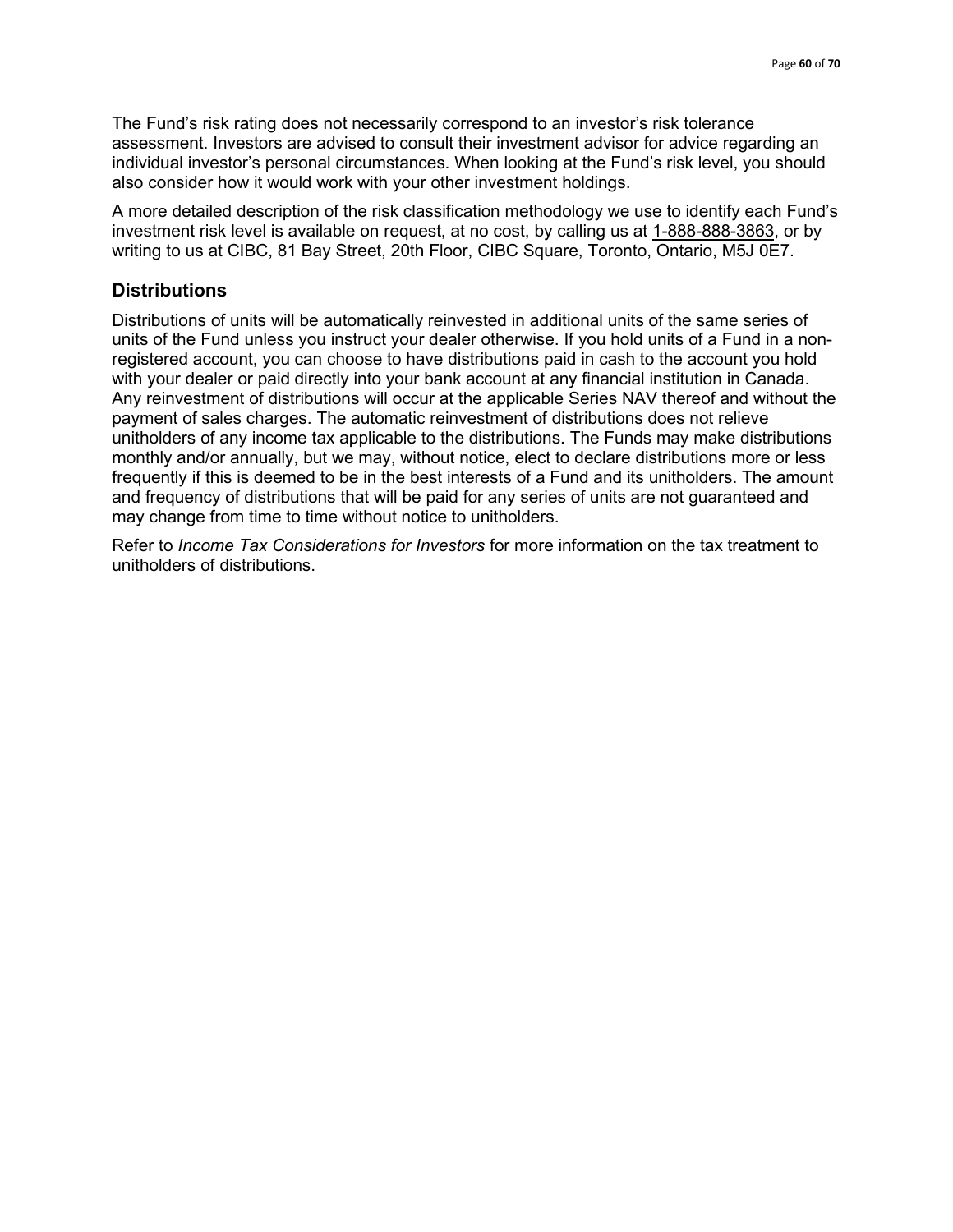# <span id="page-60-0"></span>**CIBC Multi-Asset Absolute Return Strategy**

# **Fund Details**

| Fund type                  |                                                                                                                                      | Qualified investment for registered plans  |  |
|----------------------------|--------------------------------------------------------------------------------------------------------------------------------------|--------------------------------------------|--|
| Alternative Multi-Strategy | Yes                                                                                                                                  |                                            |  |
|                            |                                                                                                                                      |                                            |  |
| Series of units<br>offered | Annual management fee                                                                                                                | Fixed administration<br>fee                |  |
| Series A units             | 1.70%                                                                                                                                | 0.15%                                      |  |
| Series F units             | 0.70%                                                                                                                                | 0.15%                                      |  |
| Series O units             | Negotiated with and paid by, or as<br>directed by, unitholders or dealers<br>and discretionary managers on<br>behalf of unitholders. | No fixed administration<br>fee is charged. |  |
| Series S units             | 0.70%                                                                                                                                | 0.15%                                      |  |

# **What Does the Fund Invest In?**

# **Investment Objectives**

The Fund seeks to achieve a positive absolute return that exceeds the return of the Government of Canada 91-day treasury bills over rolling three-year periods, regardless of prevailing economic conditions, by actively managing a diversified portfolio with direct and indirect exposure primarily to equity securities, fixed income securities, commodities, currencies, and derivatives investments.

The Fund may use leverage through the use of derivatives, short sales, and/or borrowing, which shall not exceed the limits described in the "*Investment Strategies"* section, or as otherwise permitted under applicable securities legislation.

We will not change the Fund's fundamental investment objectives without the consent of unitholders by a majority of votes cast at a meeting of unitholders.

### **Investment Strategies**

The Portfolio Advisor identifies and pursues multiple investment ideas and opportunities across and within a wide range of asset classes. The investment strategies used by the Fund, and the amount of assets allocated among them, will change over time. To achieve its investment objectives, the Fund:

- seeks to achieve a positive absolute return by targeting, over rolling three-year periods, an annualized return of 5% in excess of the Government of Canada 91-day treasury bills (gross of fees and expenses);
- aims to achieve an annualized volatility, under normal market conditions, at a level that is generally half the volatility of global equities represented by the MSCI All Country World Index (CAD) measured over the same three-year rolling periods; for this purpose, volatility is the measure of the extent to which the prices of the Fund's units fluctuate over time as measured by its standard deviation;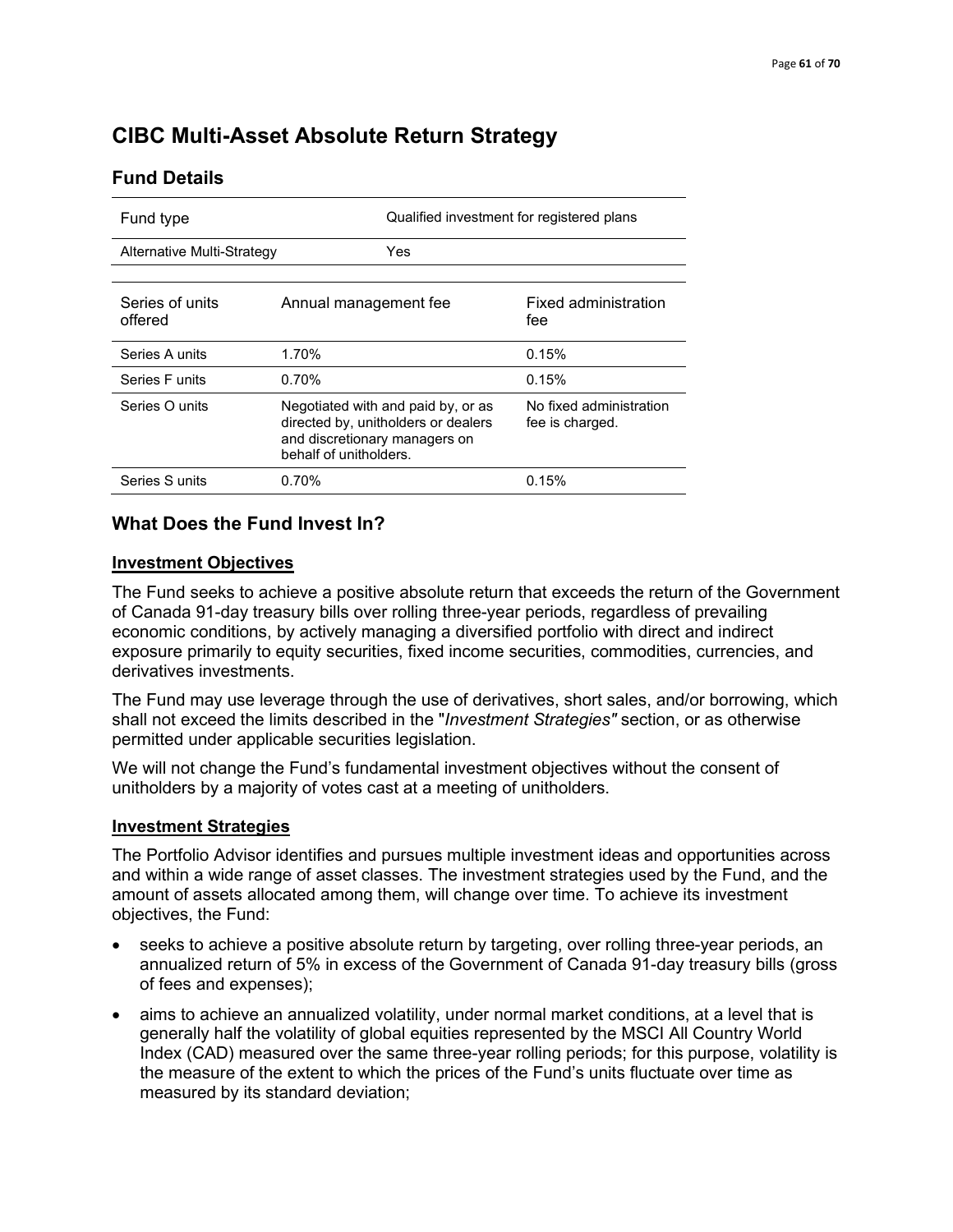- dynamically harvests market risk premia by selecting asset classes and markets with the most attractive risk-adjusted long-term structural outlook; a broad, diversified group of equity, bond, and currency markets will be considered;
- exploits non-traditional risk premia, such as "value", "carry", "momentum", and "trend", that offer attractive, diversifying returns and decrease dependence on market exposures;
- tactically shifts portfolio exposures to benefit from shorter-term opportunities arising from market cycles and investor behavior;
- seeks direct and indirect exposure to global equity securities, domestic and foreign fixed income securities, commodities, cash in various currencies and cash equivalents;
- identifies risks within its portfolio and within its selected strategies and seeks to mitigate them through systematic or opportunistic volatility strategies;
- seeks exposure to alternative asset classes and strategies by:
	- investing in less liquid or illiquid securities, including private debt which will generally not exceed 10% of the Fund's NAV;
	- gaining exposure to commodities directly or indirectly through financial derivative instruments, indices or ETFs providing the desired exposure; and
	- employing alternative strategies to access alternative risk premia by engaging in tactical directional strategies or relative inter-asset class strategies, e.g. taking a long position in one equity market and taking a short position in another equity market;
- may obtain its global equity exposure by directly investing in a basket of equity securities displaying the factors or characteristics that the Portfolio Advisor seeks to target or gain exposure to. The Fund may also indirectly gain its equity exposure by investing in Underlying Funds that invest in such securities. Global equity exposure may also be gained through the use of derivatives;
- may obtain exposure to domestic and foreign fixed income securities through direct or indirect means. Exposure to nominal or real return government bonds (including government-backed bonds) may be held directly by investing in sovereign bonds of any jurisdiction. Credit exposure may be obtained indirectly by investing in Underlying Funds that invest in such securities. Fixed income exposure may also be gained through the use of derivatives;
- may use derivatives for hedging and non-hedging purposes (effective exposure). The Fund intends to make significant use of derivative instruments and may hold both long and short positions in indices, securities, baskets of securities and markets. The Fund may, from time to time, have substantial holdings in liquid assets, including cash deposits and money market instruments. The Fund will use derivatives to hedge, gain or reduce exposure to a particular asset class, market, geographic region, sector, industry, market factor or single position. In so doing, the Fund may invest in swaps, options, forwards and futures; however, it is generally expected that derivatives will be used in respect of broad exposure to baskets of securities or ETFs and not on individual securities positions, except for individual government or government-backed bonds. The Fund may also use derivatives for currency management purposes, which may include investing in currency forwards, currency options, currency futures and/or options on foreign exchange futures. The Fund will only use derivatives as permitted by securities regulatory authorities, including pursuant to any exemptive relief obtained by the Fund;
- may invest up to 20% of its NAV in securities of a single issuer including exposure to that single issuer through specified derivative transactions or index participation units;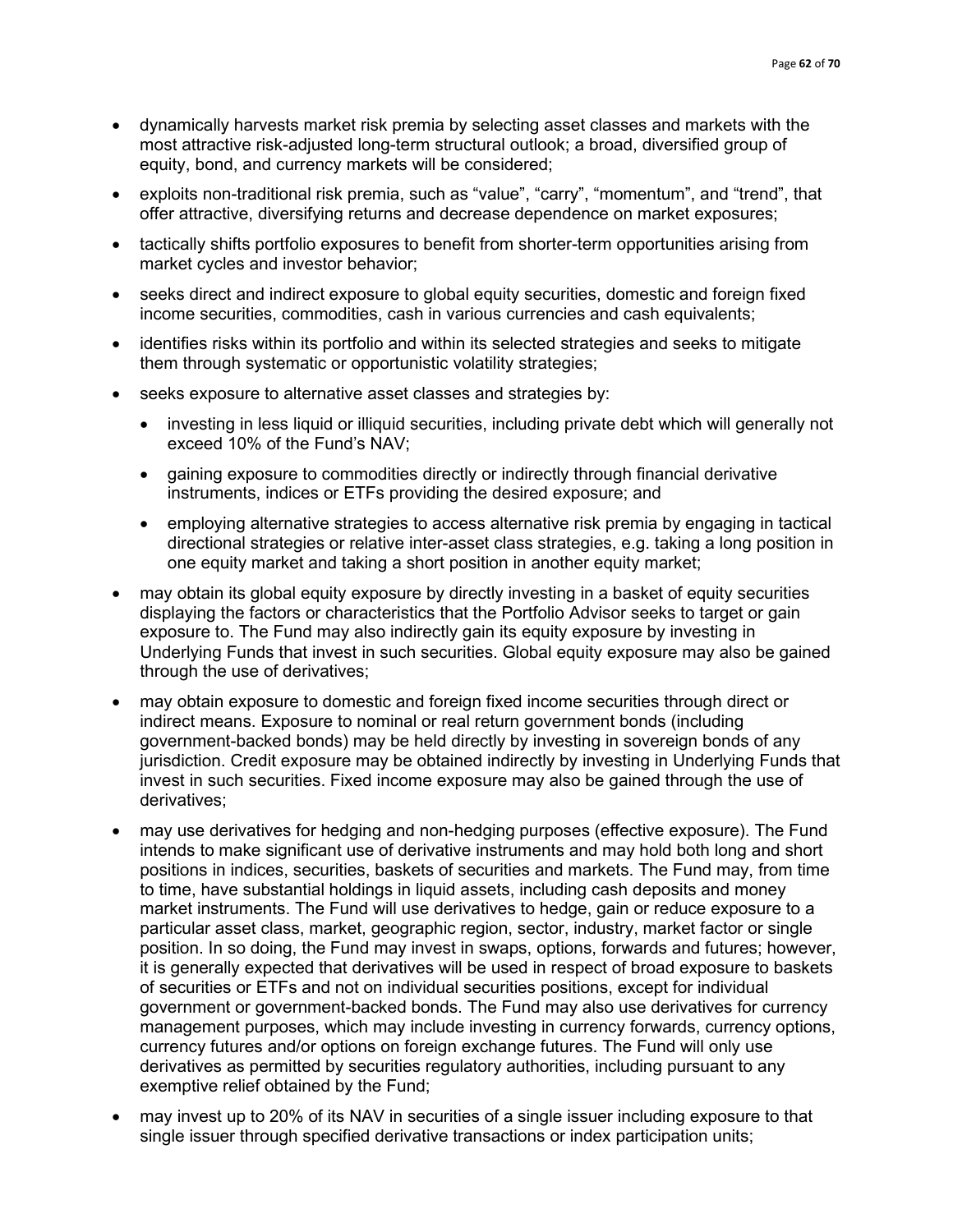- may invest in units of Underlying Funds or enter into derivative transactions for which the underlying interest is based on an Underlying Fund. The Fund does not dedicate any percentage of its NAV to investing in securities of Underlying Funds or entering into derivative transactions for which the underlying interest is based on an Underlying Fund. When the Fund invests, directly or indirectly, in Underlying Funds, it selects such investments based upon the Portfolio Advisor's view that the use of such Underlying Fund is a more efficient and cost-effective manner of obtaining exposure to a particular investment strategy than replicating such strategy directly;
- may sell securities short, by providing a security interest over Fund assets in connection with the short sales and by depositing Fund assets with a lender as security in connection with the short sale transaction. These transactions may be used in conjunction with other investment strategies in a manner considered appropriate to achieving the Fund's investment objectives. The aggregate market value of all securities sold short by the Fund may not exceed 50% of its NAV. The combined use of short-selling and cash borrowing by the Fund is subject to an aggregate overall limit of 50% of its NAV;
- may also borrow cash up to a maximum of 50% of its NAV (the combined level of cash borrowing and short selling is limited to 50% in aggregate). Borrowing may be used in conjunction with other investment strategies in a manner considered appropriate to achieving the Fund's investment objectives;
- may create leverage through the use of derivatives, short sales, and/or borrowing. The Fund's aggregate exposure, calculated as the sum of the following, must not exceed 300% of its NAV:
	- i) the aggregate market value of securities sold short;
	- ii) the aggregate value of indebtedness under any borrowing arrangements for investment purposes; and
	- iii) the aggregate notional value of the Fund's specified derivatives positions excluding the notional value of any specified derivatives used for hedging purposes.
- may enter into securities lending, repurchase, and reverse repurchase transactions to earn additional income. These transactions will be used in conjunction with the other investment strategies in a manner considered appropriate to achieving the Fund's investment objectives. The Fund must receive acceptable collateral worth at least 102% of:
	- the market value of the security loaned for a securities lending transaction;
	- the market value of the security sold for a repurchase transaction; or
	- the cash loaned for a reverse repurchase transaction.

Repurchase transactions and securities lending transactions are limited to 50% of the Fund's NAV, immediately after the Fund enters into such a transaction, not including collateral or cash held. Refer to *Securities Lending, Repurchase, and Reverse Repurchase Transactions Risk* under *Types of Investment Risks* under *What is a Mutual Fund and What are the Risks of Investing in a Mutual Fund?* for more information.

The Fund may depart temporarily from its fundamental investment objectives by investing all or a portion of its assets in cash, bonds or other debt securities to try to protect and preserve its assets during a market downturn, for defensive purposes, or for other reasons. As a result, the Fund may not be fully invested in accordance with its investment objectives at all times.

The Fund intends to engage in active trading and may have a portfolio turnover rate greater than 70%. The higher the Fund's portfolio turnover rate: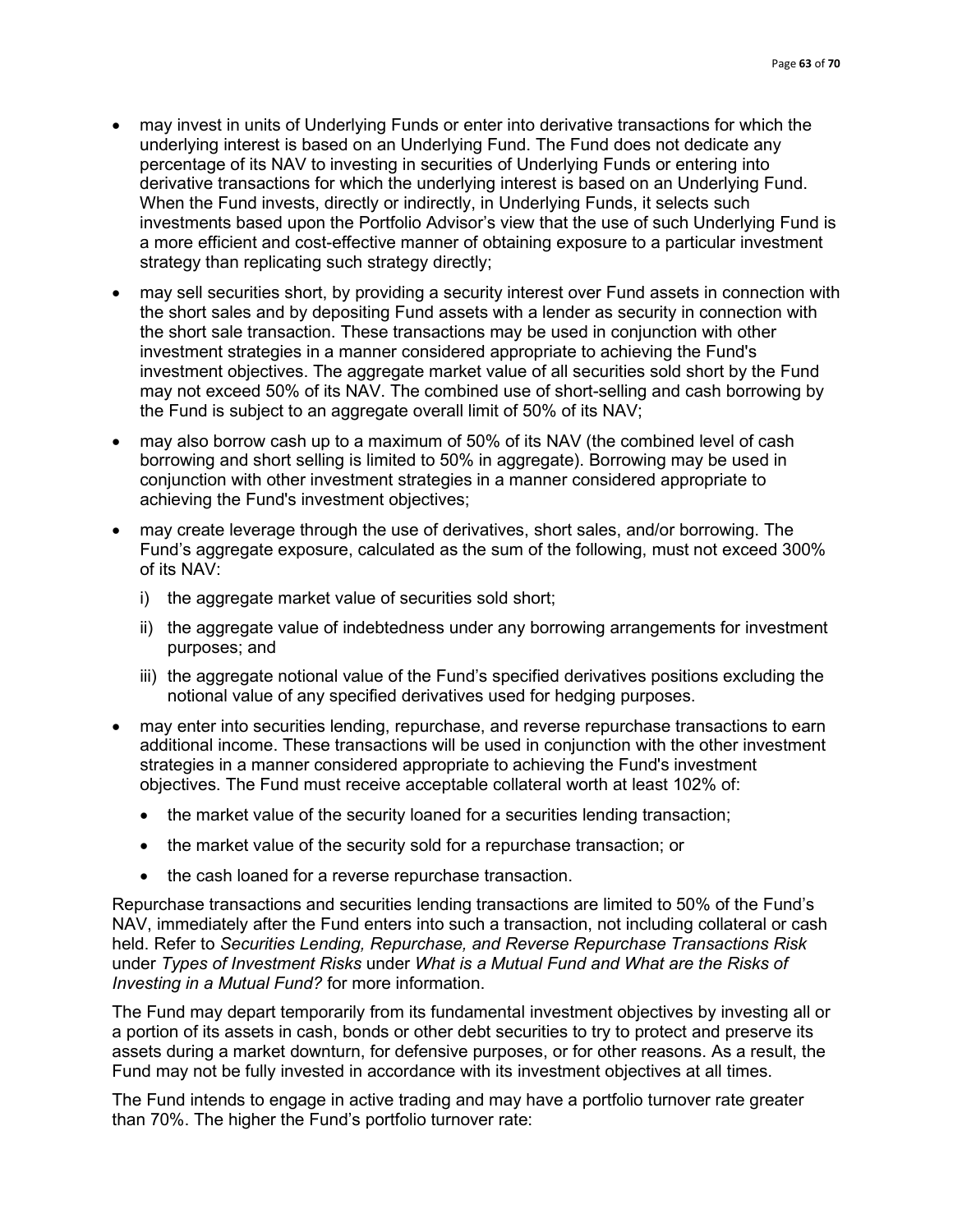- the greater the chance you may receive a distribution from the Fund that must be included in determining your income for tax purposes if you hold units of the Fund in a non-registered account; and
- the higher the Fund's trading costs; these costs are an expense of the Fund and are paid out of the Fund's assets, which may reduce your returns.

We can change the investment strategies, from time to time, without notice to, or consent of, unitholders.

# **Description of Securities offered by the Mutual Fund**

A description of the series of units offered by the Fund can be found in the table under the subheading *Description of the Series of Units of the Funds* under the heading *Fund Specific Information*.

### **Distribution Policy**

The Fund expects to distribute net income semi-annually. Distributions of net realized capital gains are expected to occur annually in December of each year. However, the Fund also may make distributions of income, capital gains or capital at any other time the Manager considers it appropriate, or may elect to declare distributions more or less frequently, if this is deemed to be in the best interest of the Fund and its unitholders, without notice.

The character of the Fund's distributions for Canadian income tax purpose will not be finalized until the end of the Fund's taxation year. The Fund will distribute a sufficient amount of its net income and net realized capital gains to unitholders for each taxation year so that the Fund will not be liable for ordinary income tax.

If you hold units of the Fund in a registered plan, your dealer can advise us that your distributions should be paid in cash to the account you hold with your dealer, which is treated as a distribution by your registered plan to you. There are negative tax consequences associated with paying cash distributions out of a registered plan.

If you hold units of the Fund outside of a registered plan, you can choose to have distributions paid in cash to the account you hold with your dealer or paid directly into your bank account at any financial institution in Canada.

**Distributions are automatically reinvested in additional units of the same series of the Fund unless you instruct your dealer otherwise. Any reinvestment of distributions will occur at the applicable Series NAV per Unit thereof without payment of sales charges.**

**Some distributions made by the Fund may constitute a return of capital. Depending on market conditions, a significant portion of the Fund's distribution may constitute a return of capital for a certain period of time; that is to say, a return of your initial investment to you.**

**The amount and frequency of distributions is not guaranteed and may change from time to time without notice to unitholders.**

Refer to *Income Tax Considerations for Investors* for more information on the tax treatment to unitholders of distributions.

# **What Are the Risks of Investing in the Fund?**

Investing in the Fund may result in the following risks, each of which are described in *Types of Investment Risks* under *What is a Mutual Fund and What are the Risks of Investing in a Mutual Fund?*: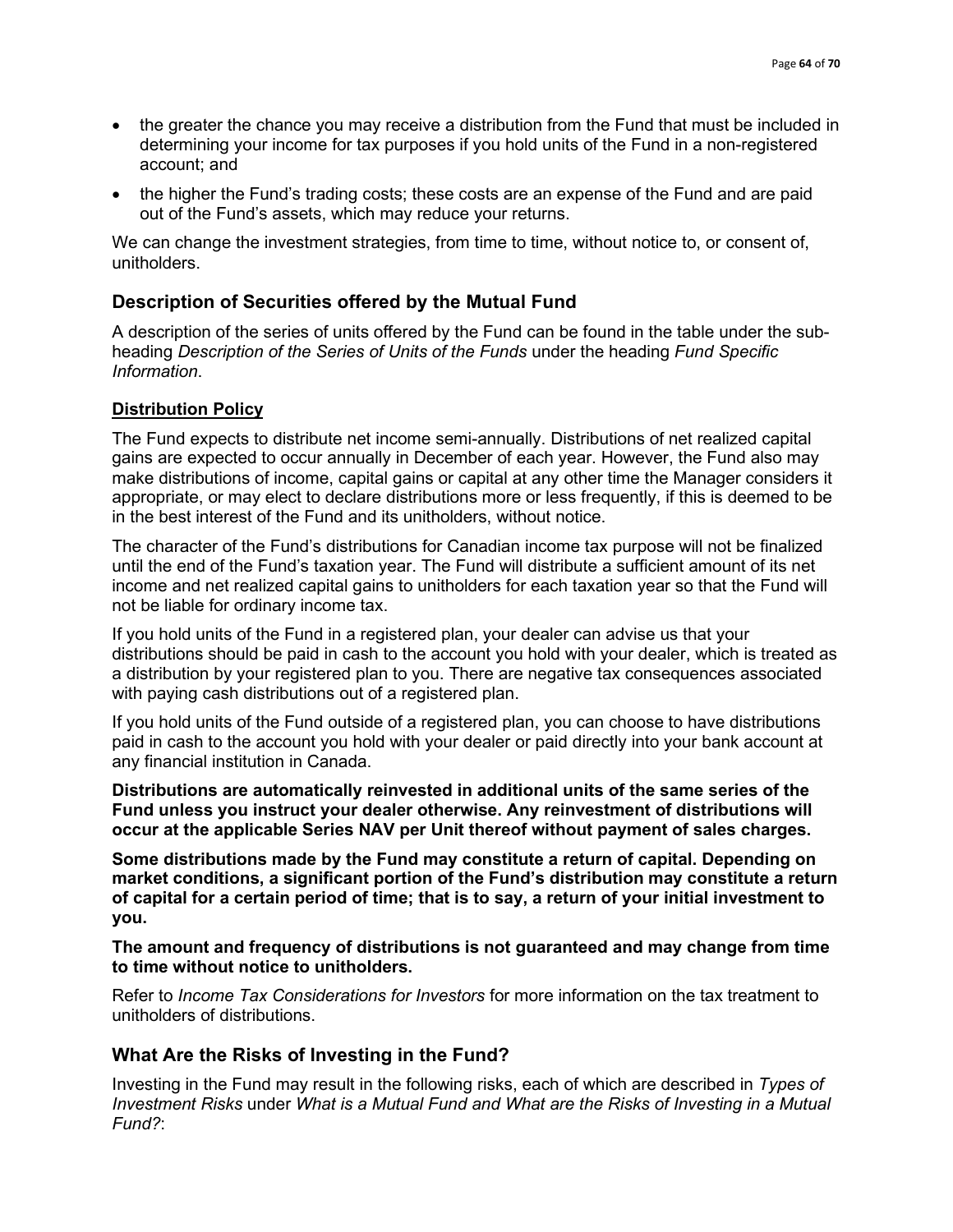- asset-backed and mortgage-backed securities risk
- capital depreciation risk
- commodity risk
- concentration risk
- cybersecurity risk
- deflation risk
- derivatives risk
- emerging markets risk
- equity risk
- exchange-traded fund risk
- fixed income risk
- floating rate loan risk
- foreign currency risk
- foreign market risk
- general market risk
- implied volatility risk
- large investor risk (as at May 10, 2022, a unitholder held approximately 12.35% of the outstanding units of the Fund)
- leverage risk
- liquidity risk
- lower-rated bond risk
- prepayment risk
- regulatory risk
- securities lending, repurchase, and reverse repurchase transactions risk
- series risk
- short selling risk
- smaller companies risk
- sovereign debt risk
- structured notes risk
- target return and volatility risk
- taxation risk

# **Investment Risk Classification Methodology**

The investment risk level of this Fund is required to be determined in accordance with a standardized risk classification methodology that is based on the mutual fund's historical volatility as measured by the 10-year standard deviation of the returns of the mutual fund.

The Fund has less than 10 years of performance history, therefore, the investment risk level has been calculated by reference to the Fund's returns and, for the remainder of the performance history, the returns of the reference index, this being 50% of the volatility of the MSCI All Country World Index (CAD).

The MSCI All Country World Index is a free float-adjusted market capitalization weighted index that is designed to measure equity market performance in global developed and emerging markets.

Refer to *Investment Risk Classification Methodology* under *Specific Information about Each of the Mutual Funds Described in this Document* for more information about the methodology we used to classify this Fund's risk level.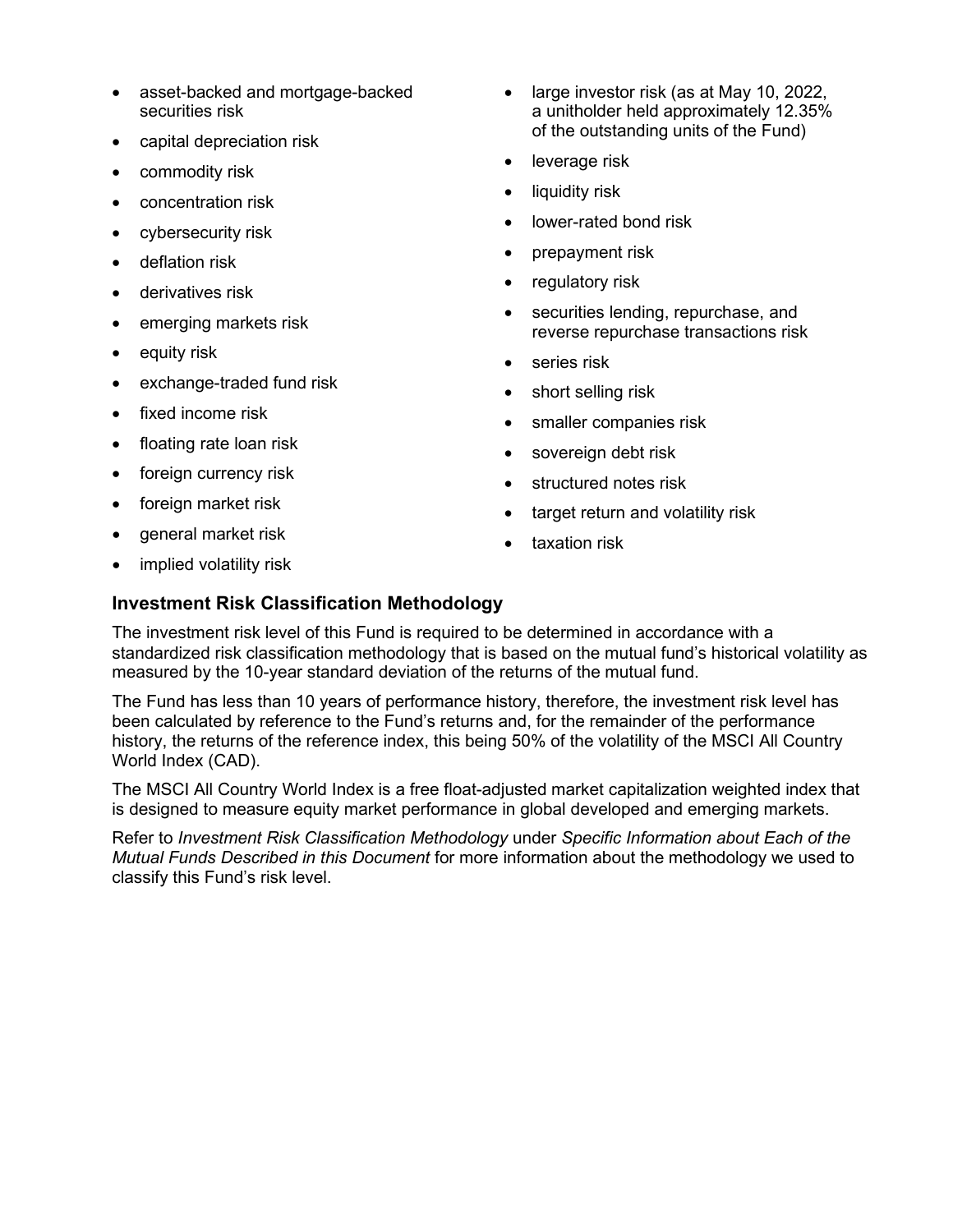# <span id="page-65-0"></span>**CIBC Alternative Credit Strategy**

# **Fund Details**

| <b>Fund type</b><br><b>Alternative Credit Focused</b> |                                                                                                                                      | Qualified investment for registered plans |                                            |
|-------------------------------------------------------|--------------------------------------------------------------------------------------------------------------------------------------|-------------------------------------------|--------------------------------------------|
|                                                       |                                                                                                                                      | Expected to qualify                       |                                            |
| Series of units<br>offered                            | Annual management fee                                                                                                                |                                           | Fixed<br>administration fee                |
| Series A units                                        | 1.20%                                                                                                                                |                                           | 0.15%                                      |
| Series F units                                        | 0.70%                                                                                                                                |                                           | 0.15%                                      |
| Series O units                                        | Negotiated with and paid by, or as<br>directed by, unitholders or dealers and<br>discretionary managers on behalf of<br>unitholders. |                                           | No fixed administration<br>fee is charged. |
| Series S units                                        | 0.70%                                                                                                                                |                                           | 0.15%                                      |

# **What Does the Fund Invest In?**

### **Investment Objectives**

To provide a positive total net return over a full market cycle, regardless of general market direction, by investing primarily in long and short positions in North American corporate and government fixed-income securities.

The Fund may engage in physical short sales, borrowing and/or derivatives for investment purposes. The Fund's aggregate exposure shall not exceed limits on the use of gross exposure described in the "*Investment Strategies*" section or as otherwise permitted under applicable securities legislation.

We will not change the Fund's fundamental investment objectives without the consent of unitholders by a majority of votes cast at a meeting of unitholders.

### **Investment Strategies**

To achieve its investment objectives, the Fund:

- will use both long and short positioning in a variety of corporate and government instruments. Strategies based on both fundamental credit and macroeconomic views of the Portfolio Advisor as well as systematic strategies may be used to generate positions in credit risk premiums using leverage. Other strategies may include long-short positions within an individual issuer's debt capital structure. The Portfolio Advisor will employ fundamental credit analysis in selecting fund holdings with the flexibility to take advantage of relative value opportunities that exist in the global fixed income market. The Portfolio Advisor also has the ability to opportunistically short specific credit exposures through physical short sales, taking advantage of bottom-up fundamental research;
- has been granted an exemption from the investment restrictions applicable to alternative funds in NI 81-102 to permit it to sell short Government Securities (as defined under NI 81- 102) up to 300% of the Fund's NAV;
- may create leverage through the use of derivatives, short sales, and/or borrowing. The Fund can use leverage to amplify the effect of certain allocations. The Fund's aggregate exposure, calculated as the sum of the following, must not exceed 300% of its NAV: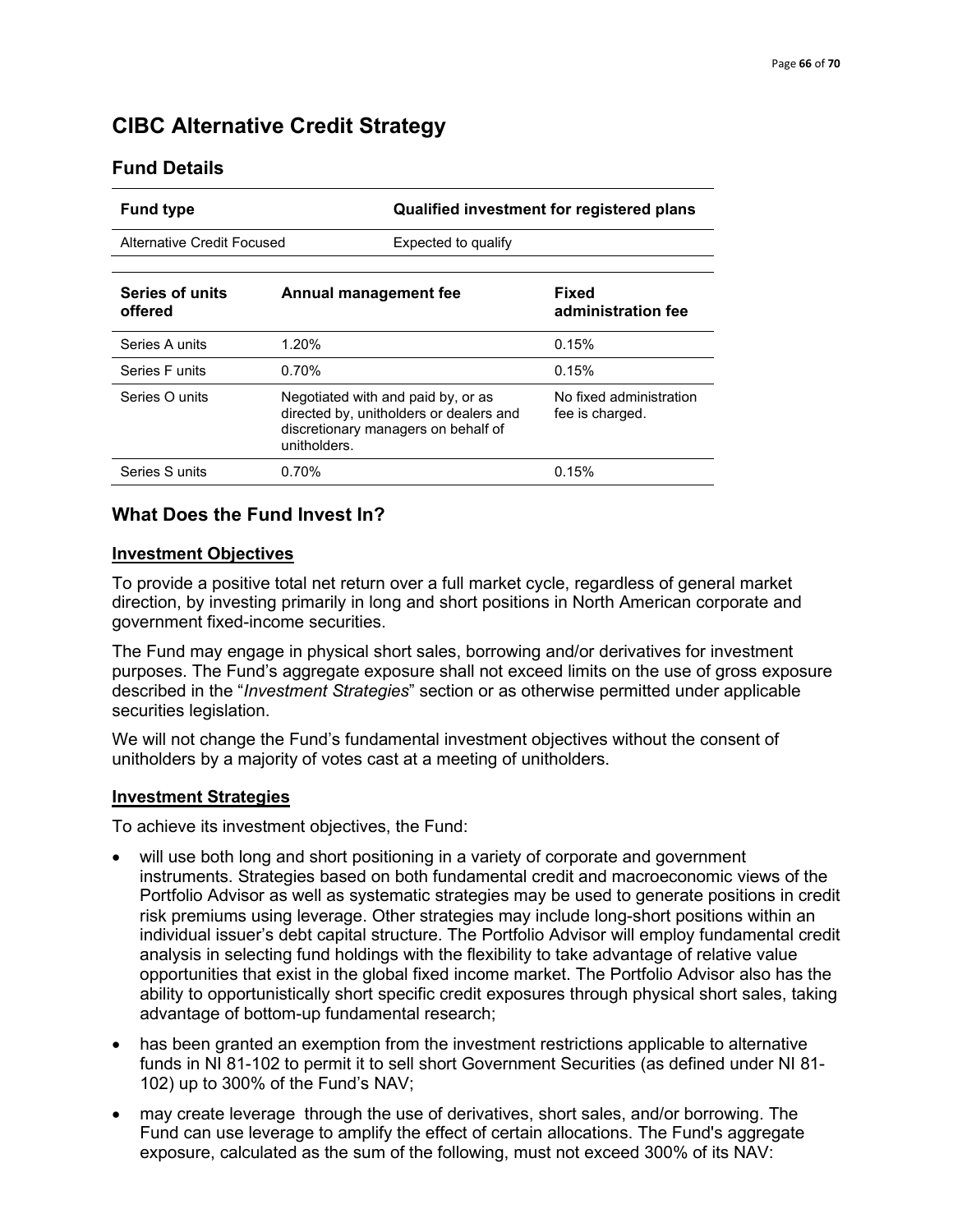- i) the aggregate market value of securities sold short;
- ii) the aggregate value of indebtedness under any borrowing arrangements for investment purposes; and
- iii) the aggregate notional value of the Fund's specified derivatives positions excluding the notional value of any specified derivatives used for hedging purposes.
- may borrow cash up to a maximum of 50% of its NAV. Borrowing may be used in conjunction with other investment strategies in a manner considered appropriate to achieving the Fund's investment objectives. The combined use of short-selling of non-Government Securities and cash borrowing by the Fund is subject to an aggregate overall limit of 50% of the Fund's NAV. The Fund may short sell Government Securities up to 300% of the Fund's NAV;
- may invest up to 20% of its NAV in securities of a single issuer including exposure to that single issuer through specified derivative transactions or index participation units
- may hold a portion of its net assets in securities of Underlying Funds, including ETFs, which may be managed by us, in accordance with its investment objectives;
- may invest up to 100% of the Fund's assets in securities issued in the United States and other foreign securities;
- may invest directly in fixed income securities;
- may also invest in index participation units or units of exchange-traded funds;
- may use derivatives for hedging and non-hedging purposes (effective exposure). The Fund intends to make use of derivative instruments and may hold both long and short positions in indices, securities, baskets of securities and markets. The Fund may, from time to time, have substantial holdings in liquid assets, including cash deposits and money market instruments. The Fund will use derivatives to hedge, gain or reduce exposure to a particular asset class, market, geographic region, sector, industry, market factor or single position. In so doing, the Fund may invest in swaps, options, forwards and futures; The Fund may also use derivatives for currency management purposes, which may include investing in currency forwards, currency options, currency futures and/or options on foreign exchange futures. The Fund will only use derivatives as permitted by securities regulatory authorities, including pursuant to any exemptive relief obtained by the Fund;
- may enter into securities lending, repurchase, and reverse repurchase transactions to earn additional income. These transactions will be used in conjunction with the other investment strategies in a manner considered appropriate to achieving the Fund's investment objectives. The Fund must receive acceptable collateral worth at least 102% of:
	- the market value of the security loaned for a securities lending transaction;
	- the market value of the security sold for a repurchase transaction; or
	- the cash loaned for a reverse repurchase transaction.

Repurchase transactions and securities lending transactions are limited to 50% of the Fund's NAV, immediately after the Fund enters into such a transaction, not including collateral or cash held. Refer to *Securities Lending, Repurchase, and Reverse Repurchase Transactions Risk* under *Types of Investment Risks* under *What is a Mutual Fund and What are the Risks of Investing in a Mutual Fund?* for more information.

The Fund may depart temporarily from its fundamental investment objectives by investing all or a portion of its assets in cash, bonds or other debt securities to try to protect and preserve its assets during a market downturn, for defensive purposes, or for other reasons. As a result, the Fund may not be fully invested in accordance with its investment objectives at all times.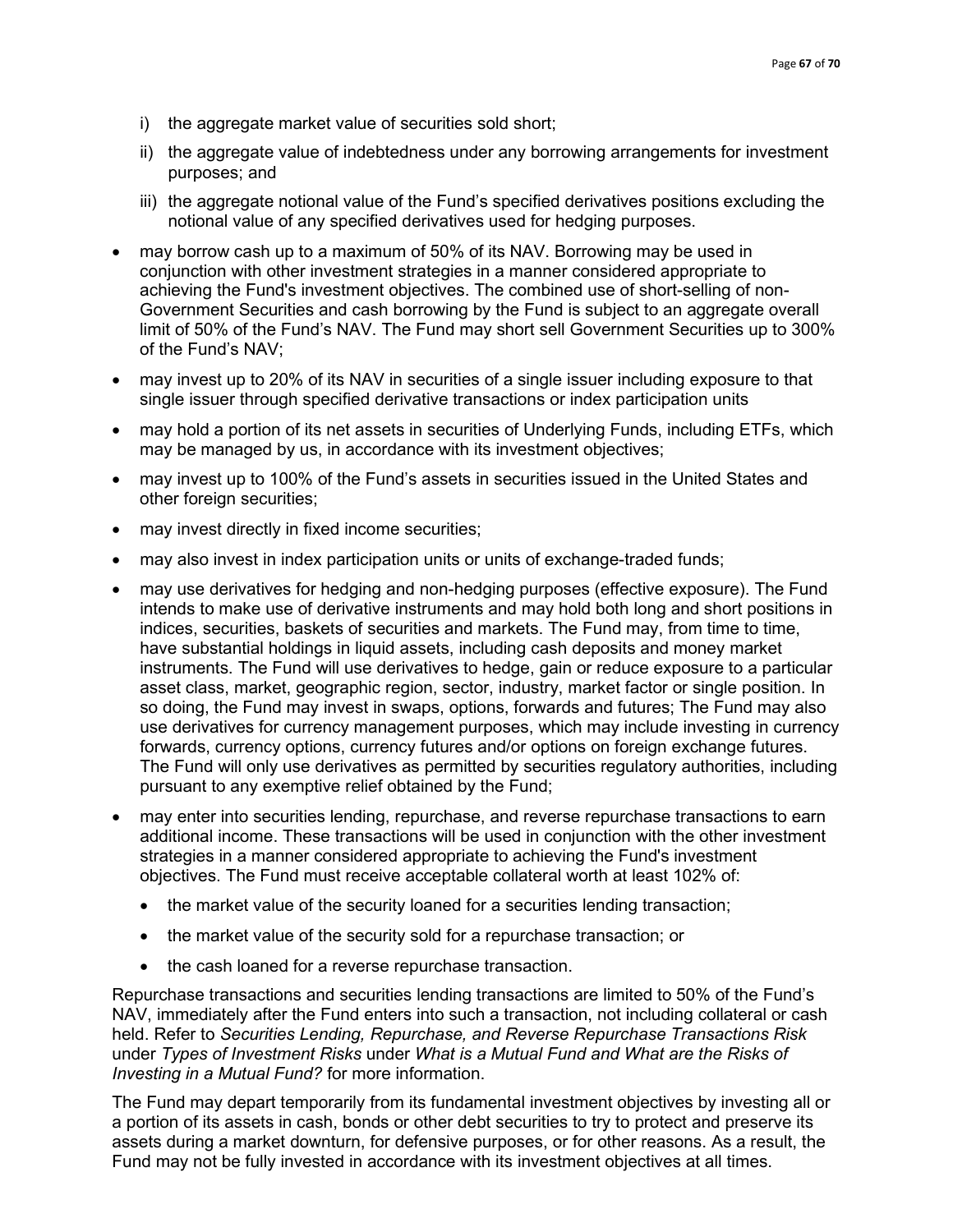The Fund intends to engage in active trading and may have a portfolio turnover rate greater than 70%. The higher the Fund's portfolio turnover rate:

- the greater the chance you may receive a distribution from the Fund that must be included in determining your income for tax purposes if you hold units of the Fund in a non-registered account; and
- the higher the Fund's trading costs; these costs are an expense of the Fund and are paid out of the Fund's assets, which may reduce your returns.

We can change the investment strategies, from time to time, without notice to, or the consent of, unitholders.

# **Description of Securities offered by the Mutual Fund**

A description of the series of units offered by the Fund can be found in the table under the subheading *Description of the Series of Units of the Funds* under the heading *Fund Specific Information*.

# **Distribution Policy**

The Fund expects to distribute net income quarterly and net realized capital gains annually in December. However, the Fund may also make distributions of income, capital gains or capital at any other time the Manager considers it appropriate, or may elect to declare distributions more or less frequently, or discontinue distributions, at its discretion, if this is deemed to be in the best interests of the Fund and its unitholders, without notice.

Distributions are automatically reinvested in additional units of the same series of the Fund unless you instruct your dealer otherwise. Any reinvestment of distributions will occur at the applicable Series NAV per Unit thereof without payment of sales charges.

Some distributions made by the Fund may constitute a return of capital. Depending on market conditions, a significant portion of the Fund's distribution may constitute a return of capital for a certain period of time; that is to say, a return of your initial investment to you.

The amount and frequency of distributions is not guaranteed and may change from time to time without notice to unitholders.

Refer to *Income Tax Considerations for Investors* for more information on the tax treatment to unitholders of distributions.

# **What Are the Risks of Investing in the Fund?**

Investing in the Fund may result in the following risks, which are described in more detail under *Types of Investment Risks* under *What is a Mutual Fund and What are the Risks of Investing in a Mutual Fund?* for more information.

- asset-backed and mortgage-backed securities risk
- emerging markets risk
- equity risk
- capital depreciation risk
- commodity risk
- concentration risk
- cybersecurity risk
- deflation risk
- derivatives risk
- exchange-traded fund risk
- fixed income risk
- floating rate loan risk
- foreign currency risk
- foreign currency hedging risk
- foreign market risk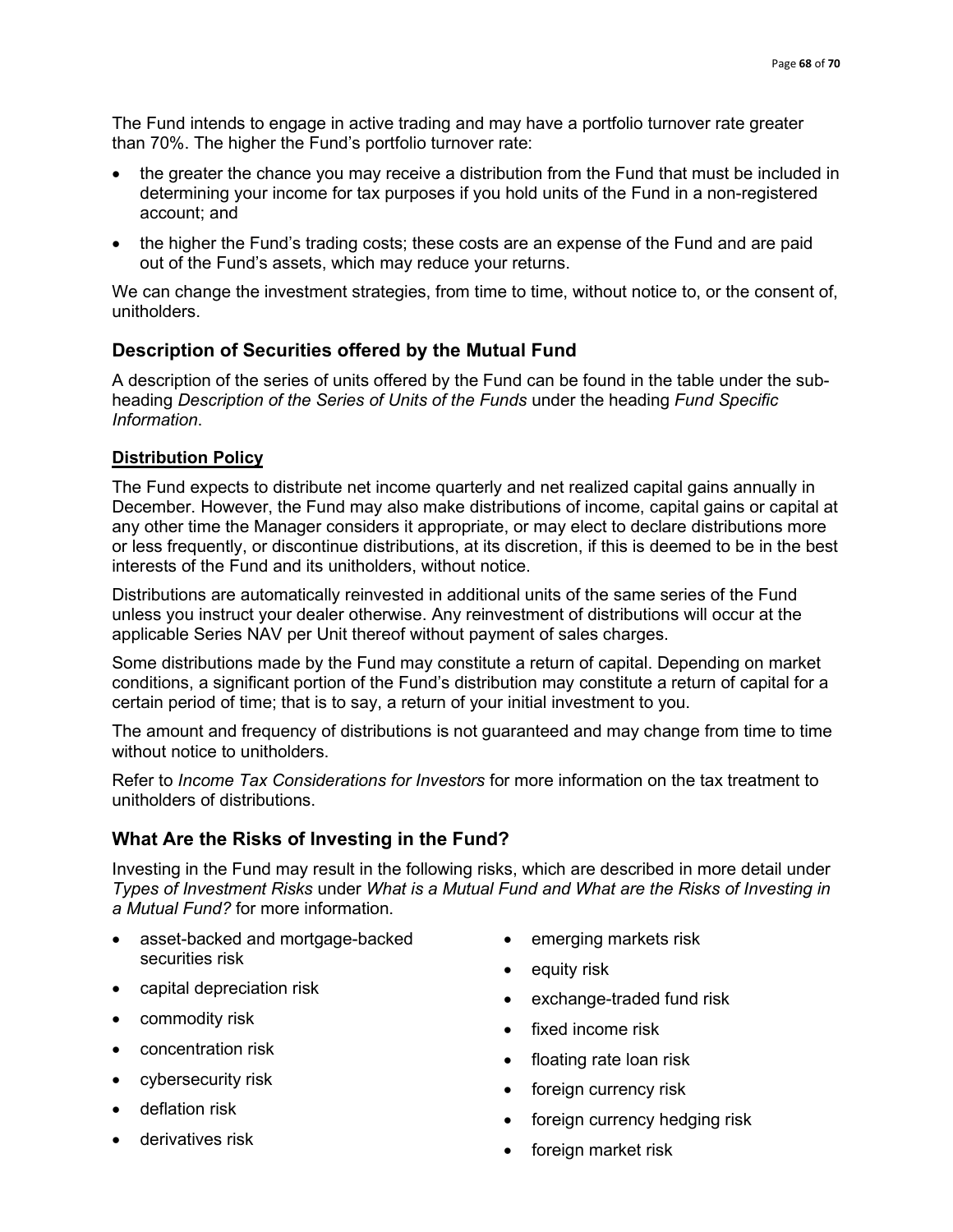- general market risk
- implied volatility risk
- large investor risk
- leverage risk
- liquidity risk
- lower-rated bond risk
- prepayment risk
- regulatory risk
- securities lending, repurchase, and reverse repurchase transactions risk
- series risk
- short selling risk
- smaller companies risk
- sovereign debt risk
- structured notes risk
- target return and volatility risk
- taxation risk

# **Investment Risk Classification Methodology**

The investment risk level of this mutual fund is required to be determined in accordance with a standardized risk classification methodology that is based on the mutual fund's historical volatility as measured by the 10-year standard deviation of the returns of the mutual fund.

Since the Fund has no performance history, the investment risk level has been calculated by reference to the returns of the FTSE Canada Corporate Bond Index.

The FTSE Canada All Corporate Bond Index is a market capitalization-weighted index consisting of a broadly diversified range of corporate bonds (including certain qualifying assetbacked securities), and consists primarily of semi-annual pay fixed rate bonds issued domestically in Canada and denominated in Canadian dollars, with an investment grade rating and a remaining effective term to maturity of at least one year.

Refer to *Investment Risk Classification Methodology* under *Specific Information about Each of the Mutual Funds Described in this Document* for more information about the methodology we used to classify this Fund's risk level.